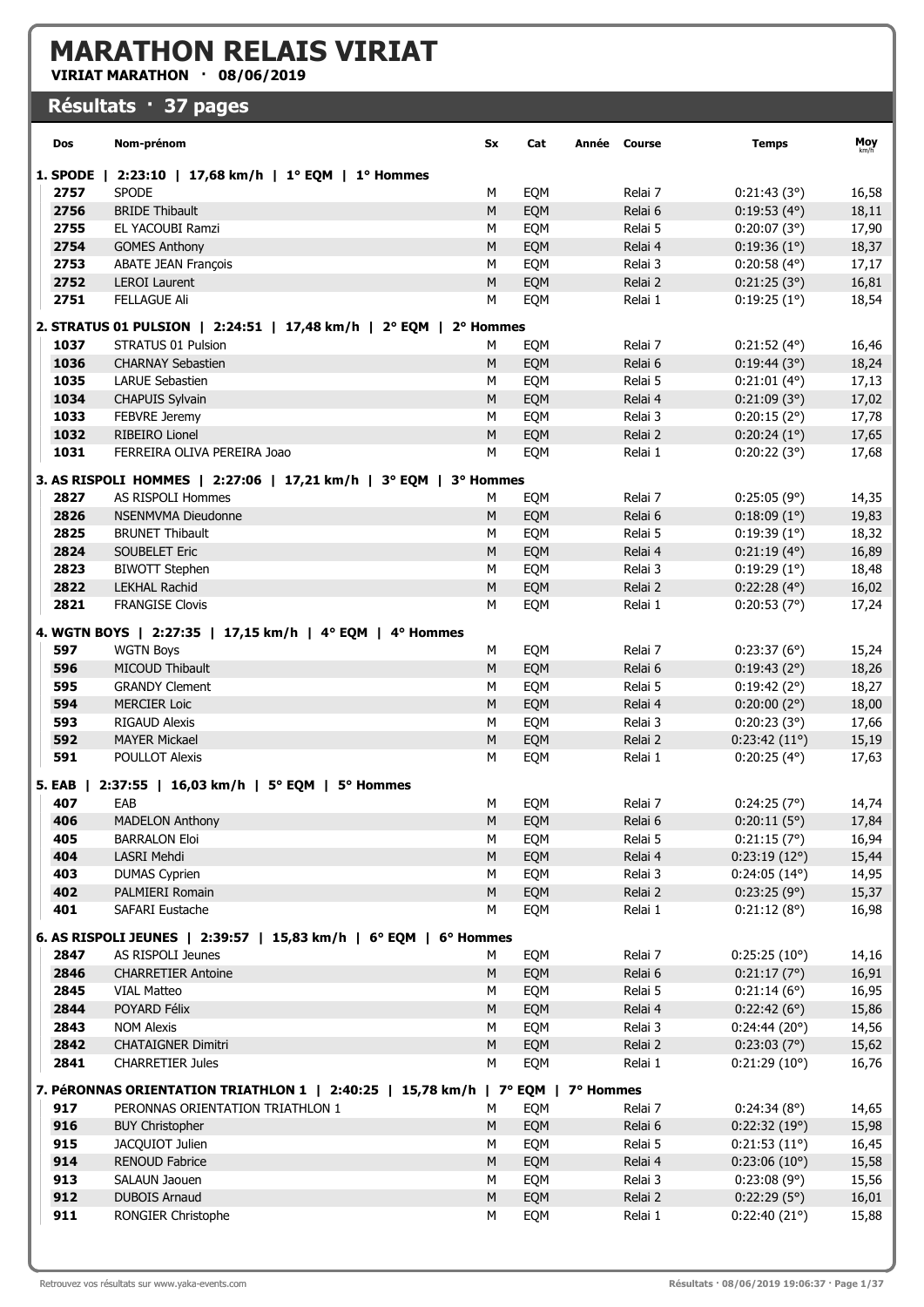| <b>Dos</b>   | Nom-prénom                                                                                                 | Sx             | Cat        | Année | Course             | <b>Temps</b>                          | Moy            |
|--------------|------------------------------------------------------------------------------------------------------------|----------------|------------|-------|--------------------|---------------------------------------|----------------|
|              | 8. AMBERIEU MARATHON 1   2:42:20   15,60 km/h   1º EQX   1º Mixte                                          |                |            |       |                    |                                       |                |
| 37           | AMBERIEU MARATHON 1                                                                                        | М              | EQX        |       | Relai 7            | 0:26:17(15°)                          | 13,70          |
| 36           | <b>CHAROY Nicolas</b>                                                                                      | M              | EQX        |       | Relai 6            | 0:22:18(15°)                          | 16,14          |
| 35           | JOUD Frédéric                                                                                              | M              | EQX        |       | Relai 5            | 0:23:09(15°)                          | 15,55          |
| 34           | SOLANILLA Fabien                                                                                           | ${\sf M}$      | EQX        |       | Relai 4            | 0:22:23(5°)                           | 16,08          |
| 33           | <b>RUELEN Anne</b>                                                                                         | F              | EQX        |       | Relai 3            | 0:25:56(35°)                          | 13,88          |
| 32           | <b>DULUYE Laurent</b>                                                                                      | M              | EQX        |       | Relai 2            | 0:20:41(2°)                           | 17,41          |
| 31           | RIBOT Christophe                                                                                           | M              | EQX        |       | Relai 1            | 0:21:33(11°)                          | 16,71          |
|              | 9.01 PULSION   2:43:07   15,52 km/h   8° EQM   8° Hommes                                                   |                |            |       |                    |                                       |                |
| 1047         | 01 Pulsion                                                                                                 | M              | EQM        |       | Relai 7            | 0:25:29(11°)                          | 14,13          |
| 1046         | SOUPE Sebastien                                                                                            | ${\sf M}$      | EQM        |       | Relai 6            | 0:23:12(26°)                          | 15,52          |
| 1045         | RYON Guillaume                                                                                             | M              | EQM        |       | Relai 5            | 0:21:03(5°)                           | 17,10          |
| 1044         | <b>GEOFFROY Thierry</b>                                                                                    | ${\sf M}$      | EQM        |       | Relai 4            | 0:22:44(8°)                           | 15,84          |
| 1043         | PINTO MARTINS Bruno                                                                                        | M              | EQM        |       | Relai 3            | 0:25:48(32°)                          | 13,95          |
| 1042         | RIBEIRO Jose                                                                                               | ${\sf M}$      | EQM        |       | Relai 2            | 0:23:20(8°)                           | 15,43          |
| 1041         | <b>NEMOND Quentin</b>                                                                                      | M              | EQM        |       | Relai 1            | 0:21:28(9°)                           | 16,77          |
|              | 10. TEAM TRAIL DES CONCHES   2:43:22   15,50 km/h   9° EQM                                                 |                | 9° Hommes  |       |                    |                                       |                |
| 1137         | <b>TEAM TRAIL DES Conches</b>                                                                              | М              | EQM        |       | Relai 7            | 0:25:56(12°)                          | 13,88          |
| 1136         | <b>TAVERNIER Alexandre</b>                                                                                 | M              | EQM        |       | Relai 6            | 0:20:40(6°)                           | 17,42          |
| 1135         | <b>MICHEL Mathieu</b>                                                                                      | М              | EQM        |       | Relai 5            | 0:21:15(8°)                           | 16,94          |
| 1134         | <b>BREVET Aurelien</b>                                                                                     | ${\sf M}$      | EQM        |       | Relai 4            | 0:24:25(19°)                          | 14,74          |
| 1133         | <b>BUISSON Marco</b>                                                                                       | M              | EQM        |       | Relai 3            | 0:22:42(7°)                           | 15,86          |
| 1132         | <b>TOURETTE Pierre</b>                                                                                     | M              | EQM        |       | Relai 2            | 0:25:47(28°)                          | 13,96          |
| 1131         | <b>PILLET Benoit</b>                                                                                       | M              | EQM        |       | Relai 1            | 0:22:34(19°)                          | 15,95          |
|              | 11. PIROUX INDUSTRIE 1   2:46:59   15,16 km/h   2° EQX   2° Mixte                                          |                |            |       |                    |                                       |                |
| 307          | PIROUX INDUSTRIE 1                                                                                         | М              | EQX        |       | Relai 7            | 0:27:45(25°)                          | 12,97          |
| 306          | JACQUET Hugo                                                                                               | ${\sf M}$      | EQX        |       | Relai 1            | 0:21:38(12°)                          | 16,64          |
| 305          | <b>GIAVARINA Nicolas</b>                                                                                   | M              | EQX        |       | Relai 5            | 0:23:36(19°)                          | 15,25          |
| 304          | <b>GERAIN Thomas</b>                                                                                       | M              | EQX        |       | Relai 4            | 0:24:22(18°)                          | 14,77          |
| 303          | <b>DARBON Matthieu</b>                                                                                     | M              | EQX        |       | Relai 3            | 0:24:27(16°)                          | 14,72          |
| 302          | <b>ORTEGA Birgit</b>                                                                                       | F              | EQX        |       | Relai 2            | 0:25:11(20°)                          | 14,30          |
| 301          | <b>ROBIN Philippe</b>                                                                                      | M              | EQX        |       | Relai 1            | 0:19:58(2°)                           | 18,03          |
|              | 12. ASCPA1   2:47:59   15,07 km/h   10° EQM   10° Hommes                                                   |                |            |       |                    |                                       |                |
| 2147         | ASCPA1                                                                                                     | М              | EQM        |       | Relai 7            | 0:27:34(23°)                          | 13,06          |
| 2146         | <b>WAKIM Tony</b>                                                                                          | ${\sf M}$      | EQM        |       | Relai 6            | $0:22:16(14^{\circ})$                 | 16,17          |
| 2145         | <b>FEYEUX Antonin</b>                                                                                      | M              | EQM        |       | Relai 5            | 0:21:39(10°)                          | 16,63          |
| 2144         | <b>GOJON Sebastien</b>                                                                                     | M              | EQM        |       | Relai 4            | 0:25:37(29°)                          | 14,05          |
| 2143         | <b>VALENCON Julien</b>                                                                                     | M              | EQM        |       | Relai 3            | 0:25:03(23°)                          | 14,37          |
| 2142         | <b>FEYEUX Arthur</b>                                                                                       | M              | EQM        |       | Relai 2            | 0:25:22(23°)                          | 14,19          |
| 2141         | <b>MEREAUD Eliot</b>                                                                                       | М              | EQM        |       | Relai 1            | 0:20:26(5°)                           | 17,62          |
|              | 13. ND2BR   2:49:21   14,95 km/h   11° EQM   11° Hommes                                                    |                |            |       |                    |                                       |                |
| 287          | ND2BR                                                                                                      | М              | EQM        |       | Relai 7            | 0:29:43(37°)                          | 12,11          |
| 286          | <b>BURTIN Tof</b>                                                                                          | ${\sf M}$      | EQM        |       | Relai 6            | 0:21:58(12°)                          | 16,39          |
| 285          | PERRAULT Xavier                                                                                            | M              | EQM        |       | Relai 5            | 0:23:09(16°)                          | 15,55          |
| 284          | <b>BONANNI Yann</b>                                                                                        | M              | EQM        |       | Relai 4            | 0:23:05(9°)                           | 15,60          |
| 283          | <b>VOLATIER Yvon</b>                                                                                       | М              | EQM        |       | Relai 3            | 0:22:36(6°)                           | 15,93          |
| 282          | CONVERT Rémi                                                                                               | ${\sf M}$      | EQM        |       | Relai 2            | 0:26:29(39°)                          | 13,59          |
| 281          | <b>BACKELAND Théo</b>                                                                                      | M              | EQM        |       | Relai 1            | 0:22:18(15°)                          | 16,14          |
|              |                                                                                                            |                |            |       |                    |                                       |                |
|              | 14. VIRIAT OUTSIDER YOUNG TEAM   2:50:44   14,83 km/h   12° EQM   12° Hommes<br>VIRIAT OUTSIDER YOUNG Team |                |            |       | Relai 7            |                                       |                |
| 1267<br>1266 | <b>GOUGE Marvin</b>                                                                                        | М<br>${\sf M}$ | EQM<br>EQM |       | Relai 6            | 0:27:22(22°)<br>0:21:54(11°)          | 13,15<br>16,44 |
| 1265         | <b>CHEVILLARD Elie</b>                                                                                     | M              | EQM        |       | Relai 5            | 0:25:05(46°)                          | 14,35          |
| 1264         | <b>DESMARIS Camille</b>                                                                                    | ${\sf M}$      | EQM        |       | Relai 4            | 0:23:09(11°)                          | 15,55          |
| 1263         | PAUGET Léo                                                                                                 | М              | EQM        |       | Relai 3            | 0:24:10(15°)                          | 14,90          |
| 1262         | PHILIPPON Antoine                                                                                          | M              | EQM        |       | Relai 2            | 0:25:01(18°)                          | 14,39          |
| 1261         | <b>MORIN Boris</b>                                                                                         | М              | EQM        |       | Relai 1            | $0:23:59(32^{\circ})$                 | 15,01          |
|              |                                                                                                            |                |            |       |                    |                                       |                |
|              | 15. BIZIAT ENDURANCE HOMME   2:51:32   14,76 km/h   13° EQM   13° Hommes                                   |                |            |       |                    |                                       |                |
| 717          | <b>BIZIAT ENDURANCE Homme</b>                                                                              | м              | EQM        |       | Relai 7            | 0:26:22(16°)                          | 13,65          |
| 716          | <b>MOREL Stephane</b>                                                                                      | M              | EQM        |       | Relai 6            | 0:22:18(16°)                          | 16,14          |
| 715<br>714   | <b>MEYRAN Eddy</b><br>PAQUET Gerald                                                                        | М<br>M         | EQM        |       | Relai 5            | $0:23:08(14^{\circ})$                 | 15,56          |
| 713          | <b>SIMONNET Frederic</b>                                                                                   | M              | EQM<br>EQM |       | Relai 4<br>Relai 3 | $0:24:48(24^{\circ})$<br>0:25:18(26°) | 14,52<br>14,23 |
| 712          | <b>BRANCHY Nicolas</b>                                                                                     | ${\sf M}$      | EQM        |       | Relai 2            | 0:26:11(32°)                          | 13,75          |
|              |                                                                                                            |                |            |       |                    |                                       |                |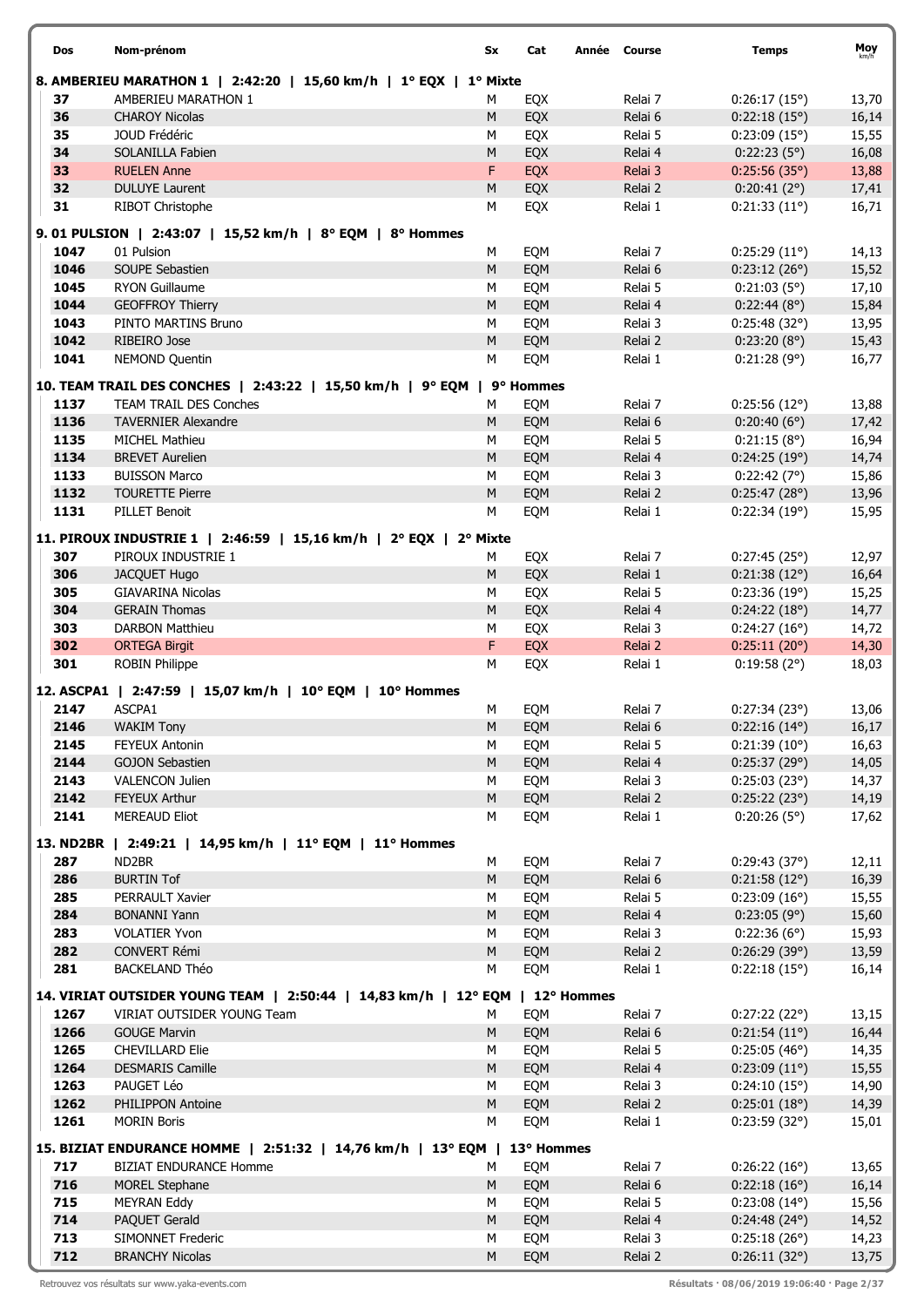| Dos  | Nom-prénom                                                                           | Sx        | Cat        | Année Course |         | <b>Temps</b>          | Moy<br>km/h |
|------|--------------------------------------------------------------------------------------|-----------|------------|--------------|---------|-----------------------|-------------|
| 711  | <b>ANSELME Tony</b>                                                                  | М         | EQM        |              | Relai 1 | 0:23:24(27°)          | 15,38       |
|      |                                                                                      |           |            |              |         |                       |             |
|      | 16. RENAULT TRUCKS LYON   2:51:42   14,74 km/h   14° EQM   14° Hommes                |           |            |              |         |                       |             |
| 2547 | <b>RENAULT TRUCKS Lyon</b>                                                           | М         | EQM        |              | Relai 7 | 0:25:59(13°)          | 13,86       |
|      |                                                                                      |           |            |              |         |                       |             |
| 2546 | PAILLARD Thierry                                                                     | ${\sf M}$ | EQM        |              | Relai 6 | 0:23:08(25°)          | 15,56       |
| 2545 | <b>CORTES Damien</b>                                                                 | M         | EQM        |              | Relai 5 | 0:23:40(20°)          | 15,21       |
| 2544 | <b>GIROD Guillaume</b>                                                               | ${\sf M}$ | EQM        |              | Relai 4 | $0:25:07(25^{\circ})$ | 14,33       |
| 2543 | JARLAUD Quentin                                                                      | M         | EQM        |              | Relai 3 | 0:24:45(21°)          | 14,55       |
| 2542 | <b>BRUNEL Laurent</b>                                                                | ${\sf M}$ | EQM        |              | Relai 2 | 0:23:30(10°)          | 15,32       |
|      |                                                                                      |           |            |              |         |                       |             |
| 2541 | <b>PAGNEUX Laurent</b>                                                               | M         | EQM        |              | Relai 1 | 0:25:30(45°)          | 14,12       |
|      | 17. IN TARTIFLETTE WE TRUST   2:52:09   14,71 km/h   15° EQM   15° Hommes            |           |            |              |         |                       |             |
|      |                                                                                      |           |            |              |         |                       |             |
| 787  | IN TARTIFLETTE WE Trust                                                              | М         | EQM        |              | Relai 7 | $0:26:05(14^{\circ})$ | 13,80       |
| 786  | <b>CHARBIN Cantin</b>                                                                | M         | EQM        |              | Relai 6 | 0:24:17(52°)          | 14,82       |
| 785  | <b>GUILLEMAUD Enzo</b>                                                               | M         | EQM        |              | Relai 5 | 0:23:32(18°)          | 15,30       |
| 784  | PRADIGNAC Nathan                                                                     | ${\sf M}$ | EQM        |              | Relai 4 | 0:24:25(20°)          | 14,74       |
|      |                                                                                      |           |            |              |         |                       |             |
| 783  | ROUSSEL Thibaut                                                                      | M         | EQM        |              | Relai 3 | 0:24:35(18°)          | 14,64       |
| 782  | <b>DUMOULIN Yohan</b>                                                                | ${\sf M}$ | EQM        |              | Relai 2 | 0:26:16(35°)          | 13,71       |
| 781  | <b>PRADIGNAC Martin</b>                                                              | M         | EQM        |              | Relai 1 | 0:22:56(22°)          | 15,70       |
|      |                                                                                      |           |            |              |         |                       |             |
|      | 18. WGTN BOYS 2   2:52:58   14,64 km/h   16° EQM   16° Hommes                        |           |            |              |         |                       |             |
| 607  | <b>WGTN BOYS 2</b>                                                                   | М         | EQM        |              | Relai 7 | 0:27:21(21°)          | 13,16       |
| 606  | <b>MANIGAND Remi</b>                                                                 | M         | EQM        |              | Relai 6 | 0:23:35(30°)          | 15,27       |
| 605  | POULLOT Jean-Noel                                                                    | M         | EQM        |              | Relai 5 | 0:23:30(17°)          | 15,32       |
|      |                                                                                      |           |            |              |         |                       |             |
| 604  | <b>PERRON Denis</b>                                                                  | ${\sf M}$ | EQM        |              | Relai 4 | 0:23:24(13°)          | 15,38       |
| 603  | <b>THEPPE Vincent</b>                                                                | М         | EQM        |              | Relai 3 | $0:25:10(24^{\circ})$ | 14,30       |
| 602  | <b>BONALDI Cedric</b>                                                                | ${\sf M}$ | EQM        |              | Relai 2 | 0:27:26(51°)          | 13,12       |
| 601  | <b>CLERC Fabien</b>                                                                  | M         | EQM        |              | Relai 1 | 0:22:28(17°)          | 16,02       |
|      |                                                                                      |           |            |              |         |                       |             |
|      | 19. DREAM TEAM CHAMPAGNE   2:54:59   14,47 km/h   3° EQX                             |           | 3° Mixte   |              |         |                       |             |
| 687  | DREAM TEAM Champagne                                                                 | M         | <b>EQX</b> |              | Relai 7 | 0:27:44(24°)          | 12,98       |
| 686  | <b>BEREZIAT Jerome</b>                                                               | ${\sf M}$ | EQX        |              | Relai 6 | 0:22:24(17°)          | 16,07       |
|      |                                                                                      |           |            |              |         |                       |             |
| 685  | <b>BUATHIER Lionel</b>                                                               | M         | EQX        |              | Relai 5 | 0:24:16(28°)          | 14,84       |
| 684  | <b>MOUKTARIAN Gregory</b>                                                            | ${\sf M}$ | EQX        |              | Relai 4 | 0:24:42(22°)          | 14,57       |
| 683  | PERROUX Fabrice                                                                      | M         | EQX        |              | Relai 3 | 0:25:21(27°)          | 14,20       |
| 682  | <b>DARSAC Aline</b>                                                                  | F         | EQX        |              | Relai 2 | 0:27:08(45°)          | 13,27       |
| 681  | <b>DOBKESS Christophe</b>                                                            | M         | EQX        |              | Relai 1 | 0:23:21(26°)          | 15,42       |
|      |                                                                                      |           |            |              |         |                       |             |
|      | 20. LES SEMELLES FUMANTES   2:56:38   14,33 km/h   17° EQM                           |           | 17° Hommes |              |         |                       |             |
| 2227 | <b>LES SEMELLES Fumantes</b>                                                         | M         | EQM        |              | Relai 7 | 0:26:59(18°)          | 13,34       |
|      |                                                                                      |           |            |              |         |                       |             |
| 2226 | MOISSONNIER Alexandre                                                                | M         | EQM        |              | Relai 6 | $0:24:03(44^{\circ})$ | 14,97       |
| 2225 | <b>AMIN David</b>                                                                    | M         | EQM        |              | Relai 5 | 0:24:12(27°)          | 14,88       |
| 2224 | <b>JACQUAND Fabrice</b>                                                              | M         | EQM        |              | Relai 4 | $0:25:56(35^{\circ})$ | 13,88       |
| 2223 | <b>HEROUT Benoit</b>                                                                 | M         | EQM        |              | Relai 3 | $0:26:38(44^{\circ})$ | 13,52       |
| 2222 | <b>MORANDAS Thierry</b>                                                              | ${\sf M}$ | EQM        |              | Relai 2 | 0:25:31(27°)          | 14,11       |
|      |                                                                                      |           |            |              |         |                       |             |
| 2221 | DOUVRE Axel                                                                          | M         | EQM        |              | Relai 1 | $0:23:16(24^{\circ})$ | 15,47       |
|      | 21. LES FOULÉES DES CARRONS   2:56:53   14,31 km/h   18° EQM   18° Hommes            |           |            |              |         |                       |             |
|      |                                                                                      |           |            |              |         |                       |             |
| 2877 | LES FOULEES DES Carrons                                                              | M         | EQM        |              | Relai 7 | 0:27:10(20°)          | 13,25       |
| 2876 | FAVIER Jean-Phillipe                                                                 | M         | EQM        |              | Relai 6 | 0:23:58(40°)          | 15,02       |
| 2875 | <b>MURTIN Cedric</b>                                                                 | М         | EQM        |              | Relai 5 | 0:26:43(72°)          | 13,47       |
| 2874 | <b>MAURAND David</b>                                                                 | ${\sf M}$ | EQM        |              | Relai 4 | 0:27:15(52°)          | 13,21       |
| 2873 | <b>OMEIRA Xavier</b>                                                                 | М         | EQM        |              | Relai 3 | 0:23:51(12°)          | 15,09       |
|      |                                                                                      |           |            |              |         |                       |             |
| 2872 | <b>BLANDON Alexis</b>                                                                | M         | EQM        |              | Relai 2 | 0:23:55(12°)          | 15,05       |
| 2871 | <b>MURTIN Fabrice</b>                                                                | М         | EQM        |              | Relai 1 | $0:23:57(31^{\circ})$ | 15,03       |
|      |                                                                                      |           |            |              |         |                       |             |
|      | 22. FéDéRATION DES FANS DE LA FARGETTE   2:57:59   14,22 km/h   19° EQM   19° Hommes |           |            |              |         |                       |             |
| 1647 | FEDERATION DES FANS DE LA Fargette                                                   | M         | EQM        |              | Relai 7 | 0:28:00(27°)          | 12,86       |
| 1646 | <b>FIOLLET Franck</b>                                                                | M         | EQM        |              | Relai 6 | 0:23:49(35°)          | 15,12       |
| 1645 | <b>BUFFET Alexandre</b>                                                              | М         | EQM        |              | Relai 5 | 0:24:36(34°)          | 14,63       |
| 1644 | <b>BILLARD Yoann</b>                                                                 | ${\sf M}$ | EQM        |              | Relai 4 | 0:24:43(23°)          | 14,57       |
|      |                                                                                      |           |            |              |         |                       |             |
| 1643 | <b>FARGE Romain</b>                                                                  | M         | EQM        |              | Relai 3 | 0:23:53(13°)          | 15,07       |
| 1642 | GUDEFIN Jérôme                                                                       | ${\sf M}$ | EQM        |              | Relai 2 | 0:25:58(29°)          | 13,86       |
| 1641 | <b>MALCLES Romain</b>                                                                | M         | EQM        |              | Relai 1 | 0:26:56(67°)          | 13,37       |
|      |                                                                                      |           |            |              |         |                       |             |
|      | 23. POMPIERS JASSERON 1   2:58:57   14,15 km/h   20° EQM                             |           | 20° Hommes |              |         |                       |             |
| 1767 | POMPIERS JASSERON 1                                                                  | М         | EQM        |              | Relai 7 | 0:28:42(32°)          | 12,54       |
| 1766 | <b>MARTIN Antoine</b>                                                                | ${\sf M}$ | EQM        |              | Relai 6 | 0:25:16(85°)          | 14,25       |
| 1765 | AZEMA Jimmy                                                                          | M         | EQM        |              | Relai 5 | 0:25:17(47°)          | 14,24       |
|      |                                                                                      |           |            |              |         |                       |             |
| 1764 | <b>AZEMA Raphael</b>                                                                 | ${\sf M}$ | EQM        |              | Relai 4 | 0:22:43(7°)           | 15,85       |
| 1763 | <b>BLANC TAILLEUR Jeremie</b>                                                        | М         | EQM        |              | Relai 3 | 0:26:02(37°)          | 13,83       |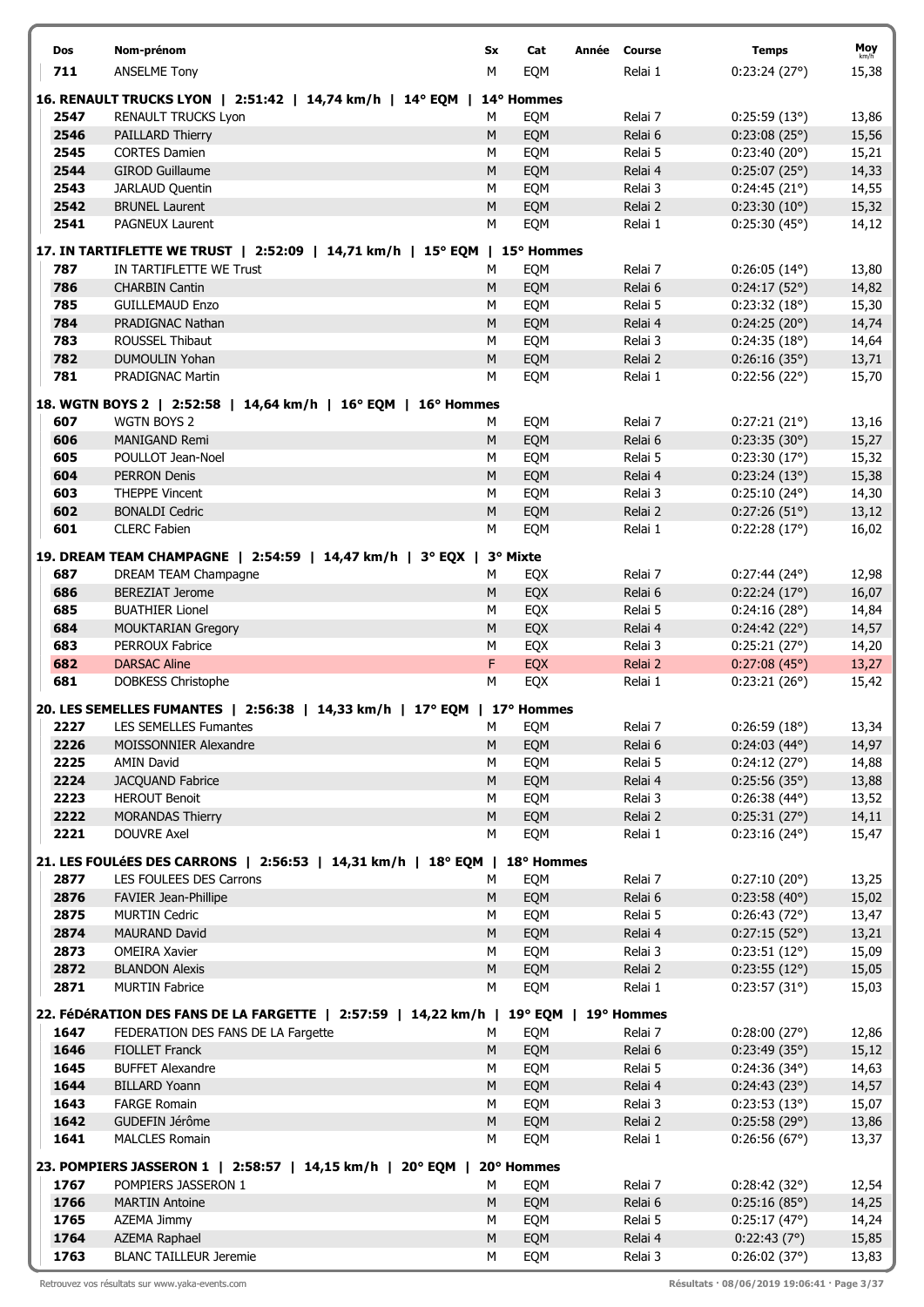| <b>Dos</b>   | Nom-prénom                                                                    | Sx             | Cat        | Année Course       | <b>Temps</b>                 | Moy            |
|--------------|-------------------------------------------------------------------------------|----------------|------------|--------------------|------------------------------|----------------|
|              | 23. POMPIERS JASSERON 1   2:58:57   14,15 km/h   20° EQM   20° Hommes (suite) |                |            |                    |                              |                |
| 1762<br>1761 | <b>GIRARD Georges</b><br><b>COLMARD Simon</b>                                 | M<br>M         | EQX<br>EQM | Relai 2<br>Relai 1 | 0:27:56(57°)<br>0:22:57(23°) | 12,89<br>15,69 |
|              | 24. CS GALAURIEN 01   2:59:06   14,14 km/h   21° EQM   21° Hommes             |                |            |                    |                              |                |
| 2617         | CS GALAURIEN 01                                                               | М              | EQM        | Relai 7            | 0:27:09(19°)                 | 13,26          |
| 2616         | <b>BONIN Arthur</b>                                                           | M              | EQM        | Relai 6            | 0:23:53(37°)                 | 15,07          |
| 2615         | <b>PERRIN Ludovic</b>                                                         | M              | EQM        | Relai 5            | 0:24:45(36°)                 | 14,55          |
| 2614         | <b>BONGARD Raphael</b>                                                        | ${\sf M}$      | EQM        | Relai 4            | 0:25:49(32°)                 | 13,94          |
|              | <b>PEFFER Benoit</b>                                                          |                |            |                    |                              |                |
| 2613         |                                                                               | M              | EQM        | Relai 3            | 0:25:23(28°)                 | 14,18          |
| 2612<br>2611 | <b>LAMY Xavier</b><br>GIL Stéphane                                            | ${\sf M}$<br>M | EQM<br>EQM | Relai 2<br>Relai 1 | 0:25:21(22°)<br>0:26:43(63)  | 14,20<br>13,47 |
|              | 25. TIFLEX 1   2:59:33   14,10 km/h   22° EQM   22° Hommes                    |                |            |                    |                              |                |
| 1997         | TIFLEX 1                                                                      | M              | EQM        | Relai 7            | 0:26:50(17°)                 | 13,42          |
| 1996         | LEVASSEUR Jérémy                                                              | ${\sf M}$      | EQM        | Relai 6            | 0:21:28(8°)                  | 16,77          |
| 1995         | <b>ROUDOT Patrick</b>                                                         | M              | EQM        | Relai 5            | 0:26:48(74)                  | 13,43          |
| 1994         | <b>BAZARD Paul</b>                                                            | ${\sf M}$      | EQM        | Relai 4            | 0:26:07(36°)                 | 13,78          |
| 1993         | DEGAS Sylvain                                                                 | M              | EQM        | Relai 3            | 0:25:24(29°)                 | 14,17          |
| 1992         | LEVASSEUR Eddy                                                                | ${\sf M}$      | EQM        | Relai 2            | 0:25:02(19°)                 | 14,38          |
| 1991         | LEVASSEUR Sébastien                                                           | M              | EQM        | Relai 1            | 0:27:52(83°)                 | 12,92          |
|              | 26. ETS MINGRET   3:00:06   14,06 km/h   23° EQM   23° Hommes                 |                |            |                    |                              |                |
| 1547         | <b>ETS Mingret</b>                                                            | м              | EQM        | Relai 7            | 0:28:51(34°)                 | 12,48          |
| 1546         | RABUEL Sébastien                                                              | ${\sf M}$      | EQM        | Relai 6            | 0:23:17(28°)                 | 15,46          |
| 1545         | VACHERESSE Stéphane                                                           | М              | EQM        | Relai 5            | 0:24:25(30°)                 | 14,74          |
| 1544         | <b>VAISSAUD Daniel</b>                                                        | M              | EQM        | Relai 4            | 0:26:10(38°)                 | 13,76          |
| 1543         | <b>DUPUIS Vincent</b>                                                         | M              | EQM        | Relai 3            | 0:26:07(39°)                 | 13,78          |
| 1542         | NEVORET Jérémy                                                                | ${\sf M}$      | EQM        | Relai 2            | 0:24:03(13°)                 | 14,97          |
| 1541         | <b>BERGERET Steve</b>                                                         | М              | EQM        | Relai 1            | 0:27:10(72°)                 | 13,25          |
|              | 27. LES SUPREME RUNNERS   3:00:14   14,05 km/h   24° EQM                      |                | 24° Hommes |                    |                              |                |
| 97           | <b>LES SUPREME Runners</b>                                                    | М              | EQM        | Relai 7            | 0:27:54(26°)                 | 12,90          |
| 96           | <b>PERNET Romain</b>                                                          | M              | EQM        | Relai 6            | 0:22:37(21°)                 | 15,92          |
| 95           | <b>LEONARD David</b>                                                          | M              | EQM        | Relai 5            | 0:23:42(22°)                 | 15,19          |
| 94           | <b>BULLE Jean-Philippe</b>                                                    | M              | EQM        | Relai 4            | 0:26:56(47°)                 | 13,37          |
| 93           | <b>MOREL Guillaume</b>                                                        | M              | EQM        | Relai 3            | 0:25:59(36°)                 | 13,86          |
| 92           | <b>GALLAND Julien</b>                                                         | ${\sf M}$      | EQM        | Relai 2            | 0:24:28(17°)                 | 14,71          |
| 91           | DARLOT Julien                                                                 | М              | EQM        | Relai 1            | 0:28:35(91°)                 | 12,59          |
|              | 28. TGC EVASION TONIC   3:01:02   13,98 km/h   25° EQM   25° Hommes           |                |            |                    |                              |                |
| 367          | <b>TGC EVASION Tonic</b>                                                      | М              | EQM        | Relai 7            | 0:28:10(29°)                 | 12,78          |
| 366          | <b>DUBOIS Romain</b>                                                          | M              | EQM        | Relai 6            | 0:24:24(55°)                 | 14,75          |
| 365          | <b>CAMAZ Charles</b>                                                          | М              | EQM        | Relai 5            | $0:25:02(45^{\circ})$        | 14,38          |
| 364          | <b>CAMAZ Geoffrey</b>                                                         | ${\sf M}$      | EQM        | Relai 4            | 0:27:03(49°)                 | 13,31          |
| 363          | <b>CHAMPANAY Philippe</b>                                                     | M              | EQM        | Relai 3            | 0:25:13(25°)                 | 14,28          |
| 362          | <b>MOREL Alexandre</b>                                                        | ${\sf M}$      | EQM        | Relai 2            | 0:26:24(37°)                 | 13,64          |
| 361          | PETIT Lucas                                                                   | М              | EQM        | Relai 1            | 0:24:41(37°)                 | 14,58          |
|              | 29. PASTA BOX   3:01:21   13,96 km/h   4° EQX   4° Mixte                      |                |            |                    |                              |                |
| 2507         | PASTA Box                                                                     | М              | EQX        | Relai 7            | 0:28:44(33)                  | 12,53          |
| 2506         | MEYER Aurélien                                                                | ${\sf M}$      | EQX        | Relai 6            | 0:25:05(78°)                 | 14,35          |
| 2505         | <b>LINCET Philomène</b>                                                       | F              | EQX        | Relai 5            | 0:26:36(69°)                 | 13,53          |
| 2504         | PETIT Léo                                                                     | ${\sf M}$      | EQX        | Relai 4            | $0:23:45(14^{\circ})$        | 15,16          |
| 2503         | <b>GEORJON Anatole</b>                                                        | М              | EQX        | Relai 3            | 0:24:40(19°)                 | 14,59          |
| 2502         | <b>SENAUD Clovis</b>                                                          | ${\sf M}$      | EQX        | Relai 2            | $0:28:19(65^{\circ})$        | 12,71          |
| 2501         | FLORI Clément                                                                 | М              | EQX        | Relai 1            | 0:24:10(33°)                 | 14,90          |
|              | 30. GRETA DE L'AIN VINCIBLE   3:01:58   13,91 km/h   26° EQM   26° Hommes     |                |            |                    |                              |                |
| 1287         | <b>GRETA DE L'AIN Vincible</b>                                                | М              | EQM        | Relai 7            | 0:28:17(30°)                 | 12,73          |
| 1286         | BAR Jean-Raphaël                                                              | M              | EQM        | Relai 6            | 0:26:24(121°)                | 13,64          |
| 1285         | GIORDANO David                                                                | M              | EQM        | Relai 5            | 0:24:21(29°)                 | 14,78          |
| 1284         | CHARBIN Sébastien                                                             | M              | EQM        | Relai 4            | 0:24:35(21°)                 | 14,64          |
| 1283         | <b>HAUGEARD Laurent</b>                                                       | M              | EQM        | Relai 3            | 0:26:16(40°)                 | 13,71          |
| 1282         | <b>MAZURIER Laurent</b>                                                       | M              | EQM        | Relai 2            | 0:24:22(15°)                 | 14,77          |
| 1281         | <b>GEFFRAYE Frédéric</b>                                                      | М              | EQM        | Relai 1            | 0:27:41(79°)                 | 13,00          |
|              | 31. ROVIPHARM 1   3:03:18   13,81 km/h   27° EQM   27° Hommes                 |                |            |                    |                              |                |
| 1307         | ROVIPHARM 1                                                                   | м              | EQM        | Relai 7            | 0:28:02(28°)                 | 12,84          |
| 1306         | LANGLOIS Yohann                                                               | ${\sf M}$      | EQM        | Relai 6            | 0:25:03(77°)                 | 14,37          |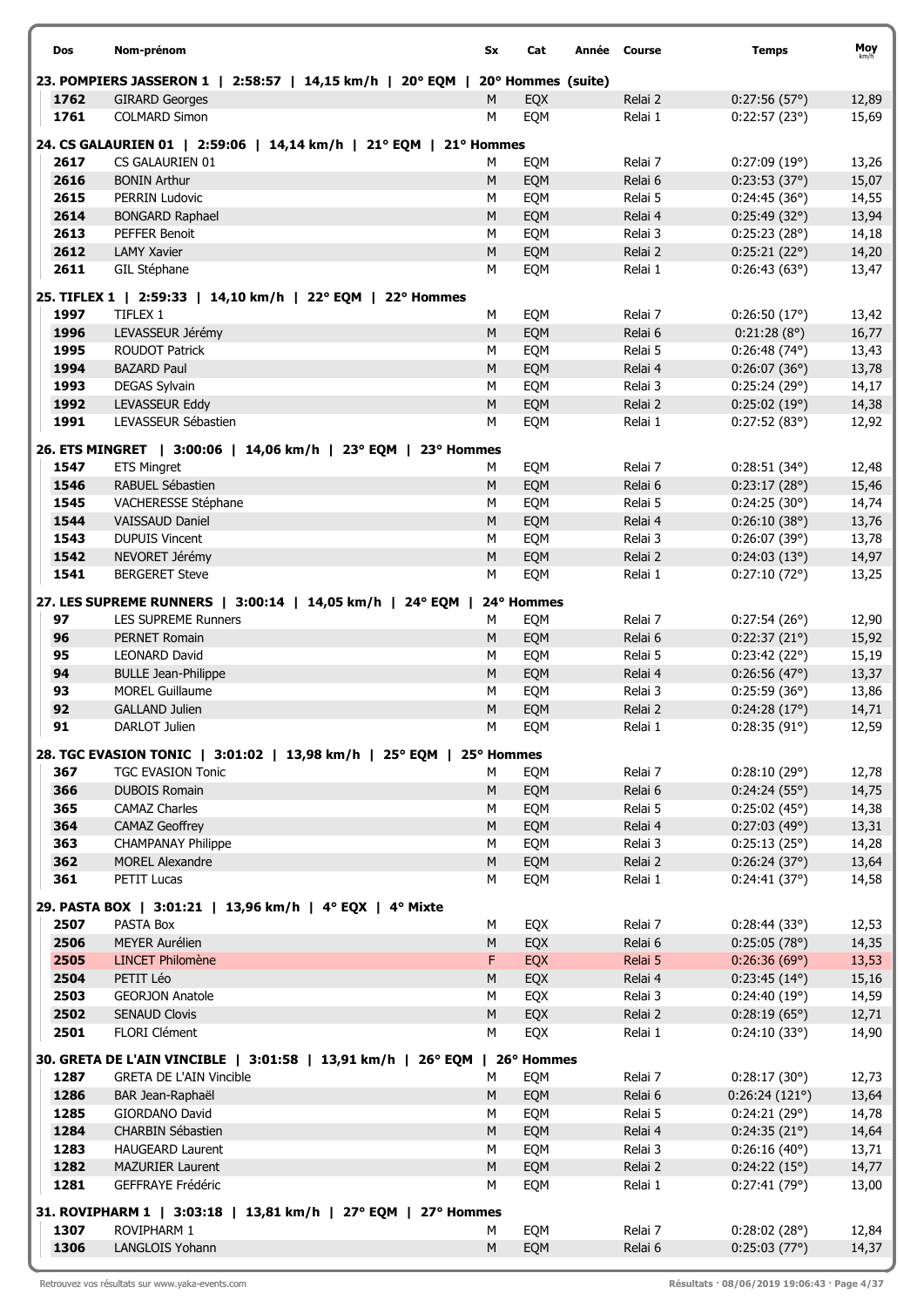| Dos      |      | Nom-prénom                                                            | Sx        | Cat               | Année Course       | <b>Temps</b>                 | Moy            |
|----------|------|-----------------------------------------------------------------------|-----------|-------------------|--------------------|------------------------------|----------------|
|          |      | 31. ROVIPHARM 1   3:03:18   13,81 km/h   27° EQM   27° Hommes (suite) |           |                   |                    |                              |                |
|          | 1305 | <b>PERICHON Marc</b>                                                  | М         | EQM               | Relai 5            | $0:24:59(44^{\circ})$        | 14,41          |
|          | 1304 | SIBELLE Loïc                                                          | M         | EQM               | Relai 4            | 0:25:42(31°)                 | 14,01          |
|          | 1303 | <b>BERNARD Christophe</b>                                             | M         | EQM               | Relai 3            | 0:26:45(47°)                 | 13,46          |
|          | 1302 | <b>SANTOS Paolo</b>                                                   | ${\sf M}$ | EQM               | Relai 2            | 0:26:45(43°)                 | 13,46          |
|          | 1301 | LAGER Johann                                                          | M         | EQM               | Relai 1            | 0:25:58(53°)                 | 13,86          |
|          |      | 32. VIRIATEAM   3:04:20   13,73 km/h   28° EQM   28° Hommes           |           |                   |                    |                              |                |
|          | 517  | <b>VIRIATEAM</b>                                                      | М         | EQM               | Relai 7            | 0:28:28(31°)                 | 12,65          |
|          | 516  | <b>BOISTEAU Pascal</b>                                                | M         | EQM               | Relai 6            | 0:24:28(60°)                 | 14,71          |
|          | 515  | PROMPT Hervé                                                          | M         | EQM               | Relai 5            | 0:25:39(51°)                 | 14,04          |
|          | 514  | <b>BERTHENET Laurent</b>                                              | M         | EQM               | Relai 4            | 0:26:27(40°)                 | 13,61          |
|          | 513  | <b>CLAIR David</b>                                                    | M         | EQM               | Relai 3            | 0:26:53(51°)                 | 13,39          |
|          | 512  | <b>CURT Patrice</b>                                                   | ${\sf M}$ | EQM               | Relai 2            | $0:27:40(54^{\circ})$        | 13,01          |
|          | 511  | RADIX Christian                                                       | M         | EQM               | Relai 1            | 0:24:41(38°)                 | 14,58          |
|          |      |                                                                       |           |                   |                    |                              |                |
|          |      | 33. ODLC01   3:05:42   13,63 km/h   1º EQF   1º Dames                 |           |                   |                    |                              |                |
|          | 377  | ODLC01                                                                | F.        | <b>EQF</b>        | Relai 7            | 0:30:02(39°)                 | 11,99          |
|          | 376  | <b>MEY Celine</b>                                                     | F         | <b>EQF</b>        | Relai 6            | 0:25:02(76°)                 | 14,38          |
|          | 375  | <b>CATIN Christine</b>                                                | F         | EQF               | Relai 5            | 0:24:51(40°)                 | 14,49          |
|          | 374  | <b>LAURENT Marylin</b>                                                | F         | EQF               | Relai 4            | $0:26:43(44^{\circ})$        | 13,47          |
|          | 373  | <b>COTTET-PUINEL Sylvie</b>                                           | F         | EQF               | Relai 3            | 0:25:42(31°)                 | 14,01          |
|          | 372  | <b>MARTINET Michelle</b>                                              | F         | EQF               | Relai 2            | 0:28:45(73°)                 | 12,52          |
|          | 371  | <b>COLARD Nathalie</b>                                                | F.        | <b>EQF</b>        | Relai 1            | 0:24:35(36°)                 | 14,64          |
|          |      | 34. SPIRIDONROUGE   3:06:43   13,56 km/h   5° EQX   5° Mixte          |           |                   |                    |                              |                |
|          | 1947 | SPIRIDONROUGE                                                         | M         | EQX               | Relai 7            | $0:31:08(46^{\circ})$        | 11,56          |
|          | 1946 | <b>CAVILLON Nicolas</b>                                               | ${\sf M}$ | EQX               | Relai 6            | 0:22:47(22°)                 | 15,80          |
|          | 1945 | CALAMAND Sébastien                                                    | M         | EQX               | Relai 5            | 0:22:39(12°)                 | 15,89          |
|          | 1944 | <b>DEMON Alain</b>                                                    | ${\sf M}$ | EQX               | Relai 4            | 0:26:07(37)                  | 13,78          |
|          | 1943 | PIONCHON Charles                                                      | M         | EQX               | Relai 3            | 0:29:24(85°)                 | 12,24          |
|          | 1942 | <b>FERRY Elodie</b>                                                   | F         | <b>EQX</b>        | Relai 2            | 0:28:22(67°)                 | 12,69          |
|          | 1941 | <b>DUPUIT Guylène</b>                                                 | F         | <b>EQX</b>        | Relai 1            | 0:26:13(58°)                 | 13,73          |
|          |      |                                                                       |           |                   |                    |                              |                |
|          |      | 35. AMBERIEU MARATHON 2   3:07:08   13,53 km/h   6° EQX   6° Mixte    |           |                   |                    |                              |                |
| 47       |      | <b>AMBERIEU MARATHON 2</b>                                            | М         | EQX               | Relai 7            | 0:32:10(57°)                 | 11,19          |
| 46       |      | POLITI Julien                                                         | M         | EQX               | Relai 6            | 0:25:22(90°)                 | 14,19          |
| 45<br>44 |      | <b>CHANUT Morgan</b><br><b>MARTIN Thierry</b>                         | M<br>M    | EQX<br><b>EOX</b> | Relai 5            | 0:24:46(37°)<br>0:24:19(17°) | 14,54          |
| 43       |      | <b>DESMARETS Pénélope</b>                                             | F.        | EQX               | Relai 4<br>Relai 3 | 0:31:49(131°)                | 14,80          |
| 42       |      | FOULACHIER Régis                                                      | M         | EQX               | Relai 2            | 0:24:26(16°)                 | 11,31<br>14,73 |
| 41       |      | <b>DONCQUE Patrice</b>                                                | М         | EQX               | Relai 1            | $0:24:13(34^{\circ})$        | 14,87          |
|          |      |                                                                       |           |                   |                    |                              |                |
|          |      | 36. MALAF TEAM   3:07:22   13,51 km/h   7° EQX   7° Mixte             |           |                   |                    |                              |                |
|          | 797  | <b>MALAF Team</b>                                                     | М         | EQX               | Relai 7            | 0:29:34(36°)                 | 12,18          |
|          | 796  | <b>GATTO Remi</b>                                                     | ${\sf M}$ | EQX               | Relai 6            | 0:23:13(27°)                 | 15,51          |
|          | 795  | MICHEL Nicolas                                                        | M         | EQX               | Relai 5            | 0:25:59(58°)                 | 13,86          |
|          | 794  | <b>DHOTAL Pascal</b>                                                  | M         | EQX               | Relai 4            | 0:27:44(61°)                 | 12,98          |
|          | 793  | <b>GIRARD Clarisse</b>                                                | F         | EQX               | Relai 3            | 0:26:57(52°)                 | 13,36          |
|          | 792  | <b>AUPOIL Sylvain</b>                                                 | M         | EQX               | Relai 2            | 0:28:03(59°)                 | 12,83          |
|          | 791  | <b>GIRARD Michel</b>                                                  | M         | EQX               | Relai 1            | 0:25:48(49°)                 | 13,95          |
|          |      | 37. LES CONQUERANTS   3:07:31   13,50 km/h   29° EQM   29° Hommes     |           |                   |                    |                              |                |
|          | 967  | <b>LES Conquerants</b>                                                | М         | EQM               | Relai 7            | 0:29:12(35°)                 | 12,33          |
|          | 966  | <b>MELIDON Mickael</b>                                                | M         | EQM               | Relai 6            | 0:24:45(69°)                 | 14,55          |
|          | 965  | CALARD Jean                                                           | M         | EQM               | Relai 5            | 0:24:01(25°)                 | 14,99          |
|          | 964  | <b>MARGUIN David</b>                                                  | ${\sf M}$ | EQM               | Relai 4            | $0:27:31(54^{\circ})$        | 13,08          |
|          | 963  | POMI Bertrand                                                         | M         | EQM               | Relai 3            | 0:27:36(57°)                 | 13,04          |
|          | 962  | <b>BITOUN David</b>                                                   | ${\sf M}$ | EQM               | Relai 2            | 0:28:24(68°)                 | 12,68          |
|          | 961  | MAZIC Dzenan                                                          | M         | EQM               | Relai 1            | $0:25:59(54^{\circ})$        | 13,86          |
|          |      |                                                                       |           |                   |                    |                              |                |
|          |      | 38. ENFANTS SOLEIL 01   3:07:52   13,48 km/h   30° EQM   30° Hommes   |           |                   |                    |                              |                |
|          | 1147 | ENFANTS SOLEIL 01                                                     | м         | EQM               | Relai 7            | 0:31:49(53)                  | 11,31          |
|          | 1146 | <b>FLOCHON Patrice</b>                                                | M         | EQM               | Relai 6            | 0:24:09(47°)                 | 14,91          |
|          | 1145 | <b>CLUSEL Olivier</b>                                                 | М         | EQM               | Relai 5            | 0:24:31(33°)                 | 14,68          |
|          | 1144 | <b>TARGHETTA Philippe</b>                                             | M         | EQM               | Relai 4            | 0:25:38(30°)                 | 14,04          |
|          | 1143 | PAUGET Gérald                                                         | М         | EQM               | Relai 3            | 0:23:20(10°)                 | 15,43          |
|          | 1142 | <b>BENAYOUN Romain</b>                                                | ${\sf M}$ | EQM               | Relai 2            | 0:28:41(71°)                 | 12,55          |
|          | 1141 | <b>VIVIET Bernard</b>                                                 | M         | EQM               | Relai 1            | 0:29:41(110°)                | 12,13          |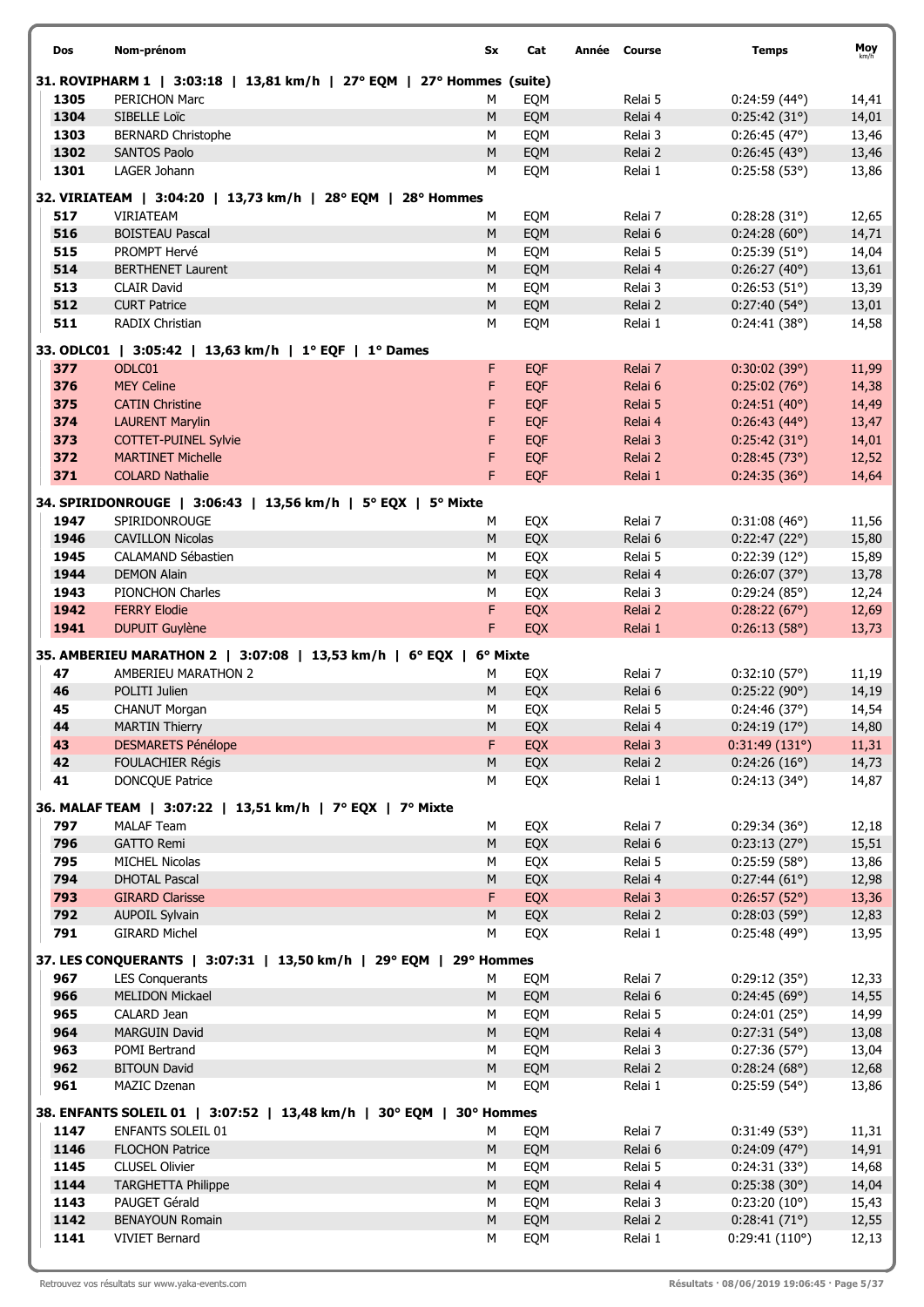| Dos          | Nom-prénom                                                                                   | Sx         | Cat        | Année Course         | <b>Temps</b>                         | Moy   |
|--------------|----------------------------------------------------------------------------------------------|------------|------------|----------------------|--------------------------------------|-------|
|              | 39. TRAIL ET MACADAM 1   3:09:34   13,36 km/h   31° EQM                                      | 31° Hommes |            |                      |                                      |       |
| 2037         | TRAIL ET MACADAM 1                                                                           | М          | EQM        | Relai 7              | 0:34:06(77)                          | 10,56 |
| 2036         | <b>NUNES MENDES Carlos</b>                                                                   | M          | EQM        | Relai 6              | 0:23:32(29°)                         | 15,30 |
| 2035         | <b>PONSIN Eric</b>                                                                           | М          | EQM        | Relai 5              | 0:24:51(41°)                         | 14,49 |
| 2034         | <b>CHATARD Valentin</b>                                                                      | ${\sf M}$  | EQM        | Relai 4              | 0:27:24(53°)                         | 13,14 |
| 2033         | <b>CORNUEJOLS Remi</b>                                                                       | M          | EQM        | Relai 3              | $0:22:19(5^{\circ})$                 | 16,13 |
| 2032         | <b>COSTA Nelson</b>                                                                          | ${\sf M}$  | EQM        | Relai 2              | 0:25:25(26°)                         | 14,16 |
| 2031         | PLEYNET Renaud                                                                               | М          | EQM        | Relai 1              | 0:31:53(156°)                        | 11,29 |
|              | 40. LES AINDINOIS   3:10:28   13,29 km/h   32° EQM   32° Hommes                              |            |            |                      |                                      |       |
| 2497         | <b>LES Aindinois</b>                                                                         | м          | EQM        | Relai 7              | $0:30:38(42^{\circ})$                | 11,75 |
| 2496         | <b>CHAPUIS Alain</b>                                                                         | M          | EQM        | Relai 6              | $0:24:31(64^{\circ})$                | 14,68 |
| 2495         | <b>BOZON Sébastien</b>                                                                       | M          | EQM        | Relai 5              | 0:25:24(48°)                         | 14,17 |
| 2494         | <b>BOZON Patrick</b>                                                                         | M          | EQM        | Relai 4              | 0:27:33(55°)                         | 13,07 |
| 2493         | <b>BOZON Thierry</b>                                                                         | M          | EQM        | Relai 3              | 0:27:40(58°)                         | 13,01 |
| 2492         | <b>BIGEY Joseph</b>                                                                          | M          | EQM        | Relai 2              | 0:27:26(52°)                         | 13,12 |
| 2491         | <b>GILLES Christophe</b>                                                                     | М          | EQM        | Relai 1              | 0:27:13(73°)                         | 13,23 |
|              |                                                                                              |            |            |                      |                                      |       |
|              | 41. SPIRIDONBLEU   3:11:23   13,23 km/h   8° EQX   8° Mixte                                  |            |            |                      |                                      |       |
| 1937         | SPIRIDONBLEU                                                                                 | М          | EQX        | Relai 7              | $0:33:05(64^{\circ})$                | 10,88 |
| 1936         | LEFBVRE Didier                                                                               | ${\sf M}$  | EQX        | Relai 6              | 0:21:38(10°)                         | 16,64 |
| 1935         | <b>DUPUIT Laurent</b>                                                                        | М          | EQX        | Relai 5              | 0:24:42(35°)                         | 14,57 |
| 1934         | <b>FERRY Patrice</b>                                                                         | M          | EQX        | Relai 4              | 0:25:53(33°)                         | 13,91 |
| 1933         | <b>BRONZINA Gérald</b>                                                                       | М          | EQX        | Relai 3              | 0:26:59(53)                          | 13,34 |
| 1932         | <b>SMRECNIK Emilie</b>                                                                       | F          | EQX        | Relai 2              | 0:33:49(161°)                        | 10,65 |
| 1931         | PETIT Arnaud                                                                                 | М          | EQX        | Relai 1              | 0:25:14(43°)                         | 14,27 |
|              | 42. LA DOMMARTINOISE-JEROMES CONCEPT   3:12:43   13,14 km/h                                  |            |            | 33° EQM   33° Hommes |                                      |       |
| 2577         | LA DOMMARTINOISE-JEROMES Concept                                                             | М          | EQM        | Relai 7              | $0:30:59(44^{\circ})$                | 11,62 |
| 2576         | <b>BRIDON JEAN Philippe</b>                                                                  | ${\sf M}$  | EQM        | Relai 6              | 0:26:18(118°)                        | 13,69 |
| 2575         | <b>BERNIGAUD Christian</b>                                                                   | M          | EQM        | Relai 5              | 0:25:59(59°)                         | 13,86 |
| 2574         | <b>SPAGNOLO Gilles</b>                                                                       | M          | EQM        | Relai 4              | 0:28:00(70°)                         | 12,86 |
| 2573         | <b>GRESSARD Laurent</b>                                                                      | M          | EQM        | Relai 3              | 0:28:22(67°)                         | 12,69 |
| 2572         | <b>COEUR Nicolas</b>                                                                         | ${\sf M}$  | EQM        | Relai 2              | 0:27:45(55°)                         | 12,97 |
| 2571         | <b>CRETIN Gilles</b>                                                                         | M          | EQM        | Relai 1              | $0:25:18(44^{\circ})$                | 14,23 |
|              |                                                                                              |            |            |                      |                                      |       |
| 2377         | 43. LES TYPHONS DU GRAND FOND   3:13:32   13,08 km/h   9° EQX  <br>LES TYPHONS DU GRAND Fond |            | 9° Mixte   | Relai 7              | 0:30:04(40°)                         |       |
|              | <b>GUILLERMIN Mathieu</b>                                                                    | M          | EQX        | Relai 6              |                                      | 11,97 |
| 2376         |                                                                                              | М<br>М     | EQX        |                      | $0:24:07(45^{\circ})$                | 14,93 |
| 2375<br>2374 | PERDRIX JEAN Michel<br><b>JACQUET Béatrice</b>                                               | F.         | EQX<br>EQX | Relai 5<br>Relai 4   | 0:27:15(83°)                         | 13,21 |
|              |                                                                                              |            |            |                      | 0:31:09(148°)                        | 11,56 |
| 2373<br>2372 | <b>DELANNOY Philippe</b>                                                                     | М<br>M     | EQX        | Relai 3              | 0:28:47(73)<br>$0:25:25(25^{\circ})$ | 12,51 |
| 2371         | <b>BOZONNET Franck</b>                                                                       | F          | EQX<br>EQX | Relai 2              |                                      | 14,16 |
|              | <b>COSTECHAREYRE Annelyse</b>                                                                |            |            | Relai 1              | $0:26:44(64^{\circ})$                | 13,47 |
|              | 44. ARTS MARTIAUX MONTREVEL   3:13:56   13,05 km/h   10° EQX                                 |            | 10° Mixte  |                      |                                      |       |
| 847          | <b>ARTS MARTIAUX Montrevel</b>                                                               | М          | EQX        | Relai 7              | $0:30:16(41^{\circ})$                | 11,89 |
| 846          | <b>FAVRE Jérome</b>                                                                          | ${\sf M}$  | EQX        | Relai 6              | 0:26:12(114°)                        | 13,74 |
| 845          | <b>BUELLET JEAN Paul</b>                                                                     | М          | EQX        | Relai 5              | 0:29:46(160°)                        | 12,09 |
| 844          | PÉPIN Hervé                                                                                  | ${\sf M}$  | EQX        | Relai 4              | 0:26:41(43°)                         | 13,49 |
| 843          | <b>BLANC Florent</b>                                                                         | М          | EQX        | Relai 3              | 0:27:16(56°)                         | 13,20 |
| 842          | PEQUIGNOT Valérie                                                                            | F          | EQX        | Relai 2              | $0:29:14(84^{\circ})$                | 12,31 |
| 841          | PEPIN Pierre                                                                                 | М          | EQX        | Relai 1              | 0:24:28(35°)                         | 14,71 |
|              | 45. FOISSIAT BRESSE RUNNING   3:15:15   12,97 km/h   11° EQX   11° Mixte                     |            |            |                      |                                      |       |
| 1197         | FOISSIAT BRESSE Running                                                                      | М          | EQX        | Relai 7              | 0:33:34(69°)                         | 10,72 |
| 1196         | <b>ESPOSITO Sandrine</b>                                                                     | F          | EQX        | Relai 6              | 0:31:34(245°)                        | 11,40 |
| 1195         | <b>BLANC Thierry</b>                                                                         | M          | EQX        | Relai 5              | $0:26:32(65^{\circ})$                | 13,57 |
| 1194         | <b>MICHON Yves</b>                                                                           | ${\sf M}$  | EQX        | Relai 4              | 0:26:28(41°)                         | 13,60 |
| 1193         | <b>BOULLY Jerome</b>                                                                         | М          | EQX        | Relai 3              | 0:26:52(49°)                         | 13,40 |
| 1192         | <b>PAUGET Laurent</b>                                                                        | M          | EQX        | Relai 2              | $0:24:10(14^{\circ})$                | 14,90 |
| 1191         | <b>GUICHARDON Denis</b>                                                                      | М          | EQX        | Relai 1              | 0:26:02(56)                          | 13,83 |
|              |                                                                                              |            |            |                      |                                      |       |
|              | 46. CAISSE D'EPARGNE ENTREPRISES   3:15:23   12,96 km/h   34° EQM   34° Hommes               |            |            |                      |                                      |       |
| 147          | <b>CAISSE D'EPARGNE Entreprises</b>                                                          | М          | EQM        | Relai 7              | 0:31:40(51°)                         | 11,37 |
| 146          | SAINT CYR Yann                                                                               | M          | EQM        | Relai 6              | 0:27:02(140°)                        | 13,32 |
| 145          | <b>ETANG SALE Jimmy</b>                                                                      | М          | EQM        | Relai 5              | 0:24:29(32°)                         | 14,70 |
| 144          | <b>IRRMANN Philippe</b>                                                                      | M          | EQM        | Relai 4              | 0:29:27(105°)                        | 12,22 |
| 143          | DESJOURS Vincent                                                                             | M          | EQM        | Relai 3              | 0:28:56(76°)                         | 12,44 |
| 142          | <b>CURT Guillaume</b>                                                                        | M          | EQM        | Relai 2              | 0:26:29(40°)                         | 13,59 |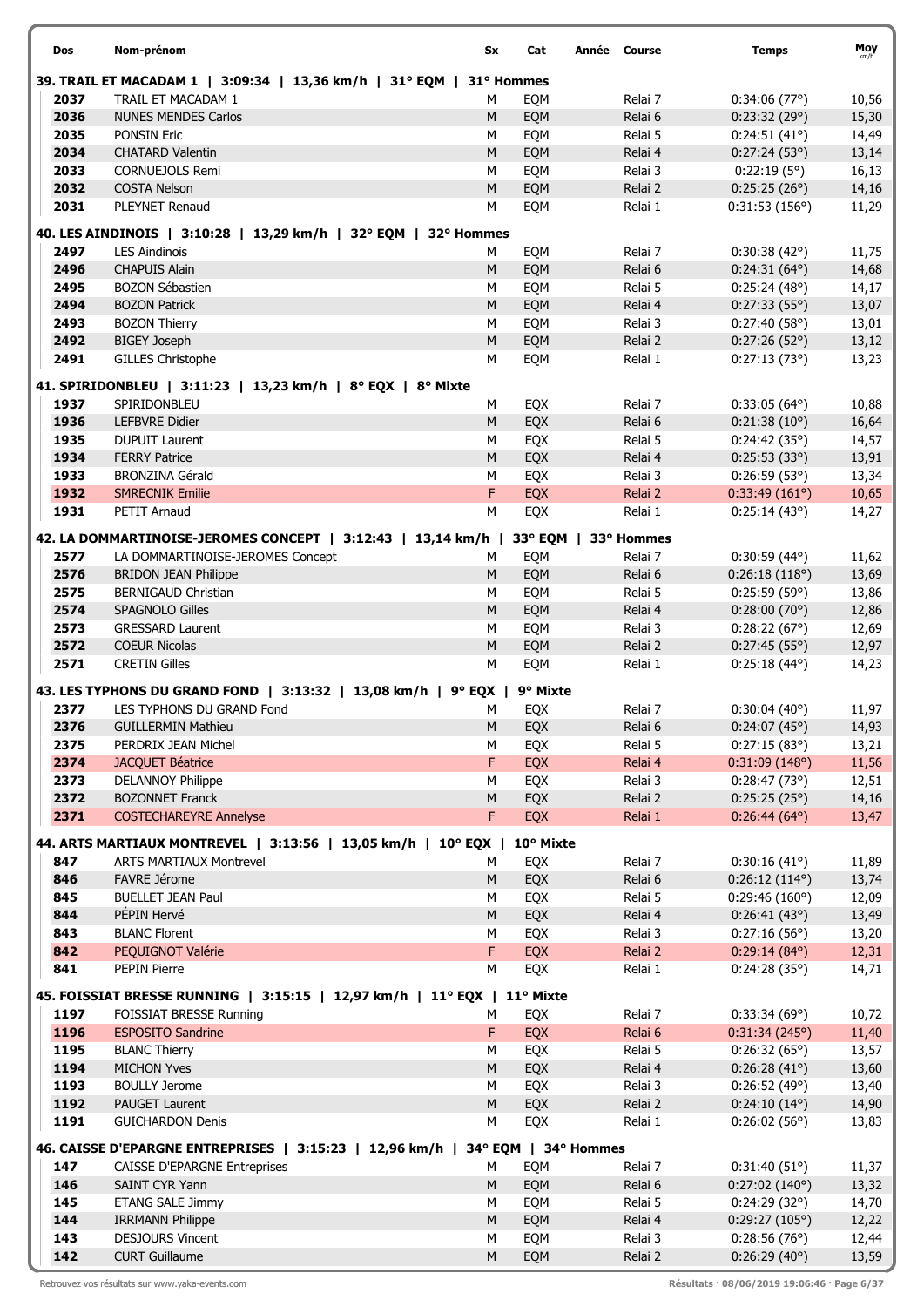| Dos          | Nom-prénom                                                                 | Sx         | Cat<br>Année | <b>Course</b>      | <b>Temps</b>                  | Moy            |
|--------------|----------------------------------------------------------------------------|------------|--------------|--------------------|-------------------------------|----------------|
| 141          | <b>IRRMANN Stephane</b>                                                    | М          | EQM          | Relai 1            | 0:27:17(75°)                  | km/h<br>13,19  |
|              |                                                                            |            |              |                    |                               |                |
|              | 47. LES 6 REINES   3:15:31   12,95 km/h   2° EQF   2° Dames                |            |              |                    |                               |                |
| 2717         | <b>LES 6 Reines</b><br><b>ALONSO Pascale</b>                               | F          | EQF          | Relai 7            | 0:29:56(38°)                  | 12,03          |
| 2716<br>2715 | <b>BONNETAIN Céline</b>                                                    | F<br>F     | EQF          | Relai 6<br>Relai 5 | 0:26:30(123°)<br>0:27:11(80°) | 13,58          |
| 2714         | <b>VOLAY Corinne</b>                                                       | F          | EQF<br>EQF   | Relai 4            | 0:27:44(62°)                  | 13,24<br>12,98 |
| 2713         | <b>GIORGETTI Hélène</b>                                                    | F          | EQF          | Relai 3            | 0:29:44(91°)                  | 12,11          |
| 2712         | <b>VALLET Natacha</b>                                                      | F          | <b>EQF</b>   | Relai 2            | 0:28:22(66°)                  | 12,69          |
| 2711         | <b>HODIEUX Elena</b>                                                       | F          | <b>EQF</b>   | Relai 1            | 0:26:01(55)                   | 13,84          |
|              |                                                                            |            |              |                    |                               |                |
|              | 48. MARIE 1   3:15:48   12,93 km/h   35° EQM   35° Hommes                  |            |              |                    |                               |                |
| 1697         | MARIE 1                                                                    | M          | EQM          | Relai 7            | 0:32:00(55°)                  | 11,25          |
| 1696<br>1695 | <b>COLIN Sebastien</b><br><b>BURIGNAT Alexis</b>                           | M<br>M     | EQM          | Relai 6<br>Relai 5 | 0:26:34(125°)                 | 13,55          |
| 1694         | STOHR Stephane                                                             | M          | EQM<br>EQM   | Relai 4            | 0:25:38(50°)<br>0:27:54(69°)  | 14,04<br>12,90 |
| 1693         | PIQUAND Maxime                                                             | M          | EQM          | Relai 3            | 0:26:25(42°)                  | 13,63          |
| 1692         | <b>BATAILLARD Frederic</b>                                                 | ${\sf M}$  | EQM          | Relai 2            | 0:30:10(98°)                  | 11,93          |
| 1691         | <b>GUYET Sebastien</b>                                                     | М          | EQM          | Relai 1            | 0:27:04(68°)                  | 13,30          |
|              |                                                                            |            |              |                    |                               |                |
|              | 49. BRESSALU TEAM   3:17:20   12,83 km/h   36° EQM   36° Hommes            |            |              |                    |                               |                |
| 1877<br>1876 | <b>BRESSALU Team</b>                                                       | М<br>M     | EQM          | Relai 7            | 0:32:45(60°)                  | 10,99          |
| 1875         | <b>BLANC Quentin</b><br><b>BERNARD Joffrey</b>                             | M          | EQM<br>EQM   | Relai 6<br>Relai 5 | 0:25:22(91°)<br>0:26:39(70°)  | 14,19<br>13,51 |
| 1874         | <b>SAUCHAY Thomas</b>                                                      | M          | EQM          | Relai 4            | 0:29:38(109°)                 | 12,15          |
| 1873         | <b>DELORE Valentin</b>                                                     | M          | EQM          | Relai 3            | 0:27:45(60°)                  | 12,97          |
| 1872         | <b>SAUCHAY Baptiste</b>                                                    | M          | EQM          | Relai 2            | 0:26:12(33°)                  | 13,74          |
| 1871         | <b>HENRI Aurélien</b>                                                      | M          | EQM          | Relai 1            | 0:28:56(97°)                  | 12,44          |
|              |                                                                            |            |              |                    |                               |                |
| 2567         | 50. COACHING +   3:17:54   12,79 km/h   37° EQM   37° Hommes<br>COACHING + |            |              |                    |                               |                |
| 2566         | <b>BOUQUET Dominique</b>                                                   | М<br>M     | EQM<br>EQM   | Relai 7<br>Relai 6 | 0:31:12(49°)<br>0:28:50(190°) | 11,54<br>12,49 |
| 2565         | <b>CARY Laurent</b>                                                        | М          | EQM          | Relai 5            | 0:28:43(134°)                 | 12,54          |
| 2564         | <b>ESTIENNE Marc</b>                                                       | ${\sf M}$  | EQM          | Relai 4            | 0:30:06(123°)                 | 11,96          |
| 2563         | <b>FRACHEBOIS Alain</b>                                                    | M          | EQM          | Relai 3            | 0:26:53(50°)                  | 13,39          |
| 2562         | <b>LUGAND Michel</b>                                                       | ${\sf M}$  | EQM          | Relai 2            | 0:26:31(42°)                  | 13,58          |
| 2561         | <b>ROBELIN Pierre</b>                                                      | М          | EQM          | Relai 1            | 0:25:36(47°)                  | 14,06          |
|              | 51. COURANT MISS FRAMBOISINE   3:19:08   12,71 km/h   12° EQX              |            | 12° Mixte    |                    |                               |                |
| 1487         | <b>COURANT MISS Framboisine</b>                                            | м          | EQX          | Relai 7            | 0:31:03(45°)                  | 11,59          |
| 1486         | CHOSSAT Jérémy                                                             | M          | EQX          | Relai 6            | 0:27:12(144°)                 | 13,24          |
| 1485         | FOILLEREY Jeremy                                                           | М          | EQX          | Relai 5            | 0:26:32(66°)                  | 13,57          |
| 1484         | LACOUR Christophe                                                          | M          | EQX          | Relai 4            | 0:28:44(88°)                  | 12,53          |
| 1483         | <b>BERRY Bertrand</b>                                                      | М          | EQX          | Relai 3            | 0:27:54(61°)                  | 12,90          |
| 1482         | <b>BOUVARD Sandra</b>                                                      | F          | EQX          | Relai 2            | 0:27:18(48°)                  | 13,19          |
| 1481         | <b>DESBROSSES Myriam</b>                                                   | F.         | EQX          | Relai 1            | 0:30:22(125°)                 | 11,86          |
|              | 52. LES BLEUS   3:19:25   12,70 km/h   13° EQX   13° Mixte                 |            |              |                    |                               |                |
| 817          | <b>LES Bleus</b>                                                           | М          | EQX          | Relai 7            | 0:34:21(79°)                  | 10,48          |
| 816          | <b>CHARRA Patrick</b>                                                      | M          | EQX          | Relai 6            | 0:25:19(86°)                  | 14,22          |
| 815          | LEVROLD Joanny                                                             | М          | EQX          | Relai 5            | $0:26:02(60^{\circ})$         | 13,83          |
| 814          | <b>PLANCHON Pierrick</b>                                                   | ${\sf M}$  | EQX          | Relai 4            | 0:26:32(42°)                  | 13,57          |
| 813          | CADET Jéremy                                                               | М          | EQX          | Relai 3            | $0:25:55(34^{\circ})$         | 13,89          |
| 812          | <b>CAELLES Cécile</b>                                                      | F          | EQX          | Relai 2            | 0:28:01(58°)                  | 12,85          |
| 811          | LEPOULTIER Clement                                                         | М          | EQX          | Relai 1            | $0:33:12(184^{\circ})$        | 10,84          |
|              | 53. PASSION COLOREE   3:19:48   12,67 km/h   14° EQX   14° Mixte           |            |              |                    |                               |                |
| 2787         | PASSION Coloree                                                            | М          | EQX          | Relai 7            | 0:32:43(59°)                  | 11,00          |
| 2786         | <b>JOLY Guillaume</b>                                                      | M          | EQX          | Relai 6            | 0:26:38(127°)                 | 13,52          |
| 2785         | <b>PIROUX Celine</b>                                                       | F          | EQX          | Relai 5            | 0:29:59(166°)                 | 12,01          |
| 2784         | <b>JOLY Orlane</b>                                                         | F          | EQX          | Relai 4            | $0:29:26(104^{\circ})$        | 12,23          |
| 2783         | <b>CASIRAGHI Raffaella</b>                                                 | F          | EQX          | Relai 3            | 0:28:44(72°)                  | 12,53          |
| 2782         | RICHONNIER Axel                                                            | М          | EQX          | Relai 2            | 0:22:44(6°)                   | 15,84          |
| 2781         | <b>TORREGROSA Robin</b>                                                    | М          | EQX          | Relai 1            | 0:29:32(105°)                 | 12,19          |
|              | 54. LA 7èME COMPAGNIE   3:20:04   12,65 km/h   38° EQM                     | 38° Hommes |              |                    |                               |                |
| 2637         | LA 7EME Compagnie                                                          | М          | EQM          | Relai 7            | 0:33:13(67°)                  | 10,84          |
| 2636         | <b>BATAILLE Pascal</b>                                                     | M          | EQM          | Relai 6            | 0:26:43(129°)                 | 13,47          |
| 2635         | <b>BATAILLARD Mickael</b>                                                  | М          | EQM          | Relai 5            | 0:24:55(43°)                  | 14,45          |
| 2634         | <b>BEREZIAT Serge</b>                                                      | M          | EQM          | Relai 4            | $0:28:17(74^{\circ})$         | 12,73          |
| 2633         | <b>SALLET Jacques</b>                                                      | М          | EQM          | Relai 3            | 0:29:25(86°)                  | 12,24          |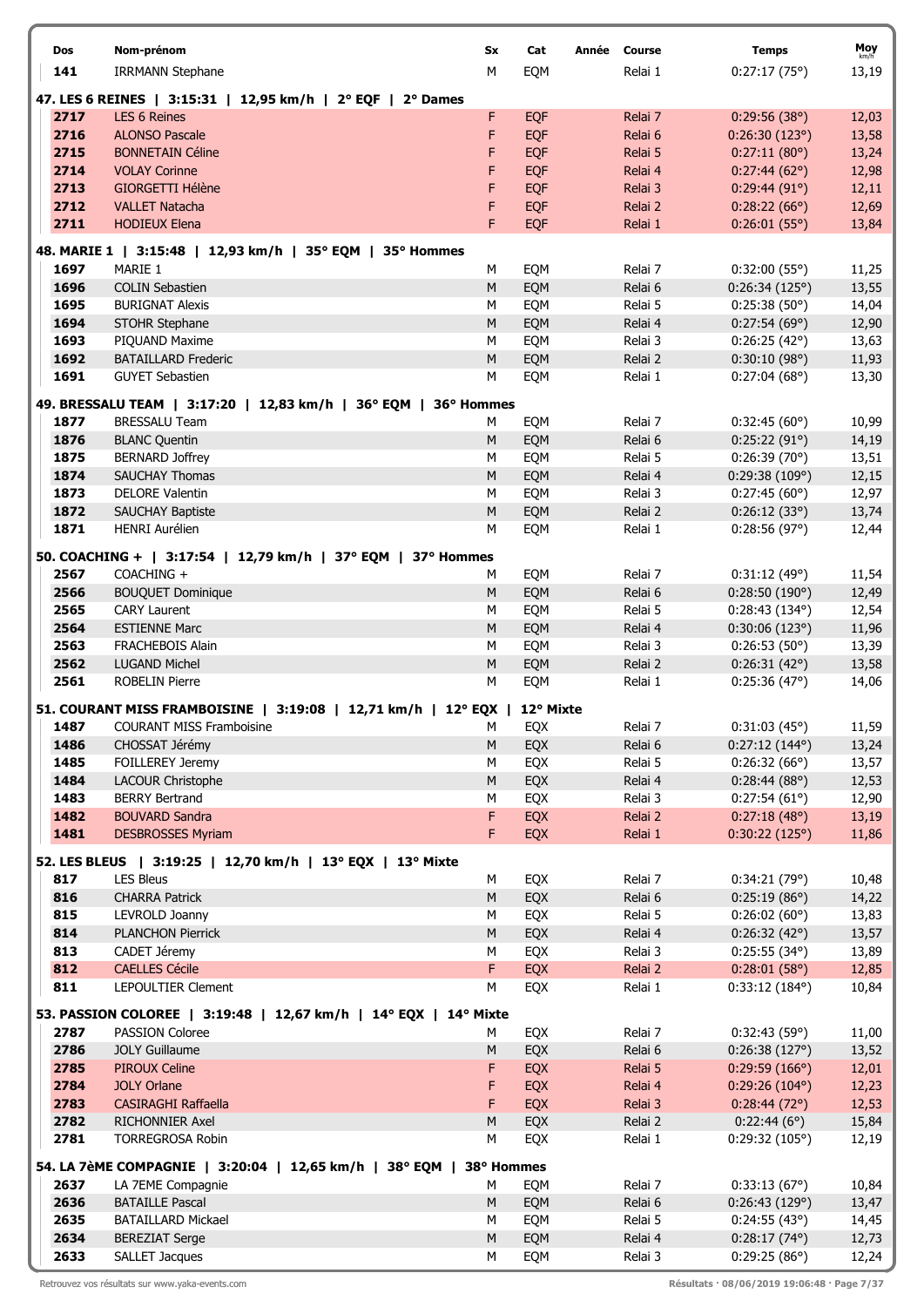| Dos                      | Nom-prénom                                                                        | Sx        | Cat                      | Année Course       | <b>Temps</b>                          | Moy            |
|--------------------------|-----------------------------------------------------------------------------------|-----------|--------------------------|--------------------|---------------------------------------|----------------|
|                          | 54. LA 7èME COMPAGNIE   3:20:04   12,65 km/h   38° EQM                            |           | 38° Hommes (suite)       |                    |                                       |                |
| 2632                     | <b>CHARNAY Michel</b>                                                             | M         | EQM                      | Relai 2            | 0:33:34(158°)                         | 10,72          |
| 2631                     | <b>ROZIER Patrick</b>                                                             | M         | EQM                      | Relai 1            | 0:23:55(30°)                          | 15,05          |
|                          | 55. TEREVA 1   3:20:12   12,65 km/h   39° EQM   39° Hommes                        |           |                          |                    |                                       |                |
| 347                      | <b>TEREVA 1</b>                                                                   | M         | EQM                      | Relai 7            | 0:34:01(75°)                          | 10,58          |
| 346                      | <b>DUC Fabrice</b>                                                                | M         | EQM                      | Relai 6            | 0:28:15(178°)                         | 12,74          |
| 345                      | <b>MICHON Clement</b>                                                             | M         | EQM                      | Relai 5            | 0:27:53(107°)                         | 12,91          |
| 344                      | <b>CORNATON Thierry</b>                                                           | M         | EQM                      | Relai 4            | 0:27:40(59°)                          | 13,01          |
| 343                      | <b>BOUILLOUX Damien</b>                                                           | М         | EQM                      | Relai 3            | 0:31:46(128°)                         | 11,33          |
| 342                      | <b>STEURER Cedric</b>                                                             | ${\sf M}$ | EQM                      | Relai 2            | $0:26:47(44^{\circ})$                 | 13,44          |
| 341                      | TEXIER Jean-François                                                              | M         | EQM                      | Relai 1            | 0:23:48(29°)                          | 15,13          |
|                          | 56. AMBERIEU MARATHON 3   3:20:18   12,64 km/h   3° EQF   3° Dames                |           |                          |                    |                                       |                |
| 57                       | <b>AMBERIEU MARATHON 3</b>                                                        | F         | <b>EQF</b>               | Relai 7            | $0:31:54(54^{\circ})$                 | 11,29          |
| 56                       | <b>COQUARD Marine</b>                                                             | F         | <b>EQF</b>               | Relai 6            | 0:26:53(133°)                         | 13,39          |
| 55                       | LACROIX Stéphanie                                                                 | F         | <b>EQF</b>               | Relai 5            | 0:26:22(62°)                          | 13,65          |
| 54                       | <b>MONCLAIRE Lucie</b>                                                            | F         | <b>EQF</b>               | Relai 4            | 0:27:38(58°)                          | 13,03          |
| 53<br>52                 | <b>TUREAU Audrey</b><br><b>MESSELET Anaïs</b>                                     | F<br>F    | <b>EQF</b>               | Relai 3<br>Relai 2 | 0:27:40(59°)                          | 13,01          |
| 51                       | <b>DE FLEURIAN Violette</b>                                                       | F.        | <b>EQF</b><br><b>EQF</b> | Relai 1            | 0:31:59(128°)<br>0:27:51(81°)         | 11,26<br>12,93 |
|                          |                                                                                   |           |                          |                    |                                       |                |
|                          | 57. ENEDIS   3:20:38   12,62 km/h   40° EQM   40° Hommes                          |           |                          |                    |                                       |                |
| 2207                     | <b>ENEDIS</b>                                                                     | М         | EQM                      | Relai 7            | 0:34:03(76°)                          | 10,57          |
| 2206                     | <b>BOLOMIER Alexis</b>                                                            | M         | EQM                      | Relai 6            | 0:25:46(98°)                          | 13,97          |
| 2205<br>2204             | <b>CHATELET Laurent</b><br><b>PONCET Pascal</b>                                   | M<br>M    | EQM<br>EQM               | Relai 5<br>Relai 4 | 0:27:56(108°)<br>0:32:20(185°)        | 12,89<br>11,13 |
| 2203                     | <b>GOYON Mathieu</b>                                                              | M         | EQM                      | Relai 3            | 0:24:29(17°)                          | 14,70          |
| 2202                     | <b>DALLE Bernard</b>                                                              | ${\sf M}$ | EQM                      | Relai 2            | 0:30:06(96)                           | 11,96          |
| 2201                     | THEVENET Jean-Marc                                                                | М         | EQM                      | Relai 1            | 0:25:54(51°)                          | 13,90          |
|                          |                                                                                   |           |                          |                    |                                       |                |
| 1397                     | 58. PLASSE TEAM 01   3:22:15   12,52 km/h   15° EQX   15° Mixte<br>PLASSE TEAM 01 | М         | EQX                      | Relai 7            | $0:38:48(144^{\circ})$                | 9,28           |
| 1396                     | PERRAS Dimitri                                                                    | M         | EQX                      | Relai 6            | 0:24:14(50°)                          | 14,86          |
| 1395                     | <b>JUIN Maxime</b>                                                                | M         | EQX                      | Relai 5            | 0:25:56(55)                           | 13,88          |
| 1394                     | <b>COLLARD Denis</b>                                                              | M         | EQX                      | Relai 4            | 0:26:59(48°)                          | 13,34          |
| 1393                     | <b>COLLARD Emilie</b>                                                             | F         | <b>EQX</b>               | Relai 3            | $0:27:03(54^{\circ})$                 | 13,31          |
| 1392                     | MONNOT Cyrille                                                                    | ${\sf M}$ | EQX                      | Relai 2            | 0:27:30(53°)                          | 13,09          |
| 1391                     | <b>GRAMMATICO Adrien</b>                                                          | M         | EQX                      | Relai 1            | 0:31:42(150°)                         | 11,36          |
|                          | 59. PIROUX INDUSTRIE 2   3:22:42   12,49 km/h   16° EQX   16° Mixte               |           |                          |                    |                                       |                |
| 317                      | PIROUX INDUSTRIE 2                                                                | М         | EQX                      | Relai 7            | 0:33:04(63)                           | 10,89          |
| 316                      | <b>GUILLET Sven</b>                                                               | M         | EQX                      | Relai 6            | 0:23:36(31°)                          | 15,25          |
| 315                      | <b>AVRIL Baptiste</b>                                                             | M         | EQX                      | Relai 5            | 0:27:08(79°)                          | 13,27          |
| 314                      | <b>CHANUSSOT Jill</b>                                                             | F         | EQX                      | Relai 4            | 0:27:05(50°)                          | 13,29          |
| 313                      | <b>BEDEL Gaetan</b>                                                               | М         | EQX                      | Relai 3            | 0:29:59(95°)                          | 12,01          |
| 312                      | <b>PAINGUET Cedric</b>                                                            | M         | EQX                      | Relai 2            | 0:30:12(99°)                          | 11,92          |
| 311                      | PIROUX David                                                                      | M         | EQX                      | Relai 1            | 0:31:35(149°)                         | 11,40          |
|                          | 60. BIZIAT ENDURANCE FEMME   3:23:21   12,45 km/h   4° EQF   4° Dames             |           |                          |                    |                                       |                |
| 727                      | <b>BIZIAT ENDURANCE Femme</b>                                                     | F.        | <b>EQF</b>               | Relai 7            | 0:31:08(47°)                          | 11,56          |
| 726                      | <b>GILBERT Severine</b>                                                           | F         | EQF                      | Relai 6            | 0:27:46(158°)                         | 12,97          |
| 725                      | <b>DEROSA Nora</b>                                                                | F         | EQF                      | Relai 5            | 0:27:59(111°)                         | 12,86          |
| 724<br>723               | <b>ROLLIN Virginie</b>                                                            | F<br>F    | <b>EQF</b>               | Relai 4            | 0:28:41(86°)                          | 12,55          |
| 722                      | <b>BORY ANNE Charlotte</b><br><b>CHARVET Isabelle</b>                             | F         | <b>EQF</b><br><b>EQF</b> | Relai 3<br>Relai 2 | 0:27:14(55°)<br>$0:30:03(94^{\circ})$ | 13,22<br>11,98 |
| 721                      | <b>BRANCHY Nathalie</b>                                                           | F.        | <b>EOF</b>               | Relai 1            | 0:30:28(127°)                         | 11,82          |
|                          |                                                                                   |           |                          |                    |                                       |                |
| <b>61. JOCEL</b><br>2727 | 3:23:31   12,44 km/h   5° EQF   5° Dames<br><b>JOCEL</b>                          | F         | <b>EQF</b>               | Relai 7            |                                       |                |
| 2726                     | <b>LAIEB Sonia</b>                                                                | F         | <b>EQF</b>               | Relai 6            | 0:30:41(43°)<br>0:25:49(100°)         | 11,73<br>13,94 |
| 2725                     | <b>PIQUET Camille</b>                                                             | F         | <b>EQF</b>               | Relai 5            | 0:27:49(101°)                         | 12,94          |
| 2724                     | <b>ROUX Élise</b>                                                                 | F         | <b>EQF</b>               | Relai 4            | 0:29:58(120°)                         | 12,01          |
| 2723                     | <b>MBELLA Madeleine</b>                                                           | F         | <b>EQF</b>               | Relai 3            | 0:29:01(77°)                          | 12,41          |
| 2722                     | DA CUNHA Lynda                                                                    | F         | <b>EQF</b>               | Relai 2            | 0:29:16(86°)                          | 12,30          |
| 2721                     | <b>MEYZONNIER Murielle</b>                                                        | F         | <b>EQF</b>               | Relai 1            | 0:30:53(132°)                         | 11,66          |
|                          | 62. TEAM SPODE FéMININE   3:23:44   12,43 km/h   41° EQM                          | 6° Dames  |                          |                    |                                       |                |
| 2767                     | <b>TEAM SPODE Féminine</b>                                                        | F.        | EQM                      | Relai 7            | 0:34:16(78°)                          | 10,51          |
| 2766                     | <b>EGLEME Sandrine</b>                                                            | F         | <b>EQF</b>               | Relai 6            | 0:25:44(96°)                          | 13,99          |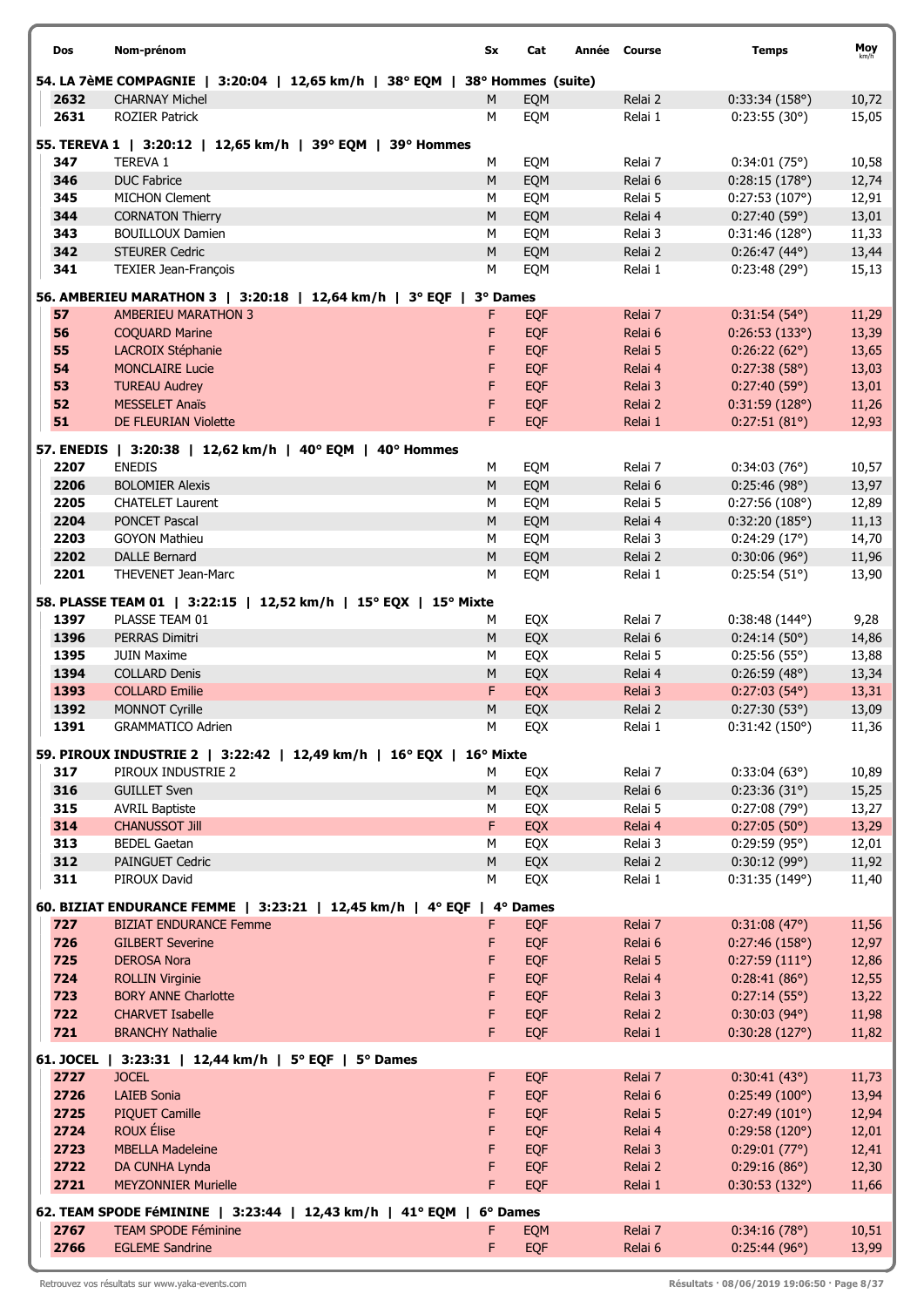| Dos          | Nom-prénom                                                                           | Sx        | Cat                            | Année Course |                    | <b>Temps</b>                   | Moy            |
|--------------|--------------------------------------------------------------------------------------|-----------|--------------------------------|--------------|--------------------|--------------------------------|----------------|
|              |                                                                                      |           |                                |              |                    |                                |                |
| 2765         | 62. TEAM SPODE FéMININE   3:23:44   12,43 km/h   41° EQM  <br><b>EGLEME Caroline</b> | F         | 6° Dames (suite)<br><b>EQF</b> |              | Relai 5            | 0:28:11(116°)                  | 12,77          |
| 2764         | <b>FLAUS Charlène</b>                                                                | F         | <b>EQF</b>                     |              | Relai 4            | 0:32:23(189°)                  | 11,12          |
| 2763         | <b>BÉCANNE Nina</b>                                                                  | F         | EQF                            |              | Relai 3            | 0:32:09(137°)                  | 11,20          |
| 2762         | <b>EGLEME Orlane</b>                                                                 | F         | EQF                            |              | Relai 2            | 0:27:12(47°)                   | 13,24          |
| 2761         | CANIOU Stéphanie                                                                     | F         | <b>EQF</b>                     |              | Relai 1            | 0:23:46(28°)                   | 15,15          |
|              | 63. EPLEFPA LES SARDIÈRES   3:24:14   12,40 km/h   17° EQX                           |           | 17° Mixte                      |              |                    |                                |                |
| 1587         | EPLEFPA LES Sardières                                                                | м         | EQX                            |              | Relai 7            | 0:33:12(66°)                   | 10,84          |
| 1586         | <b>LETURGIE Adrien</b>                                                               | M         | EQX                            |              | Relai 6            | 0:23:53(38°)                   | 15,07          |
| 1585         | <b>ASTIER Mathilde</b>                                                               | F         | EQX                            |              | Relai 5            | 0:27:47(99°)                   | 12,96          |
| 1584         | <b>ROBERT Baptiste</b>                                                               | M         | EQX                            |              | Relai 4            | 0:30:45(136°)                  | 11,71          |
| 1583         | <b>NOBECOURT Beatrice</b>                                                            | F         | EQX                            |              | Relai 3            | 0:29:40(88°)                   | 12,13          |
| 1582         | <b>AUDOLLENT Calluna</b>                                                             | F         | EQX                            |              | Relai 2            | 0:31:39(121°)                  | 11,37          |
| 1581         | <b>FLOREZ Thibault</b>                                                               | М         | EQX                            |              | Relai 1            | 0:27:15(74°)                   | 13,21          |
|              | 64. ATSCAF 01   3:24:27   12,38 km/h   18° EQX   18° Mixte                           |           |                                |              |                    |                                |                |
| 1237         | ATSCAF 01                                                                            | М         | EQX                            |              | Relai 7            | 0:33:18(68°)                   | 10,81          |
| 1236         | <b>VIDONI Vincent</b>                                                                | M         | EQX                            |              | Relai 6            | 0:26:06(110°)                  | 13,79          |
| 1235         | <b>FANON Yann</b>                                                                    | М         | EQX                            |              | Relai 5            | 0:29:45(158°)                  | 12,10          |
| 1234         | <b>BUATHIER Kristel</b>                                                              | F         | EQX                            |              | Relai 4            | 0:28:52(91°)                   | 12,47          |
| 1233         | PIGNIER David                                                                        | М         | EQX                            |              | Relai 3            | 0:28:24(68°)                   | 12,68          |
| 1232         | <b>ROUSSILLON Charlie</b>                                                            | M         | EQX                            |              | Relai 2            | $0:25:24(24^{\circ})$          | 14,17          |
| 1231         | <b>AUTIN Florence</b>                                                                | F.        | EQX                            |              | Relai 1            | 0:32:34(172°)                  | 11,05          |
|              | 65. PI INSTALL 3   3:24:50   12,36 km/h   19° EQX   19° Mixte                        |           |                                |              |                    |                                |                |
| 1447         | PI INSTALL 3                                                                         | М         | EQX                            |              | Relai 7            | 0:34:25(82°)                   | 10,46          |
| 1446         | <b>CHARRIER Sebastien</b>                                                            | ${\sf M}$ | EQX                            |              | Relai 6            | 0:25:52(102°)                  | 13,92          |
| 1445         | <b>HUGUET Anthony</b>                                                                | М         | EQX                            |              | Relai 5            | 0:27:14(82°)                   | 13,22          |
| 1444         | <b>OLLIVIER Alexandre</b>                                                            | M         | EQX                            |              | Relai 4            | 0:29:15(99°)                   | 12,31          |
| 1443<br>1442 | <b>GRINGERY Tony</b><br><b>JUILLARD Claire</b>                                       | М<br>F    | EQX                            |              | Relai 3            | 0:26:25(43°)                   | 13,63          |
| 1441         | <b>PEREZ Laetitia</b>                                                                | F         | EQX<br>EQX                     |              | Relai 2<br>Relai 1 | 0:29:06(80°)<br>0:32:31(171°)  | 12,37<br>11,07 |
|              |                                                                                      |           |                                |              |                    |                                |                |
|              | 66. G.E.P - GRIMPEURS D'ARBRES   3:24:59   12,35 km/h                                | 20° EQX   | 20° Mixte                      |              |                    |                                |                |
| 2337         | G.E.P - GRIMPEURS D'arbres                                                           | м         | EQX                            |              | Relai 7            | 0:32:52(61°)                   | 10,95          |
| 2336<br>2335 | <b>BOUVARD Dorian</b><br><b>BONNAND Christophe</b>                                   | M<br>М    | EQX<br>EQX                     |              | Relai 6<br>Relai 5 | 0:25:00(75°)<br>0:27:45(96°)   | 14,40<br>12,97 |
| 2334         | <b>REISSIER Kevin</b>                                                                | М         | EQX                            |              | Relai 4            | 0:28:22(77°)                   | 12,69          |
| 2333         | <b>BLUTEAU Jeremy</b>                                                                | м         | EQX                            |              | Relai 3            | 0:26:46(48°)                   | 13,45          |
| 2332         | DESESQUELLE Matthieu                                                                 | M         | EQX                            |              | Relai 2            | $0:30:05(95^{\circ})$          | 11,97          |
| 2331         | <b>RENARD Emma</b>                                                                   | F         | EQX                            |              | Relai 1            | 0:34:06(196°)                  | 10,56          |
|              | 67. TEAM BOURG   3:25:17   12,33 km/h   42° EQM   41° Hommes                         |           |                                |              |                    |                                |                |
| 2607         | <b>TEAM Bourg</b>                                                                    | М         | EQM                            |              | Relai 7            | 0:36:43(109°)                  | 9,80           |
| 2606         | MAILLOT Yohan                                                                        | M         | EQM                            |              | Relai 6            | 0:21:30(9°)                    | 16,74          |
| 2605         | <b>DRUELLE Frédéric</b>                                                              | М         | EQM                            |              | Relai 5            | 0:26:35(67°)                   | 13,54          |
| 2604         | SAUSSARD Rudy                                                                        | M         | EQM                            |              | Relai 4            | 0:27:51(66°)                   | 12,93          |
| 2603         | <b>DUZELIER Mickael</b>                                                              | М         | EQM                            |              | Relai 3            | 0:29:34(87°)                   | 12,18          |
| 2602         | NDAW MAMADOU Taha                                                                    | ${\sf M}$ | EQM                            |              | Relai 2            | 0:29:57(93°)                   | 12,02          |
| 2601         | FELLAHI Abdelmalek                                                                   | М         | EQM                            |              | Relai 1            | 0:33:04(182°)                  | 10,89          |
|              | 68. TRAIL ET MACADAM 2   3:25:25   12,32 km/h   21° EQX   21° Mixte                  |           |                                |              |                    |                                |                |
| 2047         | TRAIL ET MACADAM 2                                                                   | М         | EQX                            |              | Relai 7            | $0:33:08(65^{\circ})$          | 10,87          |
| 2046         | <b>SOUDY Antoine</b>                                                                 | М         | EQX                            |              | Relai 6            | 0:25:08(79°)                   | 14,32          |
| 2045         | <b>DEBOURG Eric</b>                                                                  | М         | EQX                            |              | Relai 5            | $0:24:53(42^{\circ})$          | 14,47          |
| 2044         | <b>EUGHENARD Mathieu</b>                                                             | ${\sf M}$ | EQX                            |              | Relai 4            | 0:27:36(57°)                   | 13,04          |
| 2043         | NICOLAS Philippe                                                                     | М         | EQX                            |              | Relai 3            | 0:31:18(122°)                  | 11,50          |
| 2042         | <b>NICOLAS Florence</b>                                                              | F.        | EQX                            |              | Relai 2            | 0:31:51(126°)                  | 11,30          |
| 2041         | <b>HENRY Kamila</b>                                                                  | F.        | EQX                            |              | Relai 1            | 0:31:27(142°)                  | 11,45          |
|              | 69. AMBERIEU MARATHON 4   3:25:35   12,31 km/h   43° EQM                             |           | 42° Hommes                     |              |                    |                                |                |
| 67           | AMBERIEU MARATHON 4                                                                  | м         | EQM                            |              | Relai 7            | 0:31:38(50°)                   | 11,38          |
| 66           | <b>VERCHERE Wilfrid</b>                                                              | ${\sf M}$ | EQM                            |              | Relai 6            | 0:26:01(108°)                  | 13,84          |
| 65           | POURTIER Laurent                                                                     | М         | EQM                            |              | Relai 5            | 0:27:03(77°)                   | 13,31          |
| 64           | <b>GRILLAT Gérard</b>                                                                | ${\sf M}$ | EQM                            |              | Relai 4            | $0:29:03(94^{\circ})$          | 12,39          |
| 63           | <b>BONNARDEL Aymeric</b>                                                             | М         | EQM                            |              | Relai 3            | $0:28:48(74^{\circ})$          | 12,50          |
| 62<br>61     | GIRARD François-Xavier<br>D'ANELLO Fabien                                            | M<br>М    | EQM                            |              | Relai 2<br>Relai 1 | 0:30:37(108°)<br>0:32:21(167°) | 11,76          |
|              |                                                                                      |           | EQM                            |              |                    |                                | 11,13          |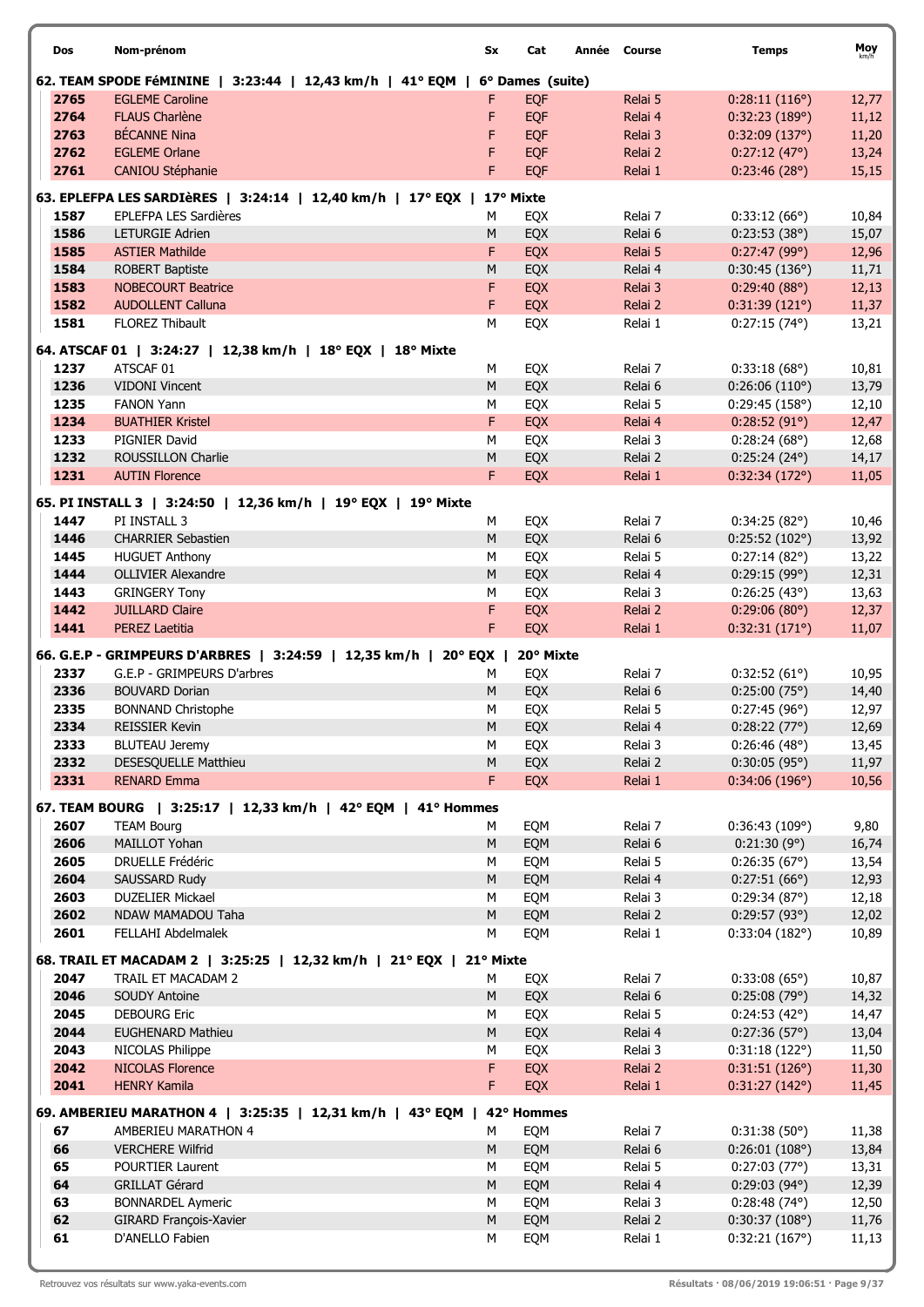| Dos      | Nom-prénom                                                        | Sx        | Cat        | Année Course | <b>Temps</b>           | Moy   |
|----------|-------------------------------------------------------------------|-----------|------------|--------------|------------------------|-------|
| 70. LBSA | 3:25:59   12,29 km/h   44° EQM   43° Hommes                       |           |            |              |                        |       |
| 417      | <b>LBSA</b>                                                       | М         | EQM        | Relai 7      | 0:31:08(48°)           | 11,56 |
| 416      | <b>POLLET Mickael</b>                                             | ${\sf M}$ | EQM        | Relai 6      | 0:28:10(177°)          | 12,78 |
| 415      | <b>VALERO Laurent</b>                                             | М         | EQM        | Relai 5      | 0:28:21(123°)          | 12,70 |
| 414      | <b>MUFFAT Florian</b>                                             | ${\sf M}$ | EQM        | Relai 4      | 0:27:35(56°)           | 13,05 |
| 413      | <b>JOLY Florian</b>                                               | M         | EQM        | Relai 3      | 0:29:53(93°)           | 12,05 |
| 412      | TEPPE Hugo                                                        | ${\sf M}$ | EQM        | Relai 2      | 0:32:02(129°)          | 11,24 |
| 411      | RONGIER Hugo                                                      | M         | EQM        | Relai 1      | 0:28:48(95°)           | 12,50 |
|          | 71. ASCS RILLIEUX 1   3:27:00   12,23 km/h   45° EQM   44° Hommes |           |            |              |                        |       |
| 2447     | <b>ASCS RILLIEUX 1</b>                                            | М         | EQM        | Relai 7      | 0:33:00(62°)           | 10,91 |
| 2446     | <b>HERNANDEZ Florent</b>                                          | M         | EQM        | Relai 6      | 0:27:49(162°)          | 12,94 |
| 2445     | <b>DURIF Yannick</b>                                              | М         | EQM        | Relai 5      | 0:27:51(104°)          | 12,93 |
| 2444     | PIERRE Ludovic                                                    | ${\sf M}$ | EQM        | Relai 4      | $0:30:06(124^{\circ})$ | 11,96 |
| 2443     | MELTACHI Bryan                                                    | M         | EQM        | Relai 3      | 0:29:16(82°)           | 12,30 |
| 2442     | <b>SEDUSI Alexis</b>                                              | ${\sf M}$ | EQM        | Relai 2      | 0:30:16(100°)          | 11,89 |
| 2441     | <b>LEROSIER Maxime</b>                                            | M         | EQM        | Relai 1      | 0:28:39(93°)           | 12,57 |
|          |                                                                   |           |            |              |                        |       |
|          | 72. STAUBLI SPORT   3:27:08   12,22 km/h   22° EQX  <br>22° Mixte |           |            |              |                        |       |
| 747      | <b>STAUBLI Sport</b>                                              | М         | EQX        | Relai 7      | 0:37:52(127°)          | 9,51  |
| 746      | <b>BOUVIER Nicolas</b>                                            | M         | EQX        | Relai 6      | 0:23:02(23°)           | 15,63 |
| 745      | <b>BERNARDO Pedro</b>                                             | М         | EQX        | Relai 5      | 0:24:49(39°)           | 14,51 |
| 744      | <b>GARDE Louis</b>                                                | M         | EQX        | Relai 4      | 0:29:34(107°)          | 12,18 |
| 743      | <b>BADIN Cécile</b>                                               | F         | EQX        | Relai 3      | 0:31:23(123°)          | 11,47 |
| 742      | <b>DURAND Gaëlle</b>                                              | F         | EQX        | Relai 2      | 0:34:52(176°)          | 10,33 |
| 741      | <b>DURAND Yannick</b>                                             | M         | EQX        | Relai 1      | 0:25:33(46°)           | 14,09 |
|          |                                                                   |           |            |              |                        |       |
|          | 73. CLASSE 99 DE VIRIAT   3:27:25   12,21 km/h   23° EQX          | 23° Mixte |            |              |                        |       |
| 2807     | CLASSE 99 DE Viriat                                               | М         | EQX        | Relai 7      | 0:36:13(103°)          | 9,94  |
| 2806     | <b>DAUJAT Baptiste</b>                                            | ${\sf M}$ | EQX        | Relai 6      | $0:25:00(74^{\circ})$  | 14,40 |
| 2805     | PONS Alexandre                                                    | M         | EQX        | Relai 5      | 0:29:07(141°)          | 12,36 |
| 2804     | <b>LOISY Flora</b>                                                | F         | <b>EQX</b> | Relai 4      | 0:28:21(76°)           | 12,70 |
| 2803     | <b>CHARNAY Séverine</b>                                           | F         | <b>EQX</b> | Relai 3      | $0:33:05(154^{\circ})$ | 10,88 |
| 2802     | <b>MERLE Vincent</b>                                              | ${\sf M}$ | EQX        | Relai 2      | 0:29:46(91°)           | 12,09 |
| 2801     | <b>ALLIGROS Nicolas</b>                                           | М         | EQX        | Relai 1      | 0:25:49(50°)           | 13,94 |
|          | 74. LA TEAM SAINT REMY   3:27:30   12,20 km/h   24° EQX           | 24° Mixte |            |              |                        |       |
| 1277     | LA TEAM SAINT Remv                                                | М         | EQX        | Relai 7      | 0:34:21(80°)           | 10,48 |
| 1276     | <b>BUATHIER Vincent</b>                                           | М         | EQX        | Relai 6      | 0:26:00(106°)          | 13,85 |
| 1275     | <b>CHENAL Emmanuelle</b>                                          | F         | <b>EQX</b> | Relai 5      | 0:27:24(88°)           | 13,14 |
| 1274     | BESSARD JEAN Luc                                                  | M         | EQX        | Relai 4      | 0:30:52(140°)          | 11,66 |
| 1273     | <b>BESSARD Isabelle</b>                                           | F         | <b>EQX</b> | Relai 3      | 0:30:12(101°)          |       |
| 1272     | <b>BICHET Gerald</b>                                              | M         |            | Relai 2      | 0:28:39(70°)           | 11,92 |
| 1271     |                                                                   |           | EQX        |              |                        | 12,57 |
|          | CHEVAT JEAN Michel                                                | М         | EQX        | Relai 1      | 0:30:00(117°)          | 12,00 |
|          | 75. ZINZIN TEAM   3:27:41   12,19 km/h   25° EQX   25° Mixte      |           |            |              |                        |       |
| 2427     | ZINZIN Team                                                       | M         | EQX        | Relai 7      | 0:33:39(72°)           | 10,70 |
| 2426     | <b>SALES Loic</b>                                                 | M         | EQX        | Relai 6      | 0:24:07(46°)           | 14,93 |
| 2425     | FRUCTUS François                                                  | M         | EQX        | Relai 5      | $0:25:50(54^{\circ})$  | 13,94 |
| 2424     | <b>DUBOIS Sulyvan</b>                                             | M         | EQX        | Relai 4      | 0:33:57(210°)          | 10,60 |
| 2423     | <b>PONCIE Emma</b>                                                | F         | EQX        | Relai 3      | 0:30:02(97°)           | 11,99 |
| 2422     | <b>VUITTON Thomas</b>                                             | M         | EQX        | Relai 2      | 0:30:28(103°)          | 11,82 |
| 2421     | <b>CLERC</b> Leo                                                  | М         | EQX        | Relai 1      | 0:29:34(106°)          | 12,18 |
|          |                                                                   |           |            |              |                        |       |
|          | 76. BLACK CHICKENS   3:27:53   12,18 km/h   26° EQX   26° Mixte   |           |            |              |                        |       |
| 1217     | <b>BLACK Chickens</b>                                             | М         | EQX        | Relai 7      | 0:32:37(58°)           | 11,04 |
| 1216     | <b>GENTET Jean-Louis</b>                                          | M         | EQX        | Relai 6      | 0:27:45(157°)          | 12,97 |
| 1215     | <b>PATAIN Laurane</b>                                             | F         | EQX        | Relai 5      | 0:29:29(152°)          | 12,21 |
| 1214     | <b>PATAIN Clement</b>                                             | M         | EQX        | Relai 4      | 0:26:10(39°)           | 13,76 |
| 1213     | MERCIER Jean-Claude                                               | M         | EQX        | Relai 3      | 0:30:07(99°)           | 11,95 |
| 1212     | <b>LIOGIER Christian</b>                                          | M         | EQX        | Relai 2      | 0:32:14(136°)          | 11,17 |
| 1211     | <b>FEVRE Régis</b>                                                | М         | EQX        | Relai 1      | 0:29:28(103°)          | 12,22 |
|          | 77. PI INSTALL 4   3:28:32   12,14 km/h   27° EQX   27° Mixte     |           |            |              |                        |       |
| 1457     | PI INSTALL 4                                                      | М         | EQX        | Relai 7      | $0:35:37(94^{\circ})$  | 10,11 |
| 1456     | <b>SERVE Julien</b>                                               |           |            |              |                        |       |
|          |                                                                   | M         | EQX        | Relai 6      | 0:25:12(83°)           | 14,29 |
| 1455     | <b>BISSARDON Bertrand</b>                                         | M         | EQX        | Relai 5      | 0:25:50(53°)           | 13,94 |
| 1454     | PIRAT Mickael                                                     | M         | EQX        | Relai 4      | 0:27:52(68°)           | 12,92 |
| 1453     | <b>FLAMAND Catherine</b>                                          | F         | <b>EQX</b> | Relai 3      | 0:29:41(90°)           | 12,13 |
| 1452     | PIZZIN JEAN Marc                                                  | M         | EQX        | Relai 2      | 0:34:36(170°)          | 10,40 |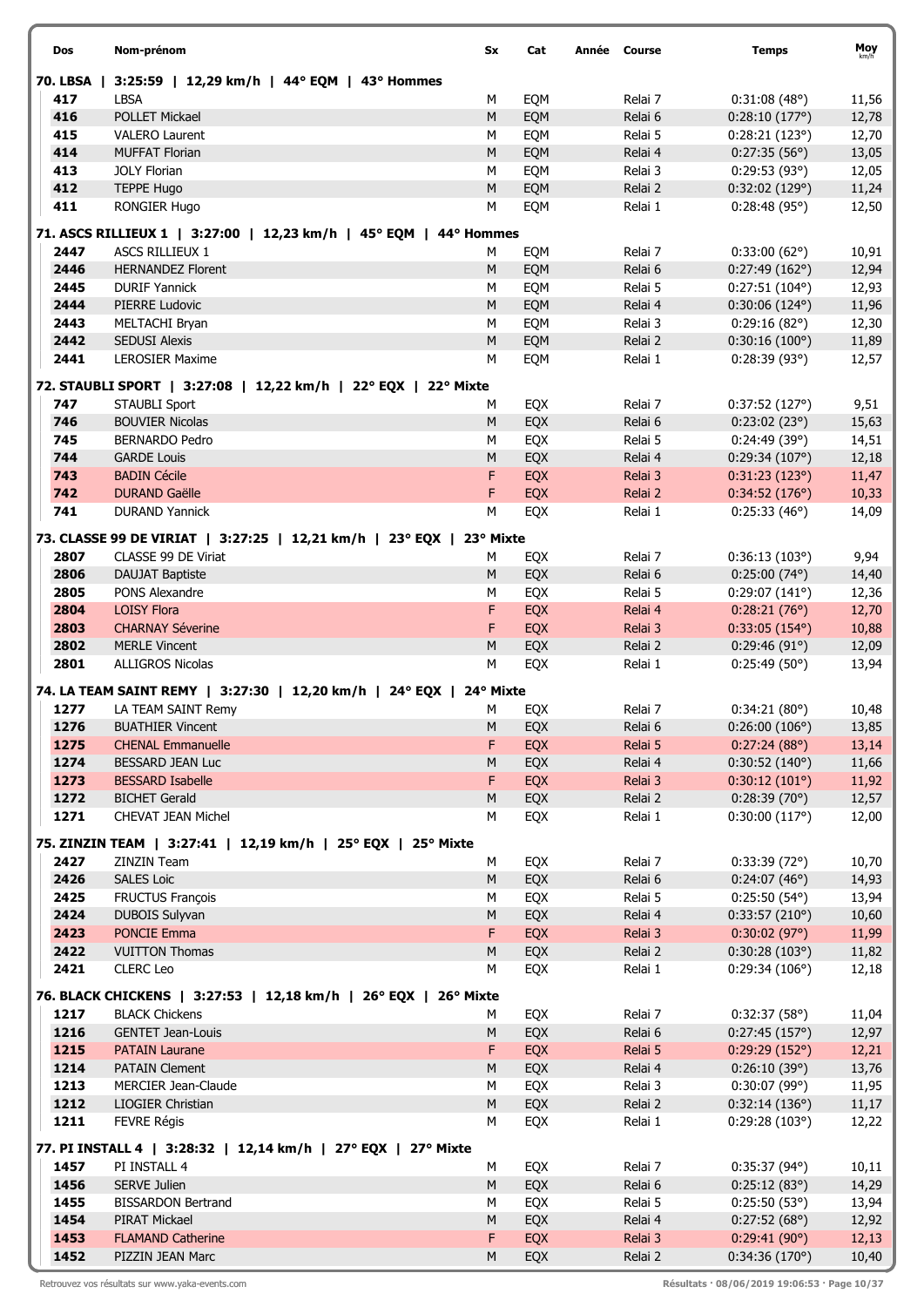|  | Dos  | Nom-prénom                                                                         | Sx        | Cat               | <b>Course</b><br>Année | <b>Temps</b>                  | Moy           |
|--|------|------------------------------------------------------------------------------------|-----------|-------------------|------------------------|-------------------------------|---------------|
|  | 1451 | <b>SOUPE Charlene</b>                                                              | F.        | EQX               | Relai 1                | 0:29:40(109°)                 | km/h<br>12,13 |
|  |      |                                                                                    |           |                   |                        |                               |               |
|  | 1737 | 78. LES STEPINES   3:29:03   12,11 km/h   6° EQF   7° Dames<br><b>LES Stepines</b> | F         | <b>EQF</b>        | Relai 7                | 0:32:04(56)                   | 11,23         |
|  | 1736 | <b>BROCHER Gaëlle</b>                                                              | F         | <b>EQF</b>        | Relai 6                | $0:28:09(174^{\circ})$        | 12,79         |
|  | 1735 | <b>JAILLET Sevrine</b>                                                             | F         | <b>EQF</b>        | Relai 5                | 0:30:25(175°)                 | 11,84         |
|  | 1734 | <b>CURT Sandrine</b>                                                               | F         | <b>EQF</b>        | Relai 4                | 0:31:31(160°)                 | 11,42         |
|  | 1733 | <b>GENTON Estelle</b>                                                              | F         | <b>EQF</b>        | Relai 3                | 0:26:02(38°)                  | 13,83         |
|  | 1732 | <b>RONGIER Fabienne</b>                                                            | F         | <b>EQF</b>        | Relai 2                | 0:29:18(88)                   | 12,29         |
|  | 1731 | <b>CHATELET Blandine</b>                                                           | F         | <b>EQF</b>        | Relai 1                | 0:31:31(146°)                 | 11,42         |
|  |      |                                                                                    |           |                   |                        |                               |               |
|  | 1777 | 79. POMPIERS JASSERON 2   3:29:26   12,09 km/h   46° EQM  <br>POMPIERS JASSERON 2  | М         | 45° Hommes<br>EQM | Relai 7                | 0:35:12(87°)                  | 10,23         |
|  | 1776 | <b>CORNUDET Patrice</b>                                                            | M         | EQM               | Relai 6                | 0:25:25(92°)                  | 14,16         |
|  | 1775 | <b>VERNE Fred</b>                                                                  | М         | EQM               | Relai 5                | 0:28:39(131°)                 | 12,57         |
|  | 1774 | <b>VIVIET Paul</b>                                                                 | M         | EQM               | Relai 4                | 0:28:24(80°)                  | 12,68         |
|  | 1773 | <b>DELRIEU Florian</b>                                                             | M         | EQM               | Relai 3                | $0:33:41(164^{\circ})$        | 10,69         |
|  | 1772 | <b>GOBERT Sebastien</b>                                                            | ${\sf M}$ | EQM               | Relai 2                | 0:28:49(78°)                  | 12,49         |
|  | 1771 | <b>VERNE Thibault</b>                                                              | M         | EQM               | Relai 1                | 0:29:13(102°)                 | 12,32         |
|  |      |                                                                                    |           |                   |                        |                               |               |
|  | 1427 | 80. PI INSTALL   3:29:54   12,06 km/h   28° EQX   28° Mixte<br>PI Install          | М         | EQX               | Relai 7                |                               | 10,47         |
|  | 1426 | <b>LAMBERT Gregory</b>                                                             | ${\sf M}$ | EQX               | Relai 6                | 0:34:23(81°)<br>0:31:19(242°) | 11,50         |
|  | 1425 | <b>TIREL Véronique</b>                                                             | F         | <b>EQX</b>        | Relai 5                | $0:30:52(184^{\circ})$        | 11,66         |
|  | 1424 | <b>CHAPUIS Nicolas</b>                                                             | M         | EQX               | Relai 4                | 0:30:07(125°)                 | 11,95         |
|  | 1423 | <b>BATAILLARD Marie</b>                                                            | F         | <b>EQX</b>        | Relai 3                | 0:30:31(106°)                 | 11,80         |
|  | 1422 | <b>VACLE Fred</b>                                                                  | ${\sf M}$ | EQX               | Relai 2                | 0:30:19(102°)                 | 11,87         |
|  | 1421 | <b>BERRY Clement</b>                                                               | М         | EQX               | Relai 1                | 0:22:21(16°)                  | 16,11         |
|  |      |                                                                                    |           |                   |                        |                               |               |
|  | 1897 | 81. ORANGE   3:30:10   12,05 km/h   29° EQX   29° Mixte<br>ORANGE                  | М         | EQX               | Relai 7                | 0:35:44(95)                   | 10,07         |
|  | 1896 | <b>LEBLANC Patrick</b>                                                             | M         | EQX               | Relai 6                | 0:24:24(56°)                  | 14,75         |
|  | 1895 | <b>DESBOIS Flavien</b>                                                             | M         | EQX               | Relai 5                | 0:26:24(63°)                  | 13,64         |
|  | 1894 | <b>SIMON Josian</b>                                                                | ${\sf M}$ | EQX               | Relai 4                | 0:31:54(171°)                 | 11,29         |
|  | 1893 | <b>CROTET Nathalie</b>                                                             | F         | EQX               | Relai 3                | 0:33:34(162°)                 | 10,72         |
|  | 1892 | <b>PENET Franck</b>                                                                | M         | EQX               | Relai 2                | $0:31:15(114^{\circ})$        | 11,52         |
|  | 1891 | <b>TOURTOULOU Remi</b>                                                             | M         | EQX               | Relai 1                | 0:26:51(66)                   | 13,41         |
|  |      | 82. CROSSFIT BOURG EN BRESSE 3   3:30:18   12,04 km/h   47° EQM   46° Hommes       |           |                   |                        |                               |               |
|  | 2087 | CROSSFIT BOURG EN BRESSE 3                                                         | м         | EQM               | Relai 7                | 0:33:37(71°)                  | 10,71         |
|  | 2086 | <b>DOULIEZ Gregory</b>                                                             | M         | EQM               | Relai 6                | $0:26:30(124^{\circ})$        | 13,58         |
|  | 2085 | <b>GIROUD Brice</b>                                                                | M         | EQM               | Relai 5                | 0:26:58(75)                   | 13,35         |
|  | 2084 | AMORETTI Ludo                                                                      | ${\sf M}$ | EQM               | Relai 4                | 0:31:04(146°)                 | 11,59         |
|  | 2083 | SOLON Christophe                                                                   | M         | EQM               | Relai 3                | 0:30:35(107°)                 | 11,77         |
|  | 2082 | <b>BARREAU Adrien</b>                                                              | M         | EQM               | Relai 2                | 0:30:29(104°)                 | 11,81         |
|  | 2081 | DUBOIS CONRY JEAN Yves                                                             | M         | EQM               | Relai 1                | 0:31:03(134°)                 | 11,59         |
|  |      | 83. CROSSFIT BOURG EN BRESSE   3:30:26   12,03 km/h   48° EQM                      |           | 47° Hommes        |                        |                               |               |
|  | 2067 | <b>CROSSFIT BOURG EN Bresse</b>                                                    | м         | EQM               | Relai 7                | 0:36:08(101°)                 | 9,96          |
|  | 2066 | PERDRIX Nathan                                                                     | M         | EQM               | Relai 6                | 0:29:22(200°)                 | 12,26         |
|  | 2065 | <b>ATLAN Stephane</b>                                                              | М         | EQM               | Relai 5                | 0:30:34(178°)                 | 11,78         |
|  | 2064 | <b>AMBROSI Laurent</b>                                                             | ${\sf M}$ | EQM               | Relai 4                | $0:26:45(46^{\circ})$         | 13,46         |
|  | 2063 | <b>BOSCO Lorenzo</b>                                                               | M         | EQM               | Relai 3                | $0:28:15(65^{\circ})$         | 12,74         |
|  | 2062 | PACQUELET Fabien                                                                   | ${\sf M}$ | EQM               | Relai 2                | 0:29:08(82°)                  | 12,36         |
|  | 2061 | <b>FRAGNE Alexandre</b>                                                            | M         | EQM               | Relai 1                | 0:30:11(121°)                 | 11,93         |
|  |      | 84. LAURASSOCIATION 2   3:31:03   12,00 km/h   30° EQX   30° Mixte                 |           |                   |                        |                               |               |
|  | 2657 | LAURASSOCIATION 2                                                                  | М         | EQX               | Relai 7                | 0:37:52(128°)                 | 9,51          |
|  | 2656 | <b>DURAND Frederic</b>                                                             | ${\sf M}$ | EQX               | Relai 6                | 0:25:19(87°)                  | 14,22         |
|  | 2655 | <b>DHIMENE Lotfi</b>                                                               | M         | EQX               | Relai 5                | 0:27:48(100°)                 | 12,95         |
|  | 2654 | <b>CORDIER Tomy</b>                                                                | M         | EQX               | Relai 4                | 0:28:23(79°)                  | 12,68         |
|  | 2653 | PACQUELET Laetita                                                                  | F         | EQX               | Relai 3                | 0:34:26(182°)                 | 10,45         |
|  | 2652 | <b>DONIN Christian</b>                                                             | M         | EQX               | Relai 2                | $0:28:46(74^{\circ})$         | 12,51         |
|  | 2651 | <b>NERET Sebastien</b>                                                             | M         | EQX               | Relai 1                | 0:28:27(90°)                  | 12,65         |
|  |      | 85. TEAM PEUGEOT BERNARD   3:31:11   11,99 km/h   31° EQX   31° Mixte              |           |                   |                        |                               |               |
|  | 1967 | <b>TEAM PEUGEOT Bernard</b>                                                        | М         | EQX               | Relai 7                | 0:39:39(162°)                 | 9,08          |
|  | 1966 | <b>BOUCHARD David</b>                                                              | M         | EQX               | Relai 6                | 0:24:18(53)                   | 14,81         |
|  | 1965 | <b>LAURENT Benoit</b>                                                              | M         | EQX               | Relai 5                | 0:28:45(135°)                 | 12,52         |
|  | 1964 | <b>MARIN Jimmy</b>                                                                 | ${\sf M}$ | EQX               | Relai 4                | 0:27:42(60°)                  | 13,00         |
|  | 1963 | PERRIN Marlène                                                                     | F.        | <b>EQX</b>        | Relai 3                | 0:38:04(248°)                 | 9,46          |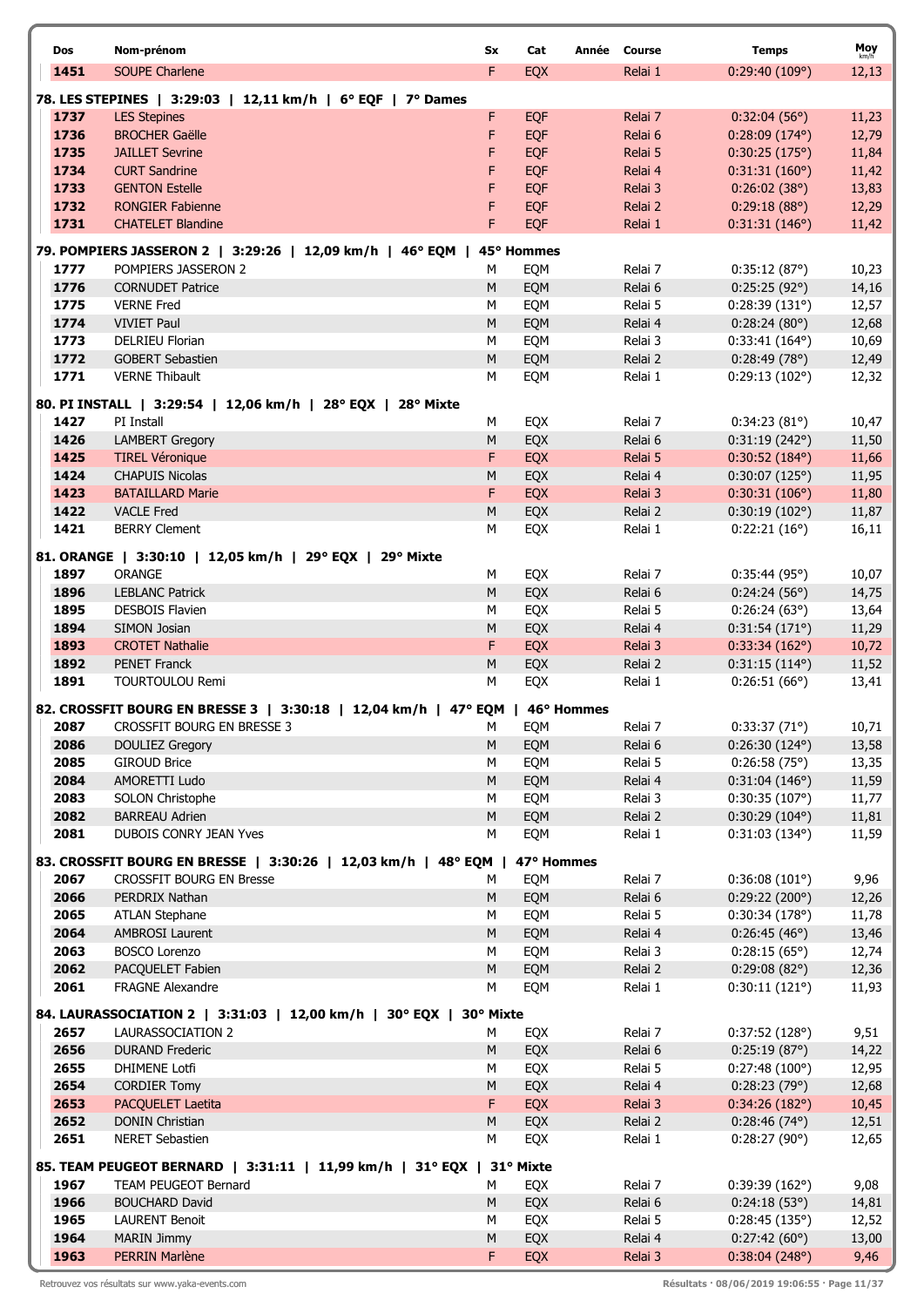| Dos  | Nom-prénom                                                                                | Sx         | Cat     | Année Course | <b>Temps</b>           | Moy   |
|------|-------------------------------------------------------------------------------------------|------------|---------|--------------|------------------------|-------|
|      | 85. TEAM PEUGEOT BERNARD   3:31:11   11,99 km/h   31° EQX   31° Mixte (suite)             |            |         |              |                        |       |
| 1962 | <b>GRILLET Clement</b>                                                                    | м          | EQX     | Relai 2      | 0:30:37(107°)          | 11,76 |
| 1961 | <b>MARTINAND Sebastien</b>                                                                | M          | EQX     | Relai 1      | 0:22:03(13°)           | 16,33 |
|      | 86. ASCS RILLIEUX EQUIPE MASCULINE   3:31:25   11,97 km/h                                 |            | 49° EQM | 48° Hommes   |                        |       |
| 2467 | ASCS RILLIEUX EQUIPE Masculine                                                            | М          | EQM     | Relai 7      | 0:38:55(146°)          | 9,25  |
| 2466 | <b>RANNOU Pierre</b>                                                                      | M          | EQM     | Relai 6      | 0:27:01(137°)          | 13,33 |
| 2465 | <b>CHONG David</b>                                                                        | M          | EQM     | Relai 5      | 0:27:56(109°)          | 12,89 |
| 2464 | POHU Freddy                                                                               | M          | EQM     | Relai 4      | $0:28:35(84^{\circ})$  | 12,59 |
| 2463 | <b>RANNOU Paul</b>                                                                        | M          | EQM     | Relai 3      | 0:30:10(100°)          | 11,93 |
| 2462 | <b>PETIT Daniel</b>                                                                       | ${\sf M}$  | EQM     | Relai 2      | 0:29:45(90°)           | 12,10 |
| 2461 | <b>MEDJAHED Mohammed</b>                                                                  | M          | EQM     | Relai 1      | 0:29:00(99°)           | 12,41 |
|      | 87. SECCA RéGULATION   3:31:32   11,97 km/h   50° EQM   49° Hommes                        |            |         |              |                        |       |
| 2347 | <b>SECCA Régulation</b>                                                                   | М          | EQM     | Relai 7      | $0:34:35(84^{\circ})$  | 10,41 |
| 2346 | <b>VENET Franck</b>                                                                       | M          | EQM     | Relai 6      | 0:23:51(36°)           | 15,09 |
| 2345 | MARVIE Benjamin                                                                           | M          | EQM     | Relai 5      | 0:30:48(183°)          | 11,69 |
| 2344 | <b>VILLARD Mathieu</b>                                                                    | ${\sf M}$  | EQM     | Relai 4      | 0:28:22(78°)           | 12,69 |
| 2343 | DONIN Yoan                                                                                | M          | EQM     | Relai 3      | 0:30:46(113°)          | 11,70 |
| 2342 | <b>JACQUET Ludovic</b>                                                                    | ${\sf M}$  | EQM     | Relai 2      | 0:34:06(165°)          | 10,56 |
| 2341 | PETIT Hubert                                                                              | M          | EQM     | Relai 1      | $0:29:00(100^{\circ})$ | 12,41 |
|      | 88. KINGSMAN AND LADIES FROM CREDIT AGRICOLE   3:32:04   11,94 km/h   32° EQX   32° Mixte |            |         |              |                        |       |
| 1007 | KINGSMAN AND LADIES FROM CREDIT Agricole                                                  | M          | EQX     | Relai 7      | 0:37:37(120°)          | 9,57  |
| 1006 | <b>GERBEL Sebastien</b>                                                                   | M          | EQX     | Relai 6      | 0:29:56(216°)          | 12,03 |
| 1005 | <b>EL BANANI Monsef</b>                                                                   | M          | EQX     | Relai 5      | 0:28:36(130°)          | 12,59 |
| 1004 | <b>MONTERRAT Alexandre</b>                                                                | M          | EQX     | Relai 4      | 0:30:29(131°)          | 11,81 |
| 1003 | <b>PONS-FONTAINE Amandine</b>                                                             | F          | EQX     | Relai 3      | 0:35:22(202°)          | 10,18 |
| 1002 | <b>PONCIN Laurent</b>                                                                     | ${\sf M}$  | EQX     | Relai 2      | 0:27:23(49°)           | 13,15 |
| 1001 | <b>MEY Maxence</b>                                                                        | M          | EQX     | Relai 1      | 0:22:38(20°)           | 15,91 |
|      | 89. AIN HABITAT   3:32:18   11,93 km/h   33° EQX   33° Mixte                              |            |         |              |                        |       |
| 1607 | <b>AIN Habitat</b>                                                                        | М          | EQX     | Relai 7      | 0:39:41(163°)          | 9,07  |
| 1606 | <b>GREGOT Philippe</b>                                                                    | ${\sf M}$  | EQX     | Relai 6      | $0:24:21(54^{\circ})$  | 14,78 |
| 1605 | <b>PELLET Vincent</b>                                                                     | M          | EQX     | Relai 5      | 0:28:08(113°)          | 12,80 |
| 1604 | <b>MARION Yohan</b>                                                                       | M          | EQX     | Relai 4      | 0:29:52(118°)          | 12,05 |
| 1603 | VALLA Julien                                                                              | M          | EQX     | Relai 3      | 0:25:35(30°)           | 14,07 |
| 1602 | <b>GUDEFIN Arnaud</b>                                                                     | M          | EQX     | Relai 2      | 0:28:03(60°)           | 12,83 |
| 1601 | <b>BARRALON Mireille</b>                                                                  | F.         | EQX     | Relai 1      | 0:36:35(226°)          | 9,84  |
|      | 90. TEAM CHONCHON   3:32:29   11,91 km/h   51° EQM                                        | 50° Hommes |         |              |                        |       |
| 1757 | <b>TEAM Chonchon</b>                                                                      | м          | EQM     | Relai 7      | 0:35:35(92°)           | 10,12 |
| 1756 | <b>DRAMAILLIER Xavier</b>                                                                 | ${\sf M}$  | EQM     | Relai 6      | 0:28:17(180°)          | 12,73 |
| 1755 | <b>MONNE Dominique</b>                                                                    | М          | EQM     | Relai 5      | 0:25:48(52°)           | 13,95 |
| 1754 | <b>VERNE Mikael</b>                                                                       | M          | EQM     | Relai 4      | 0:33:29(205°)          | 10,75 |
| 1753 | <b>SAULTIER Patrick</b>                                                                   | M          | EQM     | Relai 3      | 0:26:43(46°)           | 13,47 |
| 1752 | <b>FAVRE JEAN Pascal</b>                                                                  | ${\sf M}$  | EQM     | Relai 2      | 0:32:36(143°)          | 11,04 |
| 1751 | <b>BLONDEAU JEAN Luc</b>                                                                  | М          | EQM     | Relai 1      | 0:29:57(116°)          | 12,02 |
|      | 91. TEAM POINT P   3:32:36   11,91 km/h   34° EQX                                         | 34° Mixte  |         |              |                        |       |
| 1507 | TEAM POINT P                                                                              | М          | EQX     | Relai 7      | 0:35:34(91°)           | 10,12 |
| 1506 | <b>BARBARET Elise</b>                                                                     | F.         | EQX     | Relai 6      | 0:26:18(119°)          | 13,69 |
| 1505 | PUTOTO JEAN Pierre                                                                        | M          | EQX     | Relai 5      | 0:24:25(31°)           | 14,74 |
| 1504 | <b>DARGAUD Edwige</b>                                                                     | F          | EQX     | Relai 4      | 0:33:24(204°)          | 10,78 |
| 1503 | <b>PIGUET Maxime</b>                                                                      | M          | EQX     | Relai 3      | 0:30:46(112°)          | 11,70 |
| 1502 | DARGAUD Laurent                                                                           | ${\sf M}$  | EQX     | Relai 2      | 0:30:17(101°)          | 11,89 |
| 1501 | <b>POCHON Pascal</b>                                                                      | М          | EQX     | Relai 1      | 0:31:49(153°)          | 11,31 |
|      | 92. LA SéCURITé DU CHB   3:32:43   11,90 km/h   52° EQM                                   | 35° Mixte  |         |              |                        |       |
| 467  | LA SÉCURITÉ DU Chb                                                                        | м          | EQM     | Relai 7      | 0:35:24(90°)           | 10,17 |
| 466  | <b>VAYER Roland</b>                                                                       | M          | EQM     | Relai 6      | 0:28:51(193°)          | 12,48 |
| 465  | LAGET Jonathan                                                                            | M          | EQM     | Relai 5      | 0:25:58(57°)           | 13,86 |
| 464  | <b>FOIERI Lucas</b>                                                                       | ${\sf M}$  | EQM     | Relai 4      | 0:29:15(100°)          | 12,31 |
| 463  | <b>RAZUREL Léa</b>                                                                        | F          | EQM     | Relai 3      | 0:34:00(170°)          | 10,59 |
| 462  | <b>BAULMONT Sebastien</b>                                                                 | ${\sf M}$  | EQM     | Relai 2      | 0:31:52(127°)          | 11,30 |
| 461  | <b>CHAINTREUIL Dimitri</b>                                                                | M          | EQM     | Relai 1      | 0:27:21(76°)           | 13,16 |
|      | 93. AMICALE DES DONNEURS DE SANG MARBOZ-BENY   3:33:20   11,87 km/h   35° EQX   36° Mixte |            |         |              |                        |       |
| 1857 | AMICALE DES DONNEURS DE SANG Marboz-Beny                                                  | M          | EQX     | Relai 7      | 0:34:55(86°)           | 10,31 |
| 1856 | MARQUIS Gérard                                                                            | ${\sf M}$  | EQX     | Relai 6      | 0:30:02(220°)          | 11,99 |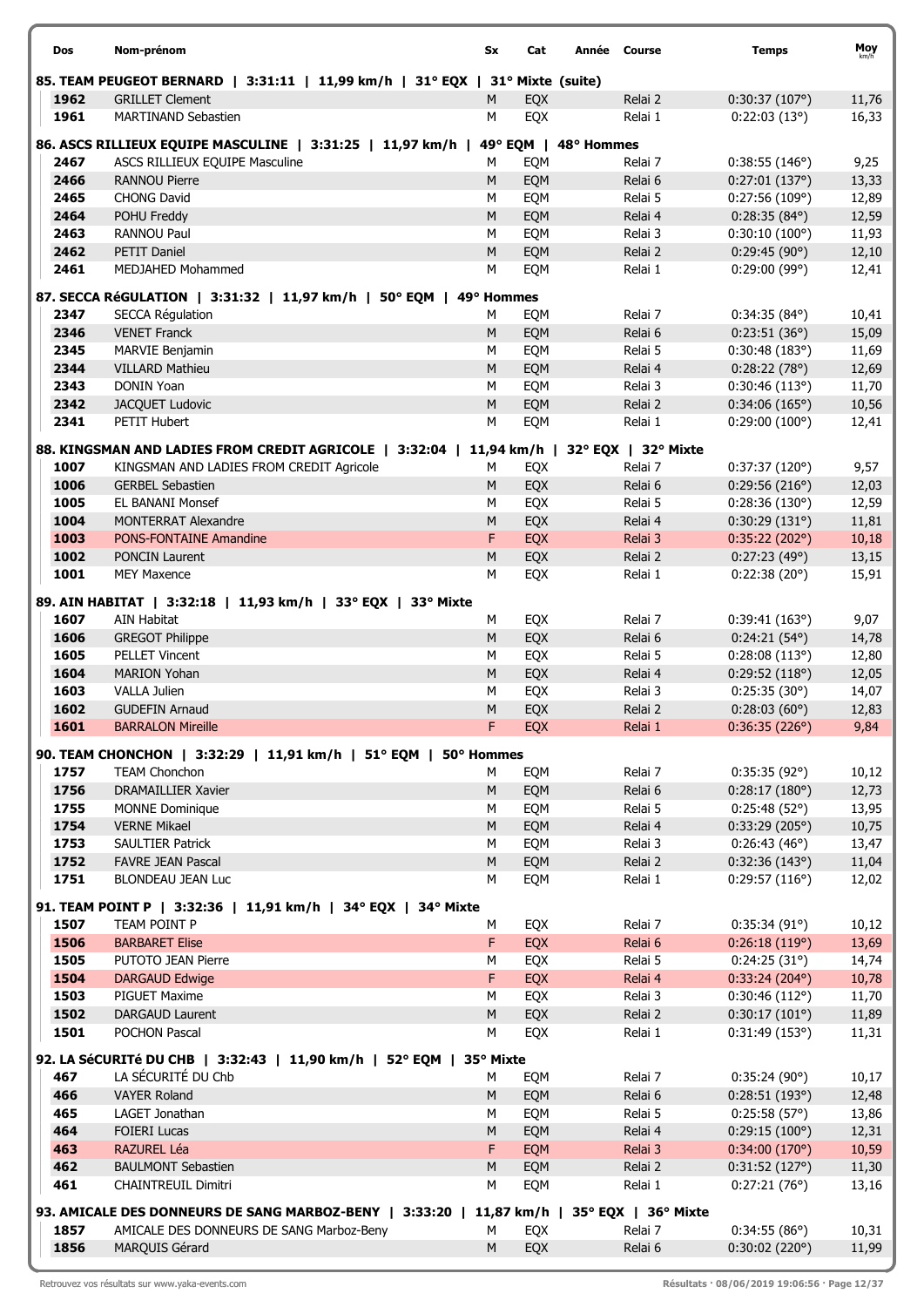| Dos  | Nom-prénom                                                          | Sx        | Cat        | Année Course                | <b>Temps</b>           | Moy   |
|------|---------------------------------------------------------------------|-----------|------------|-----------------------------|------------------------|-------|
|      | 93. AMICALE DES DONNEURS DE SANG MARBOZ-BENY   3:33:20   11,87 km/h |           |            | 35° EQX   36° Mixte (suite) |                        |       |
| 1855 | <b>BORGET Fanny</b>                                                 | F         | EQX        | Relai 5                     | 0:27:27(90°)           | 13,11 |
| 1854 | <b>GAUCHE Sophie</b>                                                | F         | EQX        | Relai 4                     | 0:34:48(221°)          | 10,34 |
| 1853 | <b>CHANEL Patrick</b>                                               | M         | EQX        | Relai 3                     | 0:29:18(83°)           | 12,29 |
| 1852 | JOURNET Christophe                                                  | ${\sf M}$ | EQX        | Relai 2                     | 0:31:02(112°)          | 11,60 |
| 1851 | <b>VERNE Gérald</b>                                                 | M         | EQX        | Relai 1                     | 0:25:44(48°)           | 13,99 |
|      | 94. KAPECI   3:33:58   11,83 km/h   36° EQX   37° Mixte             |           |            |                             |                        |       |
| 247  | <b>KAPECI</b>                                                       | М         | EQX        | Relai 7                     | 0:35:50(97°)           | 10,05 |
| 246  | <b>CHAUVEAU Martin</b>                                              | ${\sf M}$ | EQX        | Relai 6                     | 0:22:29(18°)           | 16,01 |
| 245  | <b>WALA Romain</b>                                                  | M         | EQX        | Relai 5                     | 0:27:13(81°)           | 13,23 |
| 244  | <b>CHAMBONNIERE Sophie</b>                                          | F         | EQX        | Relai 4                     | 0:33:08(198°)          | 10,87 |
| 243  | <b>GAUDET Amandine</b>                                              | F         | EQX        | Relai 3                     | 0:32:45(150°)          | 10,99 |
| 242  | <b>DURAND Geoffroy</b>                                              | M         | EQX        | Relai 2                     | 0:31:44(123°)          | 11,34 |
| 241  | <b>ORCEL Sylvain</b>                                                | M         | EQX        | Relai 1                     | 0:30:46(130°)          | 11,70 |
|      | 95. TEREVA 2   3:34:14   11,82 km/h   37° EQX   38° Mixte           |           |            |                             |                        |       |
| 357  | <b>TEREVA 2</b>                                                     | М         | EQX        | Relai 7                     | 0:37:41(121°)          | 9,55  |
| 356  | RONGEAT Stephane                                                    | ${\sf M}$ | EQX        | Relai 6                     | 0:29:27(203°)          | 12,22 |
| 355  | <b>CONDE Guillaume</b>                                              | M         | EQX        | Relai 5                     | 0:29:21 (149°)         | 12,27 |
| 354  | MIGNOT Anthony                                                      | ${\sf M}$ | EQX        | Relai 4                     | 0:30:50(139°)          | 11,68 |
| 353  | <b>CHOSSAT Simon</b>                                                | M         | EQX        | Relai 3                     | 0:28:32(69°)           | 12,62 |
| 352  | <b>STEURER Margaux</b>                                              | F         | EQX        | Relai 2                     | 0:33:26(157°)          | 10,77 |
| 351  | <b>THEATE Justin</b>                                                | M         | EQX        | Relai 1                     | 0:24:53(39°)           | 14,47 |
|      | 96. RAIL RUNNERS   3:35:05   11,77 km/h   53° EQM   51° Hommes      |           |            |                             |                        |       |
| 1567 | <b>RAIL Runners</b>                                                 | М         | EQM        | Relai 7                     | 0:38:09(131°)          | 9,44  |
| 1566 | <b>DECORBEZ Philippe</b>                                            | M         | EQM        | Relai 6                     | 0:27:27(149°)          | 13,11 |
| 1565 | CHABOD Ludovic                                                      | M         | EQM        | Relai 5                     | 0:30:33(177°)          | 11,78 |
| 1564 | <b>FILLARDET Bertrand</b>                                           | ${\sf M}$ | EQM        | Relai 4                     | $0:27:50(64^{\circ})$  | 12,93 |
| 1563 | ROLLAND Christophe                                                  | M         | EQM        | Relai 3                     | 0:30:46(111°)          | 11,70 |
| 1562 | <b>GOJON Loïc</b>                                                   | ${\sf M}$ | EQM        | Relai 2                     | 0:26:03(31°)           | 13,82 |
| 1561 | <b>BRENOT Francois</b>                                              | M         | EQM        | Relai 1                     | 0:34:14(198°)          | 10,52 |
|      | 97. MOREL SERVICE   3:35:28   11,75 km/h   38° EQX   39° Mixte      |           |            |                             |                        |       |
| 2817 | <b>MOREL Service</b>                                                | М         | EQX        | Relai 7                     | 0:36:17(104°)          | 9,92  |
| 2816 | <b>MOREL Christophe</b>                                             | M         | EQX        | Relai 6                     | 0:27:02(141°)          | 13,32 |
| 2815 | <b>DUMOULIN Florent</b>                                             | М         | EQX        | Relai 5                     | 0:30:36(180°)          | 11,76 |
| 2814 | <b>HASTINE Sebastien</b>                                            | M         | EQX        | Relai 4                     | 0:31:38(165°)          | 11,38 |
| 2813 | MUMIANO Jean-Louis                                                  | М         | EQX        | Relai 3                     | 0:30:57(116°)          | 11,63 |
| 2812 | <b>JACQUET Charline</b>                                             | F.        | EQX        | Relai 2                     | 0:32:23(139°)          | 11,12 |
| 2811 | DAMINET Loïc                                                        | М         | EQX        | Relai 1                     | 0:26:32(60°)           | 13,57 |
|      | 98. CLAMADYPAUMALY   3:35:33   11,75 km/h   39° EQX   40° Mixte     |           |            |                             |                        |       |
| 887  | CLAMADYPAUMALY                                                      | М         | EQX        | Relai 7                     | 0:35:16(88°)           | 10,21 |
| 886  | SANGLIER Malo                                                       | M         | EQX        | Relai 6                     | 0:28:17(181°)          | 12,73 |
| 885  | DAUJAT Dylan                                                        | М         | EQX        | Relai 5                     | 0:29:30(153°)          | 12,20 |
| 884  | <b>NEVORET Yves</b>                                                 | M         | EQX        | Relai 4                     | $0:31:00(144^{\circ})$ | 11,61 |
| 883  | <b>NEVORET Clarisse</b>                                             | F         | <b>EQX</b> | Relai 3                     | 0:28:04(63)            | 12,83 |
| 882  | <b>NEVORET Manon</b>                                                | F         | <b>EQX</b> | Relai 2                     | 0:31:50(125°)          | 11,31 |
| 881  | <b>NEVORET Pauline</b>                                              | F         | EQX        | Relai 1                     | 0:31:33(148°)          | 11,41 |
|      | 99. PLASSE TEAM 02   3:35:37   11,74 km/h   40° EQX   41° Mixte     |           |            |                             |                        |       |
| 1407 | PLASSE TEAM 02                                                      | м         | EQX        | Relai 7                     | 0:36:30(107°)          | 9,86  |
| 1406 | <b>TRAPEAU Estelle</b>                                              | F.        | EQX        | Relai 6                     | 0:27:48(159°)          | 12,95 |
| 1405 | POULENARD Pascal                                                    | М         | EQX        | Relai 5                     | 0:26:41(71°)           | 13,49 |
| 1404 | <b>LAURENCIN Nicolas</b>                                            | M         | EQX        | Relai 4                     | 0:29:08(96°)           | 12,36 |
| 1403 | <b>NOURRY Mickael</b>                                               | M         | EQX        | Relai 3                     | $0:34:14(174^{\circ})$ | 10,52 |
| 1402 | <b>DESCAT Denis</b>                                                 | ${\sf M}$ | EQX        | Relai 2                     | $0:28:18(64^{\circ})$  | 12,72 |
| 1401 | PRAS Kevin                                                          | M         | EQX        | Relai 1                     | 0:32:54(177°)          | 10,94 |
|      | 100. POMPIERS DE ST NIZIER LE BOUCHOUX   3:36:53   11,67 km/h       |           |            | 54° EQM   52° Hommes        |                        |       |
| 2867 | POMPIERS DE ST NIZIER LE Bouchoux                                   | М         | EQM        | Relai 7                     | 0:33:39(73)            | 10,70 |
| 2866 | <b>MINERET Leo</b>                                                  | M         | EQM        | Relai 6                     | 0:27:01(138°)          | 13,33 |
| 2865 | <b>PERNET Frederic</b>                                              | М         | EQM        | Relai 5                     | 0:28:29(127°)          | 12,64 |
| 2864 | <b>GAILLARD Guillaume</b>                                           | ${\sf M}$ | EQM        | Relai 4                     | 0:30:45(137°)          | 11,71 |
| 2863 | GADOLET Sandy                                                       | M         | EQM        | Relai 3                     | 0:30:54(115°)          | 11,65 |
| 2862 | <b>MOREL Remy</b>                                                   | M         | EQM        | Relai 2                     | 0:33:47(159°)          | 10,66 |
| 2861 | <b>MOREL Tanguy</b>                                                 | М         | EQM        | Relai 1                     | 0:32:16(162°)          | 11,16 |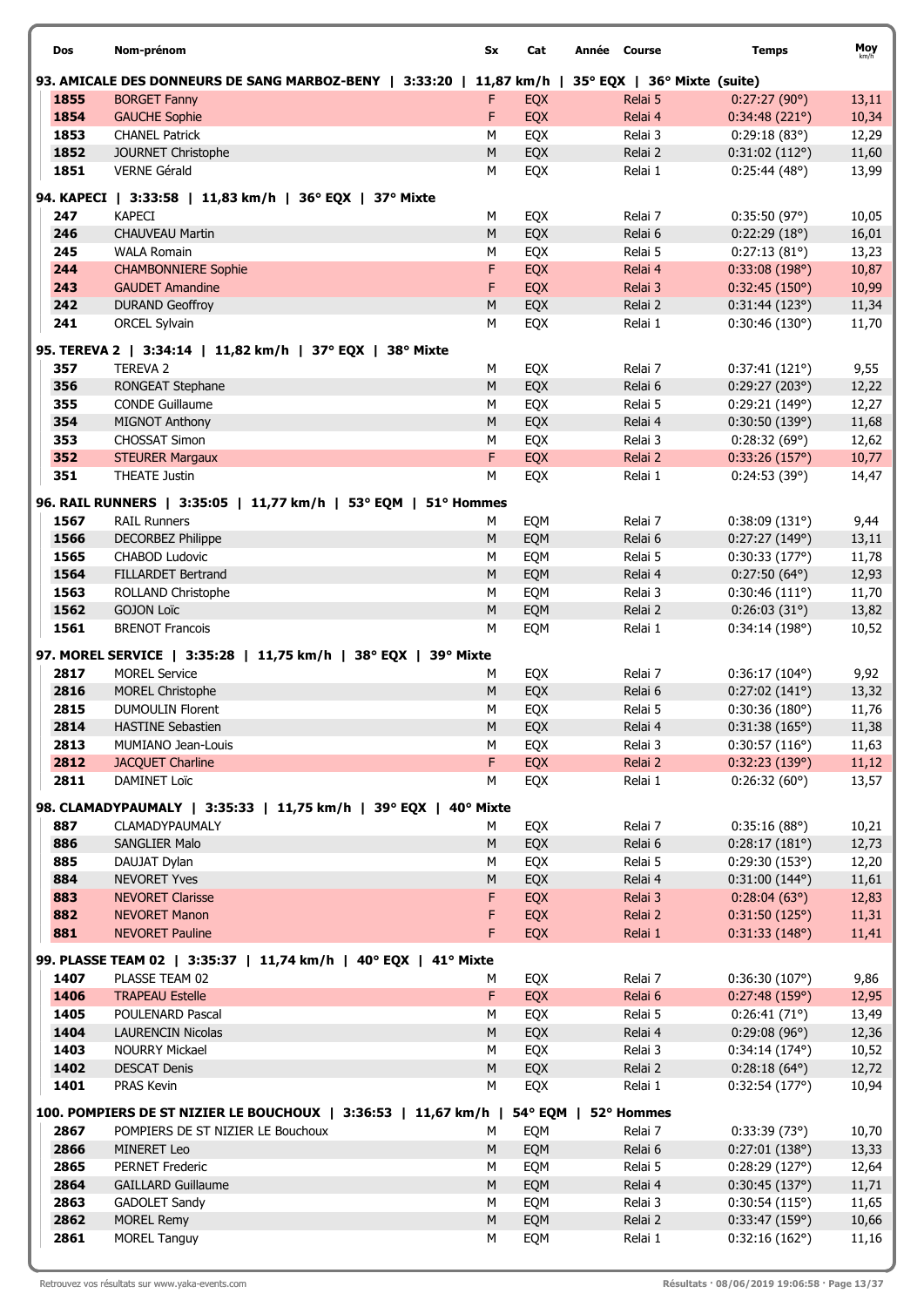| Dos          | Nom-prénom                                                                         | Sx        | Cat        | Année Course |                    | <b>Temps</b>                  | Moy            |
|--------------|------------------------------------------------------------------------------------|-----------|------------|--------------|--------------------|-------------------------------|----------------|
|              | 101. LA FAMILLE   3:37:05   11,66 km/h   41° EQX   42° Mixte                       |           |            |              |                    |                               |                |
| 1467         | LA Famille                                                                         | М         | EQX        |              | Relai 7            | 0:39:12(152°)                 | 9,18           |
| 1466         | <b>CEVRERO Annie</b>                                                               | F         | EQX        |              | Relai 6            | 0:26:14(115°)                 | 13,72          |
| 1465         | <b>REBILLARD Jules</b>                                                             | М         | EQX        |              | Relai 5            | 0:37:19(266°)                 | 9,65           |
| 1464         | <b>REBILLARD Valerie</b>                                                           | F         | EQX        |              | Relai 4            | 0:25:31(28°)                  | 14,11          |
| 1463         | <b>REBILLARD Laurent</b>                                                           | М         | EQX        |              | Relai 3            | 0:34:28(183°)                 | 10,44          |
| 1462         | LOSITO Daniel                                                                      | ${\sf M}$ | EQX        |              | Relai 2            | $0:31:46(124^{\circ})$        | 11,33          |
| 1461         | RIBEIRO Jonathan                                                                   | М         | EQX        |              | Relai 1            | 0:22:33(18°)                  | 15,96          |
|              | 102. TEAM BREVET   3:37:47   11,62 km/h   42° EQX   43° Mixte                      |           |            |              |                    |                               |                |
| 1497         | <b>TEAM Brevet</b>                                                                 | М         | EQX        |              | Relai 7            | 0:38:19(135°)                 | 9,40           |
| 1496         | JACQUEMET Colin                                                                    | M         | EQX        |              | Relai 6            | 0:24:10(48°)                  | 14,90          |
| 1495         | PERDRIX Didier                                                                     | М         | EQX        |              | Relai 5            | 0:27:33(91°)                  | 13,07          |
| 1494         | <b>JACQUEMET Lucas</b>                                                             | M         | EQX        |              | Relai 4            | 0:29:37(108°)                 | 12,16          |
| 1493         | <b>BREVET Alexandre</b>                                                            | М         | EQX        |              | Relai 3            | 0:31:52(132°)                 | 11,30          |
| 1492         | <b>PERDRIX Lucie</b>                                                               | F         | EQX        |              | Relai 2            | 0:35:55(199°)                 | 10,02          |
| 1491         | <b>SIMONET Benoit</b>                                                              | M         | EQX        |              | Relai 1            | 0:30:18(123°)                 | 11,88          |
|              | 103. LES CLOWNS   3:37:54   11,62 km/h   43° EQX   44° Mixte                       |           |            |              |                    |                               |                |
| 867          | <b>LES Clowns</b>                                                                  | М         | EQX        |              | Relai 7            | 0:36:45(110°)                 | 9,80           |
| 866          | <b>AUGUSTIN Olivier</b>                                                            | ${\sf M}$ | EQX        |              | Relai 6            | 0:25:11(82°)                  | 14,30          |
| 865          | <b>RAYNAUD Thomas</b>                                                              | М         | EQX        |              | Relai 5            | $0:26:30(64^{\circ})$         | 13,58          |
| 864          | <b>BLANC Amélie</b>                                                                | F         | EQX        |              | Relai 4            | 0:29:17(101°)                 | 12,29          |
| 863          | <b>RAYNAUD Bernard</b>                                                             | М         | EQX        |              | Relai 3            | 0:32:11(138°)                 | 11,19          |
| 862          | <b>BOULANGER Sandrine</b>                                                          | F         | EQX        |              | Relai 2            | 0:32:37(145°)                 | 11,04          |
| 861          | <b>TALARICO Perrine</b>                                                            | F         | EQX        |              | Relai 1            | 0:35:19(210°)                 | 10,19          |
|              | 104. MAINAUD CREATION   3:38:05   11,61 km/h   44° EQX   45° Mixte                 |           |            |              |                    |                               |                |
| 1517         | <b>MAINAUD Creation</b>                                                            | М         | <b>EQX</b> |              | Relai 7            | 0:34:52(85°)                  | 10,33          |
| 1516         | <b>BENECH Corentin</b>                                                             | M         | EQX        |              | Relai 6            | 0:29:40(210°)                 | 12,13          |
| 1515         | <b>BEAUFILS Gilles</b>                                                             | М         | EQX        |              | Relai 5            | 0:29:17(146°)                 | 12,29          |
| 1514         | <b>MELINAND Adrien</b>                                                             | ${\sf M}$ | EQX        |              | Relai 4            | 0:30:16(128°)                 | 11,89          |
| 1513         | <b>TAPONAS Raphael</b>                                                             | M         | EQX        |              | Relai 3            | 0:30:42(110°)                 | 11,73          |
| 1512         | <b>BEAUFILS Ghislaine</b>                                                          | F         | EQX        |              | Relai 2            | 0:33:08(152°)                 | 10,87          |
| 1511         | <b>BISACCIA Andre</b>                                                              | М         | EQX        |              | Relai 1            | 0:30:06(118°)                 | 11,96          |
|              | 105. CAISSE D'EPARGNE   3:38:12   11,60 km/h   45° EQX                             | 46° Mixte |            |              |                    |                               |                |
| 137          | CAISSE D'epargne                                                                   | М         | EQX        |              | Relai 7            | 0:39:24(155°)                 | 9,14           |
| 136          | <b>FERA Loris</b>                                                                  | М         | <b>EOX</b> |              | Relai 6            | 0:28:22(183°)                 | 12,69          |
| 135          | <b>LEROY Marie</b>                                                                 | F         | EQX        |              | Relai 5            | 0:35:38(258°)                 | 10,10          |
| 134          | <b>MICHON Emma</b>                                                                 | F         | EQX        |              | Relai 4            | 0:30:36(132°)                 | 11,76          |
| 133          | <b>MICHON Victor</b>                                                               | М         | EQX        |              | Relai 3            | 0:23:07(8°)                   | 15,57          |
| 132          | <b>CHARNAY Manon</b>                                                               | F         | EQX        |              | Relai 2            | 0:35:07(179°)                 | 10,25          |
| 131          | SIBELLE Paul                                                                       | М         | EQX        |              | Relai 1            | 0:25:56(52°)                  | 13,88          |
|              | 106. BOURBE JUNIOR   3:38:20   11,60 km/h   46° EQX   47° Mixte                    |           |            |              |                    |                               |                |
| 2387         | <b>BOURBE Junior</b>                                                               | м         | EQX        |              | Relai 7            | 0:39:36(159°)                 | 9,09           |
| 2386         | <b>MERLE Florian</b>                                                               | M         | EQX        |              | Relai 6            | 0:25:51(101°)                 | 13,93          |
| 2385         | PERROUD Yoann                                                                      | М         | EQX        |              | Relai 5            | 0:28:53(137°)                 | 12,46          |
| 2384         | PERROUD Rémi                                                                       | M         | EQX        |              | Relai 4            | 0:28:29(81°)                  | 12,64          |
| 2383         | PERROUD Axel                                                                       | М         | EQX        |              | Relai 3            | 0:35:17(198°)                 | 10,20          |
| 2382         | <b>BLANC Charlotte</b>                                                             | F.        | EQX        |              | Relai 2            | 0:28:44(72°)                  | 12,53          |
| 2381         | CHEVILLARD Thibault                                                                | М         | EQX        |              | Relai 1            | 0:31:27(141°)                 | 11,45          |
|              |                                                                                    |           |            |              |                    |                               |                |
|              | 107. PERF IT 1   3:38:31   11,59 km/h   47° EQX   48° Mixte                        |           |            |              |                    |                               |                |
| 2127         | PERF IT 1                                                                          | М         | EQX        |              | Relai 7            | 0:35:36(93°)                  | 10,11          |
| 2126<br>2125 | <b>GALLIOT Julien</b>                                                              | M<br>М    | EQX        |              | Relai 6<br>Relai 5 | 0:33:12(256°)<br>0:24:05(26°) | 10,84          |
| 2124         | <b>CAMPARDON Tristan</b><br>SPIELMANN Yan                                          | M         | EQX<br>EQX |              | Relai 4            | 0:35:09(232°)                 | 14,95          |
| 2123         | <b>AUFFRET Maxime</b>                                                              | М         | EQX        |              | Relai 3            | 0:26:22(41°)                  | 10,24<br>13,65 |
| 2122         | <b>FOURNIER Patrick</b>                                                            | M         | EQX        |              | Relai 2            | 0:31:29(117°)                 | 11,43          |
| 2121         | <b>LABAQUERE Capucine</b>                                                          | F.        | EQX        |              | Relai 1            | 0:32:35(173°)                 | 11,05          |
|              |                                                                                    |           |            |              |                    |                               |                |
|              | 108. PERONNAS ORIENTATION TRIATHLON 2   3:38:48   11,57 km/h   48° EQX   49° Mixte |           |            |              |                    |                               |                |
| 927          | PERONNAS ORIENTATION TRIATHLON 2                                                   | м         | EQX        |              | Relai 7            | 0:37:07(113°)                 | 9,70           |
| 926          | PITROIS Frederic                                                                   | M         | EQX        |              | Relai 6            | 0:26:04(109°)                 | 13,81          |
| 925          | MICHEL Gaël                                                                        | М         | EQX        |              | Relai 5            | 0:27:02(76°)                  | 13,32          |
| 924          | <b>DUET Arnaud</b>                                                                 | M         | EQX        |              | Relai 4            | 0:28:08(73°)                  | 12,80          |
| 923<br>922   | LESCOULIE PEPIN Stephanie<br><b>DUET Brigitte</b>                                  | F<br>F    | <b>EQX</b> |              | Relai 3<br>Relai 2 | 0:32:17(142°)                 | 11,15          |
|              |                                                                                    |           | EQX        |              |                    | 0:35:12(182°)                 | 10,23          |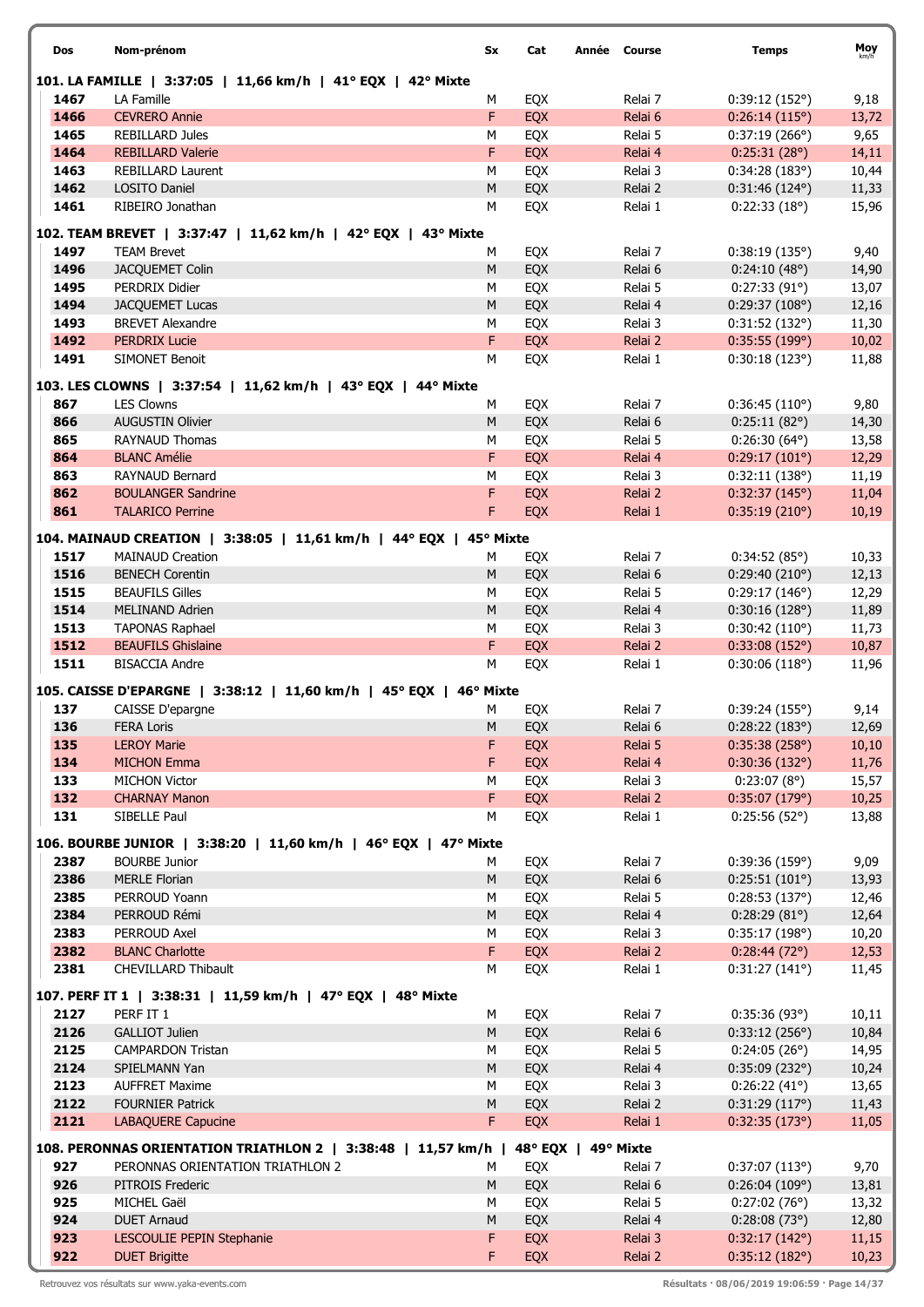|      |                                                                           |           |            |              |         |                        | Moy   |
|------|---------------------------------------------------------------------------|-----------|------------|--------------|---------|------------------------|-------|
| Dos  | Nom-prénom                                                                | Sx        | Cat        | Année Course |         | <b>Temps</b>           | km/h  |
| 921  | <b>CATEAU Segolène</b>                                                    | F         | <b>EQX</b> |              | Relai 1 | 0:32:57(178°)          | 10,93 |
|      | 109. GEODIS FRANCE EXPRESS   3:38:57   11,56 km/h   49° EQX   50° Mixte   |           |            |              |         |                        |       |
| 1107 | <b>GEODIS FRANCE Express</b>                                              | М         | EQX        |              | Relai 7 | 0:35:22(89°)           | 10,18 |
| 1106 | <b>VUILLOT Nicolas</b>                                                    | M         | EQX        |              | Relai 6 | 0:23:46(34°)           | 15,15 |
| 1105 | <b>COURLET Barbara</b>                                                    | F         | EQX        |              | Relai 5 | $0:29:56(164^{\circ})$ | 12,03 |
| 1104 | <b>BADEL Thomas</b>                                                       | M         | EQX        |              | Relai 4 | 0:33:43(207°)          | 10,68 |
| 1103 | <b>DEN HARTIGH Mélissa</b>                                                | F         | EQX        |              | Relai 3 | 0:35:09(194°)          | 10,24 |
| 1102 | <b>VUILLOT Christophe</b>                                                 | M         | EQX        |              | Relai 2 | 0:28:49(79°)           | 12,49 |
| 1101 | RUFFIN JEAN Christophe                                                    | М         | EQX        |              | Relai 1 | 0:32:10(160°)          | 11,19 |
|      |                                                                           |           |            |              |         |                        |       |
|      | 110. ACCROMIGNONNES   3:39:11   11,55 km/h   7° EQF   8° Dames            |           |            |              |         |                        |       |
| 877  | <b>ACCROMIGNONNES</b>                                                     | F.        | <b>EQF</b> |              | Relai 7 | 0:33:36(70)            | 10,71 |
| 876  | <b>ROUZET Delphine</b>                                                    | F         | <b>EQF</b> |              | Relai 6 | 0:30:39(230°)          | 11,75 |
| 875  | <b>SAULTIER Sandrine</b>                                                  | F         | <b>EQF</b> |              | Relai 5 | 0:33:40(236°)          | 10,69 |
| 874  | <b>GARCIA Pauline</b>                                                     | F         | <b>EQF</b> |              | Relai 4 | $0:28:06(71^{\circ})$  | 12,81 |
| 873  | <b>BREVET Lola</b>                                                        | F         | <b>EQF</b> |              | Relai 3 | 0:30:15(103°)          | 11,90 |
| 872  | <b>SAULTIER Marion</b>                                                    | F         | EQF        |              | Relai 2 | 0:32:56(148°)          | 10,93 |
| 871  | <b>BREVET Christelle</b>                                                  | F.        | EQF        |              | Relai 1 | 0:29:56(115°)          | 12,03 |
|      | 111. LES SORIETTES   3:39:16   11,55 km/h   8° EQF   9° Dames             |           |            |              |         |                        |       |
| 937  | <b>LES Soriettes</b>                                                      | F.        | <b>EQF</b> |              | Relai 7 | $0:33:58(74^{\circ})$  | 10,60 |
| 936  | <b>GONIN Pascale</b>                                                      | F         | EQF        |              | Relai 6 | 0:28:54(194°)          | 12,46 |
| 935  | <b>SONTHONNAX Lydie</b>                                                   | F         | <b>EQF</b> |              | Relai 5 | 0:29:11(143°)          | 12,34 |
| 934  | <b>GIRARD Audrey</b>                                                      | F         | <b>EQF</b> |              | Relai 4 | 0:31:56(174°)          | 11,27 |
| 933  | PONCHIE Chrystel                                                          | F         | EQF        |              | Relai 3 | 0:31:46(129°)          | 11,33 |
| 932  | <b>HERRAIZ Béatrice</b>                                                   | F         | <b>EQF</b> |              | Relai 2 | 0:33:08(153°)          | 10,87 |
| 931  | <b>PERS Cindy</b>                                                         | F         | EQF        |              | Relai 1 | $0:30:19(124^{\circ})$ | 11,87 |
|      |                                                                           |           |            |              |         |                        |       |
|      | 112. ASCE01 - LES GARS   3:39:28   11,54 km/h   55° EQM   53° Hommes      |           |            |              |         |                        |       |
| 1687 | ASCE01 - LES Gars                                                         | м         | EQM        |              | Relai 7 | 0:36:04(99°)           | 9,98  |
| 1686 | MUTIN Raphaël                                                             | M         | EQM        |              | Relai 6 | 0:25:21(88°)           | 14,20 |
| 1685 | <b>SCHMITT Boris</b>                                                      | М         | EQM        |              | Relai 5 | 0:28:13(120°)          | 12,76 |
| 1684 | <b>JOURNEAULT Alain</b>                                                   | M         | EQM        |              | Relai 4 | 0:31:32(162°)          | 11,42 |
| 1683 | MALAMENEIDE Jérôme                                                        | М         | EQM        |              | Relai 3 | 0:31:59(134°)          | 11,26 |
| 1682 | PERRIN Gérard                                                             | ${\sf M}$ | EQM        |              | Relai 2 | 0:33:49(162°)          | 10,65 |
| 1681 | <b>PONCIN Claude</b>                                                      | M         | EQM        |              | Relai 1 | 0:32:27(169°)          | 11,09 |
|      | 113. UGITECH LES INOXYDABLES   3:39:38   11,53 km/h   50° EQX   51° Mixte |           |            |              |         |                        |       |
| 1207 | UGITECH LES Inoxydables                                                   | M         | EQX        |              | Relai 7 | 0:37:49(126°)          | 9,52  |
| 1206 | <b>BLANES Laurent</b>                                                     | M         | EQX        |              | Relai 6 | $0:27:54(164^{\circ})$ | 12,90 |
| 1205 | <b>BURTIER Bilitis</b>                                                    | F         | EQX        |              | Relai 5 | 0:27:56(110°)          | 12,89 |
| 1204 | RIGAUD Corentin                                                           | M         | EQX        |              | Relai 4 | 0:27:11(51°)           | 13,24 |
| 1203 | <b>DULERM Serge</b>                                                       | M         | EQX        |              | Relai 3 | 0:31:16(121°)          | 11,51 |
| 1202 | <b>GRUET Anaïs</b>                                                        | F         | <b>EQX</b> |              | Relai 2 | 0:32:13(135°)          | 11,17 |
| 1201 | BENEDETTO Jérôme                                                          | М         | EQX        |              | Relai 1 | 0:35:15(209°)          | 10,21 |
|      | 114. BREVET CARROSSERIE   3:39:50   11,52 km/h   51° EQX   52° Mixte      |           |            |              |         |                        |       |
| 187  | <b>BREVET Carrosserie</b>                                                 | м         | EQX        |              | Relai 7 | 0:41:36(195°)          | 8,65  |
| 186  | <b>COLIGNON Yves</b>                                                      | M         | EQX        |              | Relai 6 | 0:26:27(122°)          | 13,61 |
| 185  | <b>GILLET Patrice</b>                                                     | М         | EQX        |              | Relai 5 | 0:23:05(13°)           | 15,60 |
| 184  | <b>DEUTSCH JEAN Baptiste</b>                                              | M         | EQX        |              | Relai 4 | 0:29:45(113°)          | 12,10 |
| 183  | JANODET Matthieu                                                          | M         | EQX        |              | Relai 3 | 0:37:19(238°)          | 9,65  |
| 182  | <b>BEREYZIAT</b> Élodie                                                   | F.        | EQX        |              | Relai 2 | 0:35:31(190°)          | 10,14 |
| 181  | <b>DAUJAT Nicolas</b>                                                     | М         | EQX        |              | Relai 1 | 0:26:05(57°)           | 13,80 |
|      |                                                                           |           |            |              |         |                        |       |
|      | 115. LGVBT   3:40:30   11,48 km/h   56° EQM   54° Hommes                  |           |            |              |         |                        |       |
| 1017 | <b>LGVBT</b>                                                              | М         | EQM        |              | Relai 7 | 0:36:07(100°)          | 9,97  |
| 1016 | <b>MERLE Francois</b>                                                     | M         | EQM        |              | Relai 6 | 0:25:55(103°)          | 13,89 |
| 1015 | <b>GENTON David</b>                                                       | М         | EQM        |              | Relai 5 | 0:31:04(189°)          | 11,59 |
| 1014 | <b>VUILLERMET Gilles</b>                                                  | M         | EQM        |              | Relai 4 | 0:30:15(127°)          | 11,90 |
| 1013 | MAIRE SEBILLE David                                                       | М         | EQM        |              | Relai 3 | 0:32:13(141°)          | 11,17 |
| 1012 | <b>GAVAND JEAN Francois</b>                                               | M         | EQM        |              | Relai 2 | $0:35:15(184^{\circ})$ | 10,21 |
| 1011 | <b>BERNY Francois</b>                                                     | М         | EQM        |              | Relai 1 | 0:29:38(108°)          | 12,15 |
|      | 116. PIROUX INDUSTRIE 3   3:40:38   11,47 km/h   52° EQX   53° Mixte      |           |            |              |         |                        |       |
| 327  | PIROUX INDUSTRIE 3                                                        | М         | EQX        |              | Relai 7 | 0:38:35(138°)          | 9,33  |
| 326  | <b>AUTHIER Florent</b>                                                    | M         | EQX        |              | Relai 6 | 0:29:27(204°)          | 12,22 |
| 325  | PIROUX Cedric                                                             | М         | EQX        |              | Relai 5 | 0:26:35(68°)           | 13,54 |
| 324  | <b>BUARD Soline</b>                                                       | F.        | EQX        |              | Relai 4 | 0:29:31(106°)          | 12,20 |
| 323  | LIEUDENOT Cedric                                                          | М         | EQX        |              | Relai 3 | 0:31:00(117°)          | 11,61 |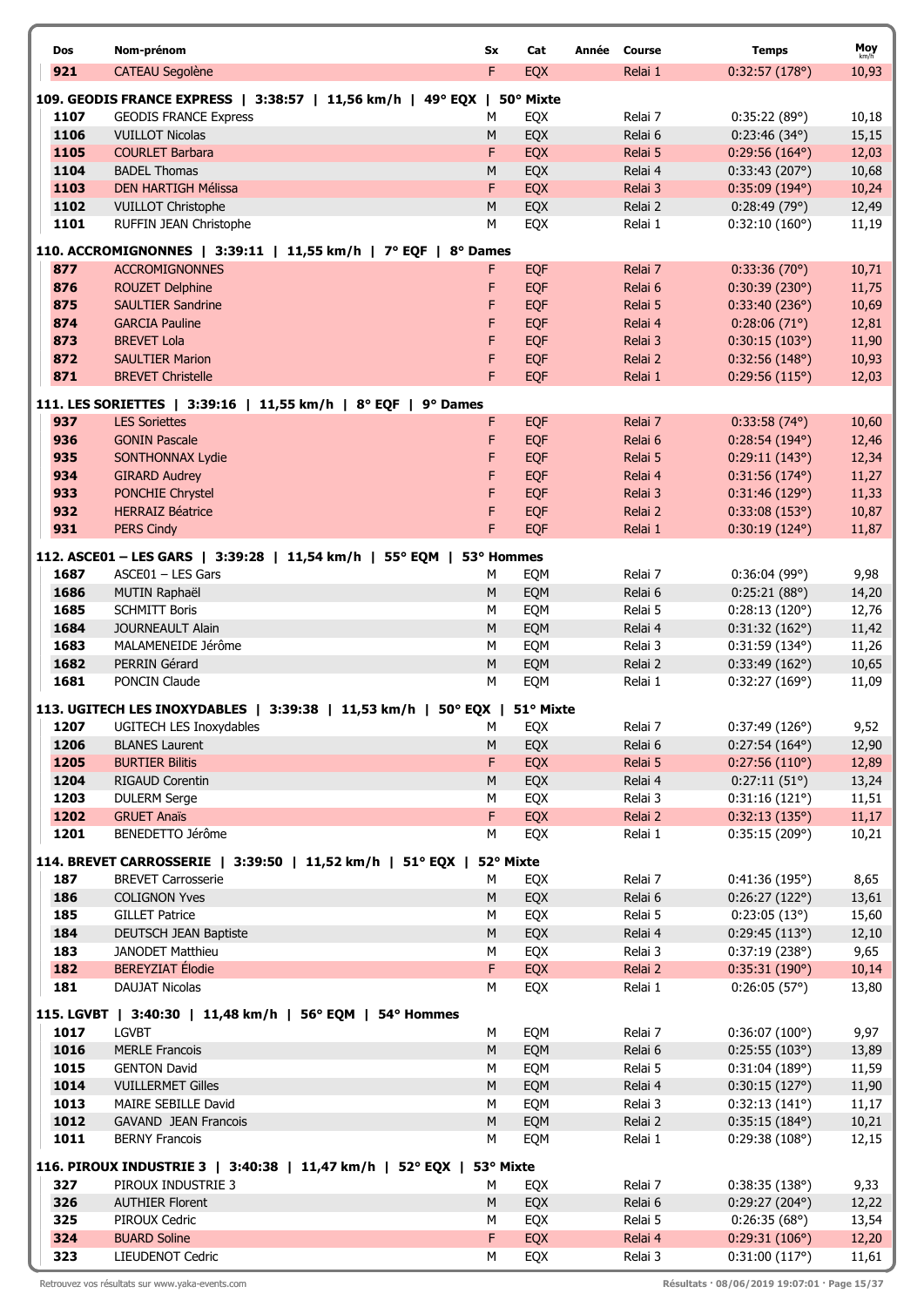| Dos          | Nom-prénom                                                                   | Sx        | Cat        | Année Course                   | <b>Temps</b>           | Moy   |
|--------------|------------------------------------------------------------------------------|-----------|------------|--------------------------------|------------------------|-------|
|              | 116. PIROUX INDUSTRIE 3   3:40:38   11,47 km/h   52° EQX   53° Mixte (suite) |           |            |                                |                        |       |
| 322          | <b>NOEL Magali</b>                                                           | F         | <b>EQX</b> | Relai 2                        | 0:35:15(185°)          | 10,21 |
| 321          | <b>LAMBERT Christian</b>                                                     | M         | EQX        | Relai 1                        | 0:30:14(122°)          | 11,91 |
|              |                                                                              |           |            |                                |                        |       |
|              | 117. SOTEB   3:40:48   11,47 km/h   57° EQM   55° Hommes                     |           |            |                                |                        |       |
| 2587         | <b>SOTEB</b>                                                                 | М         | EQM        | Relai 7                        | 0:41:10(188°)          | 8,74  |
| 2586         | <b>BERTRAND Frederic</b>                                                     | ${\sf M}$ | EQM        | Relai 6                        | 0:24:29(62°)           | 14,70 |
| 2585<br>2584 | <b>SCHMIDT Emilien</b>                                                       | M<br>M    | EQM        | Relai 5                        | 0:28:13(119°)          | 12,76 |
|              | <b>BODILLARD Quentin</b><br><b>PERRIER Alexis</b>                            |           | EQM        | Relai 4                        | 0:35:01(229°)          | 10,28 |
| 2583         |                                                                              | M         | EQM        | Relai 3                        | $0:27:57(62^{\circ})$  | 12,88 |
| 2582<br>2581 | <b>RIGAUD Philippe</b><br><b>CHATTOT Nicolas</b>                             | ${\sf M}$ | EQM        | Relai 2                        | 0:36:03(200°)          | 9,99  |
|              |                                                                              | М         | EQM        | Relai 1                        | 0:27:52(82°)           | 12,92 |
|              | 118. LES P'TITES BOMBES   3:41:02   11,45 km/h   9° EQF   10° Dames          |           |            |                                |                        |       |
| 987          | <b>LES P'TITES Bombes</b>                                                    | F.        | <b>EQF</b> | Relai 7                        | 0:36:58(112°)          | 9,74  |
| 986          | <b>BUATHIER Patricia</b>                                                     | F         | <b>EQF</b> | Relai 6                        | 0:29:33(208°)          | 12,18 |
| 985          | <b>CHARNAY Sophie</b>                                                        | F         | <b>EQF</b> | Relai 5                        | $0:29:14(144^{\circ})$ | 12,31 |
| 984          | <b>PAUGET Delphine</b>                                                       | F         | <b>EQF</b> | Relai 4                        | 0:29:40(111°)          | 12,13 |
| 983          | <b>GAVAND Brigitte</b>                                                       | F         | <b>EQF</b> | Relai 3                        | 0:31:13(119°)          | 11,53 |
| 982          | <b>GIROUD Laurence</b>                                                       | F         | <b>EQF</b> | Relai 2                        | 0:34:44(175°)          | 10,36 |
| 981          | <b>BOULLY Séverine</b>                                                       | F         | <b>EQF</b> | Relai 1                        | 0:29:37(107°)          | 12,16 |
|              | 119. MFR LA VERNéE   3:41:22   11,44 km/h   53° EQX  <br>54° Mixte           |           |            |                                |                        |       |
| 1247         | MFR LA Vernée                                                                | м         | EQX        | Relai 7                        | 0:35:54(98°)           | 10,03 |
| 1246         | <b>PARTY Frederic</b>                                                        | ${\sf M}$ | EQX        | Relai 6                        | 0:24:43(67°)           | 14,57 |
| 1245         | <b>BARD Jerome</b>                                                           | M         | EQX        | Relai 5                        | 0:32:03(205°)          | 11,23 |
| 1244         | <b>PAYRE Florent</b>                                                         | M         | EQX        | Relai 4                        | 0:28:45(89°)           | 12,52 |
| 1243         | <b>ROMANEL Florence</b>                                                      | F         | <b>EQX</b> | Relai 3                        | 0:30:04(98°)           | 11,97 |
| 1242         | PHILIBERT Valérie                                                            | F         | <b>EQX</b> | Relai 2                        | 0:34:40(172°)          | 10,38 |
| 1241         | <b>FAUVRE Christian</b>                                                      | M         | EQX        | Relai 1                        | 0:35:10(208°)          | 10,24 |
|              |                                                                              |           |            |                                |                        |       |
|              | 120. AMICALE DONNEUR DE SANG POLLIAT MONTCET CURTAFOND                       |           |            | 3:42:11   11,39 km/h   54° EQX | 55° Mixte              |       |
| 2177         | AMICALE DONNEUR DE SANG POLLIAT MONTCET Curtafond                            | М         | EQX        | Relai 7                        | 0:38:33(137°)          | 9,34  |
| 2176         | <b>CORNELOUP Denis</b>                                                       | M         | EQX        | Relai 6                        | $0:26:08(111^{\circ})$ | 13,78 |
| 2175         | PERONNET Robert                                                              | M         | EQX        | Relai 5                        | 0:31:35(198°)          | 11,40 |
| 2174         | <b>BLANCHON Denis</b>                                                        | M         | EQX        | Relai 4                        | 0:31:10(149°)          | 11,55 |
| 2173         | <b>BLANCHON Sylvianne</b>                                                    | F         | EQX        | Relai 3                        | 0:35:04(192°)          | 10,27 |
| 2172         | <b>BAUDUIN Olivier</b>                                                       | ${\sf M}$ | EQX        | Relai 2                        | 0:27:09(46°)           | 13,26 |
| 2171         | <b>BAUDUIN Helene</b>                                                        | F         | EQX        | Relai 1                        | 0:32:29(170°)          | 11,08 |
|              | 121. POULETS LYONNAIS   3:42:27   11,38 km/h   55° EQX   56° Mixte           |           |            |                                |                        |       |
| 2237         | POULETS Lyonnais                                                             | М         | EQX        | Relai 7                        | 0:38:01(129°)          | 9,47  |
| 2236         | <b>DELOR Emmanuel</b>                                                        | ${\sf M}$ | EQX        | Relai 6                        | 0:25:39(94°)           | 14,04 |
| 2235         | <b>BOGNER Aline</b>                                                          | F         | EQX        | Relai 5                        | 0:30:44(182°)          | 11,71 |
| 2234         | <b>FOURNERON Mathias</b>                                                     | M         | EQX        | Relai 4                        | 0:32:10(180°)          | 11,19 |
| 2233         | <b>NEVORET Aurélie</b>                                                       | F         | <b>EQX</b> | Relai 3                        | 0:35:36(207°)          | 10,11 |
| 2232         | CLERC Jérémy                                                                 | M         | EQX        | Relai 2                        | 0:28:47(76)            | 12,51 |
| 2231         | <b>NEVORET Baptiste</b>                                                      | М         | EQX        | Relai 1                        | 0:31:28(143°)          | 11,44 |
|              |                                                                              |           |            |                                |                        |       |
|              | 122. MAIRIE DE BAGé DOMMARTIN   3:42:44   11,37 km/h   56° EQX               |           | 57° Mixte  |                                |                        |       |
| 1377         | MAIRIE DE BAGÉ Dommartin                                                     | M         | EQX        | Relai 7                        | 0:38:40(142°)          | 9,31  |
| 1376         | <b>CRETIN Stephanie</b>                                                      | F         | EQX        | Relai 6                        | 0:30:03(221°)          | 11,98 |
| 1375         | <b>LANDELLE ANNE Marie</b>                                                   | F         | EQX        | Relai 5                        | 0:29:56(163°)          | 12,03 |
| 1374         | <b>LANDELLE Claude</b>                                                       | ${\sf M}$ | EQX        | Relai 4                        | 0:24:16(16°)           | 14,84 |
| 1373         | <b>COMBEAU Audrey</b>                                                        | F         | EQX        | Relai 3                        | 0:32:53(151°)          | 10,95 |
| 1372         | <b>GAUTHIER Sandrine</b>                                                     | F         | EQX        | Relai 2                        | 0:30:59(111°)          | 11,62 |
| 1371         | <b>RABUEL Claude</b>                                                         | M         | EQX        | Relai 1                        | 0:35:55(217°)          | 10,02 |
|              | 123. LES VENERES   3:43:00   11,35 km/h   57° EQX   58° Mixte                |           |            |                                |                        |       |
| 577          | <b>LES Veneres</b>                                                           | м         | EQX        | Relai 7                        | 0:41:31(194°)          | 8,67  |
| 576          | <b>GIOVANNOLI Olivier</b>                                                    | ${\sf M}$ | EQX        | Relai 6                        | 0:27:05(142°)          | 13,29 |
| 575          | <b>MARQUES Charles</b>                                                       | M         | EQX        | Relai 5                        | 0:27:19(87°)           | 13,18 |
| 574          | <b>CAPELLE Damien</b>                                                        | M         | EQX        | Relai 4                        | 0:30:28(130°)          | 11,82 |
| 573          | <b>MARCHETTO Philippe</b>                                                    | M         | EQX        | Relai 3                        | 0:36:43(225°)          | 9,80  |
| 572          | <b>BRIDE Jean-Alain</b>                                                      | M         | EQX        | Relai 2                        | 0:33:07(151°)          | 10,87 |
| 571          | <b>DUFOUR Delphine</b>                                                       | F.        | EQX        | Relai 1                        | 0:26:44(65°)           | 13,47 |
|              |                                                                              |           |            |                                |                        |       |
|              | 124. TIFLEX 2   3:43:33   11,32 km/h   58° EQX   59° Mixte                   |           |            |                                |                        |       |
| 2007         | TIFLEX 2                                                                     | М         | EQX        | Relai 7                        | 0:39:02(148°)          | 9,22  |
| 2006         | REYBARD Johan                                                                | ${\sf M}$ | EQX        | Relai 6                        | $0:25:12(84^{\circ})$  | 14,29 |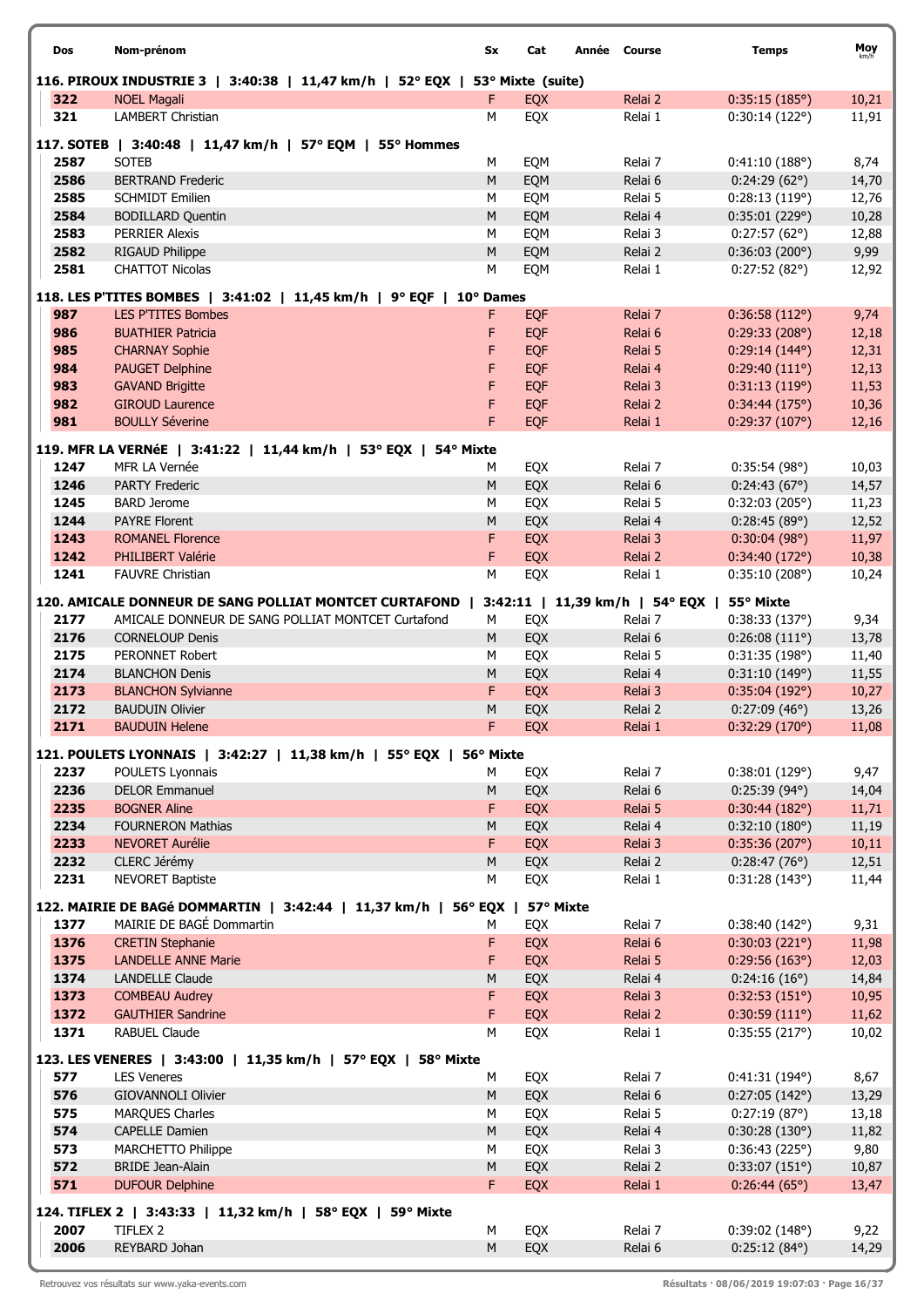| Dos          | Nom-prénom                                                                    | Sx             | Cat        | Année Course       | <b>Temps</b>                   | Moy            |
|--------------|-------------------------------------------------------------------------------|----------------|------------|--------------------|--------------------------------|----------------|
|              | 124. TIFLEX 2   3:43:33   11,32 km/h   58° EQX   59° Mixte (suite)            |                |            |                    |                                |                |
| 2005         | PONCET Damien                                                                 | м              | EQX        | Relai 5            | 0:34:04(243°)                  | 10,57          |
| 2004         | <b>LANCHAMP Aurélie</b>                                                       | F              | <b>EQX</b> | Relai 4            | 0:37:20(255°)                  | 9,64           |
| 2003         | PAGE Benjamin                                                                 | M              | EQX        | Relai 3            | 0:31:48(130°)                  | 11,32          |
| 2002<br>2001 | <b>POULAIN Maxime</b><br><b>BUA Laurent</b>                                   | ${\sf M}$<br>M | EQX        | Relai 2            | $0:28:08(62^{\circ})$          | 12,80          |
|              |                                                                               |                | EQX        | Relai 1            | $0:27:56(84^{\circ})$          | 12,89          |
|              | 125. FERMOB   3:43:43   11,32 km/h   58° EQM   56° Hommes                     |                |            |                    |                                |                |
| 1807         | <b>FERMOB</b>                                                                 | M              | EQM        | Relai 7            | 0:36:39(108°)                  | 9,82           |
| 1806         | <b>DHENRY</b> Eric                                                            | M              | EQM        | Relai 6            | 0:26:14(116°)                  | 13,72          |
| 1805         | <b>NEYTARD Roderic</b>                                                        | M              | EQM        | Relai 5            | 0:28:12(117°)                  | 12,77          |
| 1804         | POCHON Anthony                                                                | M              | EQM        | Relai 4            | 0:31:55(173°)                  | 11,28          |
| 1803         | <b>LAIBE Serge</b>                                                            | M              | EQM        | Relai 3            | 0:34:43(186°)                  | 10,37          |
| 1802<br>1801 | DOS SANTOS Miguel<br>POMMIER Arnaud                                           | ${\sf M}$<br>M | EQM<br>EQM | Relai 2<br>Relai 1 | 0:34:25(168°)<br>0:31:32(147°) | 10,46<br>11,42 |
|              |                                                                               |                |            |                    |                                |                |
|              | 126. LA FRENCH CONNEXION   3:44:16   11,29 km/h   59° EQX                     |                | 60° Mixte  |                    |                                |                |
| 647          | LA FRENCH Connexion                                                           | м              | EQX        | Relai 7            | 0:37:43(123°)                  | 9,54           |
| 646          | <b>MARTIN Loic</b>                                                            | ${\sf M}$      | EQX        | Relai 6            | 0:24:48(70°)                   | 14,52          |
| 645          | JOIGNEAUX Gerry                                                               | M              | EQX        | Relai 5            | 0:29:17(147°)                  | 12,29          |
| 644          | <b>VERNE Laurie</b>                                                           | F.             | EQX        | Relai 4            | 0:33:50(208°)                  | 10,64          |
| 643          | VERNE Sébastien                                                               | М              | EQX        | Relai 3            | 0:33:19(156°)                  | 10,81          |
| 642<br>641   | <b>PRITZY Anne-Laurence</b>                                                   | F<br>F.        | <b>EQX</b> | Relai 2            | 0:35:34(192°)                  | 10,12          |
|              | PECCOUD Frédérique                                                            |                | EQX        | Relai 1            | 0:29:42(111°)                  | 12,12          |
|              | 127. MYLAN BELIEVERS   3:44:23   11,28 km/h   60° EQX   61° Mixte             |                |            |                    |                                |                |
| 547          | <b>MYLAN Believers</b>                                                        | М              | EQX        | Relai 7            | 0:38:14(133°)                  | 9,42           |
| 546          | <b>BARRE Jonathan</b>                                                         | M              | EQX        | Relai 6            | 0:34:44(266°)                  | 10,36          |
| 545          | MANGEOL Thierry                                                               | M              | EQX        | Relai 5            | 0:27:49(102°)                  | 12,94          |
| 544          | <b>FALLOT Aurélien</b>                                                        | ${\sf M}$      | EQX        | Relai 4            | 0:36:29(250°)                  | 9,87           |
| 543          | <b>CALLEN Quentin</b>                                                         | M              | EQX        | Relai 3            | $0:23:20(11^{\circ})$          | 15,43          |
| 542<br>541   | <b>JUILLARD Thomas</b><br><b>COLOMBO Aurore</b>                               | M<br>F         | EQX        | Relai 2<br>Relai 1 | 0:31:27(115°)                  | 11,45          |
|              |                                                                               |                | EQX        |                    | 0:32:17(165°)                  | 11,15          |
|              | 128. MAIRIE DE VIRIAT   3:44:31   11,28 km/h   61° EQX   62° Mixte            |                |            |                    |                                |                |
| 277          | <b>MAIRIE DE Viriat</b>                                                       | М              | EQX        | Relai 7            | 0:37:30(118°)                  | 9,60           |
| 276          | JACQUEMET Rodolphe                                                            | M              | EQX        | Relai 6            | 0:25:08(80°)                   | 14,32          |
| 275          | <b>CHATARD Kevin</b>                                                          | М              | EQX        | Relai 5            | 0:30:17(169°)                  | 11,89          |
| 274          | <b>CHARNAY Sylvain</b>                                                        | M              | EQX        | Relai 4            | 0:29:41(112°)                  | 12,13          |
| 273          | MERLE Joel                                                                    | М              | EQX        | Relai 3            | 0:30:35(108°)                  | 11,77          |
| 272<br>271   | <b>LACOMBE Annick</b>                                                         | F.<br>M        | EQX        | Relai 2<br>Relai 1 | 0:37:16(223°)                  | 9,66           |
|              | <b>BLANC JEAN Luc</b>                                                         |                | EQX        |                    | 0:34:01(193°)                  | 10,58          |
|              | 129. OUSSONMéTONG   3:44:36   11,27 km/h   62° EQX   63° Mixte                |                |            |                    |                                |                |
| 1617         | <b>OUSSONMÉTONG</b>                                                           | м              | EQX        | Relai 7            | 0:40:20(180°)                  | 8,93           |
| 1616         | <b>CICLET Benoit</b>                                                          | M              | EQX        | Relai 6            | 0:27:57(166°)                  | 12,88          |
| 1615         | <b>LARGEOT Laurent</b>                                                        | M              | EQX        | Relai 5            | 0:28:29(128°)                  | 12,64          |
| 1614         | <b>TOURAIS José</b>                                                           | ${\sf M}$      | EQX        | Relai 4            | $0:28:07(72^{\circ})$          | 12,80          |
| 1613         | <b>FAUVET Guillaume</b>                                                       | M              | EQX        | Relai 3            | 0:29:45(92°)                   | 12,10          |
| 1612         | <b>VAUGEOIS Patrick</b>                                                       | M              | EQX        | Relai 2            | 0:32:22(138°)                  | 11,12          |
| 1611         | <b>VAUGEOIS Laurie</b>                                                        | F.             | EQX        | Relai 1            | 0:37:33(236°)                  | 9,59           |
|              | 130. LES BAIGNEURS DE LA DOMBES   3:44:56   11,26 km/h   59° EQM   57° Hommes |                |            |                    |                                |                |
| 997          | LES BAIGNEURS DE LA Dombes                                                    | M              | EQM        | Relai 7            | 0:40:56(185°)                  | 8,79           |
| 996          | PETIT Sylvain                                                                 | M              | EQM        | Relai 6            | 0:26:00(107°)                  | 13,85          |
| 995          | <b>LECERF Yves</b>                                                            | M              | EQM        | Relai 5            | 0:31:26(193°)                  | 11,45          |
| 994          | SEVE Jacky                                                                    | ${\sf M}$      | EQM        | Relai 4            | 0:28:20(75°)                   | 12,71          |
| 993          | <b>SEGURA Thierry</b>                                                         | M              | EQM        | Relai 3            | 0:30:29(105°)                  | 11,81          |
| 992          | <b>KREMER Cyril</b>                                                           | M              | EQM        | Relai 2            | 0:30:40(109°)                  | 11,74          |
| 991          | <b>GIRY Christian</b>                                                         | М              | EQM        | Relai 1            | 0:37:01(230°)                  | 9,73           |
|              | 131. LOGISTIQUE PUSIGNAN   3:45:03   11,25 km/h   60° EQM                     |                | 58° Hommes |                    |                                |                |
| 527          | LOGISTIQUE Pusignan                                                           | М              | EQM        | Relai 7            | 0:44:42(230°)                  | 8,05           |
| 526          | <b>MONTES Mickael</b>                                                         | M              | EQM        | Relai 6            | 0:27:38(155°)                  | 13,03          |
| 525          | VILLACAMPA François                                                           | М              | EQM        | Relai 5            | 0:36:42(262°)                  | 9,81           |
| 524          | <b>VICENS JEAN François</b>                                                   | M              | EQM        | Relai 4            | 0:26:43(45°)                   | 13,47          |
| 523          | LE GOFF Brieuc                                                                | M              | EQM        | Relai 3            | 0:28:52(75°)                   | 12,47          |
| 522          | ST CYR Loic                                                                   | ${\sf M}$      | EQM        | Relai 2            | 0:27:23(50°)                   | 13,15          |
| 521          | <b>BERNARD Franck</b>                                                         | М              | EQM        | Relai 1            | 0:33:02(180°)                  | 10,90          |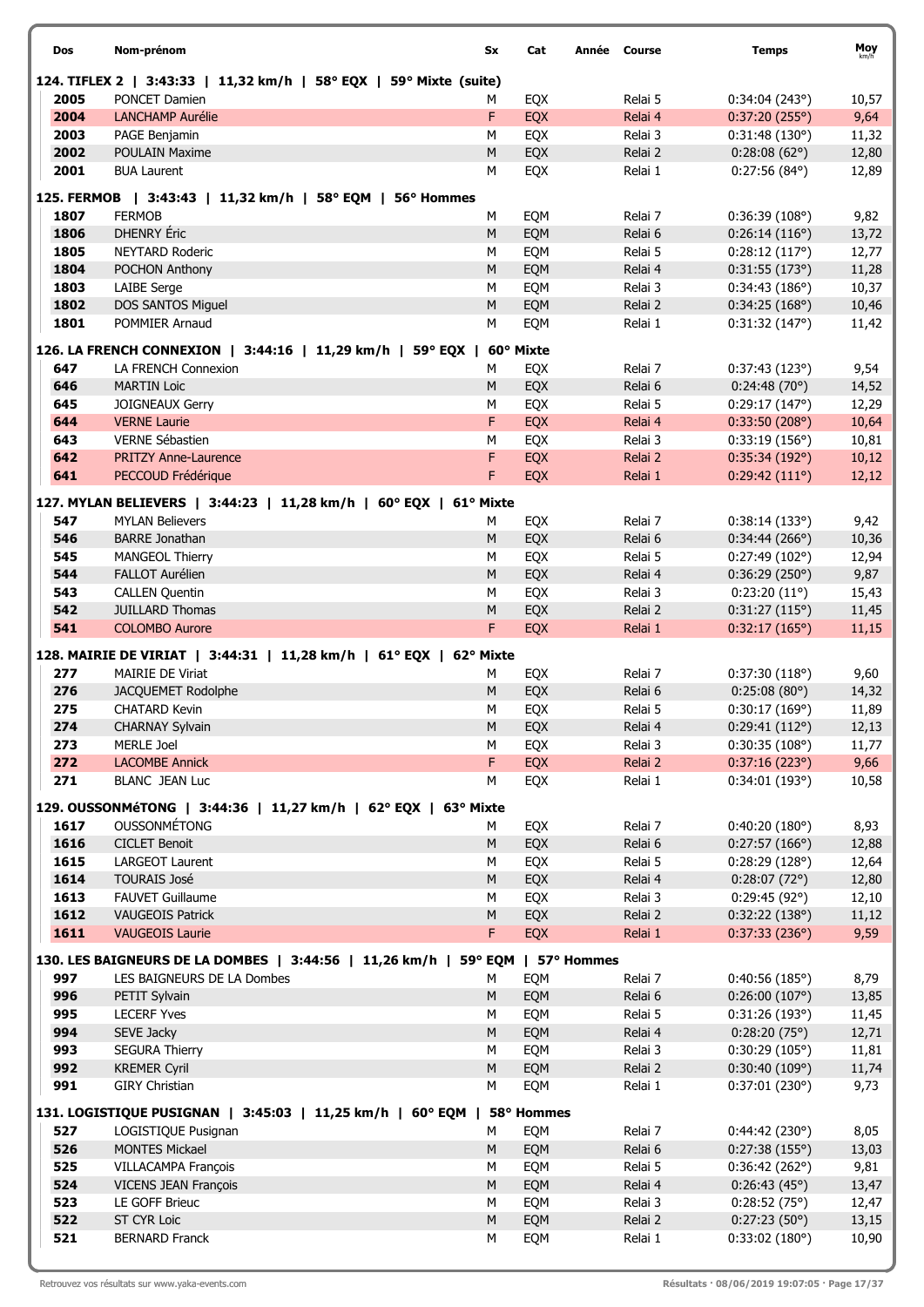| Dos  | Nom-prénom                                                                   | Sx         | Cat       | Année Course | <b>Temps</b>           | Moy   |
|------|------------------------------------------------------------------------------|------------|-----------|--------------|------------------------|-------|
|      | 132. CROSSFIT BOURG EN BRESSE 2   3:45:09   11,24 km/h   63° EQX   64° Mixte |            |           |              |                        |       |
| 2077 | CROSSFIT BOURG EN BRESSE 2                                                   | М          | EQX       | Relai 7      | 0:36:26(106°)          | 9,88  |
| 2076 | JACQUET Romain                                                               | M          | EQX       | Relai 6      | 0:27:18(147°)          | 13,19 |
| 2075 | <b>GODARD Pierrick</b>                                                       | М          | EQX       | Relai 5      | 0:31:36(199°)          | 11,39 |
| 2074 | <b>FISCHER Thomas</b>                                                        | ${\sf M}$  | EQX       | Relai 4      | 0:30:01(121°)          | 11,99 |
| 2073 | <b>FOREY Rudy</b>                                                            | М          | EQX       | Relai 3      | 0:30:36(109°)          | 11,76 |
| 2072 | FRAGNE-COMTET Geraldine                                                      | F          | EQX       | Relai 2      | $0:34:04(164^{\circ})$ | 10,57 |
| 2071 | <b>DUCORNETZ Adeline</b>                                                     | F          | EQX       | Relai 1      | 0:35:06(207°)          | 10,26 |
|      | 133. BOCA JUNIOR 2   3:45:12   11,24 km/h   64° EQX   65° Mixte              |            |           |              |                        |       |
| 2487 | <b>BOCA JUNIOR 2</b>                                                         | м          | EQX       | Relai 7      | 0:38:37(139°)          | 9,32  |
| 2486 | PERDRIX Jonathan                                                             | M          | EQX       | Relai 6      | 0:25:27(93°)           | 14,15 |
| 2485 | <b>BERNARD Yoann</b>                                                         | M          |           | Relai 5      |                        |       |
|      |                                                                              |            | EQX       |              | 0:25:57(56°)           | 13,87 |
| 2484 | <b>VEUILLET Florian</b>                                                      | M          | EQX       | Relai 4      | 0:28:40(85°)           | 12,56 |
| 2483 | <b>BURTIN Alexis</b>                                                         | М          | EQX       | Relai 3      | 0:33:35(163°)          | 10,72 |
| 2482 | <b>VEUILLET Melissa</b>                                                      | F          | EQX       | Relai 2      | 0:33:48(160°)          | 10,65 |
| 2481 | <b>BOUVARD Romain</b>                                                        | М          | EQX       | Relai 1      | 0:39:05(248°)          | 9,21  |
|      | 134. COLLèGE SAINT-PIERRE   3:45:20   11,24 km/h   65° EQX                   |            | 66° Mixte |              |                        |       |
| 1367 | <b>COLLÈGE Saint-Pierre</b>                                                  | М          | EQX       | Relai 7      | 0:36:09(102°)          | 9,96  |
| 1366 | DE MAUROY Thibaud                                                            | M          | EQX       | Relai 6      | 0:27:31(152°)          | 13,08 |
| 1365 | PRAT André                                                                   | М          | EQX       | Relai 5      | 0:27:26(89°)           | 13,12 |
| 1364 | <b>LOMBARD Benedicte</b>                                                     | F          | EQX       | Relai 4      | 0:30:49(138°)          | 11,68 |
| 1363 | <b>CHARBOUILLOT Vincent</b>                                                  | M          | EQX       | Relai 3      | 0:33:33(161°)          | 10,73 |
| 1362 | <b>LATCHMUN Pierre</b>                                                       | M          | EQX       | Relai 2      | 0:35:06(178°)          | 10,26 |
| 1361 | <b>BARRAUD Didier</b>                                                        | М          | EQX       | Relai 1      | 0:34:43(201°)          | 10,37 |
|      |                                                                              |            |           |              |                        |       |
|      | 135. BOYS TEAM DES BR   3:45:28   11,23 km/h   61° EQM                       | 59° Hommes |           |              |                        |       |
| 2307 | <b>BOYS TEAM DES Br</b>                                                      | М          | EQM       | Relai 7      | 0:39:51(167°)          | 9,03  |
| 2306 | ROJON Thierry                                                                | M          | EQM       | Relai 6      | 0:32:25(251°)          | 11,11 |
| 2305 | DISTINGUIN Jérome                                                            | M          | EQM       | Relai 5      | 0:32:36(212°)          | 11,04 |
| 2304 | <b>CHARBOUILLOT Didier</b>                                                   | M          | EQM       | Relai 4      | 0:32:39(192°)          | 11,03 |
| 2303 | <b>GREUZARD Damien</b>                                                       | M          | EQM       | Relai 3      | 0:30:01(96°)           | 11,99 |
| 2302 | <b>PARAT Patrick</b>                                                         | ${\sf M}$  | EQM       | Relai 2      | 0:37:13(221°)          | 9,67  |
| 2301 | <b>BARON Sébastien</b>                                                       | М          | EQM       | Relai 1      | 0:20:41(6°)            | 17,41 |
|      |                                                                              |            |           |              |                        |       |
|      | 136. XEFI INGENIERIE   3:45:35   11,22 km/h   66° EQX   67° Mixte            |            |           |              |                        |       |
| 2687 | <b>XEFI Ingenierie</b>                                                       | М          | EQX       | Relai 7      | 0:37:16(115°)          | 9,66  |
| 2686 | <b>VIVIEN-RAGUET Philippe</b>                                                | М          | EQX       | Relai 6      | 0:30:52(235°)          | 11,66 |
| 2685 | <b>CHRETIEN Aurelie</b>                                                      | F          | EQX       | Relai 5      | 0:30:55(185°)          | 11,64 |
| 2684 | NDJOMO Gervais                                                               | M          | EQX       | Relai 4      | $0:31:24(154^{\circ})$ | 11,46 |
| 2683 | <b>GUYOT Patrick</b>                                                         | М          | EQX       | Relai 3      | 0:36:45(226°)          | 9,80  |
| 2682 | <b>VALFORT Kevin</b>                                                         | M          | EQX       | Relai 2      | 0:26:03(30°)           | 13,82 |
| 2681 | SIMLER Chrystèle                                                             | F.         | EQX       | Relai 1      | $0:32:17(164^{\circ})$ | 11,15 |
|      | 137. NEXANS   3:45:43   11,22 km/h   67° EQX   68° Mixte                     |            |           |              |                        |       |
| 677  | <b>NEXANS</b>                                                                | М          | EQX       | Relai 7      | 0:37:42(122°)          | 9,55  |
| 676  | <b>BOZON Franck</b>                                                          | M          | EQX       | Relai 6      | 0:26:23(120°)          | 13,64 |
| 675  | <b>GROZEL Bastien</b>                                                        | М          | EQX       | Relai 5      | 0:29:52(162°)          | 12,05 |
| 674  | <b>BOUCHOUX Nicolas</b>                                                      | M          | EQX       | Relai 4      | 0:30:39(133°)          |       |
|      |                                                                              |            |           |              |                        | 11,75 |
| 673  | GIMONET Sébastien                                                            | М          | EQX       | Relai 3      | 0:35:53(212°)          | 10,03 |
| 672  | <b>DUBOIS Marine</b>                                                         | F          | EQX       | Relai 2      | 0:36:48(211°)          | 9,78  |
| 671  | MERLIN Frédéric                                                              | М          | EQX       | Relai 1      | 0:28:22(87°)           | 12,69 |
|      | 138. LAFORET   3:46:14   11,19 km/h   68° EQX   69° Mixte                    |            |           |              |                        |       |
| 2287 | <b>LAFORET</b>                                                               | М          | EQX       | Relai 7      | 0:38:37(140°)          | 9,32  |
| 2286 | <b>CINIER Cédric</b>                                                         | М          | EQX       | Relai 6      | 0:26:38(128°)          | 13,52 |
| 2285 | <b>VALARCHER Christine</b>                                                   | F          | EQX       | Relai 5      | 0:35:08(251°)          | 10,25 |
| 2284 | <b>AMOURA Marc</b>                                                           | M          | EQX       | Relai 4      | 0:29:49(116°)          | 12,07 |
| 2283 | PERRIER Paul                                                                 | М          | EQX       | Relai 3      | 0:29:40(89°)           | 12,13 |
| 2282 | <b>ARREDI David</b>                                                          | M          | EQX       | Relai 2      | 0:30:31(105°)          | 11,80 |
| 2281 | PERRIER Romain                                                               | М          | EQX       | Relai 1      | 0:35:48(216°)          | 10,06 |
|      |                                                                              |            |           |              |                        |       |
|      | 139. ALEC 01 BIS   3:46:21   11,18 km/h   69° EQX   70° Mixte                |            |           |              |                        |       |
| 1637 | ALEC 01 Bis                                                                  | М          | EQX       | Relai 7      | 0:39:19(153°)          | 9,16  |
| 1636 | <b>CORDIER Tom</b>                                                           | М          | EQX       | Relai 6      | 0:28:56(195°)          | 12,44 |
| 1635 | <b>LEVY Philippe</b>                                                         | М          | EQX       | Relai 5      | 0:37:24(267°)          | 9,63  |
| 1634 | POMMAREL Paul                                                                | M          | EQX       | Relai 4      | 0:25:21(26°)           | 14,20 |
| 1633 | <b>DUMONT Claire</b>                                                         | F          | EQX       | Relai 3      | 0:36:43(224°)          | 9,80  |
| 1632 | ROUX Valentin                                                                | М          | EQX       | Relai 2      | 0:26:29(41°)           | 13,59 |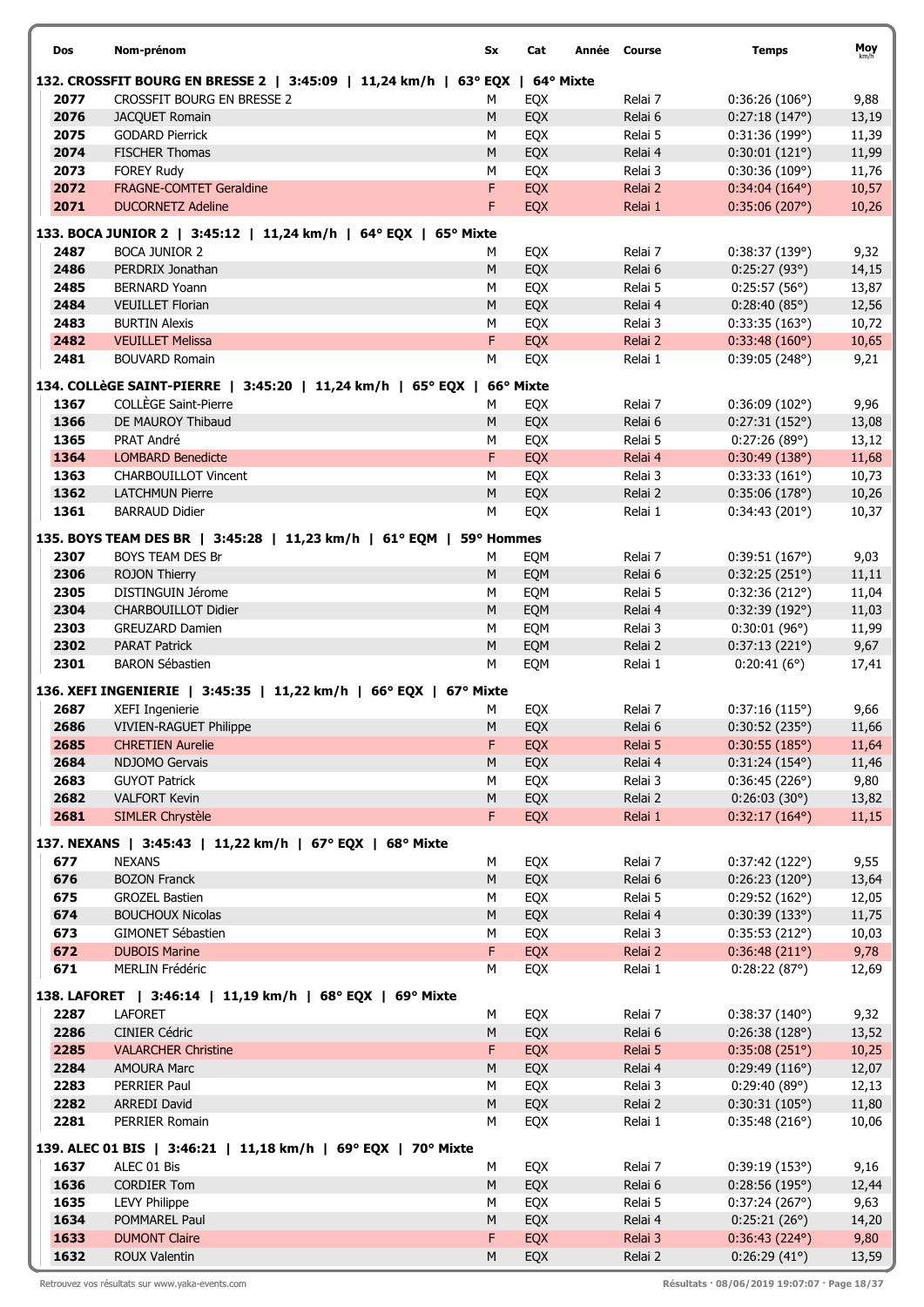| Dos          | Nom-prénom                                                                                    | Sx             | Cat<br>Année | Course               | <b>Temps</b>                           | Moy<br>km/h    |
|--------------|-----------------------------------------------------------------------------------------------|----------------|--------------|----------------------|----------------------------------------|----------------|
| 1631         | FEL Alexandre                                                                                 | M              | EQX          | Relai 1              | 0:32:08(159°)                          | 11,20          |
|              | 140. LES COUPINETTES   3:46:30   11,18 km/h   10° EQF   11° Dames                             |                |              |                      |                                        |                |
| 1027         | <b>LES Coupinettes</b>                                                                        | F              | EQF          | Relai 7              | 0:35:49(96°)                           | 10,05          |
| 1026         | <b>NEYRET Angelique</b>                                                                       | F              | EQF          | Relai 6              | 0:30:54(236°)                          | 11,65          |
| 1025         | <b>PERRET Christine</b>                                                                       | F              | <b>EQF</b>   | Relai 5              | 0:33:03(221°)                          | 10,89          |
| 1024         | <b>FOREST Véronique</b>                                                                       | F              | EQF          | Relai 4              | 0:33:21(202°)                          | 10,79          |
| 1023         | <b>NANDRON Corinne</b>                                                                        | F              | <b>EQF</b>   | Relai 3              | 0:35:19(199°)                          | 10,19          |
| 1022         | <b>BEAURAIN Catherine</b>                                                                     | F              | EQF          | Relai 2              | 0:32:57(149°)                          | 10,93          |
| 1021         | <b>LAMBERT Agathe</b>                                                                         | F              | EQF          | Relai 1              | $0:25:05(42^{\circ})$                  | 14,35          |
|              |                                                                                               |                |              |                      |                                        |                |
| 777          | 141. LES JALIOROMAINS   3:46:38   11,17 km/h   70° EQX   71° Mixte<br><b>LES Jalioromains</b> |                | <b>EQX</b>   | Relai 7              |                                        | 8,58           |
| 776          | RIGNANESE Sebastien                                                                           | М<br>${\sf M}$ | EQX          | Relai 6              | 0:41:58(200°)<br>0:25:46(99°)          | 13,97          |
| 775          | <b>CHANEL Sandrine</b>                                                                        | F              | EQX          | Relai 5              | 0:33:33(235°)                          | 10,73          |
| 774          | <b>CHANEL Frédéric</b>                                                                        | M              | EQX          | Relai 4              | 0:34:19(215°)                          | 10,49          |
| 773          | <b>COCHAUD Guillaume</b>                                                                      | M              | EQX          | Relai 3              | 0:33:31(160°)                          | 10,74          |
| 772          | <b>COCHAUD Maxence</b>                                                                        | ${\sf M}$      | EQX          | Relai 2              | 0:28:46(75°)                           | 12,51          |
| 771          | <b>CHANEL Quentin</b>                                                                         | М              | EQX          | Relai 1              | 0:28:42(94°)                           | 12,54          |
|              |                                                                                               |                |              |                      |                                        |                |
|              | 142. LA FRENCH TOUCH   3:46:43   11,17 km/h   71° EQX   72° Mixte                             |                |              |                      |                                        |                |
| 1067         | LA FRENCH Touch                                                                               | М              | EQX          | Relai 7              | 0:41:37(196°)                          | 8,65           |
| 1066         | <b>AMAR Christophe</b>                                                                        | M              | EQX          | Relai 6              | 0:23:38(32°)                           | 15,23          |
| 1065<br>1064 | <b>BERNIGAUD Paulin</b><br><b>DUMONT Léo</b>                                                  | М<br>${\sf M}$ | EQX          | Relai 5              | $0:27:39(94^{\circ})$<br>0:28:30(83°)  | 13,02          |
| 1063         | <b>BARAQUE Laurene</b>                                                                        | F              | EQX<br>EQX   | Relai 4<br>Relai 3   | 0:37:16(235°)                          | 12,63<br>9,66  |
| 1062         | CHEVALIER Sylvain                                                                             | м              | EQX          | Relai 2              | 0:36:57(215°)                          | 9,74           |
| 1061         | <b>ORIOL Vanessa</b>                                                                          | F              | EQX          | Relai 1              | 0:31:04(135°)                          | 11,59          |
|              |                                                                                               |                |              |                      |                                        |                |
|              | 143. PRADO   3:46:52   11,16 km/h   72° EQX   73° Mixte                                       |                |              |                      |                                        |                |
| 2367         | <b>PRADO</b>                                                                                  | М              | EQX          | Relai 7              | 0:37:44(125°)                          | 9,54           |
| 2366         | <b>DESMARIS JEAN Maxime</b>                                                                   | ${\sf M}$      | EQX          | Relai 6              | 0:24:54(71°)                           | 14,46          |
| 2365         | <b>BACQUET Clement</b>                                                                        | M              | EQX          | Relai 5              | 0:24:48(38°)                           | 14,52          |
| 2364<br>2363 | <b>FESTAS Manon</b>                                                                           | F<br>M         | EQX          | Relai 4              | 0:32:20(186°)                          | 11,13          |
| 2362         | <b>DONJON Lucas</b><br><b>ALCOSER Chris</b>                                                   | F              | EQX<br>EQX   | Relai 3<br>Relai 2   | 0:35:14(195°)<br>0:35:21(188°)         | 10,22<br>10,18 |
| 2361         | <b>ALCOSER Wesley</b>                                                                         | М              | EQX          | Relai 1              | 0:36:29(223°)                          | 9,87           |
|              |                                                                                               |                |              |                      |                                        |                |
|              | 144. BOCA JUNIOR 1   3:47:04   11,15 km/h   62° EQM   60° Hommes                              |                |              |                      |                                        |                |
| 2477         | <b>BOCA JUNIOR 1</b>                                                                          | M              | EQM          | Relai 7              | 0:39:25(156°)                          | 9,13           |
| 2476         | <b>BERNIGAUD Christophe</b>                                                                   | M              | EQM          | Relai 6              | 0:27:16(146°)                          | 13,20          |
| 2475         | <b>DERRIER Gerard</b>                                                                         | М              | EQM          | Relai 5              | 0:32:10(210°)                          | 11,19          |
| 2474<br>2473 | <b>VEUILLET Eric</b>                                                                          | ${\sf M}$<br>М | EQM          | Relai 4              | 0:31:33(163°)<br>0:29:02(79°)          | 11,41          |
| 2472         | CHAPOUTOT Frédéric<br>PERRAT Thierry                                                          | M              | EQM<br>EQM   | Relai 3<br>Relai 2   | 0:37:46(231°)                          | 12,40<br>9,53  |
| 2471         | PIROUX Laurent                                                                                | М              | EQM          | Relai 1              | 0:29:50(113°)                          | 12,07          |
|              |                                                                                               |                |              |                      |                                        |                |
|              | 145. AIN SPORT 1   3:47:09   11,15 km/h   73° EQX   74° Mixte                                 |                |              |                      |                                        |                |
| 197          | AIN SPORT 1                                                                                   | М              | EQX          | Relai 7              | 0:38:10(132°)                          | 9,43           |
| 196          | RUZICSKA Gyula                                                                                | M              | EQX          | Relai 6              | 0:24:25(57°)                           | 14,74          |
| 195          | <b>BONNOT Nathalie</b>                                                                        | F              | EQX          | Relai 5              | 0:31:41(200°)                          | 11,36          |
| 194<br>193   | <b>MILLET Fabrice</b>                                                                         | м<br>F         | EQX<br>EQX   | Relai 4              | 0:31:42(166°)                          | 11,36          |
| 192          | <b>GIRARD-PECARRERE Sophie</b><br><b>CHANTEPIE Catherine</b>                                  | F              | EQX          | Relai 3<br>Relai 2   | 0:34:14(175°)<br>0:35:39(194°)         | 10,52<br>10,10 |
| 191          | <b>GAVET Mathieu</b>                                                                          | M              | EQX          | Relai 1              | 0:31:14(138°)                          | 11,53          |
|              |                                                                                               |                |              |                      |                                        |                |
|              | 146. SUPER Z'HEROS CONSCRITS VIRIAT EN 0   3:47:14   11,14 km/h                               |                |              | 63° EQM   61° Hommes |                                        |                |
| 2437         | SUPER Z'HEROS CONSCRITS VIRIAT EN 0                                                           | м              | EQM          | Relai 7              | 0:37:32(119°)                          | 9,59           |
| 2436         | <b>BARDET Pierre</b>                                                                          | ${\sf M}$      | EQM          | Relai 6              | 0:29:59(219°)                          | 12,01          |
| 2435         | FRUMENTO Rémi                                                                                 | М              | EQM          | Relai 5              | 0:33:07(223°)                          | 10,87          |
| 2434         | <b>MARMIER Aurelien</b>                                                                       | M              | EQM          | Relai 4              | 0:30:13(126°)                          | 11,91          |
| 2433         | SINARDET Yohan                                                                                | М              | EQM          | Relai 3              | 0:30:13(102°)                          | 11,91          |
| 2432<br>2431 | CURT Jérome<br><b>CORDIER Maxime</b>                                                          | M<br>М         | EQM<br>EQM   | Relai 2<br>Relai 1   | $0:30:07(97^{\circ})$<br>0:36:00(219°) | 11,95<br>10,00 |
|              |                                                                                               |                |              |                      |                                        |                |
|              | 147. TEAM MECABOURG   3:47:30   11,13 km/h   74° EQX   75° Mixte                              |                |              |                      |                                        |                |
| 1527         | <b>TEAM Mecabourg</b>                                                                         | М              | EQX          | Relai 7              | 0:37:28(117°)                          | 9,61           |
| 1526         | PELISSON Vincent                                                                              | M              | EQX          | Relai 6              | 0:24:25(58°)                           | 14,74          |
| 1525         | BERNOLLIN Jérôme                                                                              | М              | EQX          | Relai 5              | 0:29:41(155°)                          | 12,13          |
| 1524         | <b>FRENEAT Jacques</b>                                                                        | M              | EQX          | Relai 4              | 0:36:09(247°)                          | 9,96           |
| 1523         | <b>PIN Caroline</b>                                                                           | F              | EQX          | Relai 3              | 0:36:57(231°)                          | 9,74           |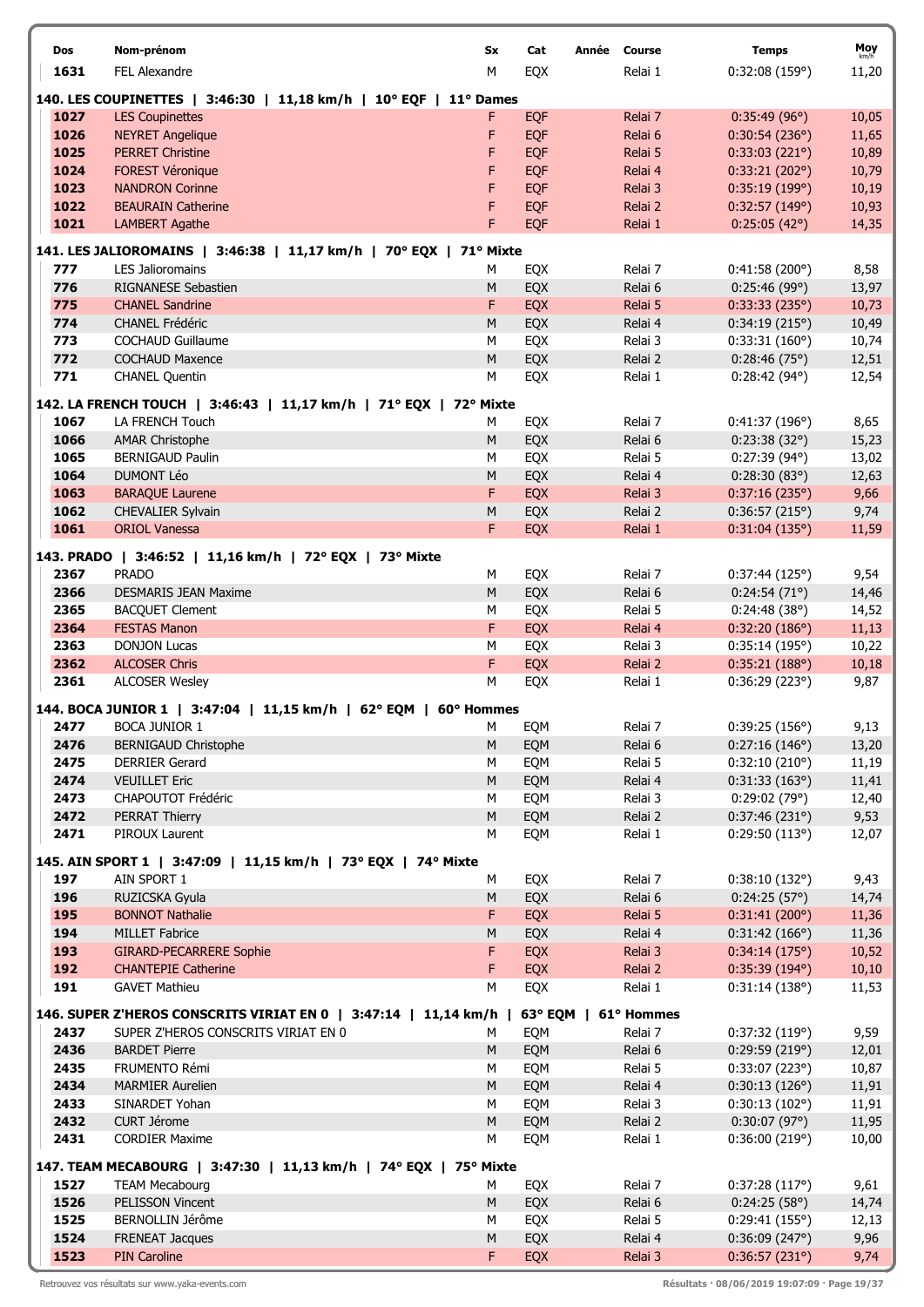| Dos          | Nom-prénom                                                                               | Sx      | Cat        | Année Course |                    | <b>Temps</b>                   | Moy            |
|--------------|------------------------------------------------------------------------------------------|---------|------------|--------------|--------------------|--------------------------------|----------------|
|              | 147. TEAM MECABOURG   3:47:30   11,13 km/h   74° EQX   75° Mixte (suite)                 |         |            |              |                    |                                |                |
| 1522         | <b>CUILLERAT Manon</b>                                                                   | F       | <b>EOX</b> |              | Relai 2            | $0:32:36(144^{\circ})$         | 11,04          |
| 1521         | <b>CATHERIN Sébastien</b>                                                                | M       | EQX        |              | Relai 1            | 0:30:11(120°)                  | 11,93          |
|              | 148. METALLERIE BROYER   3:47:40   11,12 km/h   75° EQX   76° Mixte                      |         |            |              |                    |                                |                |
| 1077         | <b>METALLERIE Broyer</b>                                                                 | М       | <b>EQX</b> |              | Relai 7            | $0:39:41(164^{\circ})$         | 9,07           |
| 1076         | <b>KLETHI Franck</b>                                                                     | M       | EQX        |              | Relai 6            | 0:27:31(151°)                  | 13,08          |
| 1075         | <b>MOREL David</b>                                                                       | M       | EQX        |              | Relai 5            | 0:30:37(181°)                  | 11,76          |
| 1074         | <b>CHEVALIER JEAN Marc</b>                                                               | M       | EQX        |              | Relai 4            | 0:29:21(102°)                  | 12,27          |
| 1073         | <b>BROYER Eric</b>                                                                       | M       | EQX        |              | Relai 3            | 0:33:48(166°)                  | 10,65          |
| 1072         | <b>MOREL Sandrine</b>                                                                    | F       | EQX        |              | Relai 2            | 0:31:36(119°)                  | 11,39          |
| 1071         | <b>BROYER Martine</b>                                                                    | F       | EQX        |              | Relai 1            | 0:35:04(205°)                  | 10,27          |
|              | 149. LA FOULEE PERONNASSIENNE 1   3:47:53   11,11 km/h   76° EQX   77° Mixte             |         |            |              |                    |                                |                |
| 827          | LA FOULEE PERONNASSIENNE 1                                                               | м       | EQX        |              | Relai 7            | $0:37:43(124^{\circ})$         | 9,54           |
| 826          | <b>DUMOULIN Herve</b>                                                                    | M       | EQX        |              | Relai 6            | 0:29:29(207°)                  | 12,21          |
| 825<br>824   | <b>MORIN Isabelle</b><br><b>SOURD Marine</b>                                             | F<br>F  | EQX        |              | Relai 5            | 0:33:49(237°)                  | 10,65          |
| 823          | PELUD Pascal                                                                             | М       | EQX<br>EQX |              | Relai 4<br>Relai 3 | 0:31:53(169°)<br>0:33:54(168°) | 11,29<br>10,62 |
| 822          | <b>MERCIER Elise</b>                                                                     | F       | EQX        |              | Relai 2            | 0:33:56(163°)                  | 10,61          |
| 821          | <b>THIVENT Georges</b>                                                                   | M       | EQX        |              | Relai 1            | 0:27:07(69°)                   | 13,28          |
|              |                                                                                          |         |            |              |                    |                                |                |
|              | 150. INT'AIR MEDICAL 2   3:48:09   11,10 km/h   77° EQX   78° Mixte<br>INT'AIR MEDICAL 2 |         |            |              |                    |                                |                |
| 1667<br>1666 | <b>CAZALAS Christophe</b>                                                                | М<br>M  | EQX<br>EQX |              | Relai 7<br>Relai 6 | 0:34:26(83)<br>0:26:34(126°)   | 10,45<br>13,55 |
| 1665         | ELGOYHEN Bérengère                                                                       | F       | EQX        |              | Relai 5            | 0:27:46(98°)                   | 12,97          |
| 1664         | <b>BIELER Thierry</b>                                                                    | M       | EQX        |              | Relai 4            | 0:29:13(98°)                   | 12,32          |
| 1663         | <b>GOIFFON Morgane</b>                                                                   | F       | EQX        |              | Relai 3            | 0:46:04(279°)                  | 7,81           |
| 1662         | <b>MISSONNIER Patrick</b>                                                                | M       | EQX        |              | Relai 2            | 0:31:28(116°)                  | 11,44          |
| 1661         | <b>ECOCHARD Valérie</b>                                                                  | F       | EQX        |              | Relai 1            | $0:32:36(174^{\circ})$         | 11,04          |
|              | 151. L'ARTISAN DU SOL   3:48:18   11,09 km/h   78° EQX   79° Mixte                       |         |            |              |                    |                                |                |
| 627          | L'ARTISAN DU Sol                                                                         | М       | EQX        |              | Relai 7            | 0:43:44(216°)                  | 8,23           |
| 626          | <b>CUILLERAT Julien</b>                                                                  | M       | EQX        |              | Relai 6            | 0:29:56(217°)                  | 12,03          |
| 625          | <b>CUILLERAT ANNE Laure</b>                                                              | F       | EQX        |              | Relai 5            | $0:27:16(84^{\circ})$          | 13,20          |
| 624          | <b>VIVANT Philippe</b>                                                                   | M       | EQX        |              | Relai 4            | 0:28:41(87°)                   | 12,55          |
| 623          | <b>VIVANT Sophie</b>                                                                     | F       | EQX        |              | Relai 3            | 0:32:24(144°)                  | 11,11          |
| 622          | <b>COULON Rénald</b>                                                                     | M       | EQX        |              | Relai 2            | 0:37:13(222°)                  | 9,67           |
| 621          | FLORIN Alexandre                                                                         | М       | EQX        |              | Relai 1            | 0:29:01(101°)                  | 12,41          |
|              | 152. PERF IT 2   3:48:36   11,07 km/h   79° EQX   80° Mixte                              |         |            |              |                    |                                |                |
| 2137         | PERF IT 2                                                                                | м       | EQX        |              | Relai 7            | 0:41:51(199°)                  | 8,60           |
| 2136         | <b>BERTHILLIER Julien</b>                                                                | $\sf M$ | EQX        |              | Relai 6            | 0:29:43(211°)                  | 12,11          |
| 2135         | <b>GESTIN Béatrice</b>                                                                   | F       | EQX        |              | Relai 5            | 0:33:17(227°)                  | 10,82          |
| 2134<br>2133 | <b>STABILE Anthony</b><br><b>FOURNIER Romain</b>                                         | M<br>М  | EQX        |              | Relai 4            | 0:27:48(63°)                   | 12,95          |
| 2132         | <b>MERLE Alexis</b>                                                                      | $\sf M$ | EQX<br>EQX |              | Relai 3<br>Relai 2 | 0:29:11(81°)<br>0:28:47(77°)   | 12,34<br>12,51 |
| 2131         | <b>BERNARD Elise</b>                                                                     | F.      | <b>EQX</b> |              | Relai 1            | 0:37:56(239°)                  | 9,49           |
|              |                                                                                          |         |            |              |                    |                                |                |
|              | 153. POLLIAT CLASSE 02   3:48:45   11,07 km/h   80° EQX   81° Mixte                      |         |            |              |                    |                                |                |
| 2217<br>2216 | POLLIAT CLASSE 02<br>PORCHEREL Cedric                                                    | М<br>M  | EQX<br>EQX |              | Relai 7<br>Relai 6 | 0:39:36(160°)<br>0:25:08(81°)  | 9,09<br>14,32  |
| 2215         | <b>CHARNAY Laurie</b>                                                                    | F       | EQX        |              | Relai 5            | 0:33:50(238°)                  | 10,64          |
| 2214         | <b>GAUDET Gaelle</b>                                                                     | F       | EQX        |              | Relai 4            | 0:33:57(211°)                  | 10,60          |
| 2213         | PERDRIX Maxime                                                                           | М       | EQX        |              | Relai 3            | 0:31:59(133°)                  | 11,26          |
| 2212         | <b>CURT Adeline</b>                                                                      | F.      | <b>EQX</b> |              | Relai 2            | 0:36:06(201°)                  | 9,97           |
| 2211         | <b>SAUNIER Xavier</b>                                                                    | М       | EQX        |              | Relai 1            | $0:28:05(85^{\circ})$          | 12,82          |
|              | 154. CHAMBAGRI   3:48:57   11,06 km/h   81° EQX   82° Mixte                              |         |            |              |                    |                                |                |
| 1297         | CHAMBAGRI                                                                                | М       | EQX        |              | Relai 7            | 0:43:20(211°)                  | 8,31           |
| 1296         | <b>BERNARD Alexandre</b>                                                                 | M       | EQX        |              | Relai 6            | $0:23:06(24^{\circ})$          | 15,58          |
| 1295         | <b>BERNARD Sylvain</b>                                                                   | M       | EQX        |              | Relai 5            | 0:23:44(23°)                   | 15,17          |
| 1294         | <b>GUTH Joelline</b>                                                                     | F       | <b>EQX</b> |              | Relai 4            | 0:38:34(265°)                  | 9,33           |
| 1293         | <b>GARNIER Laurence</b>                                                                  | F       | <b>EQX</b> |              | Relai 3            | 0:35:49(211°)                  | 10,05          |
| 1292         | <b>RENAUD Marion</b>                                                                     | F       | <b>EQX</b> |              | Relai 2            | 0:34:12(167°)                  | 10,53          |
| 1291         | JULLIAN BINARD Laurent                                                                   | м       | EQX        |              | Relai 1            | 0:30:09(119°)                  | 11,94          |
|              | 155. WGTN GIRLS   3:49:13   11,05 km/h   11° EQF   12° Dames                             |         |            |              |                    |                                |                |
| 587          | <b>WGTN Girls</b>                                                                        | F.      | <b>EQF</b> |              | Relai 7            | 0:38:42(143°)                  | 9,30           |
| 586          | <b>CHARDON Carole</b>                                                                    | F       | EQF        |              | Relai 6            | 0:27:59(169°)                  | 12,86          |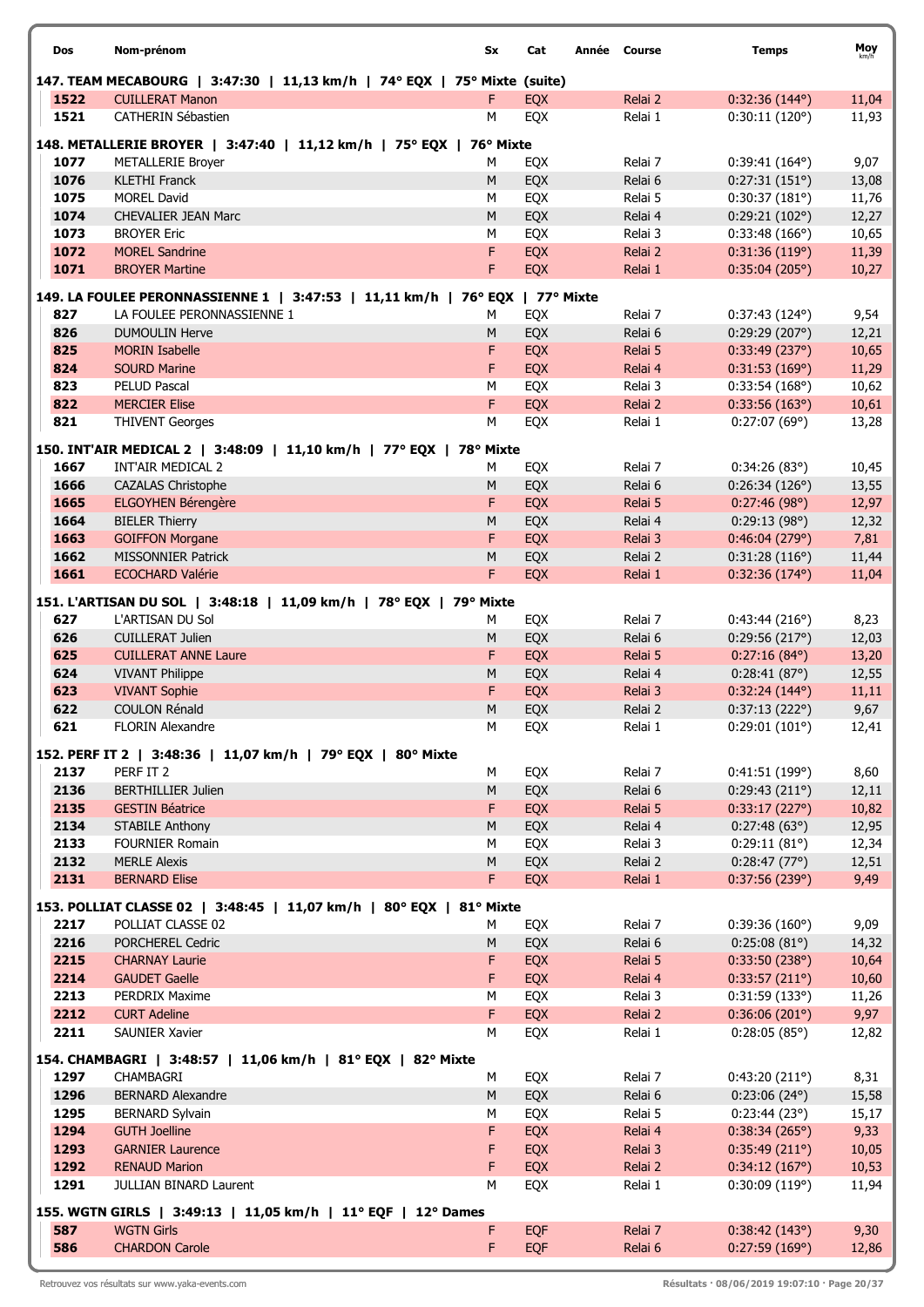| Dos          | Nom-prénom                                  |                                                                      | Sx             | Cat        | Année Course       | <b>Temps</b>                   | Moy<br>km/h    |
|--------------|---------------------------------------------|----------------------------------------------------------------------|----------------|------------|--------------------|--------------------------------|----------------|
|              |                                             | 155. WGTN GIRLS   3:49:13   11,05 km/h   11° EQF   12° Dames (suite) |                |            |                    |                                |                |
| 585          | <b>MICHONDARD Julie</b>                     |                                                                      | F              | <b>EQF</b> | Relai 5            | $0:28:25(124^{\circ})$         | 12,67          |
| 584          | <b>MORIN Nathalie</b>                       |                                                                      | F              | <b>EQF</b> | Relai 4            | 0:33:55(209°)                  | 10,61          |
| 583          | <b>BICHAT Christine</b>                     |                                                                      | F              | EQF        | Relai 3            | 0:35:01(189°)                  | 10,28          |
| 582          | <b>THEPPE Cécile</b>                        |                                                                      | F              | <b>EQF</b> | Relai 2            | 0:35:20(187°)                  | 10,19          |
| 581          | <b>BROCHAND Nathalie</b>                    |                                                                      | F              | <b>EQF</b> | Relai 1            | 0:29:49(112°)                  | 12,07          |
|              |                                             | 156. SEP Y AIN   3:49:20   11,04 km/h   82° EQX   83° Mixte          |                |            |                    |                                |                |
| 1677         | SEP Y Ain                                   |                                                                      | М              | EQX        | Relai 7            | 0:40:21(182°)                  | 8,92           |
| 1676         | <b>PERNEZ Laurent</b>                       |                                                                      | M              | EQX        | Relai 6            | 0:26:11(112°)                  | 13,75          |
| 1675<br>1674 | <b>FOISSIER Greg</b>                        |                                                                      | M<br>M         | EQX        | Relai 5            | 0:28:57(139°)                  | 12,44          |
| 1673         | <b>SEGARRA Marc</b><br><b>THERY Sophie</b>  |                                                                      | F              | EQX<br>EQX | Relai 4<br>Relai 3 | 0:34:38(219°)<br>0:38:40(249°) | 10,39<br>9,31  |
| 1672         | <b>THERY David</b>                          |                                                                      | М              | EQX        | Relai 2            | 0:37:11(219°)                  | 9,68           |
| 1671         | GRAS Frédéric                               |                                                                      | М              | EQX        | Relai 1            | 0:23:18(25°)                   | 15,45          |
|              |                                             |                                                                      |                |            |                    |                                |                |
| 337          | PHYTRA Ecologia                             | 157. PHYTRA ECOLOGIA   3:49:26   11,03 km/h   83° EQX   84° Mixte    | М              | EQX        | Relai 7            | 0:39:04(149°)                  | 9,22           |
| 336          | <b>COLIN Arnaud</b>                         |                                                                      | M              | EQX        | Relai 6            | 0:28:16(179°)                  | 12,74          |
| 335          | <b>LEMONNIER Benoît</b>                     |                                                                      | М              | EQX        | Relai 5            | 0:32:37(213°)                  | 11,04          |
| 334          | PIROUX Jérémy                               |                                                                      | M              | EQX        | Relai 4            | 0:34:07(213°)                  | 10,55          |
| 333          | <b>THOLAS Maxime</b>                        |                                                                      | М              | EQX        | Relai 3            | 0:32:06(135°)                  | 11,21          |
| 332          | PITHIOUX Bénédicte                          |                                                                      | F              | <b>EQX</b> | Relai 2            | 0:35:30(189°)                  | 10,14          |
| 331          | <b>BILLOUDET Raphaël</b>                    |                                                                      | M              | EQX        | Relai 1            | 0:27:43(80°)                   | 12,99          |
|              |                                             | 158. TEAM 2.0   3:49:34   11,03 km/h   84° EQX   85° Mixte           |                |            |                    |                                |                |
| 1127         | <b>TEAM 2.0</b>                             |                                                                      | М              | EQX        | Relai 7            | 0:38:49(145°)                  | 9,27           |
| 1126         | <b>JOURNET Tom</b>                          |                                                                      | M              | EQX        | Relai 6            | 0:27:18(148°)                  | 13,19          |
| 1125         | <b>CONVERT Léonor</b>                       |                                                                      | F              | EQX        | Relai 5            | 0:31:03(188°)                  | 11,59          |
| 1124<br>1123 | <b>PROMPT Flavie</b><br><b>MERCIER Lisa</b> |                                                                      | F<br>F         | EQX<br>EQX | Relai 4<br>Relai 3 | 0:33:10(200°)<br>0:36:20(219°) | 10,85<br>9,91  |
| 1122         | <b>ARNAU Stefan</b>                         |                                                                      | M              | EQX        | Relai 2            | 0:32:22(137°)                  | 11,12          |
| 1121         | <b>BRUNET Emile</b>                         |                                                                      | M              | EQX        | Relai 1            | 0:30:27(126°)                  | 11,82          |
|              |                                             | 159. ADAPEI   3:50:00   11,01 km/h   85° EQX   86° Mixte             |                |            |                    |                                |                |
| 857          | <b>ADAPEI</b>                               |                                                                      | М              | EQX        | Relai 7            | $0:40:50(184^{\circ})$         | 8,82           |
| 856          | ROBIN Jean-Maxime                           |                                                                      | M              | EQX        | Relai 6            | 0:24:44(68°)                   | 14,56          |
| 855          | REYES BOBILLO Nicolas                       |                                                                      | М              | EQX        | Relai 5            | 0:28:28(126°)                  | 12,65          |
| 854          | <b>GROZEL Willy</b>                         |                                                                      | M              | EQX        | Relai 4            | 0:32:03(178°)                  | 11,23          |
| 853          | <b>GRISOLLET Anaïs</b>                      |                                                                      | F              | <b>EQX</b> | Relai 3            | 0:34:18(177°)                  | 10,50          |
| 852          | <b>TIBERGHIEN Estelle</b>                   |                                                                      | F              | EQX        | Relai 2            | 0:37:50(235°)                  | 9,52           |
| 851          | <b>JEANPETIT Annabel</b>                    |                                                                      | F              | <b>EQX</b> | Relai 1            | 0:31:43(151°)                  | 11,35          |
|              |                                             | 160. CA3B 3   3:50:21   10,99 km/h   86° EQX   87° Mixte             |                |            |                    |                                |                |
| 127          | CA3B <sub>3</sub>                           |                                                                      | М              | EQX        | Relai 7            | 0:36:19(105°)                  | 9,91           |
| 126<br>125   | <b>PALANCHON Hugues</b>                     |                                                                      | ${\sf M}$<br>М | EQX        | Relai 6            | 0:25:21(89°)                   | 14,20          |
| 124          | <b>ADAM Franck</b><br><b>FAVIER Cyril</b>   |                                                                      | M              | EQX<br>EQX | Relai 5<br>Relai 4 | 0:28:15(122°)<br>0:29:11(97°)  | 12,74<br>12,34 |
| 123          | PICARD-LEROUX Claire                        |                                                                      | F              | EQX        | Relai 3            | 0:34:19(178°)                  | 10,49          |
| 122          | <b>MARTIN Camille</b>                       |                                                                      | F              | EQX        | Relai 2            | 0:41:49(266°)                  | 8,61           |
| 121          | <b>JACQUET Charline</b>                     |                                                                      | F.             | EQX        | Relai 1            | 0:35:06(206°)                  | 10,26          |
|              |                                             | 161. SOTRAPP TP   3:50:28   10,99 km/h   87° EQX   88° Mixte         |                |            |                    |                                |                |
| 1477         | <b>SOTRAPP Tp</b>                           |                                                                      | М              | EQX        | Relai 7            | 0:40:13(175°)                  | 8,95           |
| 1476         | <b>JACQUET Nicolas</b>                      |                                                                      | М              | EQX        | Relai 6            | 0:23:54(39°)                   | 15,06          |
| 1475         | KARADAS Ferdi                               |                                                                      | М              | EQX        | Relai 5            | 0:28:10(115°)                  | 12,78          |
| 1474         | PAUGET Ludovic                              |                                                                      | M              | EQX        | Relai 4            | 0:36:03(246°)                  | 9,99           |
| 1473         | <b>COLDONAT Julie</b>                       |                                                                      | F              | EQX        | Relai 3            | 0:35:20(201°)                  | 10,19          |
| 1472         | FEITOSA MARTINS Pablo                       |                                                                      | M              | EQX        | Relai 2            | 0:37:49(232°)                  | 9,52           |
| 1471         | <b>CHAMBARD Jeremie</b>                     |                                                                      | М              | EQX        | Relai 1            | 0:28:57(98°)                   | 12,44          |
|              |                                             | 162. MEMEDAR   3:50:37   10,98 km/h   88° EQX   89° Mixte            |                |            |                    |                                |                |
| 1927         | <b>MEMEDAR</b>                              |                                                                      | М              | EQX        | Relai 7            | 0:42:26(205°)                  | 8,48           |
| 1926<br>1925 | SEGAUD Christophe<br>DEBOEUF Adrien         |                                                                      | М<br>М         | EQX<br>EQX | Relai 6<br>Relai 5 | 0:24:29(63°)<br>0:31:00(187°)  | 14,70<br>11,61 |
| 1924         | FOLACHER Stéphane                           |                                                                      | М              | EQX        | Relai 4            | $0:29:05(95^{\circ})$          | 12,38          |
| 1923         | <b>CLERC Laetitia</b>                       |                                                                      | F              | EQX        | Relai 3            | 0:40:05(261°)                  | 8,98           |
| 1922         | <b>HARTER Gaël</b>                          |                                                                      | M              | EQX        | Relai 2            | 0:26:21(36°)                   | 13,66          |
| 1921         | <b>FOLACHER Cécile</b>                      |                                                                      | F              | <b>EQX</b> | Relai 1            | 0:37:07(231°)                  | 9,70           |
|              |                                             |                                                                      |                |            |                    |                                |                |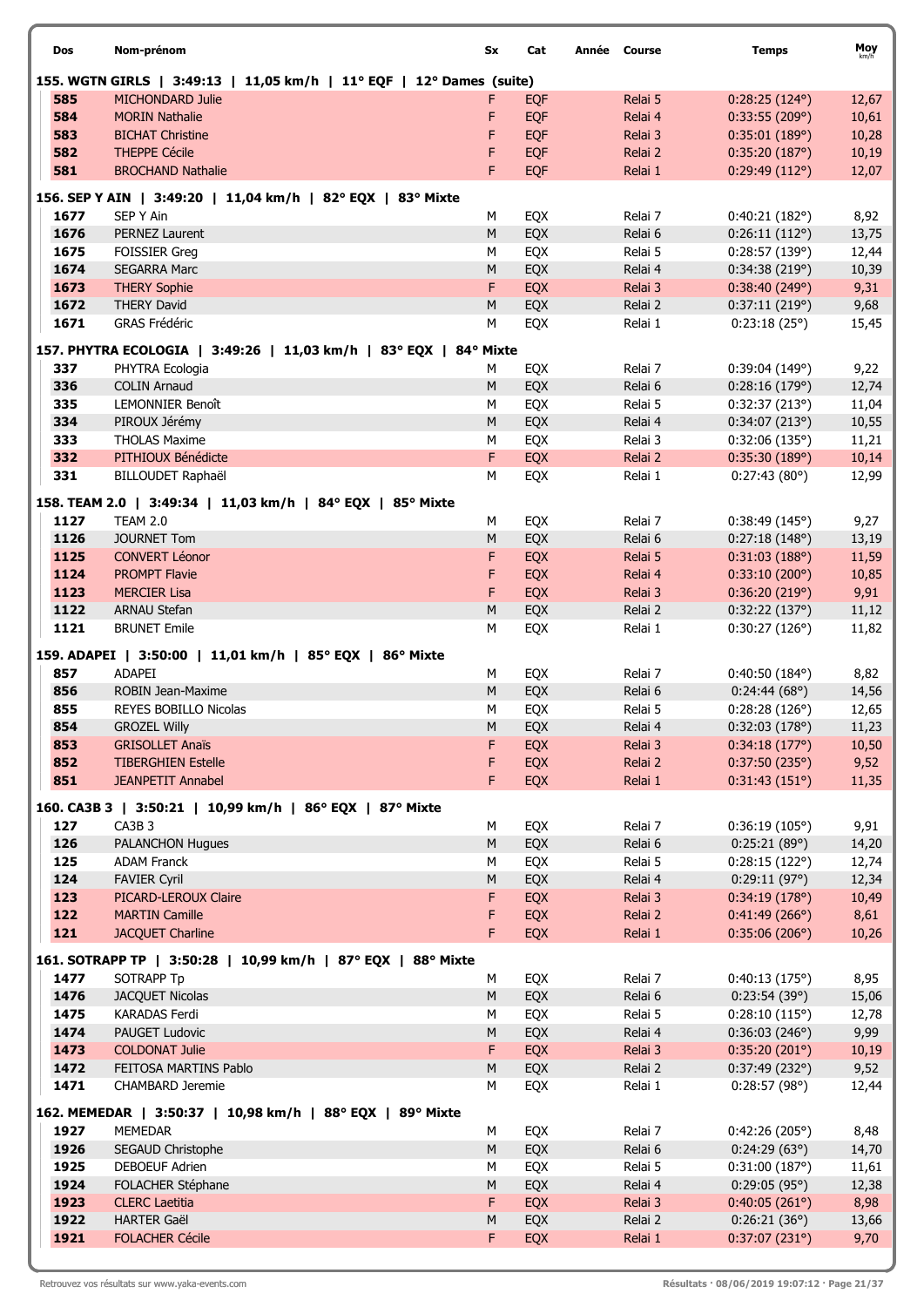| Dos          | Nom-prénom                                                      | Sx             | Cat               | Année Course       | <b>Temps</b>                            | Moy            |
|--------------|-----------------------------------------------------------------|----------------|-------------------|--------------------|-----------------------------------------|----------------|
|              | 163. POLICE BOURG   3:50:45   10,97 km/h   89° EQX   90° Mixte  |                |                   |                    |                                         |                |
| 657          | <b>POLICE Bourg</b>                                             | М              | EQX               | Relai 7            | 0:38:06(130°)                           | 9,45           |
| 656          | <b>TABOURET Stephane</b>                                        | M              | EQX               | Relai 6            | 0:25:42(95°)                            | 14,01          |
| 655          | <b>ROMAND David</b>                                             | M              | EQX               | Relai 5            | 0:32:48(217°)                           | 10,98          |
| 654          | MAKATUKI Christopher                                            | ${\sf M}$      | EQX               | Relai 4            | 0:33:58(212°)                           | 10,60          |
| 653          | <b>MERLE Yannick</b>                                            | M              | EQX               | Relai 3            | 0:28:43(71°)                            | 12,54          |
| 652          | <b>BERGERON Jason</b>                                           | M              | EQX               | Relai 2            | 0:35:13(183°)                           | 10,22          |
| 651          | <b>RECEVEUR Valerie</b>                                         | F              | EQX               | Relai 1            | 0:36:14(220°)                           | 9,94           |
|              | 164. POMPIERS VARENNES-SAINT-SAUVEUR   3:51:03   10,96 km/h     |                | 90 $^{\circ}$ EQX | 91° Mixte          |                                         |                |
| 1867         | POMPIERS Varennes-Saint-Sauveur                                 | м              | EQX               | Relai 7            | 0:43:52(218°)                           | 8,21           |
| 1866         | <b>MALIN Maxime</b>                                             | M              | EQX               | Relai 6            | 0:28:18(182°)                           | 12,72          |
| 1865         | <b>GIRODET Guillaume</b>                                        | M              | EQX               | Relai 5            | 0:27:52(106°)                           | 12,92          |
| 1864         | <b>BEY Morgane</b>                                              | F              | EQX               | Relai 4            | 0:37:27(257°)                           | 9,61           |
| 1863         | <b>BARTHELEMY Kevin</b>                                         | M              | EQX               | Relai 3            | 0:26:40(45°)                            | 13,50          |
| 1862         | <b>HETIER Florence</b>                                          | F              | EQX               | Relai 2            | 0:38:24(239°)                           | 9,38           |
| 1861         | <b>MOREL Damien</b>                                             | M              | EQX               | Relai 1            | 0:28:27(89°)                            | 12,65          |
|              | 165. FAMOUS FAMILY   3:51:15   10,95 km/h   91° EQX   92° Mixte |                |                   |                    |                                         |                |
| 2417         | <b>FAMOUS Family</b>                                            | М              | EQX               | Relai 7            | 0:39:28(157°)                           | 9,12           |
| 2416         | <b>BONNOT Gilbert</b>                                           | M              | EQX               | Relai 6            | 0:35:22(268°)                           | 10,18          |
| 2415         | <b>JANOD Nathan</b>                                             | M              | EQX               | Relai 5            | 0:27:37(92°)                            | 13,04          |
| 2414         | <b>POINT Maxime</b>                                             | M              | EQX               | Relai 4            | 0:29:38(110°)                           | 12,15          |
| 2413         | <b>RAFFOURT Lucie</b>                                           | F              | EQX               | Relai 3            | 0:35:43(209°)                           | 10,08          |
| 2412         | <b>DARBON Sandrine</b>                                          | F              | EQX               | Relai 2            | $0:36:15(204^{\circ})$                  | 9,93           |
| 2411         | <b>JANOD Martin</b>                                             | M              | EQX               | Relai 1            | 0:27:09(71°)                            | 13,26          |
|              |                                                                 |                |                   |                    |                                         |                |
| 166. LA 94   | 3:52:03   10,91 km/h   92° EQX   93° Mixte                      |                |                   |                    |                                         |                |
| 1847         | LA 94                                                           | М              | EQX               | Relai 7            | 0:39:04(150°)                           | 9,22           |
| 1846         | <b>HENRY Sébastien</b>                                          | M              | EQX               | Relai 6            | 0:30:28(228°)                           | 11,82          |
| 1845<br>1844 | PERDRIX Stéphane                                                | М<br>${\sf M}$ | EQX<br>EQX        | Relai 5            | 0:28:12(118°)                           | 12,77          |
| 1843         | POUILLAT Dominique<br><b>CHARNAY Fabrice</b>                    | M              | EQX               | Relai 4<br>Relai 3 | 0:31:47(167°)<br>0:35:02(190°)          | 11,33<br>10,28 |
| 1842         | <b>PONSARD Corinne</b>                                          | F              | EQX               | Relai 2            | 0:32:45(146°)                           | 10,99          |
| 1841         | <b>MERLE Sandra</b>                                             | F              | EQX               | Relai 1            | 0:34:42(200°)                           | 10,37          |
|              |                                                                 |                |                   |                    |                                         |                |
|              | 167. GRAND FOND BRESSAN   3:52:38   10,88 km/h   93° EQX        |                | 94° Mixte         |                    |                                         |                |
| 237          | <b>GRAND FOND Bressan</b>                                       | М              | EQX               | Relai 7            | 0:38:21(136°)                           | 9,39           |
| 236          | <b>DURIEU Alain</b>                                             | М              | <b>EOX</b>        | Relai 6            | 0:28:07(171°)                           | 12,80          |
| 235          | VALENÇON Richard                                                | М              | EQX               | Relai 5            | 0:34:34(248°)                           | 10,41          |
| 234          | NIEDZWALOWSKI Sara                                              | F.             | EQX               | Relai 4            | 0:35:24(238°)                           | 10,17          |
| 233<br>232   | <b>DEROSAIS Stephane</b>                                        | М              | EQX               | Relai 3            | 0:33:27(158°)                           | 10,76          |
| 231          | ROMEO Olivier<br><b>CHAPPATON Laurie</b>                        | ${\sf M}$<br>F | EQX<br>EQX        | Relai 2<br>Relai 1 | 0:30:51(110°)<br>$0:31:50(154^{\circ})$ | 11,67<br>11,31 |
|              |                                                                 |                |                   |                    |                                         |                |
|              | 168. DAHLHAUSEN   3:53:11   10,86 km/h   94° EQX   95° Mixte    |                |                   |                    |                                         |                |
| 1727         | DAHLHAUSEN                                                      | М              | EQX               | Relai 7            | 0:42:14(202°)                           | 8,52           |
| 1726         | <b>HIELSCHER Christian</b>                                      | M              | EQX               | Relai 6            | 0:35:04(267°)                           | 10,27          |
| 1725         | <b>BRÜCK Jan</b>                                                | M              | EQX               | Relai 5            | 0:26:43(73°)                            | 13,47          |
| 1724         | <b>AHLVERS Clemens</b>                                          | ${\sf M}$      | EQX               | Relai 4            | 0:28:49(90°)                            | 12,49          |
| 1723         | <b>ENGEL Pauline</b>                                            | F              | EQX               | Relai 3            | 0:32:11(139°)                           | 11,19          |
| 1722         | <b>EGGERT Maria</b>                                             | F              | EQX               | Relai 2            | 0:31:36(120°)                           | 11,39          |
| 1721         | <b>KNOPP Lisa</b>                                               | F.             | EQX               | Relai 1            | 0:36:30(225°)                           | 9,86           |
|              | 169. MICK3D   3:53:43   10,83 km/h   95° EQX   96° Mixte        |                |                   |                    |                                         |                |
| 2027         | MICK3D                                                          | М              | EQX               | Relai 7            | $0:40:06(174^{\circ})$                  | 8,98           |
| 2026         | <b>BERNOLLIN JEAN Francois</b>                                  | ${\sf M}$      | EQX               | Relai 6            | 0:28:09(175°)                           | 12,79          |
| 2025         | <b>MARTIN JEAN Louis</b>                                        | М              | EQX               | Relai 5            | 0:28:56(138°)                           | 12,44          |
| 2024         | LAY Mathieu                                                     | ${\sf M}$      | EQX               | Relai 4            | $0:28:52(92^{\circ})$                   | 12,47          |
| 2023         | <b>AJOUX Marylene</b>                                           | F              | EQX               | Relai 3            | 0:36:21(220°)                           | 9,90           |
| 2022         | <b>FERNANDES Mickael</b>                                        | ${\sf M}$      | EQX               | Relai 2            | 0:32:05(132°)                           | 11,22          |
| 2021         | <b>ROGER Vincent</b>                                            | М              | EQX               | Relai 1            | 0:39:11(249°)                           | 9,19           |
|              | 170. DYNACITE 2   3:53:55   10,82 km/h   96° EQX   97° Mixte    |                |                   |                    |                                         |                |
| 907          | DYNACITE 2                                                      | М              | EQX               | Relai 7            | 0:47:32(253°)                           | 7,57           |
| 906          | <b>GALIEGUE Yves</b>                                            | ${\sf M}$      | EQX               | Relai 6            | 0:24:02(42°)                            | 14,98          |
| 905          | CHEVASSU Cyril                                                  | М              | EQX               | Relai 5            | 0:27:50(103°)                           | 12,93          |
| 904          | RENZI Ludovic                                                   | ${\sf M}$      | EQX               | Relai 4            | 0:29:46(115°)                           | 12,09          |
| 903          | <b>ANGEL Nicolas</b>                                            | М              | EQX               | Relai 3            | $0:29:54(94^{\circ})$                   | 12,04          |
| 902          | <b>NUGUES RAMOS Stéphanie</b>                                   | F              | EQX               | Relai 2            | 0:31:39(122°)                           | 11,37          |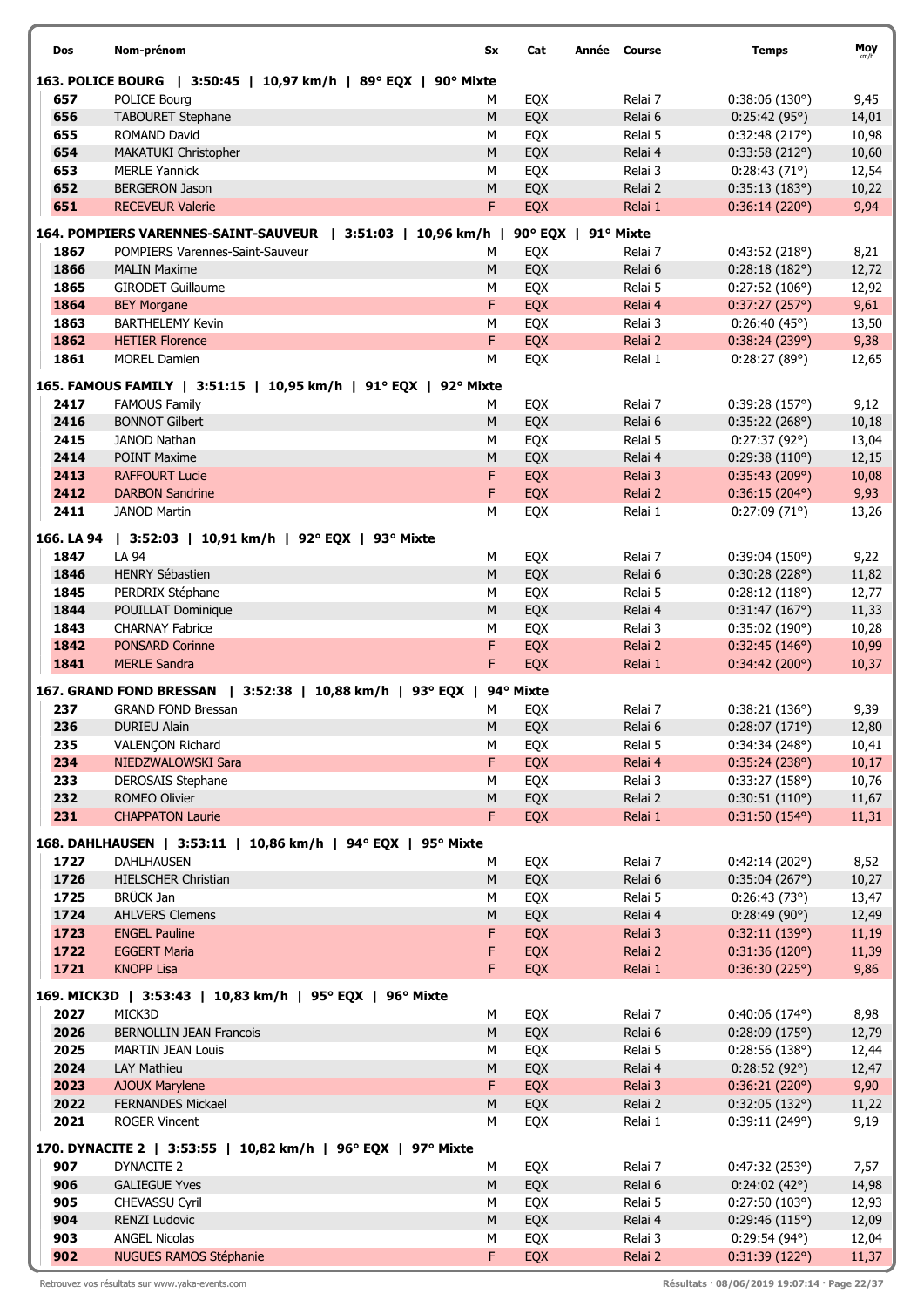| Dos          | Nom-prénom                                                                    | Sx         | Cat        | Année Course       | <b>Temps</b>                            | Moy            |
|--------------|-------------------------------------------------------------------------------|------------|------------|--------------------|-----------------------------------------|----------------|
| 901          | <b>LAB Delphine</b>                                                           | F          | EQX        | Relai 1            | 0:43:08(266°)                           | km/h<br>8,35   |
|              |                                                                               |            |            |                    |                                         |                |
| 107          | 171. CA3B 1   3:54:02   10,82 km/h   97° EQX   98° Mixte<br>CA3B <sub>1</sub> | М          | EQX        | Relai 7            | $0:39:50(166^{\circ})$                  | 9,04           |
| 106          | <b>DAMOUR David</b>                                                           | ${\sf M}$  | EQX        | Relai 6            | 0:29:28(205°)                           | 12,22          |
| 105          | YSSOUFA Halidi                                                                | M          | EQX        | Relai 5            | 0:28:39(132°)                           | 12,57          |
| 104          | PIROUD Damien                                                                 | ${\sf M}$  | EQX        | Relai 4            | 0:31:23(153°)                           | 11,47          |
| 103          | <b>MOREL Cyril</b>                                                            | M          | EQX        | Relai 3            | 0:32:36(149°)                           | 11,04          |
| 102          | <b>QUAIN Guillaume</b>                                                        | ${\sf M}$  | EQX        | Relai 2            | 0:32:26(142°)                           | 11,10          |
| 101          | <b>SIMONET Françoise</b>                                                      | F          | EQX        | Relai 1            | 0:39:37(253°)                           | 9,09           |
|              | 172. SAMU SMUR   3:54:07   10,81 km/h   98° EQX   99° Mixte                   |            |            |                    |                                         |                |
| 447          | <b>SAMU Smur</b>                                                              | М          | EQX        | Relai 7            | 0:44:30(225°)                           | 8,09           |
| 446          | PIRISINO Evan                                                                 | M          | EQX        | Relai 6            | 0:30:42(231°)                           | 11,73          |
| 445          | <b>MAUPOINT Regine</b>                                                        | F          | <b>EQX</b> | Relai 5            | 0:31:30(196°)                           | 11,43          |
| 444          | MAUPOINT JEAN Luc                                                             | M          | EQX        | Relai 4            | 0:28:30(82°)                            | 12,63          |
| 443          | <b>DARNAND MARIE Laure</b>                                                    | F.         | EQX        | Relai 3            | 0:32:12(140°)                           | 11,18          |
| 442          | <b>MIGNOT Sophie</b>                                                          | F          | EQX        | Relai 2            | 0:37:12(220°)                           | 9,68           |
| 441          | <b>BERTHOLLE James</b>                                                        | M          | EQX        | Relai 1            | $0:29:28(104^{\circ})$                  | 12,22          |
|              | 173. ROVIPHARM 2   3:54:17   10,81 km/h   99° EQX   100° Mixte                |            |            |                    |                                         |                |
| 1317         | <b>ROVIPHARM 2</b>                                                            | М          | EQX        | Relai 7            | 0:44:04(221°)                           | 8,17           |
| 1316         | <b>DUPAIN Timoléon</b>                                                        | M          | EQX        | Relai 6            | 0:31:31(244°)                           | 11,42          |
| 1315         | <b>GAMBIER Alice</b>                                                          | F          | EQX        | Relai 5            | 0:25:25(49°)                            | 14,16          |
| 1314<br>1313 | AUBERT Jérôme                                                                 | M<br>M     | EQX        | Relai 4            | 0:29:55(119°)                           | 12,03          |
| 1312         | <b>DELLEY Mathieu</b><br><b>MOIRAUD Denis</b>                                 | ${\sf M}$  | EQX<br>EQX | Relai 3<br>Relai 2 | 0:31:39(127°)<br>$0:32:10(134^{\circ})$ | 11,37<br>11,19 |
| 1311         | <b>BOURGEOIS Jean-Paul</b>                                                    | M          | EQX        | Relai 1            | 0:39:30(252°)                           | 9,11           |
|              |                                                                               |            |            |                    |                                         |                |
|              | 174. SOBECA / AINTERIM   3:54:28   10,80 km/h   100° EQX                      | 101° Mixte |            |                    |                                         |                |
| 297          | SOBECA / Ainterim                                                             | M          | EQX        | Relai 7            | 0:40:03(172°)                           | 8,99           |
| 296<br>295   | <b>LYONNAIS Fabien</b><br><b>REY Charly</b>                                   | М<br>M     | EQX<br>EQX | Relai 6<br>Relai 5 | 0:28:09(176°)<br>0:27:18(86°)           | 12,79<br>13,19 |
| 294          | <b>THERY Romain</b>                                                           | M          | EQX        | Relai 4            | $0:35:55(244^{\circ})$                  | 10,02          |
| 293          | <b>GARCIN Mylene</b>                                                          | F          | EQX        | Relai 3            | $0:37:55(244^{\circ})$                  | 9,49           |
| 292          | <b>GAILLARD Florian</b>                                                       | ${\sf M}$  | EQX        | Relai 2            | 0:31:12(113°)                           | 11,54          |
| 291          | <b>DILAS Christian</b>                                                        | М          | EQX        | Relai 1            | 0:33:52(192°)                           | 10,63          |
| 175. APF     | 3:54:33   10,79 km/h   101° EQX   102° Mixte                                  |            |            |                    |                                         |                |
| 2117         | APF                                                                           | м          | EQX        | Relai 7            | 0:43:52 (219°)                          | 8,21           |
| 2116         | <b>BALLOT Aude</b>                                                            | F          | EQX        | Relai 6            | 0:30:12(223°)                           | 11,92          |
| 2115         | QUINTEAU PIERRE Andre                                                         | M          | EQX        | Relai 5            | 0:28:13(121°)                           | 12,76          |
| 2114         | <b>CHEVALLIER Baptiste</b>                                                    | M          | EQX        | Relai 4            | 0:27:50(65°)                            | 12,93          |
| 2113         | <b>HARTER Céline</b>                                                          | F          | EQX        | Relai 3            | 0:37:10(233°)                           | 9,69           |
| 2112         | <b>VALLETTE Antonia</b>                                                       | F          | EQX        | Relai 2            | 0:39:43(247°)                           | 9,06           |
| 2111         | <b>MONNIER Laurence</b>                                                       | F.         | EQX        | Relai 1            | 0:27:29(77°)                            | 13,10          |
|              | 176. AIN SPORT 2   3:54:48   10,78 km/h   102° EQX   103° Mixte               |            |            |                    |                                         |                |
| 207          | AIN SPORT 2                                                                   | М          | EQX        | Relai 7            | 0:42:18(203°)                           | 8,51           |
| 206          | <b>BILLARD Bertrand</b>                                                       | M          | EQX        | Relai 6            | 0:26:59(136°)                           | 13,34          |
| 205          | SAFARI Mukasa                                                                 | M          | EQX        | Relai 5            | 0:26:09(61°)                            | 13,77          |
| 204<br>203   | <b>MAS Robert</b><br><b>PERRIER Fabienne</b>                                  | M<br>F     | EQX<br>EQX | Relai 4<br>Relai 3 | 0:35:10(236°)<br>0:35:45(210°)          | 10,24<br>10,07 |
| 202          | <b>BRUNET Nathalie</b>                                                        | F          | <b>EQX</b> | Relai 2            | 0:40:50(260°)                           | 8,82           |
| 201          | <b>BERTILLOT Gérard</b>                                                       | M          | EQX        | Relai 1            | 0:27:35(78°)                            | 13,05          |
|              |                                                                               |            |            |                    |                                         |                |
|              | 177. LA PHARMACIE DU CHB   3:54:52   10,78 km/h   103° EQX   104° Mixte       |            |            |                    |                                         |                |
| 477<br>476   | LA PHARMACIE DU Chb<br>RAICHON PATRU Géraldine                                | м<br>F     | EQX<br>EQX | Relai 7<br>Relai 6 | $0:37:15(114^{\circ})$<br>0:29:28(206°) | 9,66<br>12,22  |
| 475          | <b>MAUGUEN Baptiste</b>                                                       | M          | EQX        | Relai 5            | 0:31:24(192°)                           | 11,46          |
| 474          | <b>GUYON Kevin</b>                                                            | M          | EQX        | Relai 4            | 0:35:34(240°)                           | 10,12          |
| 473          | <b>ENGEL Caroline</b>                                                         | F          | EQX        | Relai 3            | 0:32:59(153°)                           | 10,91          |
| 472          | <b>JAQUET Océane</b>                                                          | F          | EQX        | Relai 2            | 0:34:06(166°)                           | 10,56          |
| 471          | <b>GUYON Olivia</b>                                                           | F          | EQX        | Relai 1            | 0:34:04(195°)                           | 10,57          |
|              | 178. SEMCODA 2   3:55:01   10,77 km/h   104° EQX   105° Mixte                 |            |            |                    |                                         |                |
| 707          | SEMCODA 2                                                                     | М          | EQX        | Relai 7            | 0:37:20(116°)                           | 9,64           |
| 706          | <b>BOUQUET Delphine</b>                                                       | F          | EQX        | Relai 6            | 0:32:57(254°)                           | 10,93          |
| 705          | <b>CLAIR Cyrielle</b>                                                         | F          | EQX        | Relai 5            | 0:33:22(230°)                           | 10,79          |
| 704          | NICOLET JEAN François                                                         | ${\sf M}$  | EQX        | Relai 4            | 0:32:03(177°)                           | 11,23          |
| 703          | <b>GUERRET Claire</b>                                                         | F          | EQX        | Relai 3            | 0:35:26(205°)                           | 10,16          |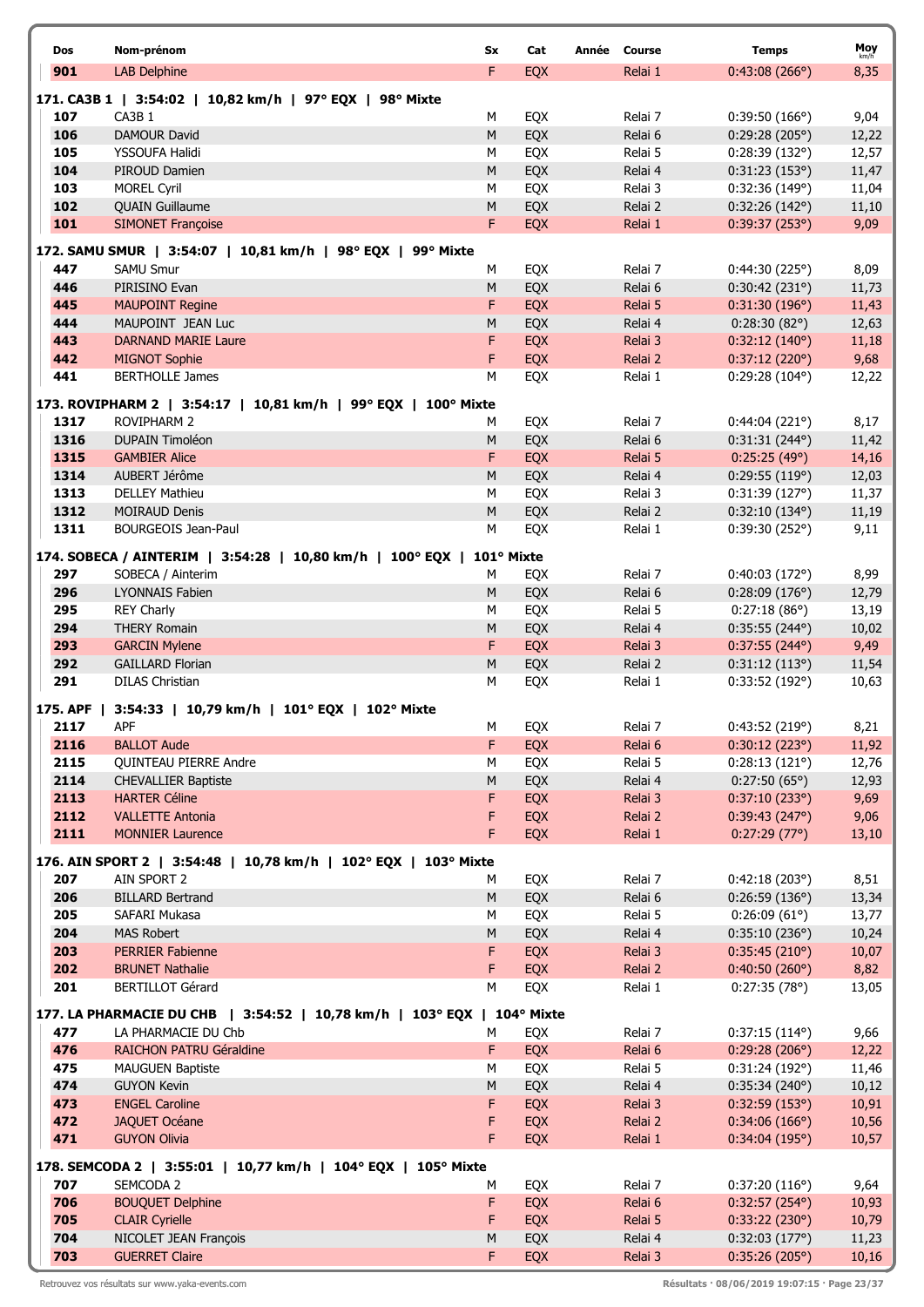| Dos          | Nom-prénom                                                                          | Sx        | Cat        | Année Course       | <b>Temps</b>                            | Moy            |
|--------------|-------------------------------------------------------------------------------------|-----------|------------|--------------------|-----------------------------------------|----------------|
|              | 178. SEMCODA 2   3:55:01   10,77 km/h   104° EQX   105° Mixte (suite)               |           |            |                    |                                         |                |
| 702          | PIERRAT Mickael                                                                     | M         | EQX        | Relai 2            | 0:32:24(140°)                           | 11,11          |
| 701          | <b>CHEVALLIER Hugo</b>                                                              | м         | EQX        | Relai 1            | 0:31:27(140°)                           | 11,45          |
|              | 179. LES JEAN PEUX PLUS   3:55:08   10,77 km/h   105° EQX                           |           | 106° Mixte |                    |                                         |                |
| 2097         | <b>LES JEAN PEUX Plus</b>                                                           | M         | EQX        | Relai 7            | $0:38:14(134^{\circ})$                  | 9,42           |
| 2096         | <b>MARTIN Maxime</b>                                                                | M         | EQX        | Relai 6            | 0:28:08(172°)                           | 12,80          |
| 2095         | <b>DETRAZ Nicolas</b>                                                               | М         | EQX        | Relai 5            | 0:33:01(219°)                           | 10,90          |
| 2094         | <b>DETRAZ Fabien</b>                                                                | M         | EQX        | Relai 4            | 0:31:47(168°)                           | 11,33          |
| 2093<br>2092 | <b>KADRI Ornella</b><br><b>LIEVRAZ Maud</b>                                         | F<br>F    | EQX<br>EQX | Relai 3            | 0:32:30(146°)                           | 11,08          |
| 2091         | LIEVRAZ Fabien                                                                      | M         | EQX        | Relai 2<br>Relai 1 | 0:35:45(196°)<br>0:35:40(212°)          | 10,07<br>10,09 |
|              |                                                                                     |           |            |                    |                                         |                |
| 2257         | 180. TUB KEOLIS   3:55:16   10,76 km/h   106° EQX   107° Mixte<br><b>TUB Keolis</b> | м         | EQX        | Relai 7            | 0:40:20(181°)                           | 8,93           |
| 2256         | <b>LAURANT Franck</b>                                                               | M         | EQX        | Relai 6            | 0:29:24(201°)                           | 12,24          |
| 2255         | POMMEREL Sébastien                                                                  | М         | EQX        | Relai 5            | 0:29:23(151°)                           | 12,25          |
| 2254         | <b>BIDOLY Grégory</b>                                                               | M         | EQX        | Relai 4            | 0:34:22(216°)                           | 10,48          |
| 2253         | <b>SIMONET Franck</b>                                                               | М         | EQX        | Relai 3            | 0:33:24(157°)                           | 10,78          |
| 2252         | <b>VASST Ludovic</b>                                                                | M         | EQX        | Relai 2            | 0:35:34(193°)                           | 10,12          |
| 2251         | <b>COLIN Séverine</b>                                                               | F         | EQX        | Relai 1            | 0:32:46(176°)                           | 10,99          |
|              | 181. RAMSAY CLINIQUE CONVERT   3:55:22   10,76 km/h   107° EQX   108° Mixte         |           |            |                    |                                         |                |
| 397          | RAMSAY CLINIQUE Convert                                                             | М         | EQX        | Relai 7            | 0:45:00(233°)                           | 8,00           |
| 396          | <b>CRETAINE Joel</b>                                                                | M         | EQX        | Relai 6            | $0:23:59(41^{\circ})$                   | 15,01          |
| 395          | <b>DUROUX Charline</b>                                                              | F         | EQX        | Relai 5            | 0:27:05(78°)                            | 13,29          |
| 394          | <b>RATIN Benoit</b>                                                                 | M         | EQX        | Relai 4            | 0:31:30(158°)                           | 11,43          |
| 393          | <b>LASSARA Romane</b>                                                               | F         | EQX        | Relai 3            | $0:29:18(84^{\circ})$                   | 12,29          |
| 392          | <b>MOUSSELARD Claudine</b>                                                          | F         | EQX        | Relai 2            | 0:36:27(207°)                           | 9,88           |
| 391          | <b>ROZIER Aurélie</b>                                                               | F         | EQX        | Relai 1            | 0:42:00(262°)                           | 8,57           |
|              | 182. TEAM GRANDMAISON   3:55:33   10,75 km/h   108° EQX                             |           | 109° Mixte |                    |                                         |                |
| 1227         | <b>TEAM Grandmaison</b>                                                             | М         | EQX        | Relai 7            | 0:43:00(209°)                           | 8,37           |
| 1226         | <b>GRANDMAISON Luc</b>                                                              | M         | EQX        | Relai 6            | 0:24:56(73)                             | 14,44          |
| 1225         | <b>MARTIN JAMES Pauline</b>                                                         | F         | EQX        | Relai 5            | 0:30:08(167°)                           | 11,95          |
| 1224         | <b>GRANDMAISON Marielle</b>                                                         | F         | EQX        | Relai 4            | 0:35:10(235°)                           | 10,24          |
| 1223         | <b>GRANDMAISON Beatrice</b>                                                         | F         | EQX        | Relai 3            | 0:35:15(197°)                           | 10,21          |
| 1222<br>1221 | <b>OLLIER Axelle</b><br><b>GRANDMAISON Philippe</b>                                 | F<br>M    | EQX<br>EQX | Relai 2<br>Relai 1 | 0:37:10(218°)<br>0:29:51(114°)          | 9,69<br>12,06  |
|              |                                                                                     |           |            |                    |                                         |                |
|              | 183. LE DON DE SANG POUR LA VIE   3:55:43   10,74 km/h   64° EQM   62° Hommes       |           |            |                    |                                         |                |
| 217          | LE DON DE SANG POUR LA Vie                                                          | м         | EQM        | Relai 7            | 0:41:23(192°)                           | 8,70           |
| 216<br>215   | <b>COLLOMB JEAN Michel</b><br><b>GRASSO Salvatore</b>                               | M<br>М    | EQM<br>EQM | Relai 6<br>Relai 5 | 0:28:39(188°)<br>$0:28:09(114^{\circ})$ | 12,57<br>12,79 |
| 214          | LEFRANCOIS JEAN Michel                                                              | M         | EQM        | Relai 4            | 0:32:13(183°)                           | 11,17          |
| 213          | <b>BINGLER Eric</b>                                                                 | М         | EQM        | Relai 3            | 0:31:33(125°)                           | 11,41          |
| 212          | <b>PATRIA Franck</b>                                                                | M         | EQM        | Relai 2            | 0:40:42(259°)                           | 8,85           |
| 211          | <b>GUERIN Gérard</b>                                                                | М         | EQM        | Relai 1            | 0:33:01(179°)                           | 10,90          |
|              | 184. LES FRENCH CANCAN DOMBISTES   3:55:50   10,74 km/h   12° EQF   13° Dames       |           |            |                    |                                         |                |
| 977          | <b>LES FRENCH CANCAN Dombistes</b>                                                  | F.        | EQF        | Relai 7            | 0:40:15(178°)                           | 8,94           |
| 976          | <b>TRILLIAT Ghislaine</b>                                                           | F         | EQF        | Relai 6            | 0:27:58(168°)                           | 12,87          |
| 975          | <b>PERRADIN Dominique</b>                                                           | F         | EQF        | Relai 5            | 0:33:58(240°)                           | 10,60          |
| 974          | PERONA Frederique                                                                   | F         | EQF        | Relai 4            | 0:35:10(234°)                           | 10,24          |
| 973          | <b>NOBLET Nelly</b>                                                                 | F         | EQF        | Relai 3            | 0:37:17(237°)                           | 9,66           |
| 972          | <b>PITRE Loreline</b>                                                               | F         | EQF        | Relai 2            | 0:29:08(83°)                            | 12,36          |
| 971          | <b>BERNARD Nathalie</b>                                                             | F         | <b>EQF</b> | Relai 1            | 0:31:59(157°)                           | 11,26          |
|              | 185. FF TEAM   3:55:54   10,73 km/h   109° EQX   110° Mixte                         |           |            |                    |                                         |                |
| 2357         | FF Team                                                                             | М         | EQX        | Relai 7            | 0:36:45(111°)                           | 9,80           |
| 2356         | <b>TATON Charlotte</b>                                                              | F.        | EQX        | Relai 6            | 0:33:50(261°)                           | 10,64          |
| 2355         | <b>FAVIER Alexis</b>                                                                | М         | EQX        | Relai 5            | 0:30:32(176°)                           | 11,79          |
| 2354         | <b>BOURRON Frederic</b>                                                             | M         | EQX        | Relai 4            | 0:31:31(161°)                           | 11,42          |
| 2353         | <b>LABORIER Damien</b>                                                              | M         | EQX        | Relai 3            | 0:30:51(114°)                           | 11,67          |
| 2352         | <b>BALUTOWSKI Stéphanie</b>                                                         | F         | <b>EQX</b> | Relai 2            | 0:40:22(256°)                           | 8,92           |
| 2351         | <b>BILLON Anthony</b>                                                               | М         | EQX        | Relai 1            | 0:32:00(158°)                           | 11,25          |
|              | 186. LA FOULEE PERONNASSIENNE 2   3:55:59   10,73 km/h   110° EQX   111° Mixte      |           |            |                    |                                         |                |
| 837          | LA FOULEE PERONNASSIENNE 2                                                          | М         | EQX        | Relai 7            | 0:40:05(173°)                           | 8,98           |
| 836          | <b>SOURD Maxime</b>                                                                 | ${\sf M}$ | EQX        | Relai 6            | 0:24:25(59°)                            | 14,74          |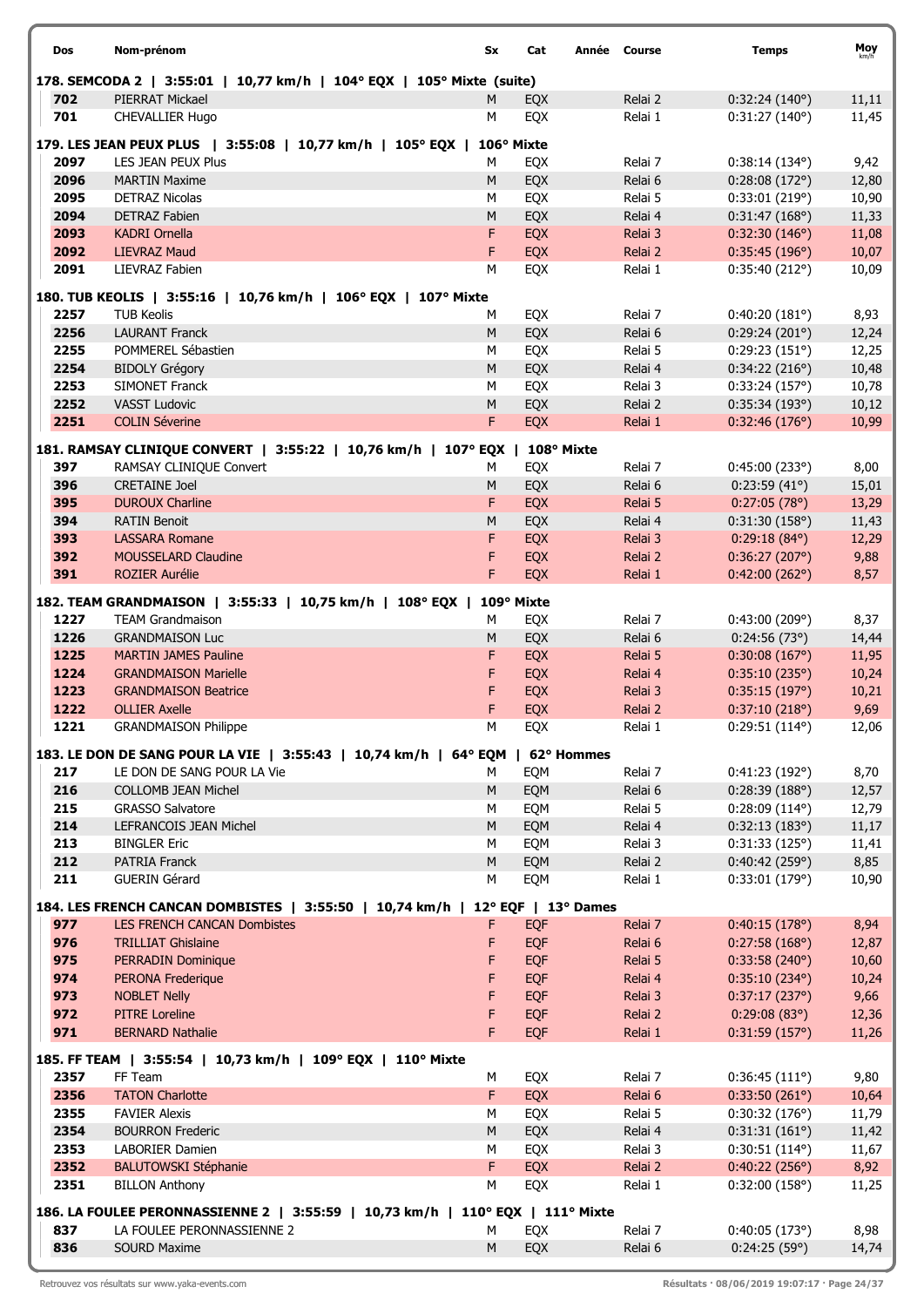| Dos      | Nom-prénom                                                                             | Sx        | Cat        | Année Course       | <b>Temps</b>           | Moy<br>km/h   |
|----------|----------------------------------------------------------------------------------------|-----------|------------|--------------------|------------------------|---------------|
|          | 186. LA FOULEE PERONNASSIENNE 2   3:55:59   10,73 km/h   110° EQX   111° Mixte (suite) |           |            |                    |                        |               |
| 835      | <b>FERRIER Jacques</b>                                                                 | М         | EQX        | Relai 5            | 0:36:29(261°)          | 9,87          |
| 834      | <b>CHANEL Ingrid</b>                                                                   | F         | EQX        | Relai 4            | 0:35:52(243°)          | 10,04         |
| 833      | <b>DUMOULIN Stephanie</b>                                                              | F         | EQX        | Relai 3            | 0:33:28(159°)          | 10,76         |
| 832      | <b>TRANCHANT Carole</b>                                                                | F         | EQX        | Relai 2            | 0:38:29(240°)          | 9,35          |
| 831      | <b>HOPP Nicolas</b>                                                                    | М         | <b>EQX</b> | Relai 1            | 0:27:07(70°)           | 13,28         |
|          | 187. CONSCRITS 99   3:56:04   10,72 km/h   111° EQX   112° Mixte                       |           |            |                    |                        |               |
| 1747     | <b>CONSCRITS 99</b>                                                                    | м         | EQX        | Relai 7            | 0:38:39(141°)          | 9,31          |
| 1746     | <b>MARECHAL Adrien</b>                                                                 | M         | EQX        | Relai 6            | 0:27:57(167°)          | 12,88         |
| 1745     | <b>LAURENT Phebee</b>                                                                  | F         | EQX        | Relai 5            | $0:37:05(265^{\circ})$ | 9,71          |
| 1744     | <b>LACHANT Margaux</b>                                                                 | F         | EQX        | Relai 4            | 0:34:34(218°)          | 10,41         |
| 1743     | <b>BOULON Caroline</b>                                                                 | F         | EQX        | Relai 3            | 0:32:59(152°)          | 10,91         |
| 1742     | <b>GUILLOT Margaux</b>                                                                 | F         | EQX        | Relai 2            | 0:32:59(150°)          | 10,91         |
| 1741     | <b>HENRY Swann</b>                                                                     | M         | EQX        | Relai 1            | 0:31:48(152°)          | 11,32         |
|          | 188. ALEC 01   3:56:16   10,72 km/h   112° EQX   113° Mixte                            |           |            |                    |                        |               |
| 1627     | ALEC <sub>01</sub>                                                                     | М         | EQX        | Relai 7            | 0:42:09(201°)          | 8,54          |
| 1626     | RENOU Timothée                                                                         | M         | EQX        | Relai 6            | 0:24:02(43°)           | 14,98         |
| 1625     | <b>RAT Antonin</b>                                                                     | М         | EQX        | Relai 5            | 0:30:35(179°)          | 11,77         |
| 1624     | <b>ALEXANDRE Elise</b>                                                                 | F         | EQX        | Relai 4            | 0:29:21(103°)          | 12,27         |
| 1623     | <b>ALEXANDRE Marie</b>                                                                 | F         | EQX        | Relai 3            | 0:35:25(204°)          | 10,16         |
| 1622     | <b>FABRE Daniel</b>                                                                    | M         |            |                    | 0:41:23(263°)          |               |
| 1621     | <b>BRISON Patrice</b>                                                                  | M         | EQX<br>EQX | Relai 2<br>Relai 1 | 0:33:20(185°)          | 8,70<br>10,80 |
|          |                                                                                        |           |            |                    |                        |               |
|          | 189. LA PASSERELLE   3:57:02   10,68 km/h   113° EQX   114° Mixte                      |           |            |                    |                        |               |
| 2857     | LA Passerelle                                                                          | М         | EQX        | Relai 7            | 0:46:11(243°)          | 7,80          |
| 2856     | <b>OULED-SALEM Fahd</b>                                                                | M         | EQX        | Relai 6            | 0:27:48(160°)          | 12,95         |
| 2855     | PEYROT JEAN Marc                                                                       | М         | EQX        | Relai 5            | 0:29:56(165°)          | 12,03         |
| 2854     | <b>PONSARD Mathilde</b>                                                                | F         | EQX        | Relai 4            | 0:31:23(152°)          | 11,47         |
| 2853     | <b>TAPONARD Agnès</b>                                                                  | F         | EQX        | Relai 3            | $0:31:30(124^{\circ})$ | 11,43         |
| 2852     | <b>BROQUET Anne</b>                                                                    | F         | EQX        | Relai 2            | $0:38:58(244^{\circ})$ | 9,24          |
| 2851     | <b>BAUWENS LIENARD Marie</b>                                                           | F         | EQX        | Relai 1            | 0:31:13(136°)          | 11,53         |
|          | 190. LA FERME DES 3 PONTS   3:57:09   10,68 km/h   114° EQX                            |           | 115° Mixte |                    |                        |               |
| 1087     | LA FERME DES 3 Ponts                                                                   | М         | EQX        | Relai 7            | 0:41:25(193°)          | 8,69          |
| 1086     | <b>MERCIER Bastien</b>                                                                 | M         | EQX        | Relai 6            | 0:26:11(113°)          | 13,75         |
| 1085     | <b>DIDIER Aline</b>                                                                    | F         | EQX        | Relai 5            | 0:35:31(256°)          | 10,14         |
| 1084     | <b>GIRAUDET Clelia</b>                                                                 | F         | EQX        | Relai 4            | 0:34:58 (227°)         | 10,30         |
| 1083     | <b>BUISSON Christophe</b>                                                              | М         | EQX        | Relai 3            | 0:35:20(200°)          | 10,19         |
| 1082     | <b>FAVRE Ingrid</b>                                                                    | F.        | <b>EQX</b> | Relai 2            | $0:33:09(154^{\circ})$ | 10,86         |
| 1081     | <b>FAVRE Philippe</b>                                                                  | M         | EQX        | Relai 1            | 0:30:33(128°)          | 11,78         |
|          | 191. EMBALLAGES COMAS   3:57:16   10,67 km/h   65° EQM   63° Hommes                    |           |            |                    |                        |               |
| 757      | <b>EMBALLAGES Comas</b>                                                                | м         | EQM        | Relai 7            | 0:39:34(158°)          | 9,10          |
| 756      | PETIT Mathieu                                                                          | M         | EQM        | Relai 6            | 0:29:50(215°)          | 12,07         |
| 755      | MAIRE Théo                                                                             | M         | EQM        | Relai 5            | 0:29:43(156°)          | 12,11         |
| 754      | <b>CLAIR Jorick</b>                                                                    | ${\sf M}$ | EQM        | Relai 4            | 0:31:14(151°)          | 11,53         |
| 753      | ALVARADO Dan                                                                           | М         | EQM        | Relai 3            | 0:32:27(145°)          | 11,09         |
| 752      | <b>CELLIER Eric</b>                                                                    | M         | EQM        | Relai 2            | 0:36:30(208°)          | 9,86          |
| 751      | <b>BRESSAN Christophe</b>                                                              | М         | EQM        | Relai 1            | 0:37:55(238°)          | 9,49          |
|          |                                                                                        |           |            |                    |                        |               |
| 192. AXA | 3:57:28   10,66 km/h   115° EQX   116° Mixte                                           |           |            |                    |                        |               |
| 77       | <b>AXA</b>                                                                             | М         | EQX        | Relai 7            | 0:39:52(168°)          | 9,03          |
| 76       | <b>GOUTHERAUT Michel</b>                                                               | ${\sf M}$ | EQX        | Relai 6            | 0:30:34(229°)          | 11,78         |
| 75       | FRAIOLI Yohann                                                                         | M         | EQX        | Relai 5            | 0:30:57(186°)          | 11,63         |
| 74       | <b>JAILLET Franck</b>                                                                  | M         | EQX        | Relai 4            | 0:31:57(175°)          | 11,27         |
| 73       | <b>JOURNET Catherine</b>                                                               | F         | EQX        | Relai 3            | 0:36:29(222°)          | 9,87          |
| 72       | <b>MARECHAL Geoffrey</b>                                                               | M         | EQX        | Relai 2            | 0:32:03(130°)          | 11,23         |
| 71       | <b>GHIDELLI Alexandra</b>                                                              | F.        | EQX        | Relai 1            | 0:35:34(211°)          | 10,12         |
|          | 193. ASCPA3   3:57:39   10,65 km/h   116° EQX   117° Mixte                             |           |            |                    |                        |               |
| 2167     | ASCPA3                                                                                 | М         | EQX        | Relai 7            | 0:38:55(147°)          | 9,25          |
| 2166     | ZAHID Mohamed                                                                          | M         | EQX        | Relai 6            | 0:30:47(232°)          | 11,69         |
| 2165     | POIRIER Bastien                                                                        | М         | EQX        | Relai 5            | 0:27:51(105°)          | 12,93         |
| 2164     | <b>GIORDANO Cecile</b>                                                                 | F         | EQX        | Relai 4            | 0:37:56(263°)          | 9,49          |
| 2163     | <b>REYBARD Laurane</b>                                                                 | F         | EQX        | Relai 3            | 0:33:54(169°)          | 10,62         |
| 2162     | <b>DEVOS Charlotte</b>                                                                 | F         | EQX        | Relai 2            | 0:35:45(195°)          | 10,07         |
|          | DONGUY Alexandre                                                                       |           |            | Relai 1            | 0:32:27(168°)          | 11,09         |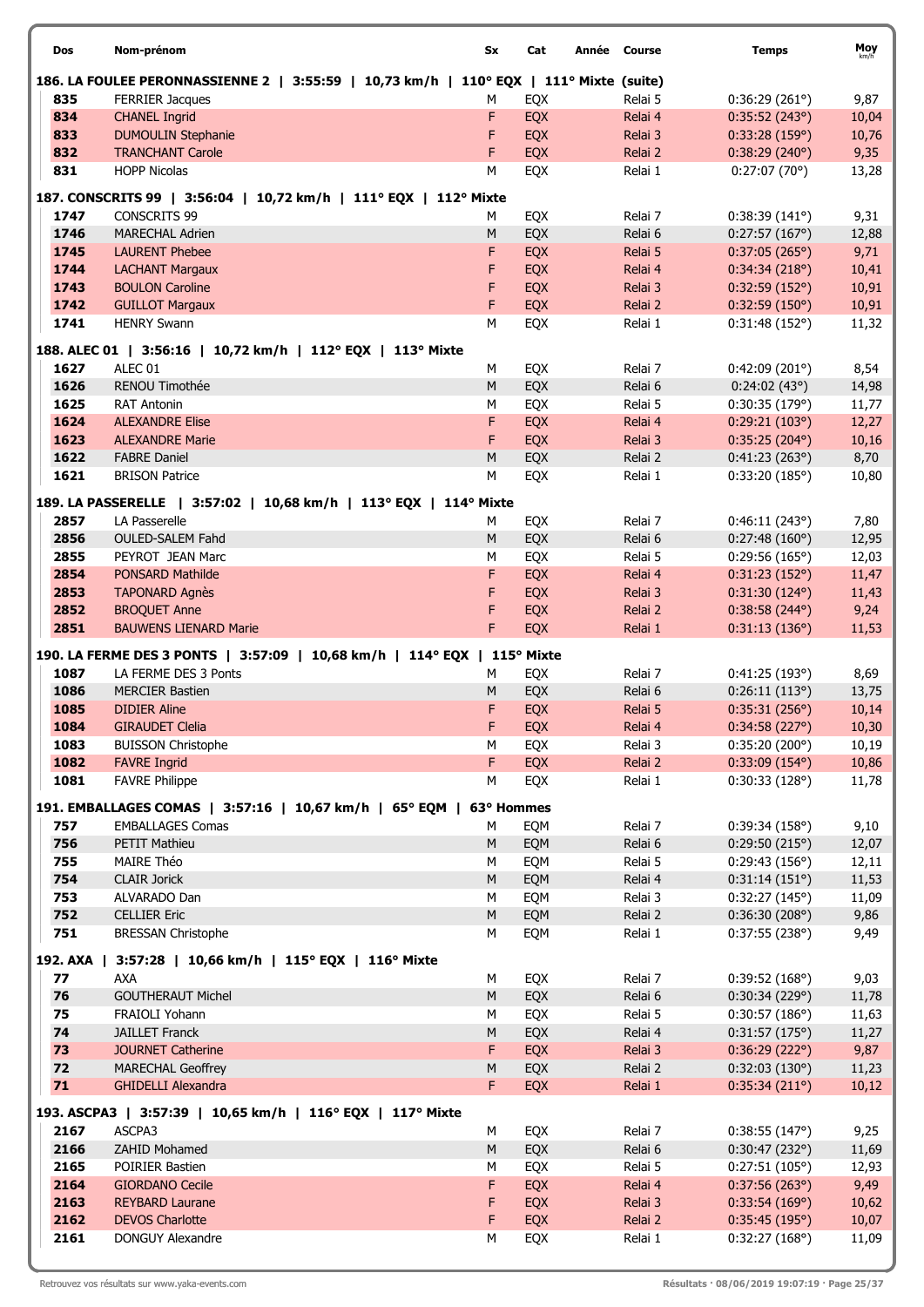| Dos  | Nom-prénom                                                                           | Sx        | Cat                   | Année Course | <b>Temps</b>           | Moy   |
|------|--------------------------------------------------------------------------------------|-----------|-----------------------|--------------|------------------------|-------|
|      | 194. AUVERGNE-RHÔNE-ALPES ENTREPRISES   3:58:24   10,62 km/h   117° EQX   118° Mixte |           |                       |              |                        |       |
| 2797 | AUVERGNE-RHÔNE-ALPES Entreprises                                                     | М         | EQX                   | Relai 7      | 0:39:08(151°)          | 9,20  |
| 2796 | <b>OUMEHDI Emilien</b>                                                               | M         | EQX                   | Relai 6      | 0:29:57(218°)          | 12,02 |
| 2795 | <b>JANIN Lisa</b>                                                                    | F         | EQX                   | Relai 5      | 0:31:33(197°)          | 11,41 |
| 2794 | <b>GAY Sébastien</b>                                                                 | M         | EQX                   | Relai 4      | 0:31:26(155°)          | 11,45 |
| 2793 | <b>RIX NICOLAJSEN Charlotte</b>                                                      | F         | EQX                   | Relai 3      | 0:35:55(213°)          | 10,02 |
| 2792 | <b>TEJEDOR Cécilia</b>                                                               | F         | EQX                   | Relai 2      | 0:37:44(230°)          | 9,54  |
| 2791 | <b>TRIKI Achraf</b>                                                                  | M         |                       | Relai 1      |                        |       |
|      |                                                                                      |           | EQX                   |              | 0:32:37(175°)          | 11,04 |
|      | 195. LOOMIS   3:58:45   10,60 km/h   118° EQX  <br>119° Mixte                        |           |                       |              |                        |       |
| 1537 | <b>LOOMIS</b>                                                                        | М         | EQX                   | Relai 7      | 0:49:53(270°)          | 7,22  |
| 1536 | <b>BOTIA Damien</b>                                                                  | M         | EQX                   | Relai 6      | 0:25:45(97°)           | 13,98 |
| 1535 | <b>GABRIELLI Dewi</b>                                                                | М         | EQX                   | Relai 5      | 0:30:22(173°)          | 11,86 |
|      |                                                                                      |           |                       |              |                        |       |
| 1534 | <b>GRONDIN Anthony</b>                                                               | M         | EQX                   | Relai 4      | 0:30:52(141°)          | 11,66 |
| 1533 | <b>CHAUX Claire</b>                                                                  | F         | EQX                   | Relai 3      | 0:43:05(275°)          | 8,36  |
| 1532 | <b>TRIJAC Lionel</b>                                                                 | M         | EQX                   | Relai 2      | 0:32:07(133°)          | 11,21 |
| 1531 | <b>GAUDET Greg</b>                                                                   | М         | EQX                   | Relai 1      | 0:26:39(61°)           | 13,51 |
|      | 196. LA 9 DES BEAUJOLAIS RUNNERS   3:58:57   10,60 km/h                              |           | 119° EQX   120° Mixte |              |                        |       |
|      |                                                                                      |           |                       |              |                        |       |
| 2297 | LA 9 DES BEAUJOLAIS Runners                                                          | М         | EQX                   | Relai 7      | $0:39:22(154^{\circ})$ | 9,14  |
| 2296 | <b>OUDIN Olivier</b>                                                                 | M         | EQX                   | Relai 6      | 0:27:29(150°)          | 13,10 |
| 2295 | <b>CHARBOUILLOT Delphine</b>                                                         | F         | EQX                   | Relai 5      | 0:33:56(239°)          | 10,61 |
| 2294 | <b>BARON Valérie</b>                                                                 | F         | EQX                   | Relai 4      | 0:31:29(157°)          | 11,43 |
| 2293 | FERNANDEZ Stéphanie                                                                  | F         | EQX                   | Relai 3      | 0:35:08(193°)          | 10,25 |
| 2292 | <b>BARBET Florence</b>                                                               | F         | EQX                   | Relai 2      | 0:37:49(233°)          | 9,52  |
| 2291 | <b>TUPINIER Sabine</b>                                                               | F.        | EQX                   | Relai 1      | 0:33:41(189°)          | 10,69 |
|      |                                                                                      |           |                       |              |                        |       |
|      | 197. DYNACITE 1   3:59:14   10,58 km/h   120° EQX   121° Mixte                       |           |                       |              |                        |       |
| 897  | DYNACITE 1                                                                           | M         | EQX                   | Relai 7      | $0:43:34(214^{\circ})$ | 8,26  |
| 896  | <b>BREJOT Julien</b>                                                                 | М         | EQX                   | Relai 6      | 0:26:44(130°)          | 13,47 |
| 895  | <b>BOUVARD PIERRE Antoine</b>                                                        | М         | EQX                   | Relai 5      | 0:27:16(85°)           | 13,20 |
| 894  | <b>MERCIER Fanny</b>                                                                 | F         | EQX                   | Relai 4      | 0:34:47(220°)          | 10,35 |
| 893  | LAISSARD Régis                                                                       | M         | EQX                   | Relai 3      | $0:30:27(104^{\circ})$ | 11,82 |
| 892  | <b>CALARD Virginie</b>                                                               | F         | EQX                   | Relai 2      | 0:33:14(155°)          | 10,83 |
| 891  | <b>MATHEY Laura</b>                                                                  | F         | EQX                   | Relai 1      | 0:43:10(267°)          | 8,34  |
|      |                                                                                      |           |                       |              |                        |       |
|      | 198. L'ORANGE BLEUE   3:59:33   10,57 km/h   121° EQX   122° Mixte                   |           |                       |              |                        |       |
| 257  | <b>L'ORANGE Bleue</b>                                                                | М         | EQX                   | Relai 7      | $0:49:22(264^{\circ})$ | 7,29  |
| 256  | <b>LAURENT Thiago</b>                                                                | ${\sf M}$ | EQX                   | Relai 6      | 0:29:43 (212°)         | 12,11 |
| 255  | DECQ Damien                                                                          | М         | EQX                   | Relai 5      | 0:29:49(161°)          | 12,07 |
| 254  | <b>PAUL Caroline</b>                                                                 | F.        | EQX                   | Relai 4      | 0:30:05(122°)          | 11,97 |
| 253  | <b>BOUTON Matéo</b>                                                                  | М         | EQX                   | Relai 3      | 0:25:50(33°)           | 13,94 |
| 252  | <b>CALIGNY Céline</b>                                                                | F         | <b>EQX</b>            | Relai 2      | 0:45:46(277°)          | 7,87  |
| 251  | ANTIGA Timothée                                                                      | М         | EQX                   | Relai 1      | 0:28:54(96°)           | 12,46 |
|      |                                                                                      |           |                       |              |                        |       |
|      | 199. COLLEGE DU REVERMONT   3:59:41   10,56 km/h   122° EQX   123° Mixte             |           |                       |              |                        |       |
| 1417 | <b>COLLEGE DU Revermont</b>                                                          | М         | EQX                   | Relai 7      | 0:41:44(198°)          | 8,63  |
| 1416 | <b>CORBEAUX Samuel</b>                                                               | M         | EQX                   | Relai 6      | $0:29:49(214^{\circ})$ | 12,07 |
| 1415 | <b>LEBEAU Morgane</b>                                                                | F.        | EQX                   | Relai 5      | $0:37:04(264^{\circ})$ | 9,71  |
| 1414 | VARRIOT Benjamin                                                                     | М         | EQX                   | Relai 4      | 0:23:46(15°)           | 15,15 |
| 1413 | <b>AUVACHEY Marianne</b>                                                             | F         | EQX                   | Relai 3      | 0:31:38(126°)          | 11,38 |
| 1412 | <b>TABOURET Laurence</b>                                                             | F         | EQX                   | Relai 2      | 0:38:14(238°)          | 9,42  |
| 1411 | <b>ECOCHARD Nicolas</b>                                                              | M         | EQX                   | Relai 1      | 0:37:23(233°)          | 9,63  |
|      |                                                                                      |           |                       |              |                        |       |
|      | 200. UNION MOTOCYCLISTE DE L'AIN   3:59:50   10,56 km/h   123° EQX   124° Mixte      |           |                       |              |                        |       |
| 637  | UNION MOTOCYCLISTE DE L'ain                                                          | М         | EQX                   | Relai 7      | 0:42:26(206°)          | 8,48  |
| 636  | <b>MARIELLE Francis</b>                                                              | ${\sf M}$ | EQX                   | Relai 6      | 0:23:44(33°)           | 15,17 |
| 635  | STAELENS Jean-Louis                                                                  | М         | EQX                   | Relai 5      | 0:32:05(206°)          | 11,22 |
| 634  | <b>PECHOUX Valerie</b>                                                               | F         | <b>EQX</b>            | Relai 4      | 0:34:58(228°)          | 10,30 |
| 633  | <b>SUBTIL Marion</b>                                                                 | F         | EQX                   | Relai 3      | 0:38:00(247°)          | 9,47  |
| 632  | <b>FLORIN Stephanie</b>                                                              | F         | EQX                   | Relai 2      | 0:40:07(253°)          | 8,97  |
| 631  | <b>GUILLEMOZ Soizick</b>                                                             | F.        | <b>EQX</b>            | Relai 1      | 0:28:26(88°)           |       |
|      |                                                                                      |           |                       |              |                        | 12,66 |
|      | 201. ENTRAID'UNION   3:59:58   10,55 km/h   124° EQX   125° Mixte                    |           |                       |              |                        |       |
| 1827 | ENTRAID'UNION                                                                        | М         | EQX                   | Relai 7      | 0:40:16(179°)          | 8,94  |
| 1826 | <b>GILLE Philippe</b>                                                                | M         | EQX                   | Relai 6      | 0:30:11(222°)          | 11,93 |
| 1825 | <b>BARRIETIS Celine</b>                                                              | F         | EQX                   | Relai 5      | 0:31:19(191°)          | 11,50 |
| 1824 | <b>PERROT Marjolaine</b>                                                             | F         | EQX                   | Relai 4      | $0:29:45(114^{\circ})$ | 12,10 |
| 1823 |                                                                                      |           |                       |              |                        |       |
|      | <b>SOULIER Nelly</b>                                                                 | F         | EQX                   | Relai 3      | 0:34:20(180°)          | 10,49 |
| 1822 | <b>LAJARA Emilie</b>                                                                 | F.        | EQX                   | Relai 2      | 0:37:43(229°)          | 9,54  |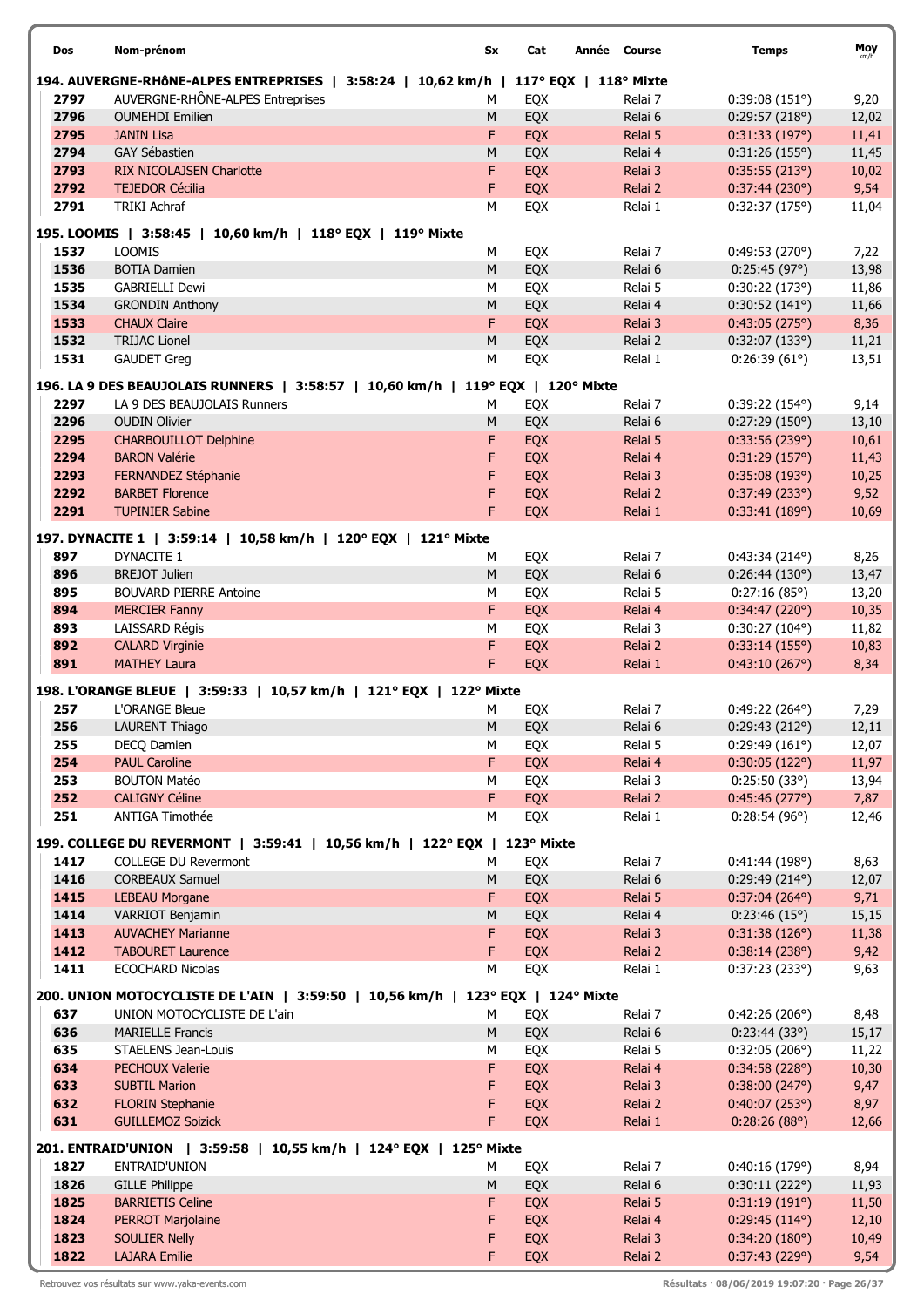| Dos          | Nom-prénom                                                                               | Sx             | Cat               | Année Course       | <b>Temps</b>                           | Moy            |
|--------------|------------------------------------------------------------------------------------------|----------------|-------------------|--------------------|----------------------------------------|----------------|
| 1821         | <b>DYON Laetitia</b>                                                                     | F              | <b>EQX</b>        | Relai 1            | 0:36:20(221°)                          | km/h<br>9,91   |
|              |                                                                                          |                |                   |                    |                                        |                |
| 1907         | 202. COOLOSSES   4:00:04   10,55 km/h   125° EQX   126° Mixte<br><b>COOLOSSES</b>        | м              |                   | Relai 7            |                                        |                |
| 1906         | <b>CAVILLON Sophie</b>                                                                   | F              | EQX<br>EQX        | Relai 6            | 0:40:00(170°)<br>0:28:50(191°)         | 9,00<br>12,49  |
| 1905         | <b>BOTELLA Marc</b>                                                                      | М              | EQX               | Relai 5            | 0:28:42(133°)                          | 12,54          |
| 1904         | <b>BOTELLA Rachel</b>                                                                    | F              | <b>EQX</b>        | Relai 4            | 0:32:34(191°)                          | 11,05          |
| 1903         | <b>CAVALI Isabelle</b>                                                                   | F              | EQX               | Relai 3            | $0:35:56(214^{\circ})$                 | 10,02          |
| 1902         | <b>CALAMAND Laure</b>                                                                    | F              | EQX               | Relai 2            | 0:35:49(198°)                          | 10,05          |
| 1901         | <b>PETIT Christelle</b>                                                                  | F              | EQX               | Relai 1            | 0:38:10(241°)                          | 9,43           |
|              |                                                                                          |                |                   |                    |                                        |                |
| 167          | 203. CARREFOUR MARKET 2   4:00:52   10,51 km/h   126° EQX  <br><b>CARREFOUR MARKET 2</b> | м              | 127° Mixte<br>EQX | Relai 7            | 0:45:27(238°)                          | 7,92           |
| 166          | <b>GIVORD Guillaume</b>                                                                  | M              | EQX               | Relai 6            | 0:28:31(185°)                          | 12,62          |
| 165          | <b>DONJON Antoine</b>                                                                    | M              | EQX               | Relai 5            | 0:27:38(93°)                           | 13,03          |
| 164          | <b>BABIC Nathalie</b>                                                                    | F              | EQX               | Relai 4            | 0:40:59(275°)                          | 8,78           |
| 163          | <b>ZIMA Corentin</b>                                                                     | М              | EQX               | Relai 3            | 0:32:24(143°)                          | 11,11          |
| 162          | <b>MORRIER Tiffany</b>                                                                   | F              | EQX               | Relai 2            | 0:29:07(81°)                           | 12,36          |
| 161          | <b>BURIGNAT Theo</b>                                                                     | М              | EQX               | Relai 1            | 0:36:44(227°)                          | 9,80           |
|              | 204. MARKET 3 CAP BUGEY   4:01:21   10,49 km/h   127° EQX                                |                | 128° Mixte        |                    |                                        |                |
| 177          | MARKET 3 CAP Bugey                                                                       | М              | EQX               | Relai 7            | 0:39:45(165)                           | 9,06           |
| 176          | <b>BUTTARD Philippe</b>                                                                  | M              | EQX               | Relai 6            | 0:28:08(173°)                          | 12,80          |
| 175          | <b>RENARD Sylvie</b>                                                                     | F              | EQX               | Relai 5            | 0:31:26(194°)                          | 11,45          |
| 174          | PERRIER JEAN Marc                                                                        | M              | EQX               | Relai 4            | 0:34:50(223°)                          | 10,33          |
| 173          | <b>WACK Laurène</b>                                                                      | F              | EQX               | Relai 3            | 0:32:33(147°)                          | 11,06          |
| 172          | <b>BARGES Isabelle</b>                                                                   | F              | EQX               | Relai 2            | $0:35:17(186^{\circ})$                 | 10,20          |
| 171          | <b>BUTTARD Agnès</b>                                                                     | F              | EQM               | Relai 1            | 0:39:19(251°)                          | 9,16           |
|              | 205. COURIR EN DOMBES   4:02:24   10,44 km/h   128° EQX   129° Mixte                     |                |                   |                    |                                        |                |
| 1057         | <b>COURIR EN Dombes</b>                                                                  | м              | <b>EQX</b>        | Relai 7            | 0:42:25(204°)                          | 8,49           |
| 1056         | FOULON Johan                                                                             | ${\sf M}$      | EQX               | Relai 6            | 0:27:40(156°)                          | 13,01          |
| 1055         | <b>DESFARGES Lucas</b>                                                                   | М              | EQX               | Relai 5            | 0:29:15(145°)                          | 12,31          |
| 1054         | <b>ELHARRAR Philippe</b>                                                                 | ${\sf M}$      | EQX               | Relai 4            | 0:32:22(188°)                          | 11,12          |
| 1053         | <b>GARNIER Ulrich</b>                                                                    | М              | EQX               | Relai 3            | 0:39:16(255°)                          | 9,17           |
| 1052         | <b>PELLO Angelique</b>                                                                   | F              | <b>EQX</b>        | Relai 2            | 0:39:54(249°)                          | 9,02           |
| 1051         | <b>FUMAZ Sebastien</b>                                                                   | M              | EQX               | Relai 1            | $0:31:30(144^{\circ})$                 | 11,43          |
|              | 206. GREEN TEAM GROUPAMA   4:02:32   10,44 km/h   129° EQX   130° Mixte                  |                |                   |                    |                                        |                |
| 2737         | <b>GREEN TEAM Groupama</b>                                                               | M              | EQX               | Relai 7            | 0:45:45(241°)                          | 7,87           |
| 2736         | FERRAND Sylvain                                                                          | M              | EQX               | Relai 6            | 0:27:48(161°)                          | 12,95          |
| 2735         | <b>DAMOUR Patricia</b>                                                                   | F              | EQX               | Relai 5            | $0:39:00(274^{\circ})$                 | 9,23           |
| 2734         | LABILLE Kévin                                                                            | M              | EQX               | Relai 4            | 0:32:00(176°)                          | 11,25          |
| 2733         | <b>CHAVET Christian</b>                                                                  | M              | EQX               | Relai 3            | 0:31:14(120°)                          | 11,53          |
| 2732         | <b>JARNET Fanny</b>                                                                      | F              | <b>EQX</b>        | Relai 2            | 0:40:01(251°)                          | 9,00           |
| 2731         | <b>BONNARD Yvon</b>                                                                      | М              | EQX               | Relai 1            | $0:26:42(62^{\circ})$                  | 13,48          |
|              | 207. LE BLOC OPéRATOIRE DU CHB   4:02:44   10,43 km/h   130° EQX   131° Mixte            |                |                   |                    |                                        |                |
| 487          | LE BLOC OPÉRATOIRE DU Chb                                                                | м              | EQX               | Relai 7            | 0:39:54(169°)                          | 9,02           |
| 486          | <b>BERTHELOT Marjorie</b>                                                                | F              | EQX               | Relai 6            | 0:27:52(163°)                          | 12,92          |
| 485          | ROUSSEAU Aurélie                                                                         | F              | EQX               | Relai 5            | 0:39:17(277°)                          | 9,16           |
| 484          | ROLLAND Aurélie                                                                          | F              | <b>EQX</b>        | Relai 4            | 0:32:21(187°)                          | 11,13          |
| 483          | <b>HELLER Fabien</b>                                                                     | М              | EQX               | Relai 3            | 0:35:57(215°)                          | 10,01          |
| 482<br>481   | <b>BERTIN Jérome</b><br>RODET Jérome                                                     | ${\sf M}$<br>M | EQX               | Relai 2            | 0:35:49(197°)                          | 10,05          |
|              |                                                                                          |                | EQX               | Relai 1            | 0:31:30(145°)                          | 11,43          |
|              | 208. LES POULETTES DE BRESSE   4:02:51   10,42 km/h   13° EQF   14° Dames                |                |                   |                    |                                        |                |
| 2277         | LES POULETTES DE Bresse                                                                  | F.             | <b>EQF</b>        | Relai 7            | 0:41:00(186°)                          | 8,78           |
| 2276         | <b>MARIN Sandrine</b>                                                                    | F              | <b>EQF</b>        | Relai 6            | $0:28:28(184^{\circ})$                 | 12,65          |
| 2275         | <b>VETTARD Valerie</b>                                                                   | F              | <b>EQF</b>        | Relai 5            | 0:31:50(203°)                          | 11,31          |
| 2274         | <b>MARTHELLI Adeline</b>                                                                 | F              | <b>EQF</b>        | Relai 4            | $0:37:02(254^{\circ})$                 | 9,72           |
| 2273<br>2272 | <b>GBADAMASSI Edwige</b><br><b>VOGT Caroline</b>                                         | F<br>F         | <b>EQF</b><br>EQF | Relai 3<br>Relai 2 | 0:34:07(172°)<br>0:33:22(156°)         | 10,55<br>10,79 |
| 2271         | <b>SCHUWER Julie</b>                                                                     | F              | <b>EQF</b>        | Relai 1            | 0:36:59(229°)                          | 9,73           |
|              |                                                                                          |                |                   |                    |                                        |                |
|              | 209. POLE ADULTES APF FRANCE HANDICAP   4:04:25   10,36 km/h   131° EQX   132° Mixte     |                |                   |                    |                                        |                |
| 2677         | POLE ADULTES APF FRANCE Handicap                                                         | М              | EQX               | Relai 7            | 0:51:40(274°)                          | 6,97           |
| 2676         | <b>BRETON Veronique</b>                                                                  | F              | EQX               | Relai 6            | 0:31:43(248°)                          | 11,35          |
| 2675<br>2674 | <b>JEANNERET Laurence</b><br>TOURNAY/BERNARD Vincent/Jean-Luc                            | F<br>M         | <b>EQX</b><br>EQX | Relai 5<br>Relai 4 | $0:33:10(224^{\circ})$<br>0:27:51(67°) | 10,85          |
| 2673         | <b>CHEVALIER Virginie</b>                                                                | F              | <b>EQX</b>        | Relai 3            | 0:47:17(280°)                          | 12,93<br>7,61  |
|              |                                                                                          |                |                   |                    |                                        |                |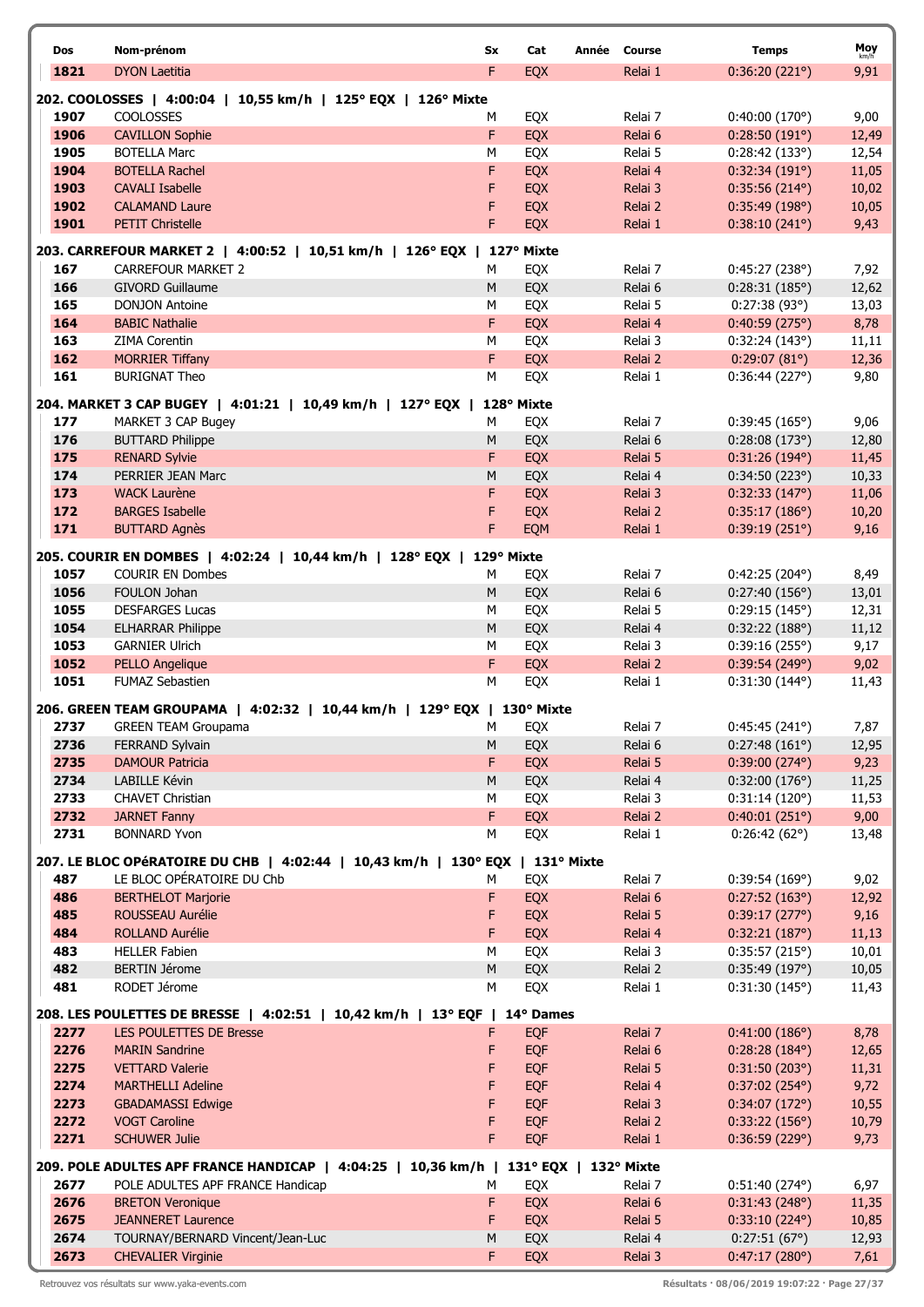| Dos  | Nom-prénom                                                                                   | Sx        | Cat        | Année Course          | <b>Temps</b>           | Moy   |
|------|----------------------------------------------------------------------------------------------|-----------|------------|-----------------------|------------------------|-------|
|      | 209. POLE ADULTES APF FRANCE HANDICAP   4:04:25   10,36 km/h   131° EQX   132° Mixte (suite) |           |            |                       |                        |       |
| 2672 | <b>MORICHEAU Amelie</b>                                                                      | F         | EQX        | Relai 2               | 0:27:47(56°)           | 12,96 |
| 2671 | <b>BERTHET Thomas</b>                                                                        | M         | EQX        | Relai 1               | 0:24:55(40°)           | 14,45 |
|      | 210. TEAM FRANCE ADOT CONSCRITS ATTIGNAT 79   4:04:46   10,34 km/h   132° EQX   133° Mixte   |           |            |                       |                        |       |
| 437  | TEAM FRANCE ADOT CONSCRITS ATTIGNAT 79                                                       | M         | EQX        | Relai 7               | 0:46:58(248°)          | 7,67  |
| 436  | PONSOT Christophe                                                                            | M         | EQX        | Relai 6               | 0:30:27(227°)          | 11,82 |
| 435  | <b>GAY Damien</b>                                                                            | M         | EQX        | Relai 5               | 0:31:52(204°)          | 11,30 |
| 434  | <b>BERT Thierry</b>                                                                          | M         | EQX        | Relai 4               | 0:35:47(241°)          | 10,06 |
| 433  | <b>BERNOLLIN Sandra</b>                                                                      | F         | EQX        | Relai 3               | 0:42:36(271°)          | 8,45  |
| 432  | <b>ROBERT Franck</b>                                                                         | M         | EQX        | Relai 2               | $0:26:13(34^{\circ})$  | 13,73 |
| 431  | <b>BOYER Stéphane</b>                                                                        | М         | EQX        | Relai 1               | 0:30:51(131°)          | 11,67 |
|      | 211. AINTéGRA   4:04:51   10,34 km/h   133° EQX   134° Mixte                                 |           |            |                       |                        |       |
| 1187 | AINTÉGRA                                                                                     | М         | EQX        | Relai 7               | 0:39:37(161°)          | 9,09  |
| 1186 | <b>BREVET Arthur</b>                                                                         | M         | EQX        | Relai 6               | 0:27:11(143°)          | 13,24 |
| 1185 | <b>CONVERT François</b>                                                                      | M         | EQX        | Relai 5               | $0:34:06(244^{\circ})$ | 10,56 |
| 1184 | <b>VINCENT Kristel</b>                                                                       | F         | <b>EQX</b> | Relai 4               | 0:36:25(249°)          | 9,89  |
| 1183 | <b>EMMANUEL Valérie</b>                                                                      | F         | EQX        | Relai 3               | 0:33:09(155°)          | 10,86 |
| 1182 | PARRENIN Hugo                                                                                | ${\sf M}$ | EQX        | Relai 2               | 0:40:18(255°)          | 8,93  |
| 1181 | <b>BREVET Nicolas</b>                                                                        | M         | EQX        | Relai 1               | $0:34:02(194^{\circ})$ | 10,58 |
|      | 212. ECOLE SAINT PIERRE CHANEL ATTIGNAT   4:04:57   10,34 km/h                               |           |            | 134° EQX   135° Mixte |                        |       |
| 507  | ECOLE SAINT PIERRE CHANEL Attignat                                                           | М         | EQX        | Relai 7               | 0:41:43(197°)          | 8,63  |
| 506  | <b>HENON Yann</b>                                                                            | M         | EQX        | Relai 6               | 0:28:31(186°)          | 12,62 |
| 505  | <b>BERTUIT Delphine</b>                                                                      | F         | <b>EQX</b> | Relai 5               | 0:33:25(232°)          | 10,77 |
| 504  | <b>FAVRE Kristel</b>                                                                         | F         | EQX        | Relai 4               | 0:33:31(206°)          | 10,74 |
| 503  | <b>BENOIT Francois</b>                                                                       | M         | EQX        | Relai 3               | 0:32:34(148°)          | 11,05 |
| 502  | <b>ROLLET Laetitia</b>                                                                       | F         | EQX        | Relai 2               | 0:38:42(243°)          | 9,30  |
| 501  | <b>LEPLE Romain</b>                                                                          | M         | EQX        | Relai 1               | $0:36:29(224^{\circ})$ | 9,87  |
|      | 213. SEMCODA 1   4:05:17   10,32 km/h   135° EQX   136° Mixte                                |           |            |                       |                        |       |
| 697  | SEMCODA 1                                                                                    | М         | EQX        | Relai 7               | 0:40:14(176°)          | 8,95  |
| 696  | <b>MOREL Anais</b>                                                                           | F         | EQX        | Relai 6               | 0:30:51(234°)          | 11,67 |
| 695  | <b>VALETTE Sophie</b>                                                                        | F         | EQX        | Relai 5               | 0:33:14(225°)          | 10,83 |
| 694  | <b>BARTOLONE Xavier</b>                                                                      | M         | EQX        | Relai 4               | 0:30:42(135°)          | 11,73 |
| 693  | <b>COURTIEUX Laurane</b>                                                                     | F         | <b>EQX</b> | Relai 3               | 0:37:16(236°)          | 9,66  |
| 692  | <b>GAUDET Clement</b>                                                                        | ${\sf M}$ | EQX        | Relai 2               | 0:37:00(217°)          | 9,73  |
| 691  | <b>CATHERIN Gisèle</b>                                                                       | F         | EQX        | Relai 1               | 0:35:57(218°)          | 10,01 |
|      | 214. TEAM FRANCE ADOT 01   4:05:45   10,30 km/h   136° EQX   137° Mixte                      |           |            |                       |                        |       |
| 427  | TEAM FRANCE ADOT 01                                                                          | М         | EQX        | Relai 7               | 0:41:04(187°)          | 8,77  |
| 426  | <b>BOURRET Pierre-Alexandre</b>                                                              | M         | EQX        | Relai 6               | 0:31:28(243°)          | 11,44 |
| 425  | <b>BOULLY Anthony</b>                                                                        | M         | EQX        | Relai 5               | 0:31:50(202°)          | 11,31 |
| 424  | SOUBRIER Arnaud                                                                              | ${\sf M}$ | EQX        | Relai 4               | 0:33:04(196°)          | 10,89 |
| 423  | PAUGET Céline                                                                                | F         | <b>EQX</b> | Relai 3               | 0:38:43(250°)          | 9,30  |
| 422  | LOUIS Sébastien                                                                              | M         | EQX        | Relai 2               | $0:37:19(224^{\circ})$ | 9,65  |
| 421  | VEUILLET Jérôme                                                                              | М         | EQX        | Relai 1               | 0:32:15(161°)          | 11,16 |
|      | 215. MARIE 2   4:06:25   10,27 km/h   137° EQX   138° Mixte                                  |           |            |                       |                        |       |
| 1707 | MARIE 2                                                                                      | М         | EQX        | Relai 7               | 0:42:33(207°)          | 8,46  |
| 1706 | <b>TEPPE Janick</b>                                                                          | M         | EQX        | Relai 6               | 0:32:20(249°)          | 11,13 |
| 1705 | <b>VERNAY Mickael</b>                                                                        | M         | EQX        | Relai 5               | 0:28:29(129°)          | 12,64 |
| 1704 | <b>DESPLANCHES David</b>                                                                     | ${\sf M}$ | EQX        | Relai 4               | 0:28:53(93°)           | 12,46 |
| 1703 | <b>BERTHET Angelique</b>                                                                     | F         | <b>EQX</b> | Relai 3               | 0:37:51(243°)          | 9,51  |
| 1702 | <b>KECH Lucie</b>                                                                            | F         | EQX        | Relai 2               | 0:39:00(245°)          | 9,23  |
| 1701 | <b>CATTIAUX Coraline</b>                                                                     | F         | EQX        | Relai 1               | 0:37:15(232°)          | 9,66  |
|      | 216. LES PUNCHY'S   4:06:33   10,27 km/h   138° EQX   139° Mixte                             |           |            |                       |                        |       |
| 1357 | LES Punchy's                                                                                 | м         | EQX        | Relai 7               | 0:48:51(262°)          | 7,37  |
| 1356 | <b>CLERC Dorine</b>                                                                          | F         | <b>EQX</b> | Relai 6               | 0:30:55(237°)          | 11,64 |
| 1355 | <b>BARTHET Matthieu</b>                                                                      | M         | EQX        | Relai 5               | 0:27:46(97°)           | 12,97 |
| 1354 | <b>GIROUD MARIE Line</b>                                                                     | F         | EQX        | Relai 4               | 0:30:59(143°)          | 11,62 |
| 1353 | <b>PERRET Gaelle</b>                                                                         | F         | EQX        | Relai 3               | 0:34:07(173°)          | 10,55 |
| 1352 | <b>FERRAND Nicolas</b>                                                                       | M         | EQX        | Relai 2               | 0:29:15(85°)           | 12,31 |
| 1351 | <b>MONNOT Julie</b>                                                                          | F         | <b>EQX</b> | Relai 1               | 0:44:37(277°)          | 8,07  |
|      | 217. ACG-SYNERGIES   4:06:38   10,27 km/h   139° EQX   140° Mixte                            |           |            |                       |                        |       |
| 1597 | <b>ACG-SYNERGIES</b>                                                                         | М         | EQX        | Relai 7               | 0:40:28(183°)          | 8,90  |
| 1596 | <b>CONVERT Franck</b>                                                                        | ${\sf M}$ | EQX        | Relai 6               | 0:24:15(51°)           | 14,85 |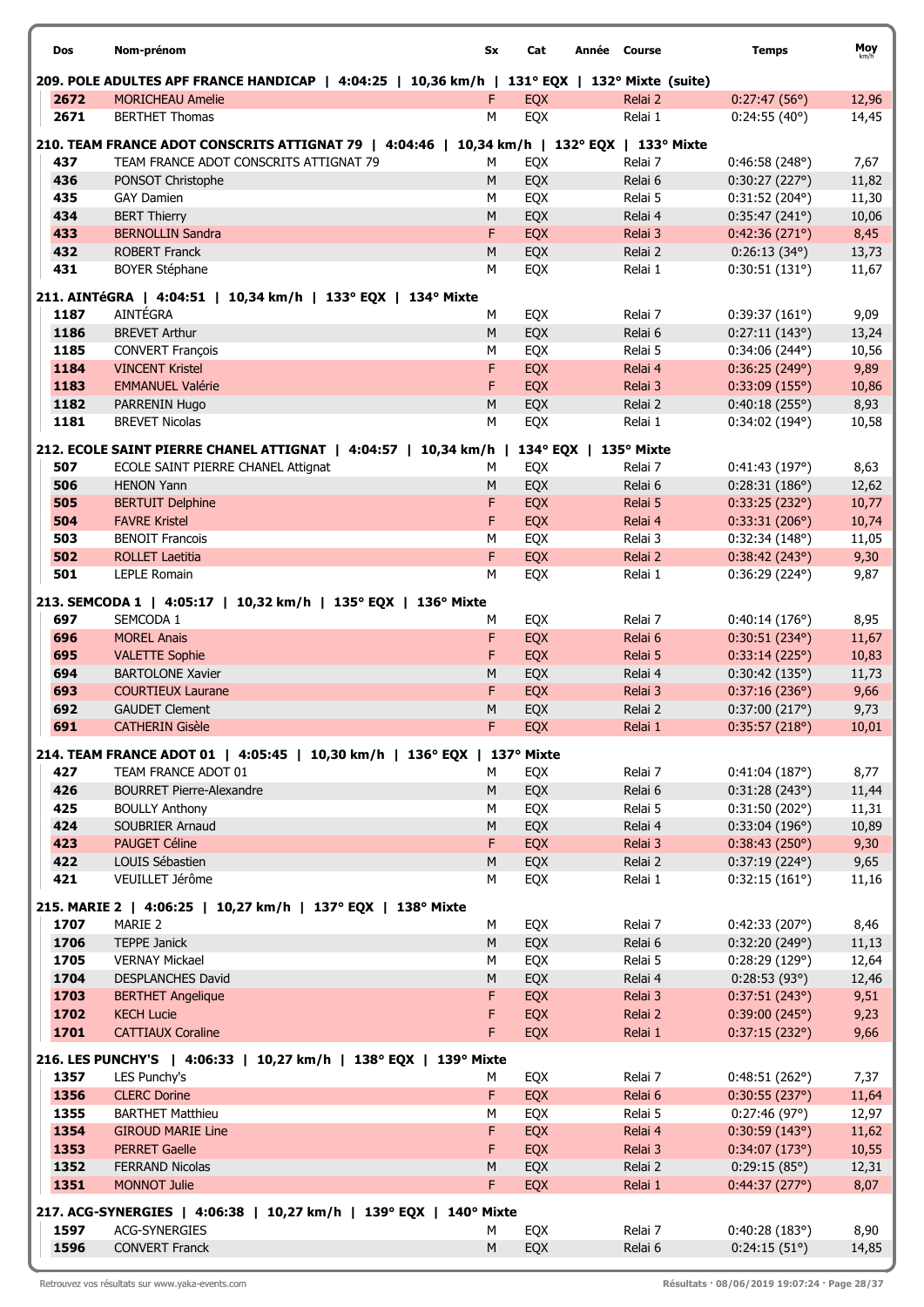| <b>Dos</b> | Nom-prénom                                                                | Sx         | Cat        | Année Course |         | <b>Temps</b>           | Moy   |
|------------|---------------------------------------------------------------------------|------------|------------|--------------|---------|------------------------|-------|
|            | 217. ACG-SYNERGIES   4:06:38   10,27 km/h   139° EQX   140° Mixte (suite) |            |            |              |         |                        |       |
| 1595       | PORCHERON Christophe                                                      | М          | EQX        |              | Relai 5 | 0:28:48(136°)          | 12,50 |
| 1594       | <b>LEVASSEUR Lucie</b>                                                    | F          | EQX        |              | Relai 4 | 0:35:05(231°)          | 10,26 |
| 1593       | <b>VIEGAS Eric</b>                                                        | M          | EQX        |              | Relai 3 | 0:39:11(253°)          | 9,19  |
| 1592       | <b>FAUVEAU Nicolas</b>                                                    | ${\sf M}$  | EQX        |              | Relai 2 | 0:37:24(226°)          | 9,63  |
| 1591       | <b>SERRANO Ludovic</b>                                                    | M          | EQX        |              | Relai 1 | 0:41:26(260°)          | 8,69  |
|            | 218. TEAM ARCHIS   4:06:45   10,26 km/h   140° EQX   141° Mixte           |            |            |              |         |                        |       |
| 1917       | <b>TEAM Archis</b>                                                        | м          | EQX        |              | Relai 7 | 0:43:28(213°)          | 8,28  |
| 1916       | <b>DELERS Philippe</b>                                                    | M          | EQX        |              | Relai 6 | 0:26:46(131°)          | 13,45 |
| 1915       | CAUQUY Fabrice                                                            | M          | EQX        |              | Relai 5 | 0:28:27(125°)          | 12,65 |
| 1914       | <b>DAMOUR Elodie</b>                                                      | F          | EQX        |              | Relai 4 | 0:40:37(273°)          | 8,86  |
| 1913       | DE GARCIA Coraline                                                        | F          | EQX        |              | Relai 3 | $0:41:00(264^{\circ})$ | 8,78  |
| 1912       | <b>BLANC Delphine</b>                                                     | F          | EQX        |              | Relai 2 | 0:32:47(147°)          | 10,98 |
| 1911       | RAVINET Guillaume                                                         | M          | EQX        |              | Relai 1 | 0:33:37(187°)          | 10,71 |
|            | 219. 6 HéROS DU COEUR   4:06:55   10,25 km/h   141° EQX   142° Mixte      |            |            |              |         |                        |       |
| 947        | 6 HÉROS DU Coeur                                                          | M          | EQX        |              | Relai 7 | $0:45:02(234^{\circ})$ | 7,99  |
| 946        | <b>GRANGE Herve</b>                                                       | ${\sf M}$  | EQX        |              | Relai 6 | 0:29:03(198°)          | 12,39 |
| 945        | CICERALE GIOVANNI Sylvain                                                 | M          | EQX        |              | Relai 5 | 0:28:59(140°)          | 12,42 |
| 944        | <b>CICERALE Sylvana</b>                                                   | F.         | EQX        |              | Relai 4 | 0:36:11(248°)          | 9,95  |
| 943        | <b>DEROGNAT Norman</b>                                                    | М          | EQX        |              | Relai 3 | 0:35:42(208°)          | 10,08 |
| 942        | <b>CICERALE Mélissa</b>                                                   | F          | EQX        |              | Relai 2 | 0:36:58(216°)          | 9,74  |
| 941        | <b>DEROGNAT William</b>                                                   | M          | EQX        |              | Relai 1 | $0:34:57(204^{\circ})$ | 10,30 |
|            | 220. CARREFOUR MARKET 1   4:06:59   10,25 km/h   142° EQX                 |            | 143° Mixte |              |         |                        |       |
| 157        | <b>CARREFOUR MARKET 1</b>                                                 | М          | EQX        |              | Relai 7 | 0:42:39(208°)          | 8,44  |
| 156        | <b>PAYAN Marion</b>                                                       | F.         | EQX        |              | Relai 6 | 0:32:22(250°)          | 11,12 |
| 155        | <b>PONTHUS Chrystelle</b>                                                 | F          | EQX        |              | Relai 5 | 0:31:14(190°)          | 11,53 |
| 154        | <b>BERGERON Laetita</b>                                                   | F          | EQX        |              | Relai 4 | 0:32:12(182°)          | 11,18 |
| 153        | <b>MATHE Carine</b>                                                       | F          | EQX        |              | Relai 3 | 0:41:27(266°)          | 8,69  |
| 152        | <b>TITOULET Emilie</b>                                                    | F          | EQX        |              | Relai 2 | $0:34:43(174^{\circ})$ | 10,37 |
| 151        | <b>QUEANT François</b>                                                    | М          | EQX        |              | Relai 1 | 0:32:19(166°)          | 11,14 |
|            |                                                                           |            |            |              |         |                        |       |
|            | 221. LES PATTES BLEUES   4:07:16   10,24 km/h   143° EQX                  | 144° Mixte |            |              |         |                        |       |
| 2397       | <b>LES PATTES Bleues</b>                                                  | М          | EQX        |              | Relai 7 | 0:49:31(266°)          | 7,27  |
| 2396       | <b>RIVOIRE Maxime</b>                                                     | M          | EQX        |              | Relai 6 | $0:25:57(104^{\circ})$ | 13,87 |
| 2395       | <b>BANAND Sebastien</b>                                                   | М          | EQX        |              | Relai 5 | 0:28:04(112°)          | 12,83 |
| 2394       | <b>LENOBLE Willy</b>                                                      | M          | EQX        |              | Relai 4 | $0:31:33(164^{\circ})$ | 11,41 |
| 2393       | RIVOIRE Xavier                                                            | М          | EQX        |              | Relai 3 | 0:34:52(188°)          | 10,33 |
| 2392       | <b>GUIFFARD Gwendoline</b>                                                | F.         | EQX        |              | Relai 2 | 0:45:00(276°)          | 8,00  |
| 2391       | PERRET Nicolas                                                            | M          | EQX        |              | Relai 1 | 0:32:16(163°)          | 11,16 |
|            | 222. MOJITOS   4:07:27   10,23 km/h   144° EQX   145° Mixte               |            |            |              |         |                        |       |
| 957        | MOJITOS                                                                   | М          | EQX        |              | Relai 7 | 0:47:03(249°)          | 7,65  |
| 956        | ROBBE JEAN Noel                                                           | M          | EQX        |              | Relai 6 | 0:28:40(189°)          | 12,56 |
| 955        | ROBERT Thierry                                                            | М          | EQX        |              | Relai 5 | 0:27:41(95°)           | 13,00 |
| 954        | PAVLOFF David                                                             | ${\sf M}$  | EQX        |              | Relai 4 | 0:31:13(150°)          | 11,53 |
| 953        | <b>BARCLAY Samuel</b>                                                     | М          | EQX        |              | Relai 3 | 0:33:49(167°)          | 10,65 |
| 952        | PAPILLON Ludovic                                                          | M          | EQX        |              | Relai 2 | 0:35:10(181°)          | 10,24 |
| 951        | <b>PAPILLON Audrey</b>                                                    | F.         | EQX        |              | Relai 1 | 0:43:48(271°)          | 8,22  |
|            | 223. CLASSE 88   4:07:35   10,23 km/h   145° EQX   146° Mixte             |            |            |              |         |                        |       |
| 1987       | CLASSE 88                                                                 | м          | EQX        |              | Relai 7 | 0:44:34(227°)          | 8,08  |
| 1986       | FION Thierry                                                              | M          | EQX        |              | Relai 6 | 0:25:57(105°)          | 13,87 |
| 1985       | TEJERINA Stéphane                                                         | М          | EQX        |              | Relai 5 | 0:29:10(142°)          | 12,34 |
| 1984       | <b>MOREAU François</b>                                                    | M          | EQX        |              | Relai 4 | 0:33:08(199°)          | 10,87 |
| 1983       | <b>COLLET Patricia</b>                                                    | F          | EQX        |              | Relai 3 | 0:37:58(245°)          | 9,48  |
| 1982       | <b>RIEUX Yves</b>                                                         | М          | EQX        |              | Relai 2 | 0:32:04(131°)          | 11,23 |
| 1981       | LEVET Isabelle                                                            | F.         | EQX        |              | Relai 1 | 0:44:39(278°)          | 8,06  |
|            | 224. YVON MORANDAT 1   4:07:53   10,21 km/h   146° EQX   147° Mixte       |            |            |              |         |                        |       |
| 1157       | YVON MORANDAT 1                                                           | М          | EQX        |              | Relai 7 | 0:43:19(210°)          | 8,31  |
| 1156       | <b>LAMBLIN Florent</b>                                                    | M          | EQX        |              | Relai 6 | 0:26:56(134°)          | 13,37 |
| 1155       | <b>BONNAL Maxime</b>                                                      | М          | EQX        |              | Relai 5 | 0:31:47(201°)          | 11,33 |
| 1154       | <b>BOISSON Sandy</b>                                                      | F          | EQX        |              | Relai 4 | 0:37:21(256°)          | 9,64  |
| 1153       | <b>PELLET Marie-Line</b>                                                  | F          | EQX        |              | Relai 3 | 0:36:29(223°)          | 9,87  |
| 1152       | LECOEUR Guillaume                                                         | М          | EQX        |              | Relai 2 | 0:29:16(87°)           | 12,30 |
| 1151       | <b>BERTHET Julie</b>                                                      | F          | <b>EQX</b> |              | Relai 1 | $0:42:43(264^{\circ})$ | 8,43  |
|            |                                                                           |            |            |              |         |                        |       |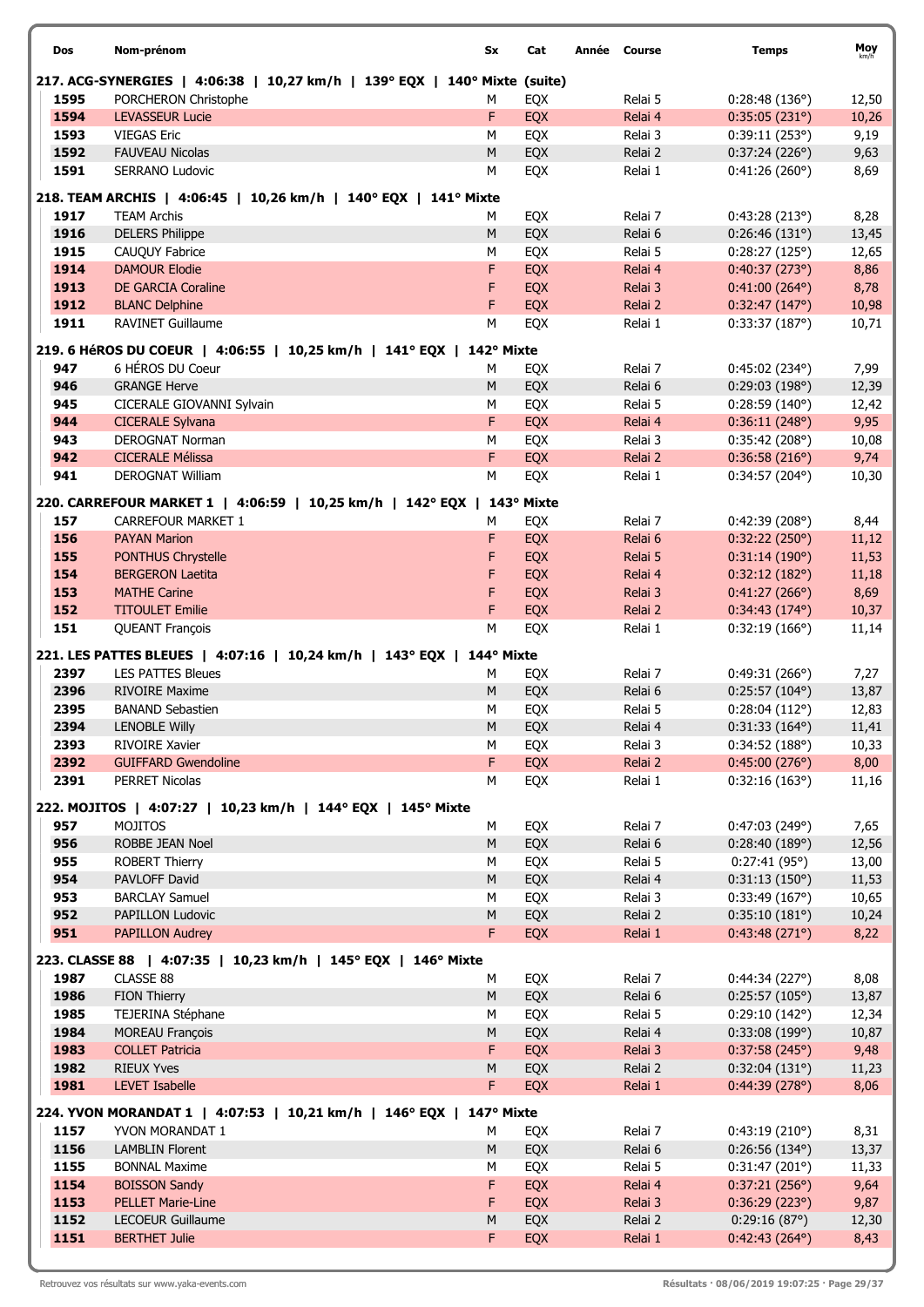| Dos  | Nom-prénom                                                                         | Sx        | Cat        |                       | Année Course | <b>Temps</b>           | Moy   |
|------|------------------------------------------------------------------------------------|-----------|------------|-----------------------|--------------|------------------------|-------|
|      | 225. ALLONS ENFANTS ! APF IEM HANDAS   4:08:29   10,19 km/h   66° EQM   148° Mixte |           |            |                       |              |                        |       |
| 17   | ALLONS ENFANTS ! APF IEM Handas                                                    | М         | EQM        |                       | Relai 7      | 0:21:13(2°)            | 16,97 |
| 16   | <b>PALMIERA Manuella</b>                                                           | F         | EQX        |                       | Relai 6      | $0:34:12(264^{\circ})$ | 10,53 |
| 15   | <b>BAUDIER Ludovic</b>                                                             | M         | EQX        |                       | Relai 5      | 0:31:27(195°)          | 11,45 |
| 14   | MOIRAUD Christophe                                                                 | М         | EQX        |                       | Relai 4      | 0:36:45(253°)          | 9,80  |
| 13   | MARÉCHAL Virginie                                                                  | F         | EQX        |                       | Relai 3      | $0:34:36(184^{\circ})$ | 10,40 |
| 12   | <b>TAVE Emmanuelle</b>                                                             | F         | EQX        |                       | Relai 2      | 0:39:22(246°)          | 9,14  |
| 11   | <b>UNI Kelly</b>                                                                   | F         | EQM        |                       | Relai 1      | 0:50:54(280°)          | 7,07  |
|      | 226. PANAME, ON ARRIVE! APF IEM HANDAS   4:08:32   10,19 km/h                      |           |            | 147° EQX   149° Mixte |              |                        |       |
| 27   | PANAME, ON ARRIVE! APF IEM Handas                                                  | М         | EQX        |                       | Relai 7      | 0:31:42(52°)           | 11,36 |
| 26   | <b>LORIOT Stephane</b>                                                             | M         | EQX        |                       | Relai 6      | 0:32:36(252°)          | 11,04 |
| 25   | <b>ASENSIO Nelly</b>                                                               | F         | EQX        |                       | Relai 5      | 0:40:55(279°)          | 8,80  |
| 24   | <b>LORIOT Miki</b>                                                                 | F         | EQX        |                       | Relai 4      | 0:33:17(201°)          | 10,82 |
| 23   | <b>TOURNOUD Aurélie</b>                                                            | F         | EQX        |                       | Relai 3      | 0:33:47(165°)          | 10,66 |
| 22   | <b>POMI Nicolas</b>                                                                | M         | EQX        |                       | Relai 2      | 0:25:16(21°)           | 14,25 |
| 21   | <b>SIMONIN Delphine</b>                                                            | F         | EQX        |                       | Relai 1      | 0:50:54(281°)          | 7,07  |
|      |                                                                                    |           |            |                       |              |                        |       |
|      | 227. CODEP   4:08:45   10,18 km/h   148° EQX   150° Mixte                          |           |            |                       |              |                        |       |
| 2327 | <b>CODEP</b>                                                                       | М         | EQX        |                       | Relai 7      | 0:45:20(236°)          | 7,94  |
| 2326 | <b>JANODY Thierry</b>                                                              | M         | EQX        |                       | Relai 6      | 0:28:57(196°)          | 12,44 |
| 2325 | DAUJAT Tanguy                                                                      | M         | EQX        |                       | Relai 5      | 0:35:25(254°)          | 10,16 |
| 2324 | <b>COMTE Pauline</b>                                                               | F         | EQX        |                       | Relai 4      | 0:36:01(245°)          | 10,00 |
| 2323 | <b>BODIO Fabien</b>                                                                | M         | EQX        |                       | Relai 3      | 0:39:08(252°)          | 9,20  |
| 2322 | SAINT SULPICE François                                                             | ${\sf M}$ | EQX        |                       | Relai 2      | 0:29:23(89°)           | 12,25 |
| 2321 | <b>ECOCHARD Christophe</b>                                                         | M         | EQX        |                       | Relai 1      | 0:34:28(199°)          | 10,44 |
|      | 228. STEF MACON   4:08:51   10,17 km/h   149° EQX   151° Mixte                     |           |            |                       |              |                        |       |
| 2747 | <b>STEF Macon</b>                                                                  | м         | EQX        |                       | Relai 7      | 0:49:43(268°)          | 7,24  |
| 2746 | <b>LAURENT Fabrice</b>                                                             | M         | EQX        |                       | Relai 6      | 0:26:15(117°)          | 13,71 |
| 2745 | <b>SUBTIL Mathieu</b>                                                              | M         | EQX        |                       | Relai 5      | 0:29:45(159°)          | 12,10 |
| 2744 | <b>MAUGEN Sylvie</b>                                                               | F         | EQX        |                       | Relai 4      | $0:32:14(184^{\circ})$ | 11,17 |
| 2743 | <b>DEGLUAIRE Caroline</b>                                                          | F         | EQX        |                       | Relai 3      | 0:42:49(273°)          | 8,41  |
| 2742 | PHAYVORACHITH Lea                                                                  | F         | EQX        |                       | Relai 2      | 0:39:56(250°)          | 9,02  |
| 2741 | LAFOREST Christophe                                                                | M         | EQX        |                       | Relai 1      | 0:28:06(86°)           | 12,81 |
|      | 229. TMP CONVERT JOUPLAST   4:09:14   10,16 km/h   150° EQX   152° Mixte           |           |            |                       |              |                        |       |
| 2107 | TMP CONVERT Jouplast                                                               | М         | EQX        |                       | Relai 7      | 0:54:32(277°)          | 6,60  |
| 2106 | <b>BRUN Alexandre</b>                                                              | ${\sf M}$ | EQX        |                       | Relai 6      | 0:30:14(224°)          | 11,91 |
| 2105 | PETITDEMANGE Miguel                                                                | М         | EQX        |                       | Relai 5      | $0:33:30(234^{\circ})$ | 10,75 |
| 2104 | <b>GONCALVES Charly</b>                                                            | ${\sf M}$ | EQX        |                       | Relai 4      | 0:34:50(222°)          | 10,33 |
| 2103 | <b>FLAMANT Kevin</b>                                                               | М         | EQX        |                       | Relai 3      | 0:28:21(66°)           | 12,70 |
| 2102 | <b>COURVOISIER Franck</b>                                                          | M         | EQX        |                       | Relai 2      | 0:26:25(38°)           | 13,63 |
| 2101 | <b>PILLET Adeline</b>                                                              | F.        | EQX        |                       | Relai 1      | 0:41:18(258°)          | 8,72  |
|      |                                                                                    |           |            |                       |              |                        |       |
|      | 230. TEAM VAL-REVERMONT   4:09:33   10,15 km/h   151° EQX   153° Mixte             |           |            |                       |              |                        |       |
| 1327 | <b>TEAM Val-Revermont</b>                                                          | м         | EQX        |                       | Relai 7      | 0:47:42(257°)          | 7,55  |
| 1326 | <b>MONCEL Alain</b>                                                                | M         | EQX        |                       | Relai 6      | 0:29:02(197°)          | 12,40 |
| 1325 | LOHEZ Vincent                                                                      | М         | EQX        |                       | Relai 5      | 0:30:19(171°)          | 11,87 |
| 1324 | <b>YALCIN Saime</b>                                                                | F         | EQX        |                       | Relai 4      | 0:31:30(159°)          | 11,43 |
| 1323 | <b>CORNATON Anais</b>                                                              | F         | EQX        |                       | Relai 3      | 0:38:47(251°)          | 9,28  |
| 1322 | <b>DEBOEUF Maryline</b>                                                            | F         | <b>EQX</b> |                       | Relai 2      | 0:47:12(279°)          | 7,63  |
| 1321 | <b>SELLIER Mathis</b>                                                              | M         | EQX        |                       | Relai 1      | 0:24:57(41°)           | 14,43 |
|      | 231. YVON MORANDAT 2   4:09:40   10,14 km/h   152° EQX   154° Mixte                |           |            |                       |              |                        |       |
| 1167 | YVON MORANDAT 2                                                                    | м         | EQX        |                       | Relai 7      | 0:44:48 (232°)         | 8,04  |
| 1166 | <b>CATTIN Emilie</b>                                                               | F         | EQX        |                       | Relai 6      | 0:29:39(209°)          | 12,14 |
| 1165 | <b>TORCHET Vanessa</b>                                                             | F         | EQX        |                       | Relai 5      | 0:35:49(260°)          | 10,05 |
| 1164 | <b>EUSTACHE Hélène</b>                                                             | F         | EQX        |                       | Relai 4      | 0:33:04(195°)          | 10,89 |
| 1163 | <b>MONIN Lilian</b>                                                                | М         | EQX        |                       | Relai 3      | 0:34:15(176°)          | 10,51 |
| 1162 | LALOYAUX Mélanie                                                                   | F         | <b>EQX</b> |                       | Relai 2      | 0:35:04(177°)          | 10,27 |
| 1161 | <b>BERNARD Flavien</b>                                                             | М         | EQX        |                       | Relai 1      | 0:36:58(228°)          | 9,74  |
|      | 232. LA REP DU CHB   4:10:02   10,13 km/h   153° EQX   155° Mixte                  |           |            |                       |              |                        |       |
| 497  | LA REP DU Chb                                                                      | М         | EQX        |                       | Relai 7      | 0:41:15(190°)          | 8,73  |
| 496  | <b>STELLET Anthony</b>                                                             | M         | EQX        |                       | Relai 6      | 0:28:50(192°)          | 12,49 |
| 495  | <b>PERNAUDAT Sandrine</b>                                                          | F         | EQX        |                       | Relai 5      | 0:35:45(259°)          | 10,07 |
| 494  | <b>GRONDIN Caroline</b>                                                            | F         | EQX        |                       | Relai 4      | 0:32:10(181°)          | 11,19 |
| 493  | <b>VENET Marie</b>                                                                 | F         | EQX        |                       | Relai 3      | $0:40:00(260^{\circ})$ | 9,00  |
| 492  | <b>ARNOULD Magalie</b>                                                             | F.        | EQX        |                       | Relai 2      | 0:30:36(106°)          | 11,76 |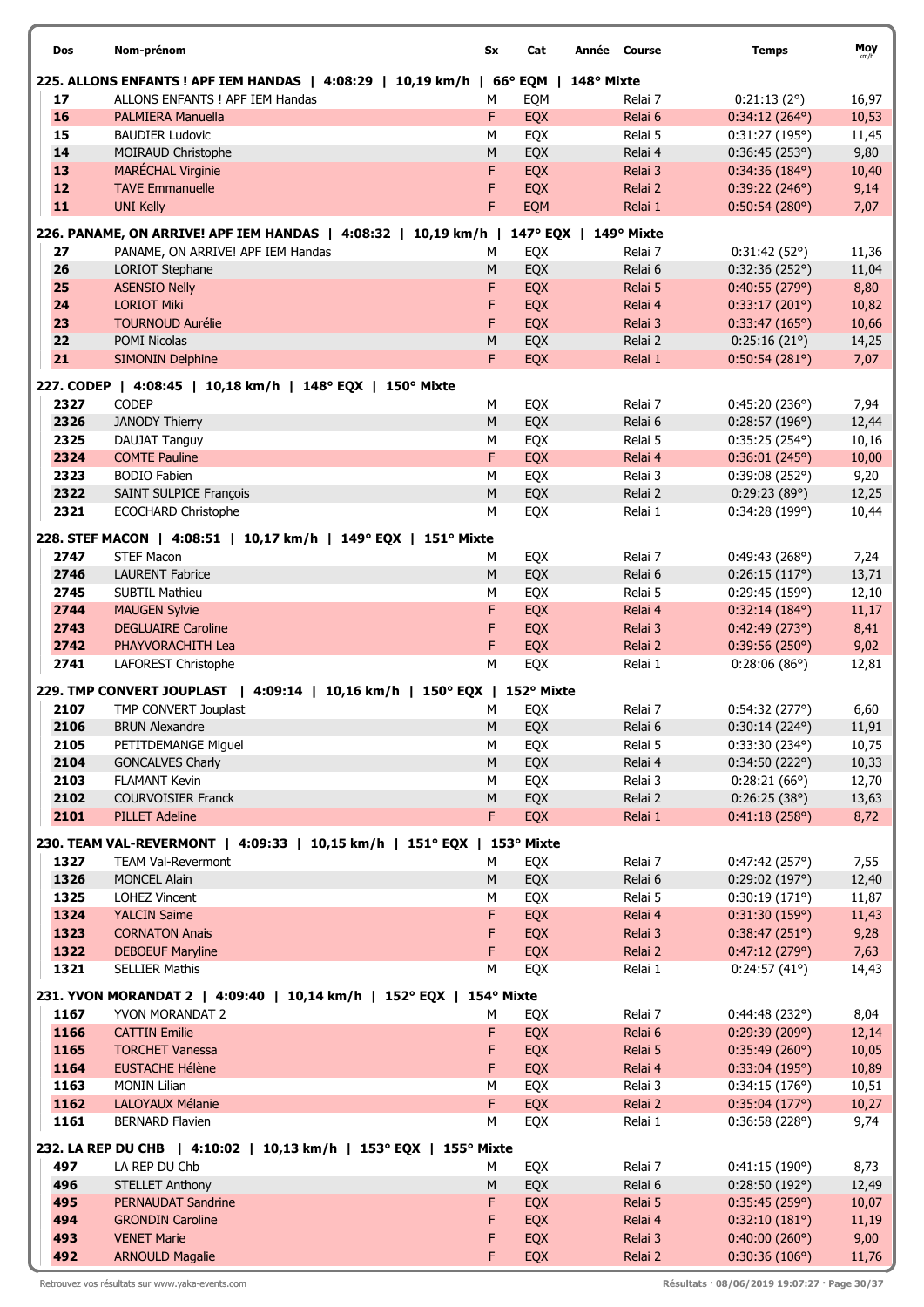| Dos          | Nom-prénom                                                                       | Sx         | Cat               | Année Course       | <b>Temps</b>                            | Moy           |
|--------------|----------------------------------------------------------------------------------|------------|-------------------|--------------------|-----------------------------------------|---------------|
| 491          | SOUPE Hélène                                                                     | F          | <b>EQX</b>        | Relai 1            | 0:41:23(259°)                           | km/h<br>8,70  |
|              |                                                                                  |            |                   |                    |                                         |               |
| 1437         | 233. PI INSTALL 2   4:10:51   10,09 km/h   154° EQX   156° Mixte<br>PI INSTALL 2 | м          | EQX               | Relai 7            |                                         | 8,16          |
| 1436         | <b>OLLIVIER Cécile</b>                                                           | F          | EQX               | Relai 6            | $0:44:07(224^{\circ})$<br>0:33:38(259°) | 10,70         |
| 1435         | <b>TIREL Denis</b>                                                               | М          | EQX               | Relai 5            | 0:32:21(211°)                           | 11,13         |
| 1434         | <b>LESPRIT Clémence</b>                                                          | F          | EQX               | Relai 4            | 0:35:01(230°)                           | 10,28         |
| 1433         | DA SILVA Jose                                                                    | М          | EQX               | Relai 3            | 0:32:07(136°)                           | 11,21         |
| 1432         | <b>CHOUGNY Benoit</b>                                                            | ${\sf M}$  | EQX               | Relai 2            | 0:42:53(268°)                           | 8,39          |
| 1431         | <b>BOYAT Samuel</b>                                                              | М          | EQX               | Relai 1            | 0:30:41(129°)                           | 11,73         |
|              | 234. SST01   4:11:02   10,09 km/h   155° EQX   157° Mixte                        |            |                   |                    |                                         |               |
| 2707         | SST01                                                                            | М          | EQX               | Relai 7            | 0:46:39(247°)                           | 7,72          |
| 2706         | <b>TERRIER Philippe</b>                                                          | M          | EQX               | Relai 6            | 0:24:54(72°)                            | 14,46         |
| 2705         | <b>GAUDET Laurence</b>                                                           | F          | EQX               | Relai 5            | 0:37:55(268°)                           | 9,49          |
| 2704         | <b>GRANGER Florence</b>                                                          | F          | EQX               | Relai 4            | 0:34:29(217°)                           | 10,44         |
| 2703         | <b>CHARNAY Christine</b>                                                         | F          | EQX               | Relai 3            | 0:35:02(191°)                           | 10,28         |
| 2702         | POIX Ludovic                                                                     | M          | EQX               | Relai 2            | 0:36:16(205°)                           | 9,93          |
| 2701         | <b>BAZIN Cécilia</b>                                                             | F          | EQX               | Relai 1            | $0:35:44(214^{\circ})$                  | 10,07         |
|              | 235. LA GUINGUETTE VILLARDOISE   4:11:09   10,08 km/h   14° EQF                  |            | 15° Dames         |                    |                                         |               |
| 1097         | LA GUINGUETTE Villardoise                                                        | F          | <b>EQF</b>        | Relai 7            | 0:40:14(177°)                           | 8,95          |
| 1096         | <b>PETIT Jeanine</b>                                                             | F          | <b>EQF</b>        | Relai 6            | 0:35:36(269°)                           | 10,11         |
| 1095         | <b>GAY-GRIVE Cathy</b>                                                           | F          | <b>EQF</b>        | Relai 5            | 0:33:29(233°)                           | 10,75         |
| 1094         | LAUZE Alexandra                                                                  | F          | <b>EQF</b>        | Relai 4            | 0:35:09(233)                            | 10,24         |
| 1093         | <b>DESBOTTES ANNE Marie</b>                                                      | F          | <b>EQF</b>        | Relai 3            | 0:36:02(218°)                           | 9,99          |
| 1092         | <b>PALLEY Carine</b>                                                             | F          | EQX               | Relai 2            | 0:36:27(206°)                           | 9,88          |
| 1091         | <b>HOAREAU Lydie</b>                                                             | F          | EQF               | Relai 1            | 0:34:10(197°)                           | 10,54         |
|              | 236. ASCPA2   4:12:01   10,05 km/h   156° EQX   158° Mixte                       |            |                   |                    |                                         |               |
| 2157         | ASCPA2                                                                           | М          | EQX               | Relai 7            | 0:51:04(272°)                           | 7,05          |
| 2156         | <b>BONNE Romain</b>                                                              | ${\sf M}$  | EQX               | Relai 6            | 0:24:37(65°)                            | 14,62         |
| 2155         | <b>JANDENANS Freddy</b>                                                          | М          | EQX               | Relai 5            | 0:30:21(172°)                           | 11,86         |
| 2154         | <b>VEILLAT Lucie</b>                                                             | F          | EQX               | Relai 4            | 0:31:54(172°)                           | 11,29         |
| 2153         | <b>BAILLET Pauline</b>                                                           | F          | EQX               | Relai 3            | 0:42:57(274°)                           | 8,38          |
| 2152         | <b>HYVERNAT Cecile</b><br><b>JABOULAY Colin</b>                                  | F          | <b>EQX</b>        | Relai 2            | 0:44:41(273°)                           | 8,06          |
| 2151         |                                                                                  | M          | EQX               | Relai 1            | 0:26:24(59°)                            | 13,64         |
|              | 237. CS GALAURIEN 02   4:12:45   10,02 km/h   157° EQX                           | 159° Mixte |                   |                    |                                         |               |
| 2627         | CS GALAURIEN 02                                                                  | M          | EQX               | Relai 7            | 0:46:11(244°)                           | 7,80          |
| 2626         | <b>GARCIA Louis</b>                                                              | M          | EQX               | Relai 6            | 0:27:12(145°)                           | 13,24         |
| 2625<br>2624 | FELIX Yann                                                                       | M<br>M     | EQX               | Relai 5            | 0:29:43(157°)                           | 12,11         |
| 2623         | <b>DEBERNADI Frederic</b><br><b>GARCIA Monique</b>                               | F          | EQX<br><b>EQX</b> | Relai 4<br>Relai 3 | 0:31:06(147°)<br>0:42:46(272°)          | 11,58<br>8,42 |
| 2622         | <b>LALLIER Delphine</b>                                                          | F          | EQX               | Relai 2            | 0:44:19(272°)                           | 8,12          |
| 2621         | DEBERNARDI Lydia                                                                 | F.         | EQX               | Relai 1            | 0:31:26(139°)                           | 11,45         |
|              |                                                                                  |            |                   |                    |                                         |               |
|              | 238. IME GEORGES LOISEAU   4:12:53   10,01 km/h   158° EQX   160° Mixte          |            |                   |                    |                                         |               |
| 2537<br>2536 | <b>IME GEORGES Loiseau</b><br><b>FAURE Emmanuel</b>                              | м<br>M     | EQX<br>EQX        | Relai 7<br>Relai 6 | 0:44:47(231°)<br>0:29:25(202°)          | 8,04<br>12,24 |
| 2535         | <b>CATHERIN Océane</b>                                                           | F          | <b>EQX</b>        | Relai 5            | 0:32:06(207°)                           | 11,21         |
| 2534         | <b>THIBAULT Deborah</b>                                                          | F          | <b>EQX</b>        | Relai 4            | 0:39:22(268°)                           | 9,14          |
| 2533         | PALIBRK Tijana                                                                   | F          | <b>EQX</b>        | Relai 3            | 0:35:59(216°)                           | 10,00         |
| 2532         | <b>ROUX Chloe</b>                                                                | F          | EQX               | Relai 2            | 0:35:31(191°)                           | 10,14         |
| 2531         | <b>GENONCEAU Julie</b>                                                           | F.         | EQX               | Relai 1            | 0:35:40(213°)                           | 10,09         |
|              | 239. HANDBALL BOURG TEAM   4:13:11   10,00 km/h   159° EQX   161° Mixte          |            |                   |                    |                                         |               |
| 2407         | <b>HANDBALL BOURG Team</b>                                                       | м          | EQX               | Relai 7            | 0:44:04(222°)                           | 8,17          |
| 2406         | <b>CORDIER Tanguy</b>                                                            | M          | EQX               | Relai 6            | 0:27:31(153°)                           | 13,08         |
| 2405         | JURADO José                                                                      | М          | EQX               | Relai 5            | 0:34:14(246°)                           | 10,52         |
| 2404         | POMMIER Carole                                                                   | F.         | EQX               | Relai 4            | $0:34:08(214^{\circ})$                  | 10,55         |
| 2403         | <b>BESSARD Olivier</b>                                                           | М          | EQX               | Relai 3            | 0:39:23(257°)                           | 9,14          |
| 2402         | <b>CORDIER Frederic</b>                                                          | M          | EQX               | Relai 2            | 0:37:23(225°)                           | 9,63          |
| 2401         | <b>BACKELAND Xavier</b>                                                          | м          | EQX               | Relai 1            | 0:36:25(222°)                           | 9,89          |
|              | 240. MICHAUD   4:14:21   9,95 km/h   160° EQX   162° Mixte                       |            |                   |                    |                                         |               |
| 1257         | MICHAUD                                                                          | М          | EQX               | Relai 7            | 0:45:56(242°)                           | 7,84          |
| 1256         | DURAFFOURG Sébastien                                                             | M          | EQX               | Relai 6            | 0:33:17(258°)                           | 10,82         |
| 1255         | PONSOT Tomy                                                                      | М          | EQX               | Relai 5            | 0:23:49(24)                             | 15,12         |
| 1254         | <b>BABUT Aurore</b>                                                              | F          | EQX               | Relai 4            | 0:37:45(261°)                           | 9,54          |
| 1253         | <b>CHEVILLARD Madeline</b>                                                       | F          | <b>EQX</b>        | Relai 3            | 0:37:34(240°)                           | 9,58          |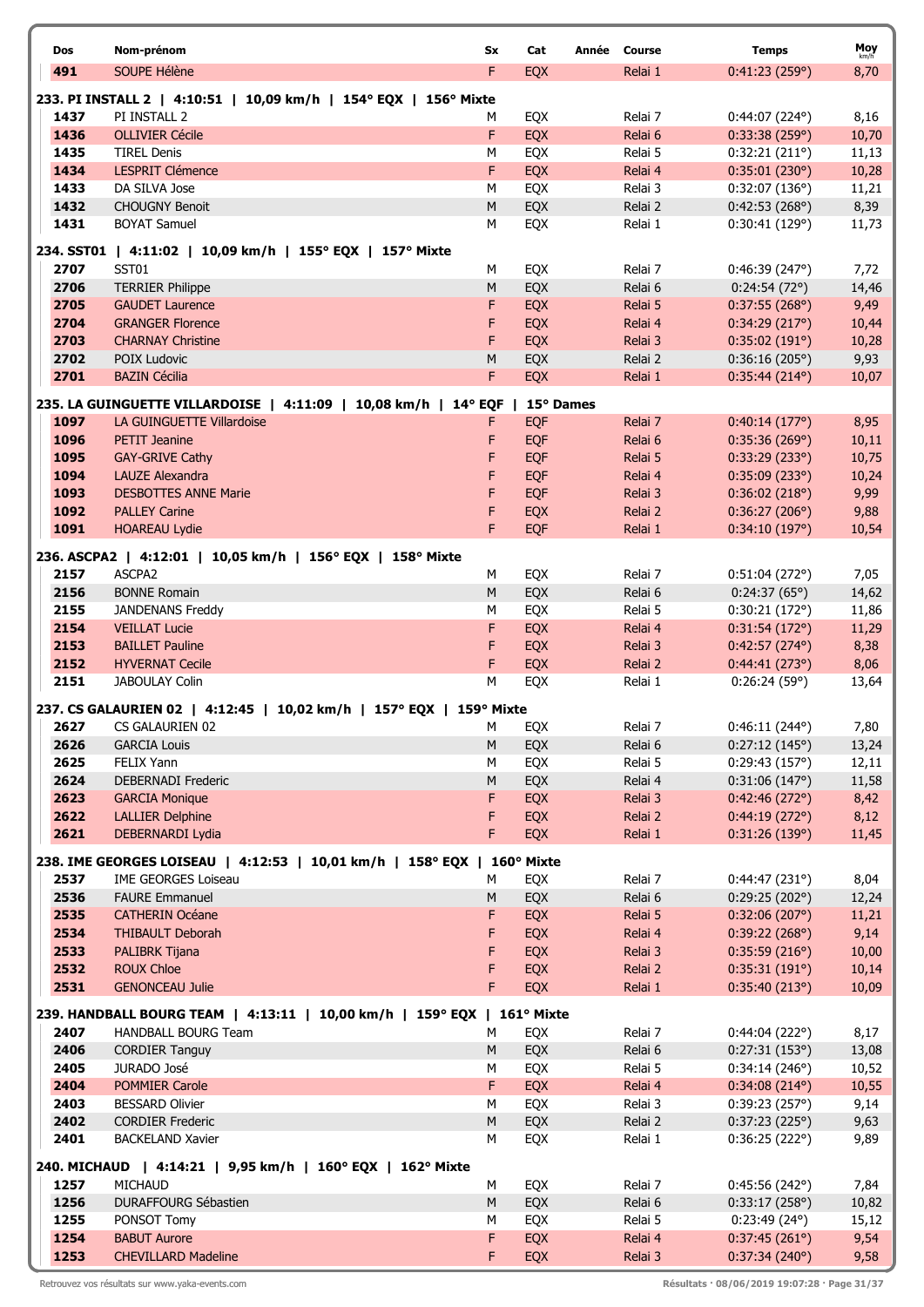| Dos          | Nom-prénom                                                                     | Sx        | Cat        | Année Course |                    | <b>Temps</b>                   | Moy           |
|--------------|--------------------------------------------------------------------------------|-----------|------------|--------------|--------------------|--------------------------------|---------------|
|              | 240. MICHAUD   4:14:21   9,95 km/h   160° EQX   162° Mixte (suite)             |           |            |              |                    |                                |               |
| 1252         | <b>THOMAS Anna-Maria</b>                                                       |           | EQX        |              | Relai 2            | 0:41:12(262°)                  | 8,74          |
| 1251         | <b>MAUROY Valérie</b>                                                          | F         | EQX        |              | Relai 1            | 0:34:45(202°)                  | 10,36         |
|              | 241. OUéLABUVETTE   4:14:33   9,95 km/h   67° EQM   64° Hommes                 |           |            |              |                    |                                |               |
| 2527         | OUÉLABUVETTE                                                                   | М         | EQM        |              | Relai 7            | 0:46:21(245°)                  | 7,77          |
| 2526         | <b>MAZILLER Frederic</b>                                                       | M         | EQM        |              | Relai 6            | $0:27:34(154^{\circ})$         | 13,06         |
| 2525         | <b>RIGAUD David</b>                                                            | М         | EQM        |              | Relai 5            | 0:29:17(148°)                  | 12,29         |
| 2524         | RONGIER Raphael                                                                | M         | EQM        |              | Relai 4            | 0:40:14(271°)                  | 8,95          |
| 2523         | ROBIN Jacques                                                                  | м         | EQM        |              | Relai 3            | 0:42:35(270°)                  | 8,45          |
| 2522         | VITTOZ Gregory                                                                 | M         | EQM        |              | Relai 2            | 0:34:42(173°)                  | 10,37         |
| 2521         | FAUSSURIER Stéphane                                                            | M         | EQM        |              | Relai 1            | 0:33:47(191°)                  | 10,66         |
|              | 242. LES FANETTES   4:14:40   9,94 km/h   15° EQF   16° Dames                  |           |            |              |                    |                                |               |
| 567          | <b>LES Fanettes</b>                                                            | F         | <b>EQF</b> |              | Relai 7            | 0:40:01(171°)                  | 9,00          |
| 566          | PRODANU MARIE Hélène                                                           | F         | <b>EQF</b> |              | Relai 6            | 0:36:42(272°)                  | 9,81          |
| 565          | <b>THERMET Laure</b>                                                           | F         | <b>EQF</b> |              | Relai 5            | 0:32:43(216°)                  | 11,00         |
| 564          | <b>CHAUSSADE Marilou</b>                                                       | F         | <b>EQF</b> |              | Relai 4            | 0:34:54(225°)                  | 10,32         |
| 563          | <b>BERRY Sophie</b>                                                            | F<br>F    | EQF        |              | Relai 3            | 0:36:00(217°)                  | 10,00         |
| 562<br>561   | RENOUD GRAPPIN BIZET Stephanie<br><b>LEFEUVRE Laurence</b>                     | F         | EQF<br>EQF |              | Relai 2<br>Relai 1 | 0:36:34(209°)<br>0:37:42(237°) | 9,85<br>9,55  |
|              |                                                                                |           |            |              |                    |                                |               |
|              | 243. SAONA   4:14:54   9,93 km/h   161° EQX   163° Mixte                       |           |            |              |                    |                                |               |
| 1957         | <b>SAONA</b>                                                                   | М         | EQX        |              | Relai 7            | 0:47:07(250°)                  | 7,64          |
| 1956         | <b>CHAIX PIERRE Antoine</b>                                                    | M         | EQX        |              | Relai 6            | 0:31:01(240°)                  | 11,61         |
| 1955<br>1954 | NODIN Barthélémy                                                               | М<br>M    | EQX        |              | Relai 5            | 0:30:18(170°)                  | 11,88         |
| 1953         | NICITA Roger<br><b>BULIN Claire</b>                                            | F         | EQX<br>EQX |              | Relai 4<br>Relai 3 | 0:32:24(190°)<br>0:37:59(246°) | 11,11<br>9,48 |
| 1952         | <b>GWENAELLE Lebecq</b>                                                        | F         | EQX        |              | Relai 2            | 0:44:48(275°)                  | 8,04          |
| 1951         | <b>MAYAUD Isabelle</b>                                                         | F         | EQX        |              | Relai 1            | 0:31:14(137°)                  | 11,53         |
|              |                                                                                |           |            |              |                    |                                |               |
| 1557         | 244. SYSCLIC   4:15:25   9,91 km/h   162° EQX   164° Mixte<br><b>SYSCLIC</b>   |           |            |              |                    |                                |               |
| 1556         | <b>BREVET Mael</b>                                                             | М<br>M    | EQX<br>EQX |              | Relai 7            | $0:47:35(254^{\circ})$         | 7,57<br>13,36 |
| 1555         | PERRAUD Stéphane                                                               | М         | EQX        |              | Relai 6<br>Relai 5 | 0:26:57(135°)<br>0:32:06(208°) | 11,21         |
| 1554         | <b>FACY Baptiste</b>                                                           | M         | EQX        |              | Relai 4            | 0:30:26(129°)                  | 11,83         |
| 1553         | NARDI Julien                                                                   | М         | EQX        |              | Relai 3            | 0:34:19(179°)                  | 10,49         |
| 1552         | <b>BOULANGER Maud</b>                                                          | F         | EQX        |              | Relai 2            | 0:42:20(267°)                  | 8,50          |
| 1551         | <b>PLATEAUX Antoine</b>                                                        | М         | EQX        |              | Relai 1            | 0:41:38(261°)                  | 8,65          |
|              | 245. LA FRESH TEAM CHEESE   4:15:50   9,90 km/h   163° EQX   165° Mixte        |           |            |              |                    |                                |               |
| 87           | LA FRESH TEAM Cheese                                                           | м         | EQX        |              | Relai 7            | 0:47:35(255°)                  | 7,57          |
| 86           | MADI CORODJI Jacky                                                             | M         | EQX        |              | Relai 6            | 0:32:43(253°)                  | 11,00         |
| 85           | <b>CROSLAND Florence</b>                                                       | F         | EQX        |              | Relai 5            | 0:33:59(241°)                  | 10,59         |
| 84           | <b>MARGARITO Mireille</b>                                                      | F         | EQX        |              | Relai 4            | 0:38:50(267°)                  | 9,27          |
| 83           | <b>LAVERNE Alisson</b>                                                         | F         | EQX        |              | Relai 3            | 0:39:15(254°)                  | 9,17          |
| 82           | <b>VACHERESSE Emmanuel</b>                                                     | M         | EQX        |              | Relai 2            | 0:31:33(118°)                  | 11,41         |
| 81           | <b>LECHEVIN Yvan</b>                                                           | M         | EQX        |              | Relai 1            | 0:31:52(155°)                  | 11,30         |
|              | 246. CLAIR MATIN   4:15:56   9,89 km/h   164° EQX   166° Mixte                 |           |            |              |                    |                                |               |
| 767          | <b>CLAIR Matin</b>                                                             | М         | EQX        |              | Relai 7            | 0:41:13(189°)                  | 8,73          |
| 766          | <b>BEAUVE Damien</b>                                                           | M         | EQX        |              | Relai 6            | 0:37:09(274°)                  | 9,69          |
| 765          | DE RIVOIRE Hubert                                                              | М         | EQX        |              | Relai 5            | 0:38:36(271°)                  | 9,33          |
| 764          | <b>CARANTE Sandrine</b>                                                        | F         | EQX        |              | Relai 4            | 0:34:55(226°)                  | 10,31         |
| 763          | <b>COMTET Virginie</b>                                                         | F         | EQX        |              | Relai 3            | 0:34:43(187°)                  | 10,37         |
| 762          | DE MASSIAS Eric                                                                | M         | EQX        |              | Relai 2            | 0:34:27(169°)                  | 10,45         |
| 761          | <b>BLANC</b> Émilie                                                            | F         | EQX        |              | Relai 1            | 0:34:50(203°)                  | 10,33         |
|              | 247. ASCS RILLIEUX EQUIPE FEMININE   4:16:56   9,85 km/h   16° EQF   17° Dames |           |            |              |                    |                                |               |
| 2457         | ASCS RILLIEUX EQUIPE Feminine                                                  | F         | <b>EQF</b> |              | Relai 7            | 18:17:41 (279°)                | 0,33          |
| 2456         | <b>BUTTNER Blandine</b>                                                        | F         | <b>EQF</b> |              | Relai 6            | 0:42:17(279°)                  | 8,51          |
| 2455         | <b>RANNOU Helene</b>                                                           | F         | <b>EQF</b> |              | Relai 5            | 0:33:20(229°)                  | 10,80         |
| 2454         | <b>MAHISTRE Christelle</b>                                                     | F         | EQF        |              | Relai 4            | 1:06:39(281°)                  | 5,40          |
| 2453         | <b>GAVEN Carole</b>                                                            | F         | EQF        |              | Relai 3            | 0:39:40(258°)                  | 9,08          |
| 2452         | <b>HAOUR Jocelyne</b>                                                          | F         | EQF        |              | Relai 2            | 0:36:56(214°)                  | 9,75          |
| 2451         | <b>BESSAT MARIE Agnès</b>                                                      | F         | EQF        |              | Relai 1            | 0:38:01(240°)                  | 9,47          |
|              | 248. SAPEURS POMPIERS DE VIRIAT   4:17:07   9,85 km/h   165° EQX   167° Mixte  |           |            |              |                    |                                |               |
| 387          | SAPEURS POMPIERS DE Viriat                                                     | М         | EQX        |              | Relai 7            | 0:43:34(215°)                  | 8,26          |
| 386          | COCHET Cédric                                                                  | ${\sf M}$ | EQX        |              | Relai 6            | 0:24:28(61°)                   | 14,71         |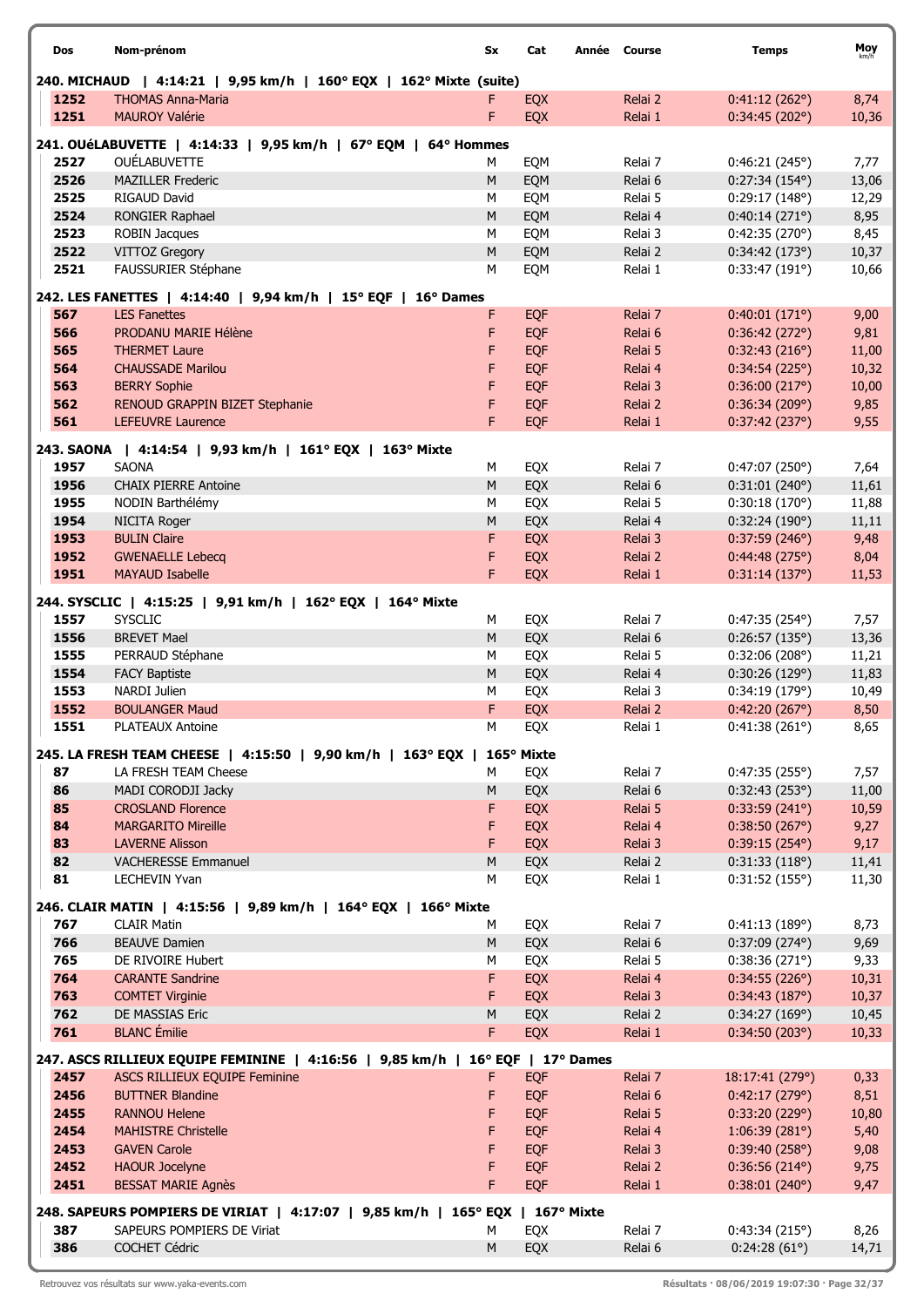| Dos          | Nom-prénom                                                                            | Sx        | Cat        | Année Course       | <b>Temps</b>                    | Moy<br>km/h   |
|--------------|---------------------------------------------------------------------------------------|-----------|------------|--------------------|---------------------------------|---------------|
|              | 248. SAPEURS POMPIERS DE VIRIAT   4:17:07   9,85 km/h   165° EQX   167° Mixte (suite) |           |            |                    |                                 |               |
| 385          | <b>CHANEL Noémie</b>                                                                  | F.        | <b>EQX</b> | Relai 5            | 0:35:17(252°)                   | 10,20         |
| 384          | <b>TEPPE Victorien</b>                                                                | M         | EQX        | Relai 4            | $0:38:16(264^{\circ})$          | 9,41          |
| 383          | <b>DUCHASSIN Antoine</b>                                                              | М         | EQX        | Relai 3            | 0:45:33(278°)                   | 7,90          |
| 382          | <b>TRITSCH Clement</b>                                                                | M         | EQX        | Relai 2            | 0:36:55(213°)                   | 9,75          |
| 381          | <b>CARVALHO Nicolas</b>                                                               | M         | EQX        | Relai 1            | 0:33:03(181°)                   | 10,89         |
|              | 249. LES AINDEX'TRUCTIBLES   4:17:19   9,84 km/h   166° EQX   168° Mixte              |           |            |                    |                                 |               |
| 1387         | <b>LES Aindex'tructibles</b>                                                          | М         | EQX        | Relai 7            | 0:48:14(258°)                   | 7,46          |
| 1386         | <b>FELIX Maxime</b>                                                                   | M         | EQX        | Relai 6            | 0:27:54(165°)                   | 12,90         |
| 1385         | <b>DUSSOLIN Bertrand</b>                                                              | М         | EQX        | Relai 5            | 0:33:15(226°)                   | 10,83         |
| 1384         | <b>BEREIZIAT Benoit</b>                                                               | M         | EQX        | Relai 4            | 0:30:58(142°)                   | 11,63         |
| 1383         | <b>CHERIE Kevin</b>                                                                   | M         | EQX        | Relai 3            | $0:37:10(234^{\circ})$          | 9,69          |
| 1382         | ROCHÉ Nicolas                                                                         | ${\sf M}$ | EQX        | Relai 2            | 0:36:54(212°)                   | 9,76          |
| 1381         | <b>SORBARA Céline</b>                                                                 | F         | EQX        | Relai 1            | 0:42:52(265°)                   | 8,40          |
|              | 250. TEAM GERBE   4:17:36   9,83 km/h   167° EQX   169° Mixte                         |           |            |                    |                                 |               |
| 2597         | <b>TEAM Gerbe</b>                                                                     | М         | EQX        | Relai 7            | 0:48:29(259°)                   | 7,43          |
| 2596         | <b>THOMAS Cédric</b>                                                                  | M         | EQX        | Relai 6            | 0:30:23(225°)                   | 11,85         |
| 2595         | <b>GERBE Jacques</b>                                                                  | M         | EQX        | Relai 5            | 0:45:41(280°)                   | 7,88          |
| 2594         | JACQUIER Sébastien                                                                    | ${\sf M}$ | EQX        | Relai 4            | 0:29:50(117°)                   | 12,07         |
| 2593         | KIENLEN Jonathan                                                                      | M         | EQX        | Relai 3            | $0:28:10(64^{\circ})$           | 12,78         |
| 2592         | <b>GERBE Lucie</b>                                                                    | F         | <b>EQX</b> | Relai 2            | $0:41:28(264^{\circ})$          | 8,68          |
| 2591         | <b>JACQUIER Caroline</b>                                                              | F         | EQX        | Relai 1            | 0:33:31(186°)                   | 10,74         |
|              | 251. TEAM RUNNING LA TANNERIE   4:18:02   9,81 km/h   168° EQX   170° Mixte           |           |            |                    |                                 |               |
| 667          | TEAM RUNNING LA Tannerie                                                              | M         | EQX        | Relai 7            | 0:43:55(220°)                   | 8,20          |
| 666          | RIDET Clément                                                                         | M         | EQX        | Relai 6            | 0:31:00(239°)                   | 11,61         |
| 665          | <b>BERROD Gilles</b>                                                                  | M         | EQX        | Relai 5            | 0:33:24(231°)                   | 10,78         |
| 664          | <b>GENTIL Estelle</b>                                                                 | F         | EQX        | Relai 4            | 0:31:02(145°)                   | 11,60         |
| 663          | <b>AUBERT Jules</b>                                                                   | M         | EQX        | Relai 3            | 0:40:24(262°)                   | 8,91          |
| 662          | <b>DARME Aude</b>                                                                     | F         | EQX        | Relai 2            | 0:40:50(261°)                   | 8,82          |
| 661          | <b>ALAYRANGUES Fathima</b>                                                            | F.        | EQX        | Relai 1            | $0:37:24(234^{\circ})$          | 9,63          |
|              | 252. MéZ'éCOLE   4:18:36   9,79 km/h   169° EQX   171° Mixte                          |           |            |                    |                                 |               |
| 1337         | MÉZ'ÉCOLE                                                                             | М         | EQX        | Relai 7            | 0:44:41(229°)                   | 8,06          |
| 1336         | <b>THEREZY Séverine</b>                                                               | F         | EQX        | Relai 6            | 0:33:05(255)                    | 10,88         |
| 1335         | <b>AUGUSTO Paula</b>                                                                  | F         | EQX        | Relai 5            | 0:35:21(253°)                   | 10,18         |
| 1334         | <b>GAND Audrey</b>                                                                    | F         | EQX        | Relai 4            | 0:35:33 (239°)                  | 10,13         |
| 1333         | <b>SCHILLINGER Steve</b>                                                              | М         | EQX        | Relai 3            | 0:29:01(78°)                    | 12,41         |
| 1332         | <b>BEREZIAT Charline</b>                                                              | F.        | EQX        | Relai 2            | 0:38:30(241°)                   | 9,35          |
| 1331         | <b>CHEVRIER Karine</b>                                                                | F         | EQX        | Relai 1            | 0:42:22(263°)                   | 8,50          |
|              | 253. LECLERC   4:18:45   9,78 km/h   170° EQX   172° Mixte                            |           |            |                    |                                 |               |
| 2057         | <b>LECLERC</b>                                                                        | М         | EQX        | Relai 7            | 0:45:32 (239°)                  | 7,91          |
| 2056         | <b>JOLIVET MARC Antoine</b>                                                           | M         | EQX        | Relai 6            | 0:26:46(132°)                   | 13,45         |
| 2055         | <b>GUALDIERI Nicolas</b>                                                              | М         | EQX        | Relai 5            | 0:33:06(222°)                   | 10,88         |
| 2054         | <b>DEBOURG Celia</b>                                                                  | F         | EQX        | Relai 4            | 0:39:57(270°)                   | 9,01          |
| 2053         | <b>DEPLATIERE Lea</b>                                                                 | F         | EQX        | Relai 3            | 0:36:53(228°)                   | 9,76          |
| 2052         | <b>BOLINARD Audrey</b>                                                                | F         | EQX        | Relai 2            | 0:38:00(236°)                   | 9,47          |
| 2051         | <b>ROMEYER Noemie</b>                                                                 | F         | EQX        | Relai 1            | 0:38:28(246°)                   | 9,36          |
|              | 254. LES WONDER BR   4:19:42   9,75 km/h   17° EQF   18° Dames                        |           |            |                    |                                 |               |
| 2317         | <b>LES WONDER Br</b>                                                                  | F.        | <b>EQF</b> | Relai 7            | 0:49:24(265°)                   | 7,29          |
| 2316         | <b>PERIOT Sandie</b>                                                                  | F         | <b>EQF</b> | Relai 6            | 0:30:56(238°)                   | 11,64         |
| 2315         | <b>JOURDAN Christine</b>                                                              | F         | <b>EQF</b> | Relai 5            | 0:33:18(228°)                   | 10,81         |
| 2314         | <b>ROJON Dominique</b>                                                                | F         | <b>EQF</b> | Relai 4            | $0:33:02(194^{\circ})$          | 10,90         |
| 2313         | <b>IRMA Ophélie</b>                                                                   | F         | <b>EQF</b> | Relai 3            | 0:31:01(118°)                   | 11,61         |
| 2312         | <b>COMBIER Maryline</b>                                                               | F         | EQF        | Relai 2            | 0:48:13(280°)                   | 7,47          |
| 2311         | <b>MARGAND Mireille</b>                                                               | F.        | <b>EQF</b> | Relai 1            | 0:33:45(190°)                   | 10,67         |
|              |                                                                                       |           |            |                    |                                 |               |
|              | 255. IGIENAIR   4:20:02   9,74 km/h   171° EQX   173° Mixte                           |           |            |                    |                                 |               |
| 2777         | <b>IGIENAIR</b>                                                                       | М         | EQX        | Relai 7            | 0:47:29(252°)                   | 7,58          |
| 2776<br>2775 | <b>GIRARD Patrice</b>                                                                 | ${\sf M}$ | EQX        | Relai 6            | 0:22:32(20°)                    | 15,98         |
| 2774         | <b>BADON Maxime</b><br><b>BACHELET Vincent</b>                                        | М<br>M    | EQX<br>EQX | Relai 5<br>Relai 4 | 0:34:36 (249°)<br>0:39:34(269°) | 10,40<br>9,10 |
| 2773         | LEMOIGNE Maxime                                                                       | M         | EQX        | Relai 3            | 0:34:22(181°)                   | 10,48         |
| 2772         | EL HOUWEIJ Sabrina                                                                    | F         | <b>EQX</b> | Relai 2            | 0:37:29(227°)                   | 9,60          |
| 2771         | <b>TARDY Delphine</b>                                                                 | F         | <b>EQX</b> | Relai 1            | 0:43:57(273°)                   | 8,19          |
|              |                                                                                       |           |            |                    |                                 |               |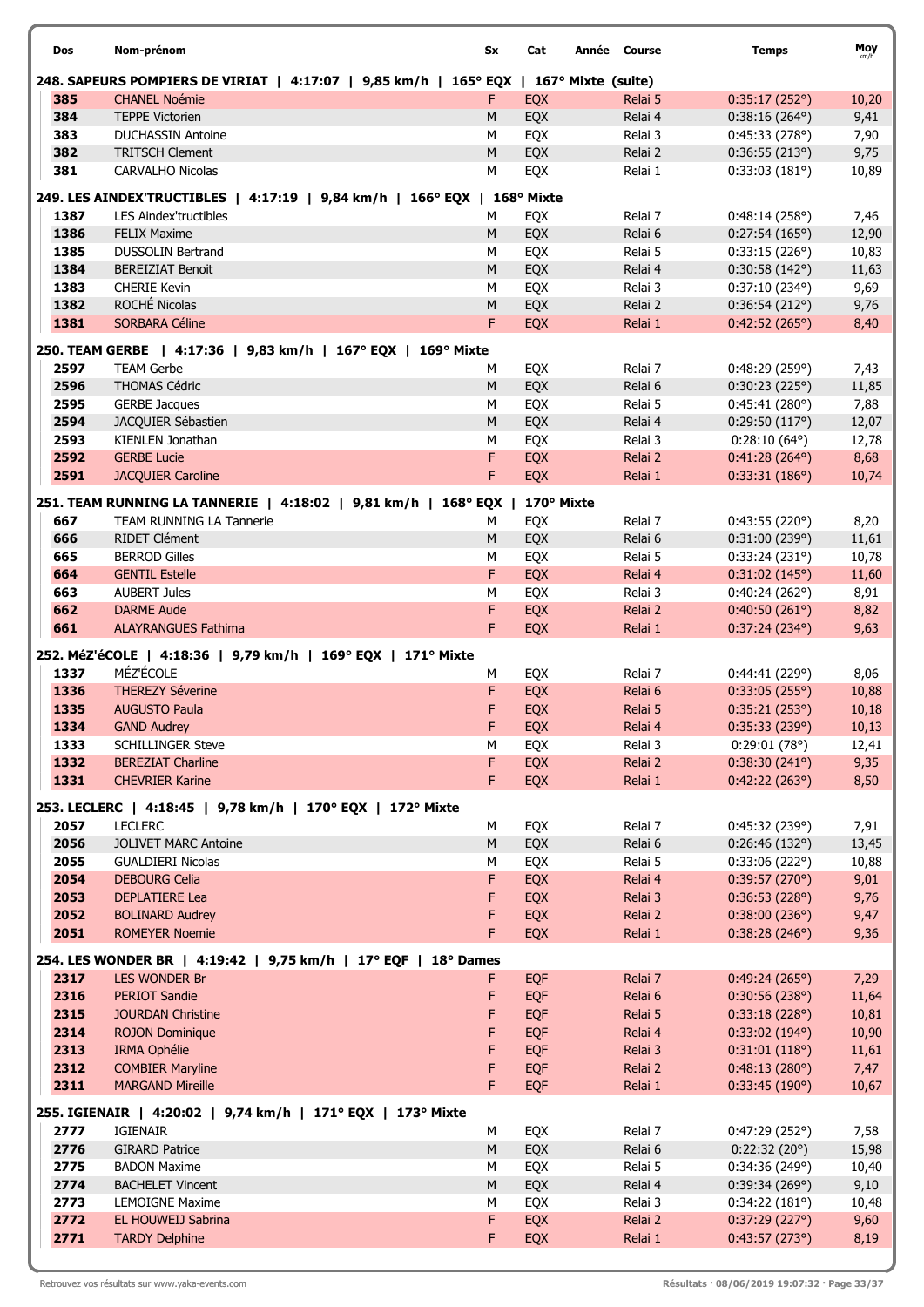| Dos          | Nom-prénom                                                                       | Sx              | Cat        | Année Course       | <b>Temps</b>                   | Moy<br>km/h   |
|--------------|----------------------------------------------------------------------------------|-----------------|------------|--------------------|--------------------------------|---------------|
|              | 256. ASCE01 - LES FILLES   4:20:07   9,73 km/h   18° EQF   19° Dames             |                 |            |                    |                                |               |
| 1717         | ASCE01 - LES Filles                                                              | F               | <b>EQF</b> | Relai 7            | 0:43:24(212°)                  | 8,29          |
| 1716         | <b>BOIS Véronique</b>                                                            | F               | <b>EQF</b> | Relai 6            | 0:33:55(262°)                  | 10,61         |
| 1715         | <b>BOUQUEROD Virginie</b>                                                        | F               | <b>EQF</b> | Relai 5            | 0:32:53(218°)                  | 10,95         |
| 1714         | <b>GIBIER Blandine</b>                                                           | F               | <b>EQF</b> | Relai 4            | 0:36:30(251°)                  | 9,86          |
| 1713         | <b>TRAYNARD Nathalie</b>                                                         | F               | <b>EQF</b> | Relai 3            | 0:42:11(268°)                  | 8,53          |
| 1712         | <b>GAY Mireille</b>                                                              | F               | <b>EQF</b> | Relai 2            | 0:38:06(237°)                  | 9,45          |
| 1711         | <b>BENITO Marie-Dolorès</b>                                                      | F               | <b>EQF</b> | Relai 1            | 0:33:06(183°)                  | 10,88         |
|              | 257. AVIVA   4:20:24   9,72 km/h   172° EQX   174° Mixte                         |                 |            |                    |                                |               |
| 2267         | <b>AVIVA</b>                                                                     | М               | EQX        | Relai 7            | 0:49:19(263°)                  | 7,30          |
| 2266         | FERNANDES Johnny                                                                 | ${\sf M}$       | EQX        | Relai 6            | 0:33:38(260°)                  | 10,70         |
| 2265         | MARVIE Fabien                                                                    | M               | EQX        | Relai 5            | 0:21:36(9°)                    | 16,67         |
| 2264<br>2263 | <b>COTE Charly</b><br><b>LACOUR Clement</b>                                      | M<br>M          | EQX<br>EQX | Relai 4<br>Relai 3 | 0:33:06(197°)<br>0:35:30(206°) | 10,88         |
| 2262         | <b>JOURDAN Marianne</b>                                                          | F               | EQX        | Relai 2            | 0:43:19(270°)                  | 10,14<br>8,31 |
| 2261         | <b>EKRA Charline</b>                                                             | F               | EQX        | Relai 1            | 0:43:53(272°)                  | 8,20          |
|              |                                                                                  |                 |            |                    |                                |               |
| 2667         | 258. LES PIEDS DE VIGNE   4:20:30   9,72 km/h   173° EQX  <br>LES PIEDS DE Viane | 175° Mixte<br>М | EQX        | Relai 7            | 0:50:45(271°)                  | 7,09          |
| 2666         | <b>DONGUY Kevin</b>                                                              | M               | EQX        | Relai 6            | 0:31:34(246°)                  | 11,40         |
| 2665         | <b>BURTIN Julie</b>                                                              | F               | EQX        | Relai 5            | 0:36:56(263°)                  | 9,75          |
| 2664         | PERRIN Charly                                                                    | M               | EQX        | Relai 4            | 0:31:28(156°)                  | 11,44         |
| 2663         | <b>PERCHOUX Angelique</b>                                                        | F               | EQX        | Relai 3            | 0:44:11(276°)                  | 8,15          |
| 2662         | POLLET Amélie                                                                    | F               | EQX        | Relai 2            | 0:34:40(171°)                  | 10,38         |
| 2661         | <b>BAUDIN Jérémy</b>                                                             | M               | EQX        | Relai 1            | 0:30:55(133°)                  | 11,64         |
|              | 259. LES DIABLOT'AINS   4:20:37   9,71 km/h   19° EQF   20° Dames                |                 |            |                    |                                |               |
| 537          | <b>LES Diablot'ains</b>                                                          | F               | <b>EQF</b> | Relai 7            | 0:41:20(191°)                  | 8,71          |
| 536          | <b>DURNERIN Isabelle</b>                                                         | F               | <b>EQF</b> | Relai 6            | 0:36:49(273°)                  | 9,78          |
| 535          | SABATIER Émilie                                                                  | F               | <b>EQF</b> | Relai 5            | 0:37:56(269°)                  | 9,49          |
| 534          | <b>STOHR Maëva</b>                                                               | F               | <b>EQF</b> | Relai 4            | 0:36:42(252°)                  | 9,81          |
| 533          | <b>TRIPON Julie</b>                                                              | F               | <b>EQF</b> | Relai 3            | 0:29:08(80°)                   | 12,36         |
| 532          | <b>CHARNAUX Estelle</b>                                                          | F               | <b>EQF</b> | Relai 2            | 0:38:34(242°)                  | 9,33          |
| 531          | <b>DUBOCLARD Virginie</b>                                                        | F.              | <b>EQF</b> | Relai 1            | $0:40:05(254^{\circ})$         | 8,98          |
|              | 260. LES SAGES-FEMMES DU CHB   4:20:44   9,71 km/h   174° EQX   176° Mixte       |                 |            |                    |                                |               |
| 457          | LES SAGES-FEMMES DU Chb                                                          | м               | EQX        | Relai 7            | 0:44:36(228°)                  | 8,07          |
| 456          | <b>THIBON Isoline</b>                                                            | F               | EQX        | Relai 6            | 0:31:17(241°)                  | 11,51         |
| 455          | SAUVADET GAUTIER Catherine                                                       | F               | EQX        | Relai 5            | 0:38:23(270°)                  | 9,38          |
| 454          | DI CATALDO Nadine                                                                | F               | <b>EQX</b> | Relai 4            | 0:41:43(278°)                  | 8,63          |
| 453          | <b>PUVILAND Elodie</b>                                                           | F               | EQX        | Relai 3            | 0:37:47(242°)                  | 9,53          |
| 452          | <b>GUIGOUT Clement</b>                                                           | M               | EQX        | Relai 2            | 0:28:11(63°)                   | 12,77         |
| 451          | <b>PILLON Clementine</b>                                                         | F               | EQX        | Relai 1            | 0:38:43(247°)                  | 9,30          |
|              | 261. INT'AIR MEDICAL 1   4:21:02   9,70 km/h   175° EQX   177° Mixte             |                 |            |                    |                                |               |
| 1657         | INT'AIR MEDICAL 1                                                                | М               | EQX        | Relai 7            | 0:23:17(5°)                    | 15,46         |
| 1656         | <b>ANNOTELLI Virginie</b>                                                        | F.              | <b>EQX</b> | Relai 6            | 0:43:46(280°)                  | 8,23          |
| 1655         | <b>WEST Simon</b>                                                                | М               | EQX        | Relai 5            | $0:32:37(214^{\circ})$         | 11,04         |
| 1654         | <b>SARRAZIN Nadia</b>                                                            | F.              | EQX        | Relai 4            | 0:40:58(274°)                  | 8,79          |
| 1653         | RIERA Jean-Lou                                                                   | М               | EQX        | Relai 3            | 0:36:23(221°)                  | 9,89          |
| 1652         | <b>BOUMJAHAD Fatima</b>                                                          | F               | EQX        | Relai 2            | 0:44:41(274°)                  | 8,06          |
| 1651         | PELLETIER Pascal                                                                 | М               | EQX        | Relai 1            | 0:39:16(250°)                  | 9,17          |
|              | 262. LAURASSOCIATION   4:22:09   9,66 km/h   176° EQX   178° Mixte               |                 |            |                    |                                |               |
| 2647         | LAURASSOCIATION                                                                  | М               | EQX        | Relai 7            | 0:44:06(223°)                  | 8,16          |
| 2646         | SEBAHI Nadia                                                                     | F               | <b>EQX</b> | Relai 6            | 0:37:23(275°)                  | 9,63          |
| 2645         | <b>CORDIER Sophie</b>                                                            | F               | EQX        | Relai 5            | 0:38:39(272°)                  | 9,31          |
| 2644         | <b>CORDIER Floreal</b>                                                           | M               | EQX        | Relai 4            | 0:32:53(193°)                  | 10,95         |
| 2643         | <b>PERRET Karen</b>                                                              | F               | EQX        | Relai 3            | 0:35:25(203°)                  | 10,16         |
| 2642         | LACOQUE David                                                                    | M               | EQX        | Relai 2            | 0:32:25(141°)                  | 11,11         |
| 2641         | <b>LACOQUE Emilie</b>                                                            | F               | EQX        | Relai 1            | 0:41:15(256°)                  | 8,73          |
|              | 263. LA POSTE DE BOURG EN BRESSE   4:22:57   9,63 km/h   177° EQX   179° Mixte   |                 |            |                    |                                |               |
| 1117         | LA POSTE DE BOURG EN Bresse                                                      | М               | EQX        | Relai 7            | 0:46:37(246°)                  | 7,72          |
| 1116         | <b>POULETTE Pascal</b>                                                           | M               | EQX        | Relai 6            | 0:30:23(226°)                  | 11,85         |
| 1115         | <b>COMBAZ Vincent</b>                                                            | М               | EQX        | Relai 5            | 0:29:22(150°)                  | 12,26         |
| 1114         | <b>CATTIN Jean-Yves</b>                                                          | M               | EQX        | Relai 4            | 0:32:07(179°)                  | 11,21         |
| 1113         | <b>TOUSSAINT Cécile</b>                                                          | F               | <b>EQX</b> | Relai 3            | 0:39:22(256°)                  | 9,14          |
| 1112         | <b>DOS SANTOS Catherine</b>                                                      | F               | EQX        | Relai 2            | 0:41:39(265°)                  | 8,64          |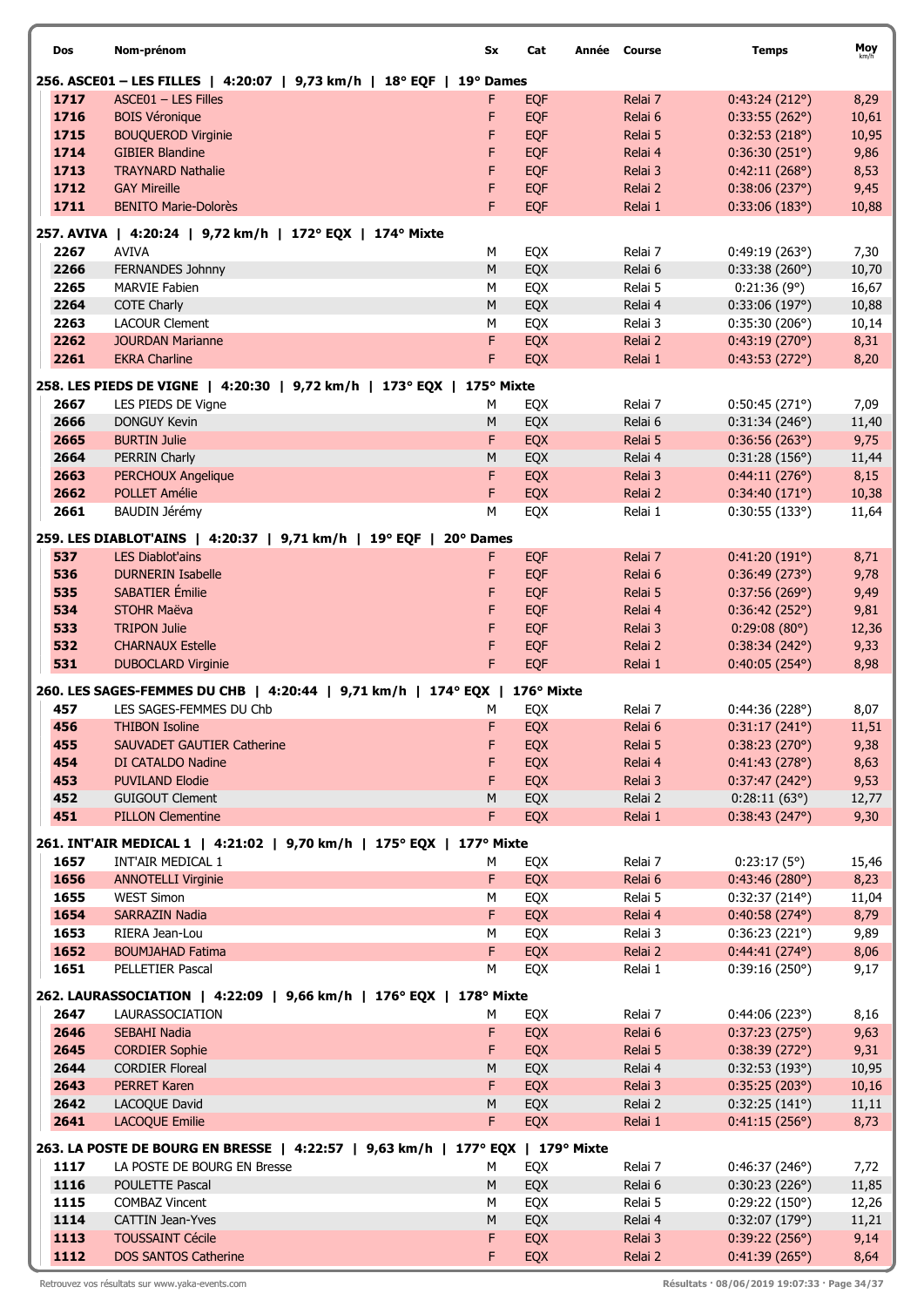| Dos          | Nom-prénom                                                                      | Sx      | Cat                      | Année Course       | <b>Temps</b>                   | Moy            |
|--------------|---------------------------------------------------------------------------------|---------|--------------------------|--------------------|--------------------------------|----------------|
| 1111         | <b>SAUSSARD Sonia</b>                                                           | F       | EQX                      | Relai 1            | 0:43:25(268°)                  | 8,29           |
|              | 264. PHARMACIE DE VIRIAT   4:23:50   9,60 km/h   178° EQX   180° Mixte          |         |                          |                    |                                |                |
| 1977         | PHARMACIE DE Viriat                                                             | м       | EQX                      | Relai 7            | 0:43:47(217°)                  | 8,22           |
| 1976         | <b>DUC David</b>                                                                | M       | EQX                      | Relai 6            | 0:34:25(265°)                  | 10,46          |
| 1975         | <b>GOULY Grégory</b>                                                            | М       | EQX                      | Relai 5            | $0:29:40(154^{\circ})$         | 12,13          |
| 1974         | <b>GIROUD Céline</b>                                                            | F       | EQX                      | Relai 4            | 0:41:42(277°)                  | 8,63           |
| 1973<br>1972 | <b>ROMAGNOLO Emily</b><br><b>DUC Aude</b>                                       | F<br>F  | EQX<br>EQX               | Relai 3<br>Relai 2 | 0:37:21(239°)<br>0:36:08(203°) | 9,64<br>9,96   |
| 1971         | <b>GOULY Lucie</b>                                                              | F       | EQX                      | Relai 1            | 0:40:43(255°)                  | 8,84           |
|              | 265. LES GRINCHEUX   4:25:33   9,53 km/h   179° EQX   181° Mixte                |         |                          |                    |                                |                |
| 2197         | <b>LES Grincheux</b>                                                            | М       | EQX                      | Relai 7            | 0:45:11(235°)                  | 7,97           |
| 2196         | <b>MACHEDA David</b>                                                            | M       | EQX                      | Relai 6            | 0:29:48(213°)                  | 12,08          |
| 2195         | <b>DELHAYE Julien</b>                                                           | М       | EQX                      | Relai 5            | 0:38:42(273°)                  | 9,30           |
| 2194         | POUCHON JEAN Loup                                                               | M       | EQX                      | Relai 4            | 0:35:51(242°)                  | 10,04          |
| 2193         | <b>DIEVAL Laurent</b>                                                           | M       | EQX                      | Relai 3            | 0:37:02(232°)                  | 9,72           |
| 2192         | <b>DRENIAUD Marie-Alexis</b>                                                    | F       | EQX                      | Relai 2            | 0:40:37(258°)                  | 8,86           |
| 2191         | <b>BERARD Bastien</b>                                                           | М       | EQX                      | Relai 1            | 0:38:17(243°)                  | 9,40           |
|              | 266. CA3B 2   4:26:01   9,52 km/h   180° EQX   182° Mixte                       |         |                          |                    |                                |                |
| 117          | CA3B <sub>2</sub>                                                               | М       | EQX                      | Relai 7            | 0:49:35(267)                   | 7,26           |
| 116<br>115   | SOCHAY Thierry<br><b>BURTIN Martine</b>                                         | M<br>F  | EQX<br>EQX               | Relai 6<br>Relai 5 | 0:28:05(170°)<br>0:32:42(215°) | 12,82<br>11,01 |
| 114          | <b>BERTIN Fabienne</b>                                                          | F       | EQX                      | Relai 4            | 0:33:21(203°)                  | 10,79          |
| 113          | <b>FATHOUNI Charline</b>                                                        | F       | EQX                      | Relai 3            | 0:34:42(185°)                  | 10,37          |
| 112          | <b>MAACH Asmaa</b>                                                              | F       | EQX                      | Relai 2            | 0:43:31(271°)                  | 8,27           |
| 111          | <b>PACCOUD Karine</b>                                                           | F       | EQX                      | Relai 1            | 0:44:02(274°)                  | 8,18           |
|              | 267. CPAM'AL   4:26:12   9,51 km/h   181° EQX   183° Mixte                      |         |                          |                    |                                |                |
| 1347         | <b>CPAM'AL</b>                                                                  | М       | EQX                      | Relai 7            | 0:44:32(226°)                  | 8,08           |
| 1346         | <b>MACHEREY Mathieu</b>                                                         | M       | EQX                      | Relai 6            | 0:27:01(139°)                  | 13,33          |
| 1345         | <b>BULLE Nadege</b>                                                             | F       | EQX                      | Relai 5            | 0:39:12(276°)                  | 9,18           |
| 1344         | <b>GRAS Annabelle</b>                                                           | F<br>F  | EQX                      | Relai 4            | 0:37:30(258°)                  | 9,60           |
| 1343<br>1342 | <b>LACOUR Coralie</b><br><b>CHARDONNET Nadege</b>                               | F       | EQX<br>EQX               | Relai 3<br>Relai 2 | 0:37:38(241°)<br>0:36:39(210°) | 9,57<br>9,82   |
| 1341         | <b>SAVIC Severine</b>                                                           | F       | EQX                      | Relai 1            | 0:43:38(269°)                  | 8,25           |
|              | 268. LA SUPPLY SIX TEAM (MYLAN 2)   4:27:37   9,46 km/h   182° EQX   184° Mixte |         |                          |                    |                                |                |
| 557          | LA SUPPLY SIX TEAM (MYLAN 2)                                                    | M       | EQX                      | Relai 7            | 0:45:25(237°)                  | 7,93           |
| 556          | <b>YAMANI Lucile</b>                                                            | F.      | <b>EQX</b>               | Relai 6            | 0:33:14(257°)                  | 10,83          |
| 555          | <b>BRUNEL Clement</b>                                                           | М       | EQX                      | Relai 5            | $0:30:22(174^{\circ})$         | 11,86          |
| 554          | <b>JOSEPH Marie</b>                                                             | F       | <b>EQX</b>               | Relai 4            | 0:41:41(276°)                  | 8,64           |
| 553          | <b>ACERBIS Brigitte</b>                                                         | F       | <b>EQX</b>               | Relai 3            | 0:40:41(263°)                  | 8,85           |
| 552<br>551   | SAFFAR-TEBBI Leila<br><b>BERGERON Christophe</b>                                | F<br>М  | EQX<br>EQX               | Relai 2<br>Relai 1 | 0:37:49(234°)<br>0:38:21(245°) | 9,52<br>9,39   |
|              |                                                                                 |         |                          |                    |                                |                |
|              | 269. TIFLEX 3   4:29:40   9,39 km/h   20° EQF   21° Dames                       |         |                          |                    |                                |                |
| 2017<br>2016 | TIFLEX 3<br><b>BEAUCHET Cindy</b>                                               | F.<br>F | <b>EQF</b><br><b>EQF</b> | Relai 7<br>Relai 6 | 0:45:43(240°)<br>0:35:43(270°) | 7,87<br>10,08  |
| 2015         | <b>DUBOST</b> Élodie                                                            | F       | <b>EQF</b>               | Relai 5            | 0:35:25(255°)                  | 10,16          |
| 2014         | <b>FREBY Claire</b>                                                             | F       | EQF                      | Relai 4            | 0:35:21(237°)                  | 10,18          |
| 2013         | <b>TURQUETIL Virginie</b>                                                       | F       | EQF                      | Relai 3            | 0:36:46(227°)                  | 9,79           |
| 2012         | MONNERIE-CHAVANEL Karine                                                        | F       | EQF                      | Relai 2            | 0:36:06(202°)                  | 9,97           |
| 2011         | <b>MONNERIE Nathalie</b>                                                        | F       | EQF                      | Relai 1            | 0:44:32(276°)                  | 8,08           |
|              | 270. L'ORANGE BLEUE 2   4:30:25   9,36 km/h   183° EQX   185° Mixte             |         |                          |                    |                                |                |
| 267          | L'ORANGE BLEUE 2                                                                | М       | EQX                      | Relai 7            | 0:48:44(261°)                  | 7,39           |
| 266          | FROMONT Stéphane                                                                | M       | EQX                      | Relai 6            | 0:30:48(233)                   | 11,69          |
| 265<br>264   | <b>CALIGNY Amandine</b><br><b>LEBLANC Alice-Anne</b>                            | F<br>F  | EQX<br>EQX               | Relai 5<br>Relai 4 | 0:34:00(242°)<br>0:48:08(280°) | 10,59<br>7,48  |
| 263          | <b>DELAFOSSE Emane</b>                                                          | F       | EQX                      | Relai 3            | 0:35:14(196°)                  | 10,22          |
| 262          | <b>TALOUKA Nouredine</b>                                                        | M       | EQX                      | Relai 2            | 0:35:10(180°)                  | 10,24          |
| 261          | SONG Judy                                                                       | F       | EQX                      | Relai 1            | $0:38:19(244^{\circ})$         | 9,40           |
|              | 271. CONSCRITS 85   4:30:41   9,35 km/h   184° EQX   186° Mixte                 |         |                          |                    |                                |                |
| 1177         | <b>CONSCRITS 85</b>                                                             | м       | EQX                      | Relai 7            | 0:53:47(276°)                  | 6,69           |
| 1176         | <b>JOLY Mathieu</b>                                                             | M       | EQX                      | Relai 6            | 0:24:39(66°)                   | 14,60          |
| 1175         | PONCETY Benjamin                                                                | М       | EQX                      | Relai 5            | 0:30:14(168°)                  | 11,91          |
| 1174         | <b>SINARDET Emmanuelle</b>                                                      | F       | EQX                      | Relai 4            | 0:31:53(170°)                  | 11,29          |
| 1173         | <b>JACQUET Laure</b>                                                            | F       | EQX                      | Relai 3            | 0:52:38(281°)                  | 6,84           |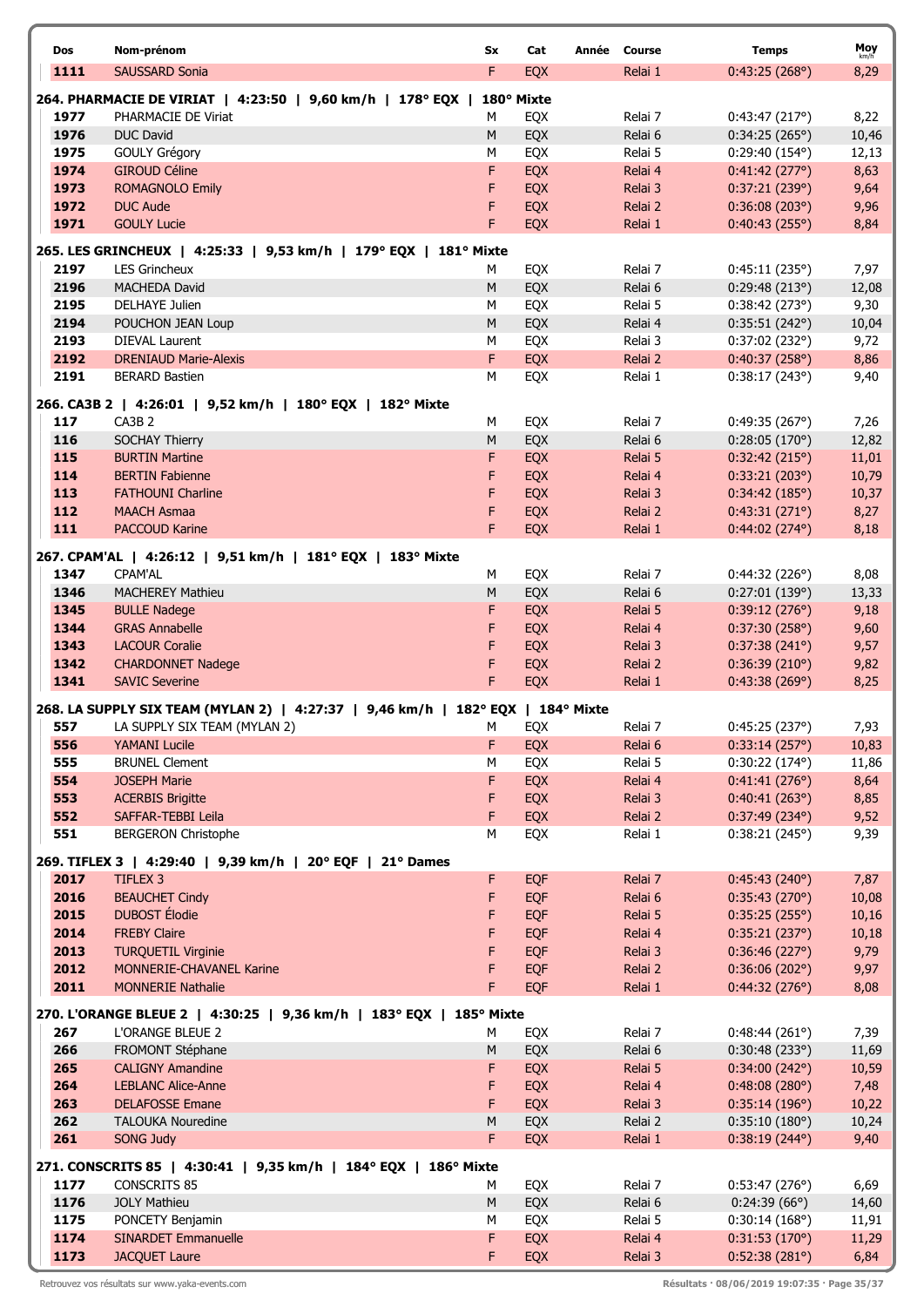| Dos          | Nom-prénom                                                              | Sx        | Cat        | Année Course       | <b>Temps</b>                   | Moy          |
|--------------|-------------------------------------------------------------------------|-----------|------------|--------------------|--------------------------------|--------------|
|              | 271. CONSCRITS 85   4:30:41   9,35 km/h   184° EQX   186° Mixte (suite) |           |            |                    |                                |              |
| 1172         | <b>CHAMBARD Virginie</b>                                                | F         | <b>EQX</b> | Relai 2            | 0:40:02(252°)                  | 8,99         |
| 1171         | <b>SINARDET Willy</b>                                                   | M         | EQX        | Relai 1            | 0:37:25(235°)                  | 9,62         |
|              | 272. EURO BOURG   4:32:28   9,29 km/h   185° EQX   187° Mixte           |           |            |                    |                                |              |
| 1817         | <b>EURO Bourg</b>                                                       | М         | EQX        | Relai 7            | 0:52:42(275°)                  | 6,83         |
| 1816         | <b>FATON Louis</b>                                                      | ${\sf M}$ | EQX        | Relai 6            | 0:37:46(277°)                  | 9,53         |
| 1815         | <b>MALLEN Jean-Francois</b>                                             | M         | EQX        | Relai 5            | 0:33:02(220°)                  | 10,90        |
| 1814         | <b>BRUNET Alain</b>                                                     | M         | EQX        | Relai 4            | $0:30:41(134^{\circ})$         | 11,73        |
| 1813         | <b>HOMS Magali</b>                                                      | F         | EQX        | Relai 3            | 0:36:55(229°)                  | 9,75         |
| 1812         | PAYA Aurélie                                                            | F         | EQX        | Relai 2            | 0:43:09(269°)                  | 8,34         |
| 1811         | LAMBOLEY Quentin                                                        | M         | EQX        | Relai 1            | 0:38:11(242°)                  | 9,43         |
|              | 273. ONALANIAK   4:36:38   9,15 km/h   21° EQF   22° Dames              |           |            |                    |                                |              |
| 737          | <b>ONALANIAK</b>                                                        | F         | <b>EQF</b> | Relai 7            | 0:48:39(260°)                  | 7,40         |
| 736          | <b>RIGOLLET Sophie</b>                                                  | F         | <b>EQF</b> | Relai 6            | 0:28:32(187°)                  | 12,62        |
| 735          | <b>BOZONNET Valérie</b>                                                 | F         | <b>EQF</b> | Relai 5            | 0:35:34(257°)                  | 10,12        |
| 734          | <b>CELLIER Christelle</b>                                               | F         | <b>EQF</b> | Relai 4            | 0:37:42(260°)                  | 9,55         |
| 733          | <b>THEVENON Johanna</b>                                                 | F         | <b>EQF</b> | Relai 3            | 0:41:23(265°)                  | 8,70         |
| 732          | <b>FAVRE Alexandrine</b>                                                | F         | <b>EQF</b> | Relai 2            | 0:40:22(257°)                  | 8,92         |
| 731          | <b>CELLIER Anais</b>                                                    | F         | EQF        | Relai 1            | 0:44:22(275°)                  | 8,11         |
|              | 274. ADREA MUTUELLE   4:37:18   9,13 km/h   186° EQX   188° Mixte       |           |            |                    |                                |              |
| 1787         | <b>ADREA Mutuelle</b>                                                   | М         | EQX        | Relai 7            | 0:49:47(269°)                  | 7,23         |
| 1786         | <b>MARTINEZ Gary</b>                                                    | М         | EQX        | Relai 6            | 0:24:12(49°)                   | 14,88        |
| 1785         | <b>CEZANNE Arianna</b>                                                  | F         | EQX        | Relai 5            | 0:47:10(281°)                  | 7,63         |
| 1784         | <b>GLATTARD Patricia</b>                                                | F         | EQX        | Relai 4            | 0:34:52(224°)                  | 10,33        |
| 1783         | <b>REVERDY Christine</b>                                                | F         | EQX        | Relai 3            | 0:39:49(259°)                  | 9,04         |
| 1782         | <b>CANARD Noémie</b>                                                    | F         | EQX        | Relai 2            | $0:40:09(254^{\circ})$         | 8,97         |
| 1781         | <b>DOMAISON Marie</b>                                                   | F         | EQX        | Relai 1            | 0:41:15(257°)                  | 8,73         |
|              | 275. AHRES   4:37:23   9,13 km/h   187° EQX   189° Mixte                |           |            |                    |                                |              |
| 1577         | <b>AHRES</b>                                                            | М         | EQX        | Relai 7            | 0:47:19(251°)                  | 7,61         |
| 1576         | <b>CECCARELLI Julie</b>                                                 | F         | EQX        | Relai 6            | 0:37:38(276°)                  | 9,57         |
| 1575         | PERDRIX Magali                                                          | F         | EQX        | Relai 5            | 0:39:06(275°)                  | 9,21         |
| 1574         | <b>PERROUX Virgine</b>                                                  | F         | EQX        | Relai 4            | 0:38:35(266°)                  | 9,33         |
| 1573         | THESE Stéphane                                                          | M         | EQX        | Relai 3            | 0:34:02(171°)                  | 10,58        |
| 1572         | <b>ANGLADE Virginie</b>                                                 | F         | <b>EQX</b> | Relai 2            | 0:46:59(278°)                  | 7,66         |
| 1571         | <b>COURRIER Noémie</b>                                                  | F         | <b>EOX</b> | Relai 1            | 0:33:40(188°)                  | 10,69        |
|              | 276. BLOOD TEAM   4:37:39   9,12 km/h   188° EQX   190° Mixte           |           |            |                    |                                |              |
| 807          | <b>BLOOD Team</b>                                                       | м         | EQX        | Relai 7            | 0:47:38(256°)                  | 7,56         |
| 806          | <b>ROBIN Edith</b>                                                      | F         | <b>EQX</b> | Relai 6            | 0:35:57(271°)                  | 10,01        |
| 805          | <b>BOUILLET Coralie</b>                                                 | F         | EQX        | Relai 5            | 0:35:03(250°)                  | 10,27        |
| 804          | <b>COLAS Carine</b>                                                     | F         | EQX        | Relai 4            | 0:40:14(272°)                  | 8,95         |
| 803          | <b>FAVRE Isabelle</b>                                                   | F         | EQX        | Relai 3            | 0:45:16(277°)                  | 7,95         |
| 802          | <b>MOIRAUD Thibaut</b>                                                  | M<br>F.   | EQX        | Relai 2            | 0:29:47(92°)                   | 12,09        |
| 801          | <b>PERDRIX Anne-Laure</b>                                               |           | EQX        | Relai 1            | 0:43:42(270°)                  | 8,24         |
|              | 277. LES VéTéRANS DU GFB   4:40:01   9,04 km/h   189° EQX               |           | 191° Mixte |                    |                                |              |
| 227          | LES VÉTÉRANS DU Gfb                                                     | М         | EQX        | Relai 7            | 0:19:42(1°)                    | 18,27        |
| 226          | <b>COLLOT Christine</b>                                                 | F.        | EQX        | Relai 6            | 0:40:39(278°)                  | 8,86         |
| 225          | <b>COTTIGNIES Paul</b>                                                  | М         | EQX        | Relai 5            | 0:40:36(278°)                  | 8,87         |
| 224          | <b>BILLARD Ginette</b>                                                  | F.        | EQX        | Relai 4            | 0:41:45(279°)                  | 8,62         |
| 223<br>222   | MICHONNEAU Gérard<br><b>MONTMAIN Monique</b>                            | М<br>F    | EQX<br>EQX | Relai 3<br>Relai 2 | 0:36:55(230°)<br>0:39:45(248°) | 9,75<br>9,06 |
| 221          | <b>FAURE Robert</b>                                                     | M         | EQX        | Relai 1            | 1:00:36(282°)                  | 5,94         |
|              |                                                                         |           |            |                    |                                |              |
|              | 278. AUREL'S ANGELS   4:44:21   8,90 km/h   190° EQX   192° Mixte       |           |            |                    |                                |              |
| 1797         | <b>AUREL'S Angels</b>                                                   | М         | EQX        | Relai 7            | 0:51:38(273°)                  | 6,97         |
| 1796         | <b>TERMANINI Anne</b>                                                   | F         | EQX        | Relai 6            | 0:34:03(263°)                  | 10,57        |
| 1795<br>1794 | <b>DEGLETAGNE Virginie</b><br><b>BILLARD Rachel</b>                     | F<br>F    | EQX        | Relai 5            | 0:32:08(209°)<br>0:37:30(259°) | 11,20        |
| 1793         | <b>BEJOT Aurel</b>                                                      | M         | EQX<br>EQX | Relai 4<br>Relai 3 | 0:42:24(269°)                  | 9,60<br>8,49 |
| 1792         | <b>BEJOT Sandrine</b>                                                   | F         | EQX        | Relai 2            | 0:37:35(228°)                  | 9,58         |
| 1791         | <b>DUENGLER Angel</b>                                                   | F.        | EQX        | Relai 1            | 0:49:00(279°)                  | 7,35         |
|              |                                                                         |           |            |                    |                                |              |
|              | 279. ASDOMI   4:47:43   8,80 km/h   191° EQX   193° Mixte               |           |            |                    |                                |              |
| 2187         | ASDOMI                                                                  | М         | EQX        | Relai 7            | 0:55:31(278°)                  | 6,48         |
| 2186         | <b>ARMAND Antoine</b>                                                   | M         | EQX        | Relai 6            | 0:31:41(247°)                  | 11,36        |